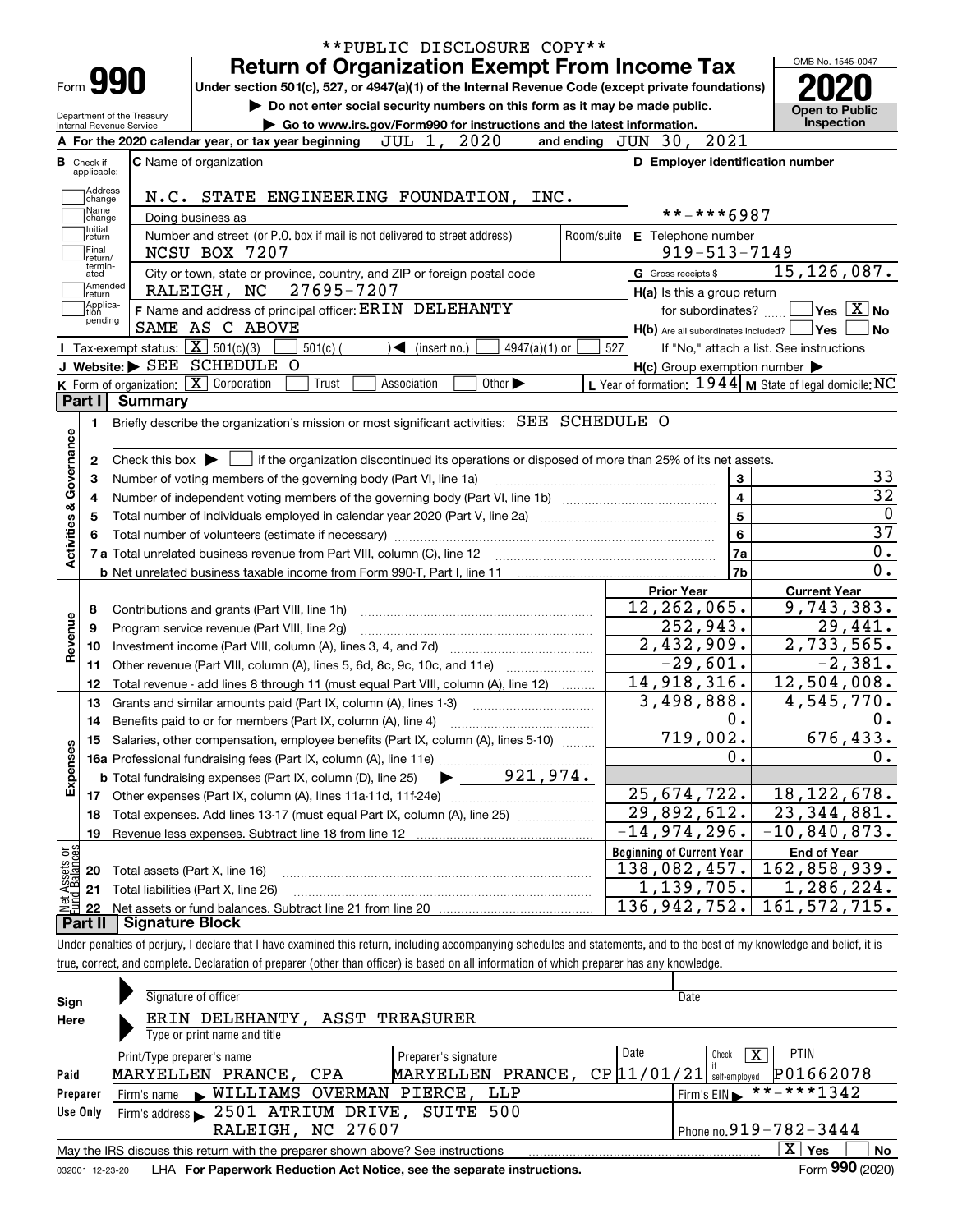|              | **-***6987<br>N.C. STATE ENGINEERING FOUNDATION, INC.<br>Page 2<br>Form 990 (2020)                                                           |
|--------------|----------------------------------------------------------------------------------------------------------------------------------------------|
|              | Part III Statement of Program Service Accomplishments                                                                                        |
|              |                                                                                                                                              |
| 1            | Briefly describe the organization's mission:                                                                                                 |
|              | TO AID AND PROMOTE, BY FINANCIAL ASSISTANCE AND OTHERWISE,                                                                                   |
|              | EDUCATIONAL, RESEARCH, AND EXTENSION IN THE COLLEGE OF ENGINEERING AT                                                                        |
|              | NORTH CAROLINA STATE UNIVERSITY                                                                                                              |
|              |                                                                                                                                              |
| $\mathbf{2}$ | Did the organization undertake any significant program services during the year which were not listed on the                                 |
|              | $\sqrt{}$ Yes $\sqrt{X}$ No<br>prior Form 990 or 990-EZ?                                                                                     |
|              |                                                                                                                                              |
|              | If "Yes," describe these new services on Schedule O.<br>$\Box$ Yes $\boxed{\text{X}}$ No                                                     |
| 3            | Did the organization cease conducting, or make significant changes in how it conducts, any program services?                                 |
|              | If "Yes," describe these changes on Schedule O.                                                                                              |
| 4            | Describe the organization's program service accomplishments for each of its three largest program services, as measured by expenses.         |
|              | Section 501(c)(3) and 501(c)(4) organizations are required to report the amount of grants and allocations to others, the total expenses, and |
|              | revenue, if any, for each program service reported.                                                                                          |
|              | $\hbox{(Expenses $21,846,506.}$ including grants of \$ $\hbox{(4,545,770.)}$ (Revenue \$ $\hbox{(29,441.)}$<br>4a (Code:                     |
|              | AIDS AND PROMOTES, BY FINANCIAL ASSISTANCE AND OTHERWISE, EDUCATIONAL,                                                                       |
|              | RESEARCH, AND EXTENSION IN THE COLLEGE OF ENGINEERING AT NORTH CAROLINA                                                                      |
|              | STATE UNIVERSITY                                                                                                                             |
|              |                                                                                                                                              |
|              |                                                                                                                                              |
|              |                                                                                                                                              |
|              |                                                                                                                                              |
|              |                                                                                                                                              |
|              |                                                                                                                                              |
|              |                                                                                                                                              |
|              |                                                                                                                                              |
|              |                                                                                                                                              |
|              |                                                                                                                                              |
| 4b           |                                                                                                                                              |
|              |                                                                                                                                              |
|              |                                                                                                                                              |
|              |                                                                                                                                              |
|              |                                                                                                                                              |
|              |                                                                                                                                              |
|              |                                                                                                                                              |
|              |                                                                                                                                              |
|              |                                                                                                                                              |
|              |                                                                                                                                              |
|              |                                                                                                                                              |
|              |                                                                                                                                              |
|              |                                                                                                                                              |
|              |                                                                                                                                              |
| 4c           | (Expenses \$<br>) (Revenue \$<br>(Code:<br>including grants of \$                                                                            |
|              |                                                                                                                                              |
|              |                                                                                                                                              |
|              |                                                                                                                                              |
|              |                                                                                                                                              |
|              |                                                                                                                                              |
|              |                                                                                                                                              |
|              |                                                                                                                                              |
|              |                                                                                                                                              |
|              |                                                                                                                                              |
|              |                                                                                                                                              |
|              |                                                                                                                                              |
|              |                                                                                                                                              |
| 4d           | Other program services (Describe on Schedule O.)                                                                                             |
|              |                                                                                                                                              |
|              | ) (Revenue \$<br>(Expenses \$<br>including grants of \$<br>21, 846, 506.                                                                     |
| 4е           | Total program service expenses<br>$F_{\text{arm}}$ 990 (2020)                                                                                |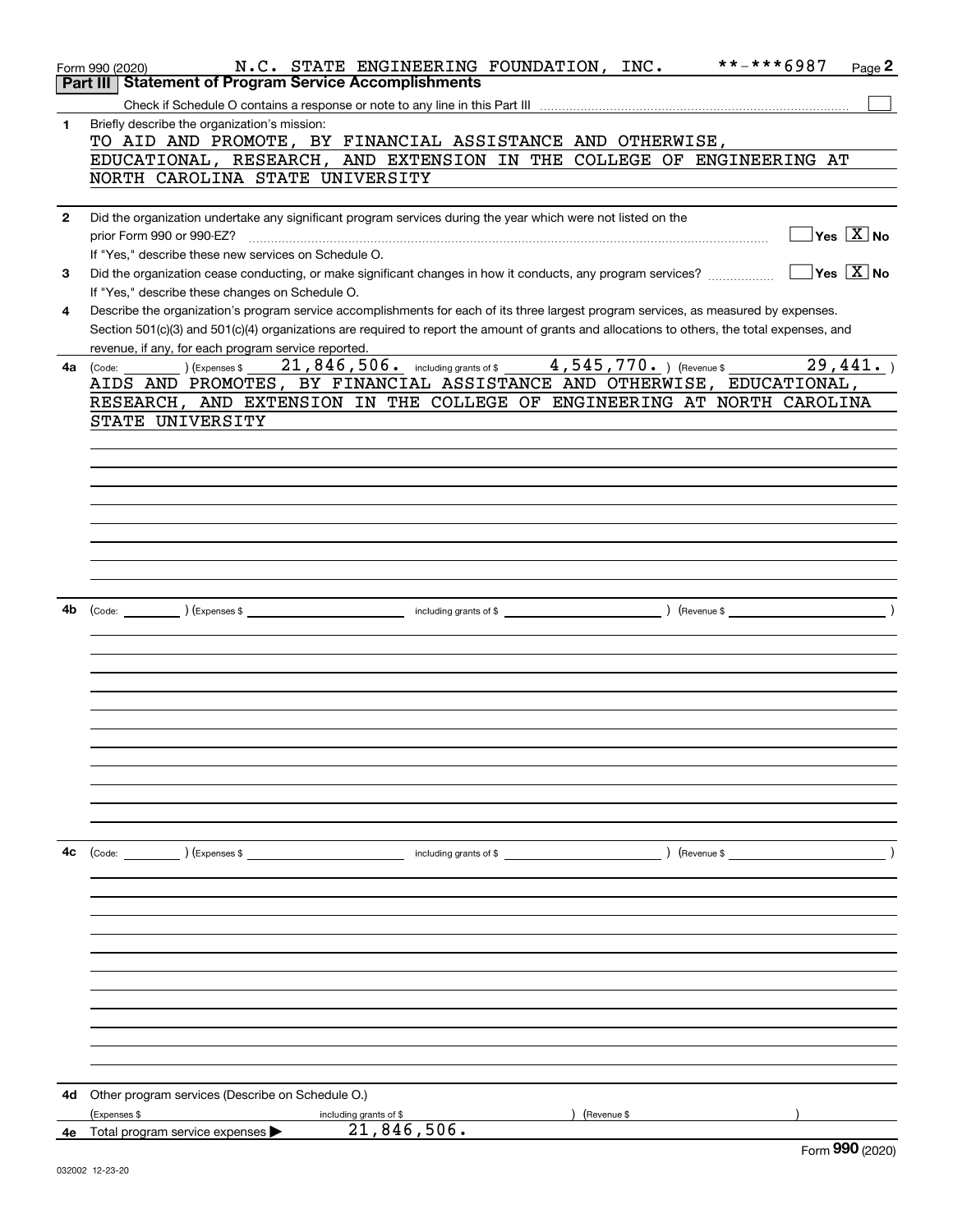|  | Form 990 (2020) |
|--|-----------------|

|     |                                                                                                                                                                                                                                                   |                 |                         | Yes   No                |
|-----|---------------------------------------------------------------------------------------------------------------------------------------------------------------------------------------------------------------------------------------------------|-----------------|-------------------------|-------------------------|
| 1   | Is the organization described in section $501(c)(3)$ or $4947(a)(1)$ (other than a private foundation)?                                                                                                                                           |                 |                         |                         |
|     |                                                                                                                                                                                                                                                   | 1               | х                       |                         |
| 2   |                                                                                                                                                                                                                                                   | $\overline{2}$  | $\overline{\mathbf{x}}$ |                         |
| 3   | Did the organization engage in direct or indirect political campaign activities on behalf of or in opposition to candidates for                                                                                                                   |                 |                         |                         |
|     |                                                                                                                                                                                                                                                   | 3               |                         | x                       |
| 4   | Section 501(c)(3) organizations. Did the organization engage in lobbying activities, or have a section 501(h) election in effect                                                                                                                  |                 |                         |                         |
|     |                                                                                                                                                                                                                                                   | 4               |                         | x                       |
| 5   | Is the organization a section 501(c)(4), 501(c)(5), or 501(c)(6) organization that receives membership dues, assessments, or                                                                                                                      |                 |                         |                         |
|     |                                                                                                                                                                                                                                                   | 5               |                         | x                       |
| 6   | Did the organization maintain any donor advised funds or any similar funds or accounts for which donors have the right to                                                                                                                         |                 |                         |                         |
|     | provide advice on the distribution or investment of amounts in such funds or accounts? If "Yes," complete Schedule D, Part I                                                                                                                      | 6               |                         | x                       |
| 7   | Did the organization receive or hold a conservation easement, including easements to preserve open space,                                                                                                                                         |                 |                         |                         |
|     |                                                                                                                                                                                                                                                   | $\overline{7}$  |                         | x                       |
| 8   | Did the organization maintain collections of works of art, historical treasures, or other similar assets? If "Yes," complete                                                                                                                      |                 |                         |                         |
|     |                                                                                                                                                                                                                                                   | 8               |                         | x                       |
| 9   | Did the organization report an amount in Part X, line 21, for escrow or custodial account liability, serve as a custodian for                                                                                                                     |                 |                         |                         |
|     | amounts not listed in Part X; or provide credit counseling, debt management, credit repair, or debt negotiation services?                                                                                                                         |                 |                         |                         |
|     |                                                                                                                                                                                                                                                   | 9               |                         | x                       |
| 10  | Did the organization, directly or through a related organization, hold assets in donor-restricted endowments                                                                                                                                      |                 |                         |                         |
|     |                                                                                                                                                                                                                                                   | 10              | х                       |                         |
| 11  | If the organization's answer to any of the following questions is "Yes," then complete Schedule D, Parts VI, VII, VIII, IX, or X                                                                                                                  |                 |                         |                         |
|     | as applicable.                                                                                                                                                                                                                                    |                 |                         |                         |
|     | a Did the organization report an amount for land, buildings, and equipment in Part X, line 10? If "Yes," complete Schedule D.                                                                                                                     |                 |                         |                         |
|     |                                                                                                                                                                                                                                                   | 11a             |                         | x                       |
|     | <b>b</b> Did the organization report an amount for investments - other securities in Part X, line 12, that is 5% or more of its total                                                                                                             |                 |                         |                         |
|     |                                                                                                                                                                                                                                                   | 11b             | x                       |                         |
|     | c Did the organization report an amount for investments - program related in Part X, line 13, that is 5% or more of its total                                                                                                                     |                 |                         |                         |
|     |                                                                                                                                                                                                                                                   | 11c             |                         | x                       |
|     | d Did the organization report an amount for other assets in Part X, line 15, that is 5% or more of its total assets reported in                                                                                                                   |                 |                         | x                       |
|     |                                                                                                                                                                                                                                                   | 11d             | X                       |                         |
|     |                                                                                                                                                                                                                                                   | <b>11e</b>      |                         |                         |
| f.  | Did the organization's separate or consolidated financial statements for the tax year include a footnote that addresses<br>the organization's liability for uncertain tax positions under FIN 48 (ASC 740)? If "Yes," complete Schedule D, Part X | 11f             | X                       |                         |
|     | 12a Did the organization obtain separate, independent audited financial statements for the tax year? If "Yes," complete                                                                                                                           |                 |                         |                         |
|     |                                                                                                                                                                                                                                                   | 12a             | x                       |                         |
|     | <b>b</b> Was the organization included in consolidated, independent audited financial statements for the tax year?                                                                                                                                |                 |                         |                         |
|     | If "Yes," and if the organization answered "No" to line 12a, then completing Schedule D, Parts XI and XII is optional                                                                                                                             | 12 <sub>b</sub> |                         | 43.                     |
| 13  |                                                                                                                                                                                                                                                   | 13              |                         | X                       |
| 14a | Did the organization maintain an office, employees, or agents outside of the United States?                                                                                                                                                       | 14a             |                         | X                       |
| b   | Did the organization have aggregate revenues or expenses of more than \$10,000 from grantmaking, fundraising, business,                                                                                                                           |                 |                         |                         |
|     | investment, and program service activities outside the United States, or aggregate foreign investments valued at \$100,000                                                                                                                        |                 |                         |                         |
|     |                                                                                                                                                                                                                                                   | 14b             |                         | x                       |
| 15  | Did the organization report on Part IX, column (A), line 3, more than \$5,000 of grants or other assistance to or for any                                                                                                                         |                 |                         |                         |
|     |                                                                                                                                                                                                                                                   | 15              |                         | X                       |
| 16  | Did the organization report on Part IX, column (A), line 3, more than \$5,000 of aggregate grants or other assistance to                                                                                                                          |                 |                         |                         |
|     |                                                                                                                                                                                                                                                   | 16              |                         | X                       |
| 17  | Did the organization report a total of more than \$15,000 of expenses for professional fundraising services on Part IX,                                                                                                                           |                 |                         |                         |
|     |                                                                                                                                                                                                                                                   | 17              |                         | X                       |
| 18  | Did the organization report more than \$15,000 total of fundraising event gross income and contributions on Part VIII, lines                                                                                                                      |                 |                         |                         |
|     |                                                                                                                                                                                                                                                   | 18              | х                       |                         |
| 19  | Did the organization report more than \$15,000 of gross income from gaming activities on Part VIII, line 9a? If "Yes."                                                                                                                            |                 |                         |                         |
|     |                                                                                                                                                                                                                                                   | 19              |                         | X                       |
| 20a |                                                                                                                                                                                                                                                   | 20a             |                         | $\overline{\mathbf{X}}$ |
|     | b If "Yes" to line 20a, did the organization attach a copy of its audited financial statements to this return?                                                                                                                                    | 20b             |                         |                         |
| 21  | Did the organization report more than \$5,000 of grants or other assistance to any domestic organization or                                                                                                                                       |                 |                         |                         |
|     |                                                                                                                                                                                                                                                   | 21              | х                       |                         |

Form (2020) **990**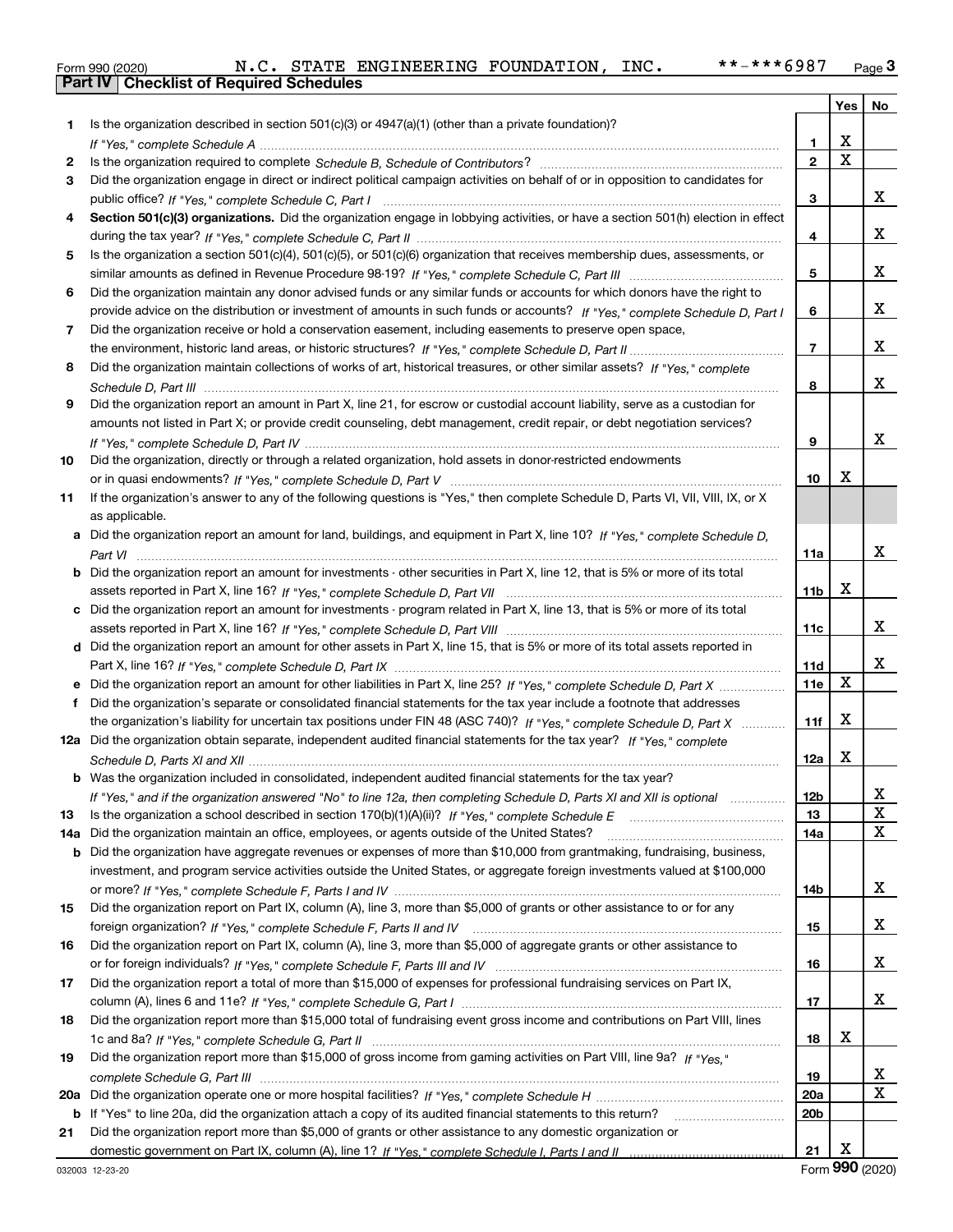|  | Form 990 (2020) |
|--|-----------------|
|  |                 |

*(continued)*

|               |                                                                                                                                                                                                                        |            | Yes         | No               |
|---------------|------------------------------------------------------------------------------------------------------------------------------------------------------------------------------------------------------------------------|------------|-------------|------------------|
| 22            | Did the organization report more than \$5,000 of grants or other assistance to or for domestic individuals on                                                                                                          |            |             |                  |
|               |                                                                                                                                                                                                                        | 22         |             | x                |
| 23            | Did the organization answer "Yes" to Part VII, Section A, line 3, 4, or 5 about compensation of the organization's current                                                                                             |            |             |                  |
|               | and former officers, directors, trustees, key employees, and highest compensated employees? If "Yes," complete                                                                                                         |            |             |                  |
|               |                                                                                                                                                                                                                        | 23         | X           |                  |
|               | 24a Did the organization have a tax-exempt bond issue with an outstanding principal amount of more than \$100,000 as of the                                                                                            |            |             |                  |
|               | last day of the year, that was issued after December 31, 2002? If "Yes," answer lines 24b through 24d and complete                                                                                                     |            |             |                  |
|               |                                                                                                                                                                                                                        | 24a        |             | x                |
|               | <b>b</b> Did the organization invest any proceeds of tax-exempt bonds beyond a temporary period exception?                                                                                                             | 24b        |             |                  |
|               | c Did the organization maintain an escrow account other than a refunding escrow at any time during the year to defease                                                                                                 |            |             |                  |
|               | any tax-exempt bonds?                                                                                                                                                                                                  | 24c        |             |                  |
|               |                                                                                                                                                                                                                        | 24d        |             |                  |
|               | 25a Section 501(c)(3), 501(c)(4), and 501(c)(29) organizations. Did the organization engage in an excess benefit                                                                                                       |            |             |                  |
|               |                                                                                                                                                                                                                        | 25a        |             | x                |
|               | b Is the organization aware that it engaged in an excess benefit transaction with a disqualified person in a prior year, and                                                                                           |            |             |                  |
|               | that the transaction has not been reported on any of the organization's prior Forms 990 or 990-EZ? If "Yes," complete                                                                                                  |            |             |                  |
|               | Schedule L, Part I                                                                                                                                                                                                     | 25b        |             | X                |
| 26            | Did the organization report any amount on Part X, line 5 or 22, for receivables from or payables to any current                                                                                                        |            |             |                  |
|               | or former officer, director, trustee, key employee, creator or founder, substantial contributor, or 35%                                                                                                                |            |             |                  |
|               | controlled entity or family member of any of these persons? If "Yes," complete Schedule L, Part II                                                                                                                     | 26         |             | x                |
| 27            | Did the organization provide a grant or other assistance to any current or former officer, director, trustee, key employee,                                                                                            |            |             |                  |
|               | creator or founder, substantial contributor or employee thereof, a grant selection committee member, or to a 35% controlled                                                                                            |            |             |                  |
|               | entity (including an employee thereof) or family member of any of these persons? If "Yes," complete Schedule L, Part III.                                                                                              | 27         |             | х                |
| 28            | Was the organization a party to a business transaction with one of the following parties (see Schedule L, Part IV                                                                                                      |            |             |                  |
|               | instructions, for applicable filing thresholds, conditions, and exceptions):                                                                                                                                           |            |             |                  |
|               | a A current or former officer, director, trustee, key employee, creator or founder, or substantial contributor? If                                                                                                     |            |             |                  |
|               |                                                                                                                                                                                                                        | 28a        |             | х<br>$\mathbf X$ |
|               |                                                                                                                                                                                                                        | 28b        |             |                  |
|               | c A 35% controlled entity of one or more individuals and/or organizations described in lines 28a or 28b? If                                                                                                            |            |             | х                |
|               |                                                                                                                                                                                                                        | 28c<br>29  | $\mathbf X$ |                  |
| 29<br>30      | Did the organization receive contributions of art, historical treasures, or other similar assets, or qualified conservation                                                                                            |            |             |                  |
|               |                                                                                                                                                                                                                        | 30         |             | х                |
| 31            | Did the organization liquidate, terminate, or dissolve and cease operations? If "Yes," complete Schedule N, Part I                                                                                                     | 31         |             | $\mathbf{x}$     |
| 32            | Did the organization sell, exchange, dispose of, or transfer more than 25% of its net assets? If "Yes," complete                                                                                                       |            |             |                  |
|               |                                                                                                                                                                                                                        | 32         |             | х                |
|               | Did the organization own 100% of an entity disregarded as separate from the organization under Regulations                                                                                                             |            |             |                  |
|               |                                                                                                                                                                                                                        | 33         |             | х                |
| 34            | Was the organization related to any tax-exempt or taxable entity? If "Yes," complete Schedule R, Part II, III, or IV, and                                                                                              |            |             |                  |
|               |                                                                                                                                                                                                                        | 34         | X           |                  |
|               | 35a Did the organization have a controlled entity within the meaning of section 512(b)(13)?                                                                                                                            | <b>35a</b> |             | X                |
|               | b If "Yes" to line 35a, did the organization receive any payment from or engage in any transaction with a controlled entity                                                                                            |            |             |                  |
|               |                                                                                                                                                                                                                        | 35b        |             |                  |
| 36            | Section 501(c)(3) organizations. Did the organization make any transfers to an exempt non-charitable related organization?                                                                                             |            |             |                  |
|               |                                                                                                                                                                                                                        | 36         |             | x                |
| 37            | Did the organization conduct more than 5% of its activities through an entity that is not a related organization                                                                                                       |            |             |                  |
|               |                                                                                                                                                                                                                        | 37         |             | x                |
| 38            | Did the organization complete Schedule O and provide explanations in Schedule O for Part VI, lines 11b and 19?                                                                                                         |            |             |                  |
|               |                                                                                                                                                                                                                        | 38         | X           |                  |
| <b>Part V</b> | <b>Statements Regarding Other IRS Filings and Tax Compliance</b>                                                                                                                                                       |            |             |                  |
|               | Check if Schedule O contains a response or note to any line in this Part V                                                                                                                                             |            |             |                  |
|               |                                                                                                                                                                                                                        |            | Yes         | No               |
|               | 1a<br>0                                                                                                                                                                                                                |            |             |                  |
|               | <b>b</b> Enter the number of Forms W-2G included in line 1a. Enter -0- if not applicable<br>1b<br>c Did the organization comply with backup withholding rules for reportable payments to vendors and reportable gaming |            |             |                  |
|               |                                                                                                                                                                                                                        | 1c         | X           |                  |
|               |                                                                                                                                                                                                                        |            |             |                  |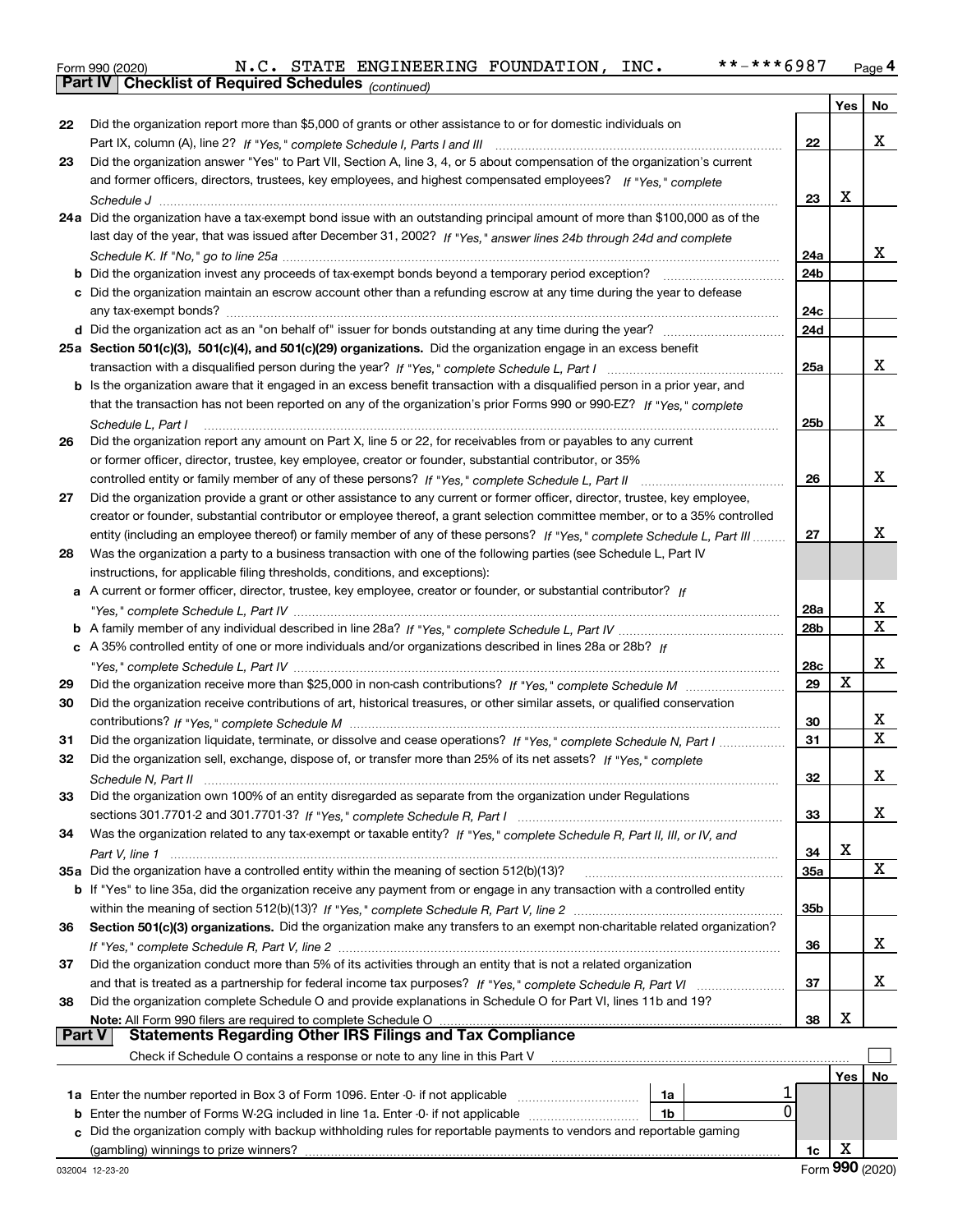|               | **-***6987<br>N.C. STATE ENGINEERING FOUNDATION, INC.<br>Form 990 (2020)                                                                              |                |            | Page 5 |
|---------------|-------------------------------------------------------------------------------------------------------------------------------------------------------|----------------|------------|--------|
| <b>Part V</b> | Statements Regarding Other IRS Filings and Tax Compliance (continued)                                                                                 |                |            |        |
|               |                                                                                                                                                       |                | <b>Yes</b> | No     |
|               | 2a Enter the number of employees reported on Form W-3, Transmittal of Wage and Tax Statements,                                                        |                |            |        |
|               | 0<br>filed for the calendar year ending with or within the year covered by this return<br>2a                                                          |                |            |        |
|               |                                                                                                                                                       | 2 <sub>b</sub> |            |        |
|               |                                                                                                                                                       |                |            |        |
|               | 3a Did the organization have unrelated business gross income of \$1,000 or more during the year?                                                      | За             |            | х      |
|               |                                                                                                                                                       | 3b             |            |        |
|               | 4a At any time during the calendar year, did the organization have an interest in, or a signature or other authority over, a                          |                |            |        |
|               | financial account in a foreign country (such as a bank account, securities account, or other financial account)?                                      | 4a             |            | х      |
|               | <b>b</b> If "Yes," enter the name of the foreign country $\blacktriangleright$                                                                        |                |            |        |
|               | See instructions for filing requirements for FinCEN Form 114, Report of Foreign Bank and Financial Accounts (FBAR).                                   |                |            |        |
|               |                                                                                                                                                       | 5a             |            | х      |
| b             |                                                                                                                                                       | 5b             |            | X      |
|               |                                                                                                                                                       | 5c             |            |        |
|               | 6a Does the organization have annual gross receipts that are normally greater than \$100,000, and did the organization solicit                        |                |            |        |
|               | any contributions that were not tax deductible as charitable contributions?                                                                           | 6a             |            | x      |
|               | <b>b</b> If "Yes," did the organization include with every solicitation an express statement that such contributions or gifts                         |                |            |        |
|               | were not tax deductible?                                                                                                                              | 6b             |            |        |
| 7             | Organizations that may receive deductible contributions under section 170(c).                                                                         |                |            |        |
| а             | Did the organization receive a payment in excess of \$75 made partly as a contribution and partly for goods and services provided to the payor?       | 7a             |            | x      |
|               | <b>b</b> If "Yes," did the organization notify the donor of the value of the goods or services provided?                                              | 7b             |            |        |
|               | c Did the organization sell, exchange, or otherwise dispose of tangible personal property for which it was required                                   |                |            |        |
|               | 3                                                                                                                                                     | 7c             | х          |        |
|               | 7d                                                                                                                                                    |                |            |        |
| е             | Did the organization receive any funds, directly or indirectly, to pay premiums on a personal benefit contract?                                       | 7e             |            | х<br>X |
| f             | Did the organization, during the year, pay premiums, directly or indirectly, on a personal benefit contract?                                          | 7f             | N/R        |        |
| g             | If the organization received a contribution of qualified intellectual property, did the organization file Form 8899 as required?                      | 7g             | N/R        |        |
| h.            | If the organization received a contribution of cars, boats, airplanes, or other vehicles, did the organization file a Form 1098-C?                    | 7h             |            |        |
| 8             | Sponsoring organizations maintaining donor advised funds. Did a donor advised fund maintained by the<br>N/A                                           |                |            |        |
|               | sponsoring organization have excess business holdings at any time during the year?                                                                    | 8              |            |        |
| 9             | Sponsoring organizations maintaining donor advised funds.<br>N/A                                                                                      |                |            |        |
| а             | Did the sponsoring organization make any taxable distributions under section 4966?<br>N/A                                                             | <b>9a</b>      |            |        |
|               | <b>b</b> Did the sponsoring organization make a distribution to a donor, donor advisor, or related person?<br>Section 501(c)(7) organizations. Enter: | 9b             |            |        |
| 10            |                                                                                                                                                       |                |            |        |
|               | 10a<br>Gross receipts, included on Form 990, Part VIII, line 12, for public use of club facilities<br>10 <sub>b</sub>                                 |                |            |        |
|               |                                                                                                                                                       |                |            |        |
| 11            | Section 501(c)(12) organizations. Enter:<br>$\mathrm{N}/\mathrm{A}$<br>11a<br><b>a</b> Gross income from members or shareholders                      |                |            |        |
|               | b Gross income from other sources (Do not net amounts due or paid to other sources against                                                            |                |            |        |
|               | 11b                                                                                                                                                   |                |            |        |
|               | 12a Section 4947(a)(1) non-exempt charitable trusts. Is the organization filing Form 990 in lieu of Form 1041?                                        | 12a            |            |        |
|               | <b>b</b> If "Yes," enter the amount of tax-exempt interest received or accrued during the year $\ldots \mathbf{N}/\mathbf{A}$<br>12b                  |                |            |        |
| 13            | Section 501(c)(29) qualified nonprofit health insurance issuers.                                                                                      |                |            |        |
|               | N/A<br><b>a</b> Is the organization licensed to issue qualified health plans in more than one state?                                                  | 13а            |            |        |
|               | Note: See the instructions for additional information the organization must report on Schedule O.                                                     |                |            |        |
|               | <b>b</b> Enter the amount of reserves the organization is required to maintain by the states in which the                                             |                |            |        |
|               | 13 <sub>b</sub>                                                                                                                                       |                |            |        |
|               | 13с                                                                                                                                                   |                |            |        |
| 14a           | Did the organization receive any payments for indoor tanning services during the tax year?                                                            | 14a            |            | X      |
|               | b If "Yes," has it filed a Form 720 to report these payments? If "No," provide an explanation on Schedule O                                           | 14b            |            |        |
| 15            | Is the organization subject to the section 4960 tax on payment(s) of more than \$1,000,000 in remuneration or                                         |                |            |        |
|               |                                                                                                                                                       | 15             |            | х      |
|               | If "Yes," see instructions and file Form 4720, Schedule N.                                                                                            |                |            |        |
| 16            | Is the organization an educational institution subject to the section 4968 excise tax on net investment income?                                       | 16             |            | x      |
|               | If "Yes," complete Form 4720, Schedule O.                                                                                                             |                |            |        |
|               |                                                                                                                                                       |                | റററ        |        |

| Form 990 (2020) |  |
|-----------------|--|
|-----------------|--|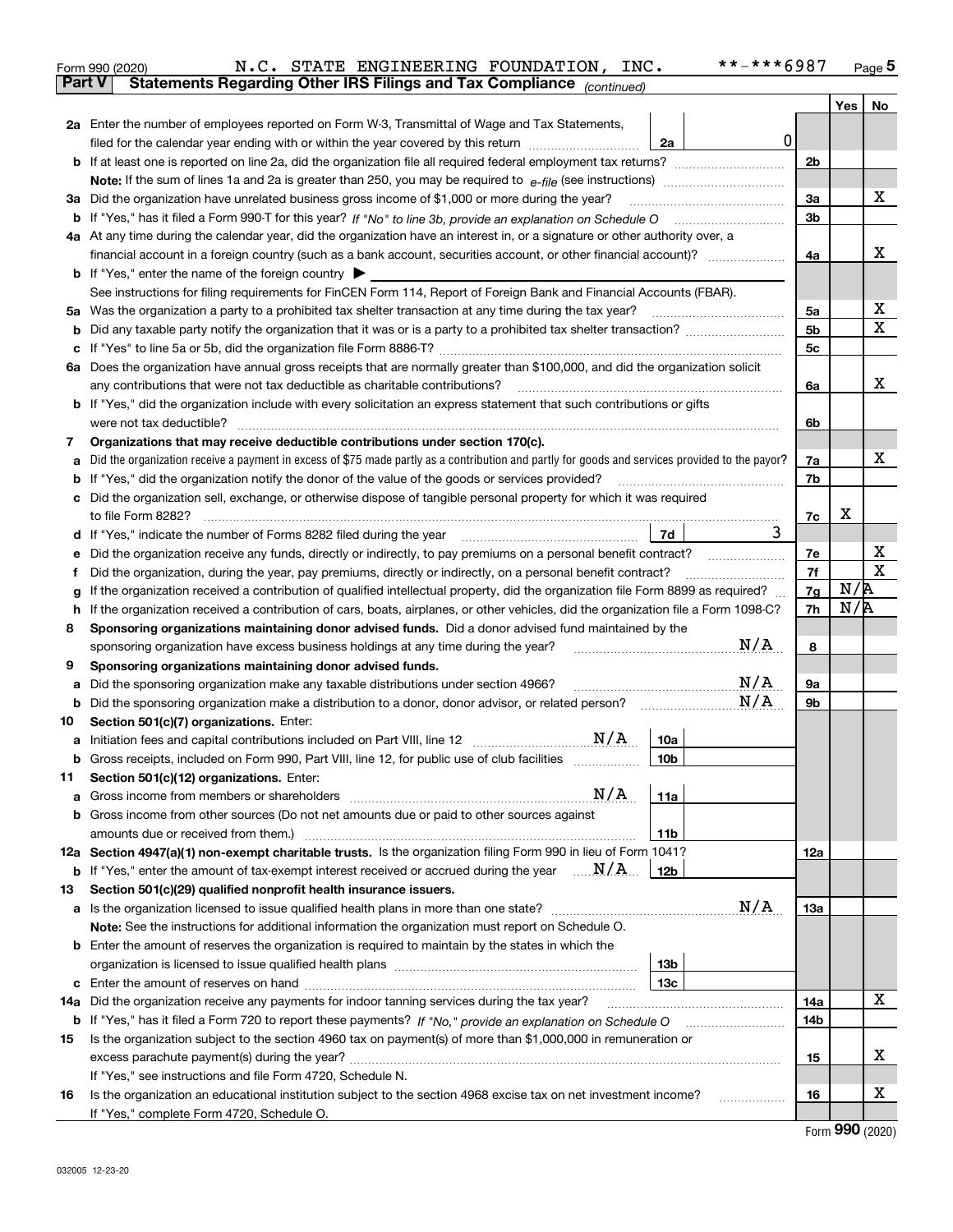|  | Form 990 (2020) |
|--|-----------------|
|  |                 |

*For each "Yes" response to lines 2 through 7b below, and for a "No" response to line 8a, 8b, or 10b below, describe the circumstances, processes, or changes on Schedule O. See instructions.* Form 990 (2020) **M.C. STATE ENGINEERING FOUNDATION, INC.** \*\*-\*\*\*6987 Page 6<br>**Part VI Governance, Management, and Disclosure** *For each "Yes" response to lines 2 through 7b below, and for a "No" response* 

|    | Check if Schedule O contains a response or note to any line in this Part VI                                                                                                                                 |                 |         | $\boxed{\text{X}}$ |
|----|-------------------------------------------------------------------------------------------------------------------------------------------------------------------------------------------------------------|-----------------|---------|--------------------|
|    | Section A. Governing Body and Management                                                                                                                                                                    |                 |         |                    |
|    |                                                                                                                                                                                                             |                 | Yes $ $ | No                 |
|    | 33<br>1a<br><b>1a</b> Enter the number of voting members of the governing body at the end of the tax year <i>manumum</i>                                                                                    |                 |         |                    |
|    | If there are material differences in voting rights among members of the governing body, or if the governing                                                                                                 |                 |         |                    |
|    | body delegated broad authority to an executive committee or similar committee, explain on Schedule O.                                                                                                       |                 |         |                    |
| b  | 32<br>Enter the number of voting members included on line 1a, above, who are independent<br>1b                                                                                                              |                 |         |                    |
| 2  | Did any officer, director, trustee, or key employee have a family relationship or a business relationship with any other                                                                                    |                 |         |                    |
|    | officer, director, trustee, or key employee?                                                                                                                                                                | 2               |         | х                  |
| 3  | Did the organization delegate control over management duties customarily performed by or under the direct supervision                                                                                       |                 |         |                    |
|    | of officers, directors, trustees, or key employees to a management company or other person?                                                                                                                 | 3               |         | х                  |
| 4  | Did the organization make any significant changes to its governing documents since the prior Form 990 was filed?                                                                                            | 4               |         | X                  |
| 5  | Did the organization become aware during the year of a significant diversion of the organization's assets?                                                                                                  | 5               |         | X                  |
| 6  | Did the organization have members or stockholders?                                                                                                                                                          | 6               |         | х                  |
| 7a | Did the organization have members, stockholders, or other persons who had the power to elect or appoint one or                                                                                              |                 |         |                    |
|    | more members of the governing body?                                                                                                                                                                         | 7a              |         | х                  |
|    | <b>b</b> Are any governance decisions of the organization reserved to (or subject to approval by) members, stockholders, or                                                                                 |                 |         |                    |
|    | persons other than the governing body?                                                                                                                                                                      | 7b              |         | x                  |
| 8  | Did the organization contemporaneously document the meetings held or written actions undertaken during the year by the following:                                                                           |                 |         |                    |
|    |                                                                                                                                                                                                             | 8a              | х       |                    |
| b  | Each committee with authority to act on behalf of the governing body?                                                                                                                                       | 8b              | X       |                    |
| 9  | Is there any officer, director, trustee, or key employee listed in Part VII, Section A, who cannot be reached at the                                                                                        |                 |         |                    |
|    |                                                                                                                                                                                                             | 9               |         | x                  |
|    | Section B. Policies <sub>(This Section B requests information about policies not required by the Internal Revenue Code.)</sub>                                                                              |                 |         |                    |
|    |                                                                                                                                                                                                             |                 | Yes     | No                 |
|    |                                                                                                                                                                                                             | <b>10a</b>      |         | x                  |
|    | b If "Yes," did the organization have written policies and procedures governing the activities of such chapters, affiliates,                                                                                |                 |         |                    |
|    | and branches to ensure their operations are consistent with the organization's exempt purposes?                                                                                                             | 10 <sub>b</sub> |         |                    |
|    | 11a Has the organization provided a complete copy of this Form 990 to all members of its governing body before filing the form?                                                                             | 11a             | x       |                    |
|    | <b>b</b> Describe in Schedule O the process, if any, used by the organization to review this Form 990.                                                                                                      |                 |         |                    |
|    |                                                                                                                                                                                                             | 12a             | х       |                    |
|    |                                                                                                                                                                                                             | 12 <sub>b</sub> | х       |                    |
|    | c Did the organization regularly and consistently monitor and enforce compliance with the policy? If "Yes," describe                                                                                        |                 |         |                    |
|    | in Schedule O how this was done measured and the control of the control of the state of the state of the state                                                                                              | 12c             | х       |                    |
| 13 | Did the organization have a written whistleblower policy?                                                                                                                                                   | 13              | х       |                    |
| 14 | Did the organization have a written document retention and destruction policy?                                                                                                                              | 14              | X       |                    |
| 15 | Did the process for determining compensation of the following persons include a review and approval by independent                                                                                          |                 |         |                    |
|    | persons, comparability data, and contemporaneous substantiation of the deliberation and decision?                                                                                                           |                 |         |                    |
|    | a The organization's CEO, Executive Director, or top management official manufacture content content content content of the state of the organization's CEO, Executive Director, or top management official | 15a             | х       |                    |
|    | b Other officers or key employees of the organization manufactured content to the organization manufactured by Other officers or key employees of the organization                                          | 15b             | х       |                    |
|    | If "Yes" to line 15a or 15b, describe the process in Schedule O (see instructions).                                                                                                                         |                 |         |                    |
|    | 16a Did the organization invest in, contribute assets to, or participate in a joint venture or similar arrangement with a                                                                                   |                 |         |                    |
|    | taxable entity during the year?                                                                                                                                                                             | 16a             |         | х                  |
|    | b If "Yes," did the organization follow a written policy or procedure requiring the organization to evaluate its participation                                                                              |                 |         |                    |
|    | in joint venture arrangements under applicable federal tax law, and take steps to safeguard the organization's                                                                                              |                 |         |                    |
|    |                                                                                                                                                                                                             | 16b             |         |                    |
|    | Section C. Disclosure                                                                                                                                                                                       |                 |         |                    |
| 17 | <b>NONE</b><br>List the states with which a copy of this Form 990 is required to be filed $\blacktriangleright$                                                                                             |                 |         |                    |
| 18 | Section 6104 requires an organization to make its Forms 1023 (1024 or 1024-A, if applicable), 990, and 990-T (Section 501(c)(3)s only) available                                                            |                 |         |                    |
|    | for public inspection. Indicate how you made these available. Check all that apply.                                                                                                                         |                 |         |                    |
|    | X   Own website<br>$\lfloor x \rfloor$ Upon request<br>Another's website<br>Other (explain on Schedule O)                                                                                                   |                 |         |                    |
| 19 | Describe on Schedule O whether (and if so, how) the organization made its governing documents, conflict of interest policy, and financial                                                                   |                 |         |                    |
|    | statements available to the public during the tax year.                                                                                                                                                     |                 |         |                    |
| 20 | State the name, address, and telephone number of the person who possesses the organization's books and records<br>ERIN DELEHANTY - 919-513-7149                                                             |                 |         |                    |
|    | NCSU BOX 7207, RALEIGH, NC<br>27695                                                                                                                                                                         |                 |         |                    |
|    |                                                                                                                                                                                                             |                 |         |                    |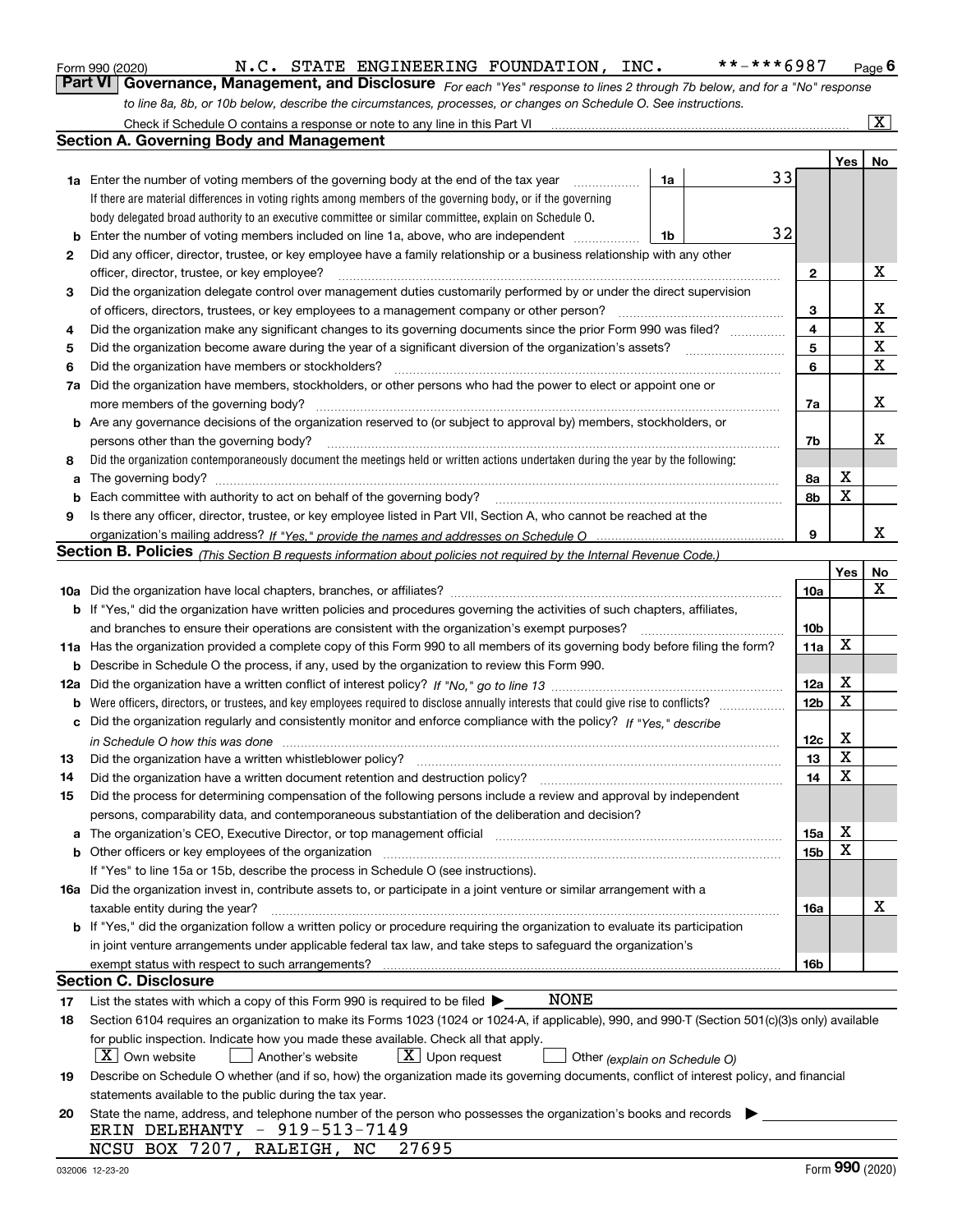| Form 990 (2020) |                                               |  | N.C. STATE ENGINEERING FOUNDATION, INC.                                                    | **-***6987 | Page 7 |
|-----------------|-----------------------------------------------|--|--------------------------------------------------------------------------------------------|------------|--------|
|                 |                                               |  | Part VII Compensation of Officers, Directors, Trustees, Key Employees, Highest Compensated |            |        |
|                 | <b>Employees, and Independent Contractors</b> |  |                                                                                            |            |        |

Check if Schedule O contains a response or note to any line in this Part VII

**Section A. Officers, Directors, Trustees, Key Employees, and Highest Compensated Employees**

**1a**  Complete this table for all persons required to be listed. Report compensation for the calendar year ending with or within the organization's tax year. **•** List all of the organization's current officers, directors, trustees (whether individuals or organizations), regardless of amount of compensation.

Enter -0- in columns (D), (E), and (F) if no compensation was paid.

 $\bullet$  List all of the organization's  $\,$ current key employees, if any. See instructions for definition of "key employee."

**•** List the organization's five current highest compensated employees (other than an officer, director, trustee, or key employee) who received reportable compensation (Box 5 of Form W-2 and/or Box 7 of Form 1099-MISC) of more than \$100,000 from the organization and any related organizations.

**•** List all of the organization's former officers, key employees, and highest compensated employees who received more than \$100,000 of reportable compensation from the organization and any related organizations.

**former directors or trustees**  ¥ List all of the organization's that received, in the capacity as a former director or trustee of the organization, more than \$10,000 of reportable compensation from the organization and any related organizations.

See instructions for the order in which to list the persons above.

Check this box if neither the organization nor any related organization compensated any current officer, director, or trustee.  $\mathcal{L}^{\text{max}}$ 

| (A)                         | (B)                    | (C)                           |                                                                  | (D)                     | (E)          | (F)                               |           |                 |                                  |                          |
|-----------------------------|------------------------|-------------------------------|------------------------------------------------------------------|-------------------------|--------------|-----------------------------------|-----------|-----------------|----------------------------------|--------------------------|
| Name and title              | Average                |                               | Position<br>(do not check more than one                          |                         | Reportable   | Reportable                        | Estimated |                 |                                  |                          |
|                             | hours per              |                               | box, unless person is both an<br>officer and a director/trustee) |                         | compensation | compensation                      | amount of |                 |                                  |                          |
|                             | week                   |                               |                                                                  |                         |              |                                   |           | from<br>the     | from related                     | other                    |
|                             | (list any<br>hours for |                               |                                                                  |                         |              |                                   |           | organization    | organizations<br>(W-2/1099-MISC) | compensation<br>from the |
|                             | related                |                               |                                                                  |                         |              |                                   |           | (W-2/1099-MISC) |                                  | organization             |
|                             | organizations          |                               |                                                                  |                         |              |                                   |           |                 |                                  | and related              |
|                             | below                  | ndividual trustee or director | nstitutional trustee                                             |                         | Key employee |                                   |           |                 |                                  | organizations            |
|                             | line)                  |                               |                                                                  | Officer                 |              | Highest compensated<br>  employee | Former    |                 |                                  |                          |
| MARY PELOQUIN-DODD<br>(1)   | 1.00                   |                               |                                                                  |                         |              |                                   |           |                 |                                  |                          |
| <b>TREASURER</b>            | 40.00                  | $\mathbf x$                   |                                                                  | $\overline{\mathbf{X}}$ |              |                                   |           | 0.              | 310,000.                         | 44,857.                  |
| (2)<br>GRIFFIN LAMB         | 1.00                   |                               |                                                                  |                         |              |                                   |           |                 |                                  |                          |
| <b>SECRETARY</b>            | 40.00                  | X                             |                                                                  | $\overline{\mathbf{X}}$ |              |                                   |           | 0.              | 202,500.                         | 32,723.                  |
| ERIN DELEHANTY<br>(3)       | 1.00                   |                               |                                                                  |                         |              |                                   |           |                 |                                  |                          |
| ASSISTANT TREASURER         | 40.00                  | $\mathbf X$                   |                                                                  | $\overline{\textbf{X}}$ |              |                                   |           | 0.              | 142,142.                         | 35,787.                  |
| (4)<br><b>BRUCE BALDWIN</b> | 1.00                   |                               |                                                                  |                         |              |                                   |           |                 |                                  |                          |
| <b>DIRECTOR</b>             |                        | X                             |                                                                  |                         |              |                                   |           | 0.              | 0.                               | $0_{.}$                  |
| (5)<br>SUZANNE BECKSTOFFER  | 1.00                   |                               |                                                                  |                         |              |                                   |           |                 |                                  |                          |
| <b>DIRECTOR</b>             |                        | $\rm X$                       |                                                                  |                         |              |                                   |           | 0.              | 0.                               | $0_{.}$                  |
| (6)<br>MICHAEL BROADERS     | 1.00                   |                               |                                                                  |                         |              |                                   |           |                 |                                  |                          |
| <b>DIRECTOR</b>             |                        | X                             |                                                                  |                         |              |                                   |           | 0.              | 0.                               | $\mathbf 0$ .            |
| ROBERT BROOKS<br>(7)        | 1.00                   |                               |                                                                  |                         |              |                                   |           |                 |                                  |                          |
| <b>DIRECTOR</b>             |                        | $\rm X$                       |                                                                  |                         |              |                                   |           | 0.              | $\mathbf 0$ .                    | $\mathbf 0$ .            |
| <b>LINDA BUTLER</b><br>(8)  | 1.00                   |                               |                                                                  |                         |              |                                   |           |                 |                                  |                          |
| <b>DIRECTOR</b>             |                        | $\overline{\textbf{X}}$       |                                                                  |                         |              |                                   |           | 0.              | 0.                               | 0.                       |
| (9) CALVIN CARTER           | 1.00                   |                               |                                                                  |                         |              |                                   |           |                 |                                  |                          |
| <b>DIRECTOR</b>             |                        | $\rm X$                       |                                                                  |                         |              |                                   |           | $0$ .           | $\mathbf 0$ .                    | $0_{.}$                  |
| (10) WESLEY COVELL          | 1.00                   |                               |                                                                  |                         |              |                                   |           |                 |                                  |                          |
| <b>DIRECTOR</b>             |                        | $\overline{\textbf{X}}$       |                                                                  |                         |              |                                   |           | 0.              | 0.                               | $\mathbf 0$ .            |
| (11) MICHAEL CREED          | 1.00                   |                               |                                                                  |                         |              |                                   |           |                 |                                  |                          |
| <b>DIRECTOR</b>             |                        | $\mathbf x$                   |                                                                  |                         |              |                                   |           | 0.              | $\mathbf 0$ .                    | $\mathbf 0$ .            |
| (12) MARION DEAN            | 1.00                   |                               |                                                                  |                         |              |                                   |           |                 |                                  |                          |
| <b>DIRECTOR</b>             |                        | X                             |                                                                  |                         |              |                                   |           | 0.              | $\mathbf 0$ .                    | $0_{.}$                  |
| (13) HEATHER DENNY          | 1.00                   |                               |                                                                  |                         |              |                                   |           |                 |                                  |                          |
| <b>DIRECTOR</b>             |                        | $\mathbf X$                   |                                                                  |                         |              |                                   |           | 0.              | 0.                               | $0_{.}$                  |
| (14) DAVID DOVE             | 1.00                   |                               |                                                                  |                         |              |                                   |           |                 |                                  |                          |
| <b>DIRECTOR</b>             |                        | X                             |                                                                  |                         |              |                                   |           | 0.              | 0.                               | $\mathbf 0$ .            |
| (15) STEFFANIE EASTER       | 1.00                   |                               |                                                                  |                         |              |                                   |           |                 |                                  |                          |
| <b>DIRECTOR</b>             |                        | $\rm X$                       |                                                                  |                         |              |                                   |           | 0.              | 0.                               | $\mathbf 0$ .            |
| (16) LEONARD HABAS          | 1.00                   |                               |                                                                  |                         |              |                                   |           |                 |                                  |                          |
| <b>DIRECTOR</b>             |                        | X                             |                                                                  |                         |              |                                   |           | 0.              | 0.                               | $\mathbf 0$ .            |
| (17) BASIL HASSAN           | 1.00                   |                               |                                                                  |                         |              |                                   |           |                 |                                  |                          |
| <b>DIRECTOR</b>             |                        | $\rm X$                       |                                                                  |                         |              |                                   |           | 0.              | 0.                               | $\mathbf 0$ .            |

 $\mathcal{L}^{\text{max}}$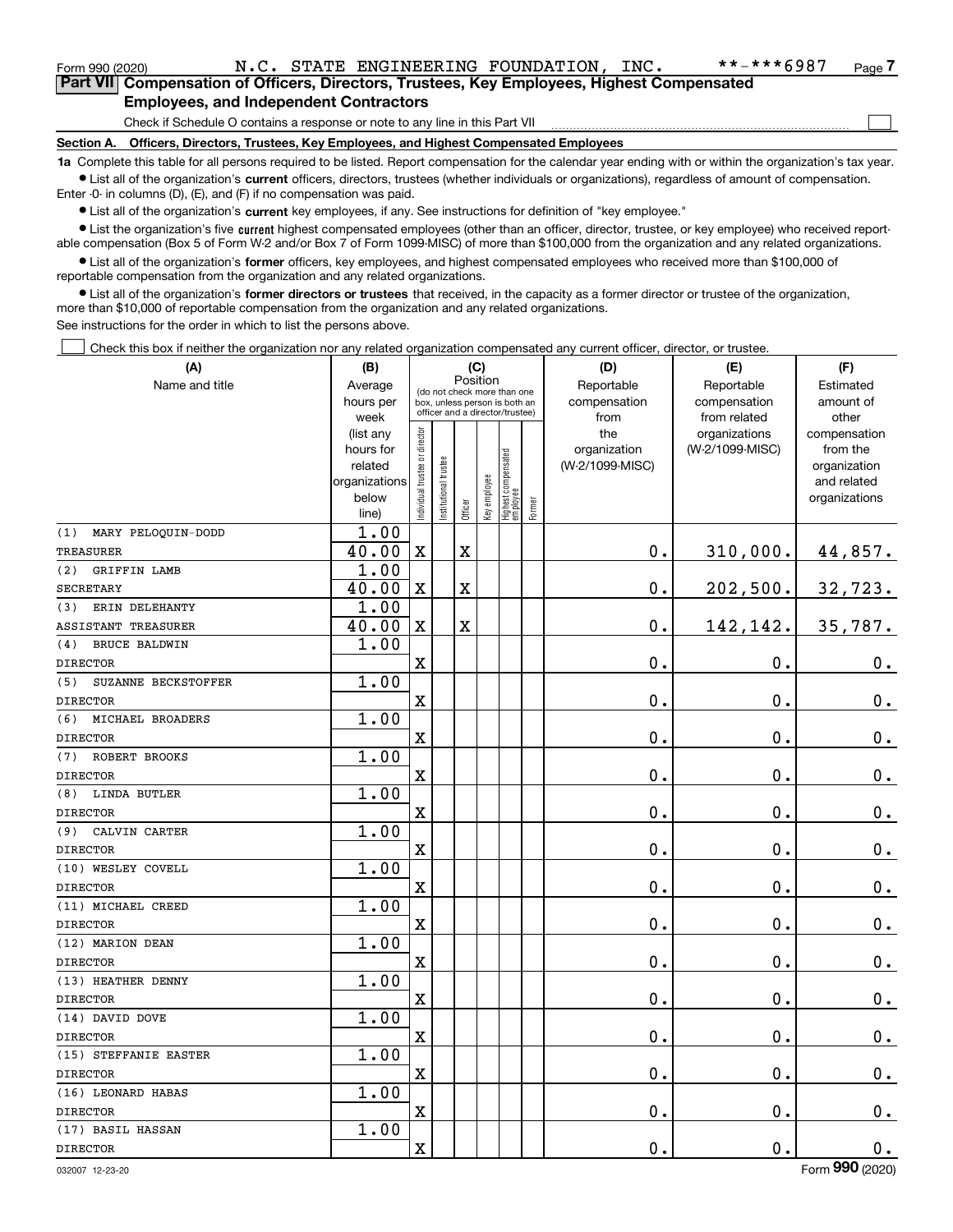| Form 990 (2020)                                                                                                                           |                      |                               |                       |          |              |                                   |        | N.C. STATE ENGINEERING FOUNDATION, INC.      | **-***6987      |                  |              | Page 8                      |
|-------------------------------------------------------------------------------------------------------------------------------------------|----------------------|-------------------------------|-----------------------|----------|--------------|-----------------------------------|--------|----------------------------------------------|-----------------|------------------|--------------|-----------------------------|
| Part VII<br>Section A. Officers, Directors, Trustees, Key Employees, and Highest Compensated Employees (continued)                        |                      |                               |                       |          |              |                                   |        |                                              |                 |                  |              |                             |
| (A)                                                                                                                                       | (B)                  |                               |                       | (C)      |              |                                   |        | (D)                                          | (E)             |                  |              | (F)                         |
| Name and title                                                                                                                            | Average              |                               |                       | Position |              | (do not check more than one       |        | Reportable                                   | Reportable      |                  |              | Estimated                   |
|                                                                                                                                           | hours per            |                               |                       |          |              | box, unless person is both an     |        | compensation                                 | compensation    |                  |              | amount of                   |
|                                                                                                                                           | week                 |                               |                       |          |              | officer and a director/trustee)   |        | from                                         | from related    |                  |              | other                       |
|                                                                                                                                           | (list any            |                               |                       |          |              |                                   |        | the                                          | organizations   |                  |              | compensation                |
|                                                                                                                                           | hours for<br>related |                               |                       |          |              |                                   |        | organization                                 | (W-2/1099-MISC) |                  |              | from the                    |
|                                                                                                                                           | organizations        |                               |                       |          |              |                                   |        | (W-2/1099-MISC)                              |                 |                  |              | organization<br>and related |
|                                                                                                                                           | below                | ndividual trustee or director | Institutional trustee |          |              |                                   |        |                                              |                 |                  |              | organizations               |
|                                                                                                                                           | line)                |                               |                       | Officer  | key employee | Highest compensated<br>  employee | Former |                                              |                 |                  |              |                             |
| (18) RASHIDA HODGE                                                                                                                        | 1.00                 |                               |                       |          |              |                                   |        |                                              |                 |                  |              |                             |
| <b>DIRECTOR</b>                                                                                                                           |                      | X                             |                       |          |              |                                   |        | 0.                                           |                 | 0.               |              | 0.                          |
| (19) SENECA JACOBS                                                                                                                        | 1.00                 |                               |                       |          |              |                                   |        |                                              |                 |                  |              |                             |
| <b>DIRECTOR</b>                                                                                                                           |                      | X                             |                       |          |              |                                   |        | 0.                                           |                 | 0.               |              | $\mathbf 0$ .               |
| (20) ROBERT LOFTIS                                                                                                                        | 1.00                 |                               |                       |          |              |                                   |        |                                              |                 |                  |              |                             |
| <b>DIRECTOR</b>                                                                                                                           |                      | X                             |                       |          |              |                                   |        | 0.                                           |                 | $\mathbf 0$ .    |              | $\mathbf 0$ .               |
| (21) LOUIS MARTIN-VEGA                                                                                                                    | 1.00                 |                               |                       |          |              |                                   |        |                                              |                 |                  |              |                             |
| <b>DIRECTOR</b>                                                                                                                           |                      | X                             |                       |          |              |                                   |        | 0.                                           |                 | $\mathbf 0$ .    |              | $\mathbf 0$ .               |
| (22) SAMUEL MCCACHERN                                                                                                                     | 1.00                 |                               |                       |          |              |                                   |        |                                              |                 |                  |              |                             |
| <b>DIRECTOR</b>                                                                                                                           |                      | X                             |                       |          |              |                                   |        | 0.                                           |                 | $\mathbf 0$ .    |              | $\mathbf 0$ .               |
| (23) TIFFANY MOORE                                                                                                                        | 1.00                 |                               |                       |          |              |                                   |        |                                              |                 |                  |              |                             |
| <b>DIRECTOR</b>                                                                                                                           |                      | $\mathbf X$                   |                       |          |              |                                   |        | 0.                                           |                 | $\mathbf 0$ .    |              | $\mathbf 0$ .               |
| (24) DUNG NGUYEN                                                                                                                          | 1.00                 |                               |                       |          |              |                                   |        |                                              |                 |                  |              |                             |
| <b>DIRECTOR</b>                                                                                                                           |                      | X                             |                       |          |              |                                   |        | 0.                                           |                 | $\mathbf 0$ .    |              | $\mathbf 0$ .               |
| (25) DEVAL PARIKH                                                                                                                         | 1.00                 |                               |                       |          |              |                                   |        |                                              |                 |                  |              |                             |
| <b>DIRECTOR</b>                                                                                                                           |                      | $\mathbf X$                   |                       |          |              |                                   |        | 0.                                           |                 | $\mathbf 0$ .    |              | $\mathbf 0$ .               |
| $(26)$ CARL<br>STUTTS, JR.                                                                                                                | 1.00                 |                               |                       |          |              |                                   |        |                                              |                 |                  |              |                             |
| <b>DIRECTOR</b>                                                                                                                           |                      | $\mathbf X$                   |                       |          |              |                                   |        | $\mathbf 0$ .<br>$\overline{\mathfrak{o}}$ . | 654, 642.       | 0.               |              | 0.<br>113, 367.             |
| 1b Subtotal                                                                                                                               |                      |                               |                       |          |              |                                   |        | $\overline{\mathfrak{o}}$ .                  |                 | $\overline{0}$ . |              | 0.                          |
| c Total from continuation sheets to Part VII, Section A                                                                                   |                      |                               |                       |          |              |                                   |        | $\overline{0}$ .                             | 654,642.        |                  |              | 113, 367.                   |
| d Total (add lines 1b and 1c)                                                                                                             |                      |                               |                       |          |              |                                   |        |                                              |                 |                  |              |                             |
| Total number of individuals (including but not limited to those listed above) who received more than \$100,000 of reportable<br>2         |                      |                               |                       |          |              |                                   |        |                                              |                 |                  |              | 0                           |
| compensation from the organization $\blacktriangleright$                                                                                  |                      |                               |                       |          |              |                                   |        |                                              |                 |                  |              | No<br>Yes                   |
| 3<br>Did the organization list any former officer, director, trustee, key employee, or highest compensated employee on                    |                      |                               |                       |          |              |                                   |        |                                              |                 |                  |              |                             |
|                                                                                                                                           |                      |                               |                       |          |              |                                   |        |                                              |                 |                  | 3            | X                           |
| For any individual listed on line 1a, is the sum of reportable compensation and other compensation from the organization<br>4             |                      |                               |                       |          |              |                                   |        |                                              |                 |                  |              |                             |
|                                                                                                                                           |                      |                               |                       |          |              |                                   |        |                                              |                 |                  | 4            | х                           |
| Did any person listed on line 1a receive or accrue compensation from any unrelated organization or individual for services<br>5           |                      |                               |                       |          |              |                                   |        |                                              |                 |                  |              |                             |
|                                                                                                                                           |                      |                               |                       |          |              |                                   |        |                                              |                 |                  | 5            | x                           |
| <b>Section B. Independent Contractors</b>                                                                                                 |                      |                               |                       |          |              |                                   |        |                                              |                 |                  |              |                             |
| Complete this table for your five highest compensated independent contractors that received more than \$100,000 of compensation from<br>1 |                      |                               |                       |          |              |                                   |        |                                              |                 |                  |              |                             |
| the organization. Report compensation for the calendar year ending with or within the organization's tax year.                            |                      |                               |                       |          |              |                                   |        |                                              |                 |                  |              |                             |
| (A)                                                                                                                                       |                      |                               |                       |          |              |                                   |        | (B)                                          |                 |                  | (C)          |                             |
| Name and business address                                                                                                                 |                      |                               | <b>NONE</b>           |          |              |                                   |        | Description of services                      |                 |                  | Compensation |                             |
|                                                                                                                                           |                      |                               |                       |          |              |                                   |        |                                              |                 |                  |              |                             |
|                                                                                                                                           |                      |                               |                       |          |              |                                   |        |                                              |                 |                  |              |                             |
|                                                                                                                                           |                      |                               |                       |          |              |                                   |        |                                              |                 |                  |              |                             |
|                                                                                                                                           |                      |                               |                       |          |              |                                   |        |                                              |                 |                  |              |                             |
|                                                                                                                                           |                      |                               |                       |          |              |                                   |        |                                              |                 |                  |              |                             |
|                                                                                                                                           |                      |                               |                       |          |              |                                   |        |                                              |                 |                  |              |                             |
|                                                                                                                                           |                      |                               |                       |          |              |                                   |        |                                              |                 |                  |              |                             |
| Total number of independent contractors (including but not limited to those listed above) who received more than<br>2                     |                      |                               |                       |          |              |                                   |        |                                              |                 |                  |              |                             |

0

\$100,000 of compensation from the organization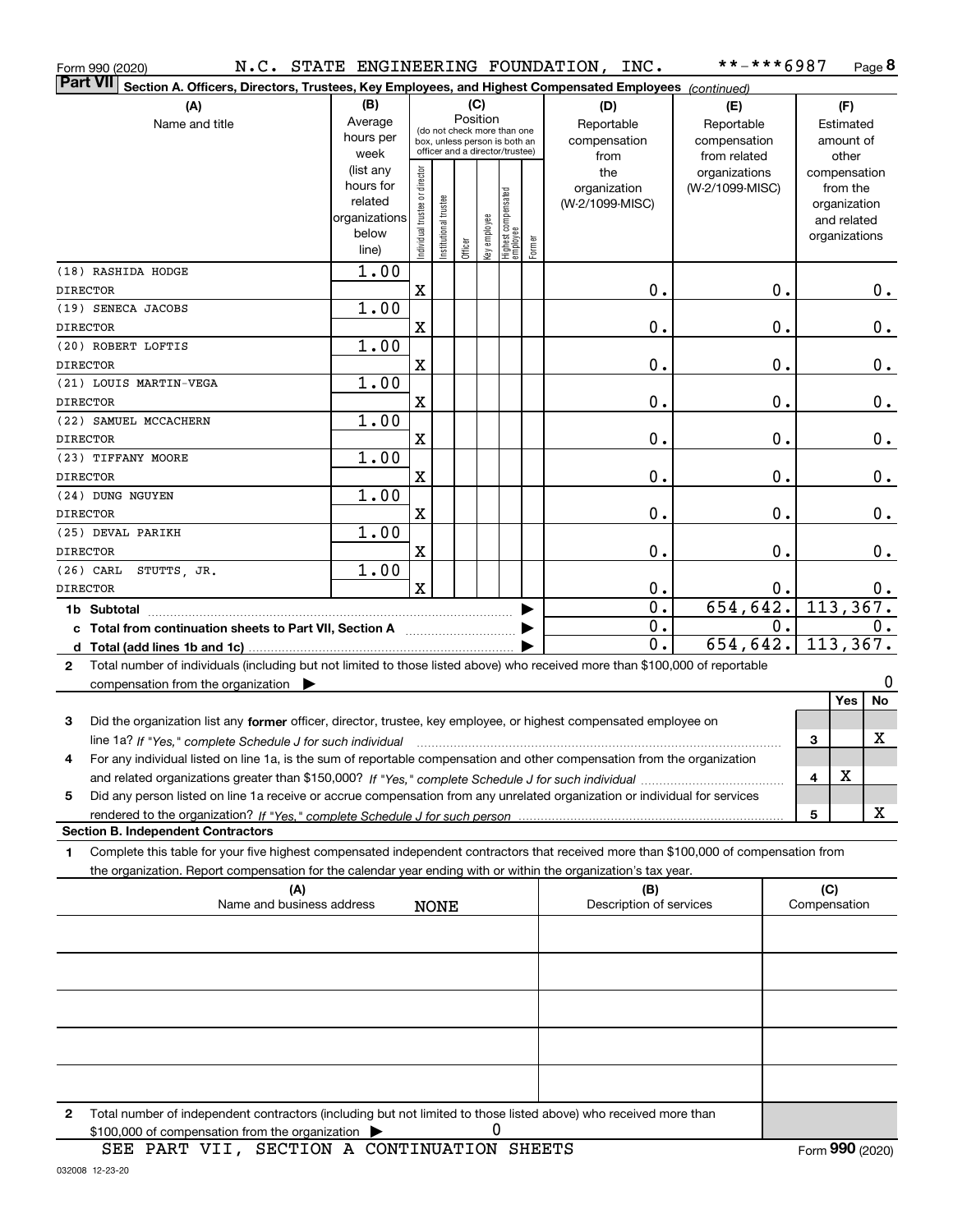| Form 990                                                                                                                  |                        |                                |                       |             |              |                              |        | N.C. STATE ENGINEERING FOUNDATION, INC. | **-***6987                       |                          |
|---------------------------------------------------------------------------------------------------------------------------|------------------------|--------------------------------|-----------------------|-------------|--------------|------------------------------|--------|-----------------------------------------|----------------------------------|--------------------------|
| <b>Part VII</b><br>Section A. Officers, Directors, Trustees, Key Employees, and Highest Compensated Employees (continued) |                        |                                |                       |             |              |                              |        |                                         |                                  |                          |
| (A)                                                                                                                       | (B)                    |                                |                       |             | (C)          |                              |        | (D)                                     | (E)                              | (F)                      |
| Name and title                                                                                                            | Average                |                                | Position              |             |              |                              |        | Reportable                              | Reportable                       | Estimated                |
|                                                                                                                           | hours                  |                                |                       |             |              | (check all that apply)       |        | compensation                            | compensation                     | amount of                |
|                                                                                                                           | per                    |                                |                       |             |              |                              |        | from                                    | from related                     | other                    |
|                                                                                                                           | week                   |                                |                       |             |              | Highest compensated employee |        | the<br>organization                     | organizations<br>(W-2/1099-MISC) | compensation<br>from the |
|                                                                                                                           | (list any<br>hours for |                                |                       |             |              |                              |        | (W-2/1099-MISC)                         |                                  | organization             |
|                                                                                                                           | related                |                                |                       |             |              |                              |        |                                         |                                  | and related              |
|                                                                                                                           | organizations          |                                |                       |             |              |                              |        |                                         |                                  | organizations            |
|                                                                                                                           | below                  | Individual trustee or director | Institutional trustee |             | Key employee |                              |        |                                         |                                  |                          |
|                                                                                                                           | line)                  |                                |                       | Officer     |              |                              | Former |                                         |                                  |                          |
| (27) HANNIBAL WARREN, JR.                                                                                                 | 1.00                   |                                |                       |             |              |                              |        |                                         |                                  |                          |
| <b>DIRECTOR</b>                                                                                                           |                        | $\mathbf x$                    |                       |             |              |                              |        | 0.                                      | $\mathbf 0$ .                    | 0.                       |
| (28) MARK WYATT                                                                                                           | 1.00                   |                                |                       |             |              |                              |        |                                         |                                  |                          |
| <b>DIRECTOR</b>                                                                                                           |                        | $\mathbf X$                    |                       |             |              |                              |        | $\mathbf 0$ .                           | $0$ .                            | 0.                       |
| (29) V. PEELER                                                                                                            | 1.00                   |                                |                       |             |              |                              |        |                                         |                                  |                          |
| PRESIDENT                                                                                                                 |                        | $\mathbf X$                    |                       | $\mathbf X$ |              |                              |        | $\mathbf 0$ .                           | $0$ .                            | 0.                       |
| (30) D. STABLER                                                                                                           | 1.00                   |                                |                       |             |              |                              |        |                                         |                                  |                          |
| FINANCE & AUDIT CHAIR                                                                                                     |                        | $\mathbf X$                    |                       | $\mathbf X$ |              |                              |        | $\mathbf 0$ .                           | $0$ .                            | 0.                       |
| (31) ALVIN SUMTER                                                                                                         | 1.00                   |                                |                       |             |              |                              |        |                                         |                                  |                          |
| NORC CHAIR                                                                                                                |                        | $\mathbf X$                    |                       | $\mathbf X$ |              |                              |        | $\mathbf 0$ .                           | $\mathbf 0$ .                    | 0.                       |
| (32) PAMELA TOWNSEND                                                                                                      | 1.00                   |                                |                       |             |              |                              |        |                                         |                                  |                          |
| ADVOCACY CHAIR                                                                                                            |                        | $\mathbf X$                    |                       | $\mathbf X$ |              |                              |        | $\mathbf 0$ .                           | 0.                               | 0.                       |
| (33) DAVID WHITLEY                                                                                                        | 1.00                   |                                |                       |             |              |                              |        |                                         |                                  |                          |
| DEVELOPMENT CHAIR                                                                                                         |                        | $\mathbf X$                    |                       | $\mathbf X$ |              |                              |        | $\mathbf 0$ .                           | 0.                               | 0.                       |
| (34) DEBORAH YOUNG                                                                                                        | 1.00                   |                                |                       |             |              |                              |        |                                         |                                  |                          |
| VICE PRESIDENT                                                                                                            |                        | $\mathbf X$                    |                       | $\rm X$     |              |                              |        | 0.                                      | 0.                               | 0.                       |
| (35) HELENE LOLLIS                                                                                                        | 1.00                   |                                |                       |             |              |                              |        |                                         |                                  |                          |
| COLLEGE AND ALUMNI ENGAGMENT CHAIR                                                                                        |                        | $\mathbf X$                    |                       | $\mathbf X$ |              |                              |        | 0.                                      | 0.                               | 0.                       |
| (36) SUZANNE GORDON                                                                                                       | 1.00                   |                                |                       |             |              |                              |        |                                         |                                  |                          |
| IMMEDIATE PAST PRESIDENT                                                                                                  |                        | $\mathbf X$                    |                       | $\mathbf X$ |              |                              |        | $\mathbf 0$ .                           | $\mathbf 0$ .                    | 0.                       |
|                                                                                                                           |                        |                                |                       |             |              |                              |        |                                         |                                  |                          |
|                                                                                                                           |                        |                                |                       |             |              |                              |        |                                         |                                  |                          |
|                                                                                                                           |                        |                                |                       |             |              |                              |        |                                         |                                  |                          |
|                                                                                                                           |                        |                                |                       |             |              |                              |        |                                         |                                  |                          |
|                                                                                                                           |                        |                                |                       |             |              |                              |        |                                         |                                  |                          |
|                                                                                                                           |                        |                                |                       |             |              |                              |        |                                         |                                  |                          |
|                                                                                                                           |                        |                                |                       |             |              |                              |        |                                         |                                  |                          |
|                                                                                                                           |                        |                                |                       |             |              |                              |        |                                         |                                  |                          |
|                                                                                                                           |                        |                                |                       |             |              |                              |        |                                         |                                  |                          |
|                                                                                                                           |                        |                                |                       |             |              |                              |        |                                         |                                  |                          |
|                                                                                                                           |                        |                                |                       |             |              |                              |        |                                         |                                  |                          |
|                                                                                                                           |                        |                                |                       |             |              |                              |        |                                         |                                  |                          |
|                                                                                                                           |                        |                                |                       |             |              |                              |        |                                         |                                  |                          |
|                                                                                                                           |                        |                                |                       |             |              |                              |        |                                         |                                  |                          |
|                                                                                                                           |                        |                                |                       |             |              |                              |        |                                         |                                  |                          |
|                                                                                                                           |                        |                                |                       |             |              |                              |        |                                         |                                  |                          |
|                                                                                                                           |                        |                                |                       |             |              |                              |        |                                         |                                  |                          |
|                                                                                                                           |                        |                                |                       |             |              |                              |        |                                         |                                  |                          |
|                                                                                                                           |                        |                                |                       |             |              |                              |        |                                         |                                  |                          |
|                                                                                                                           |                        |                                |                       |             |              |                              |        |                                         |                                  |                          |
| Total to Part VII, Section A, line 1c                                                                                     |                        |                                |                       |             |              |                              |        |                                         |                                  |                          |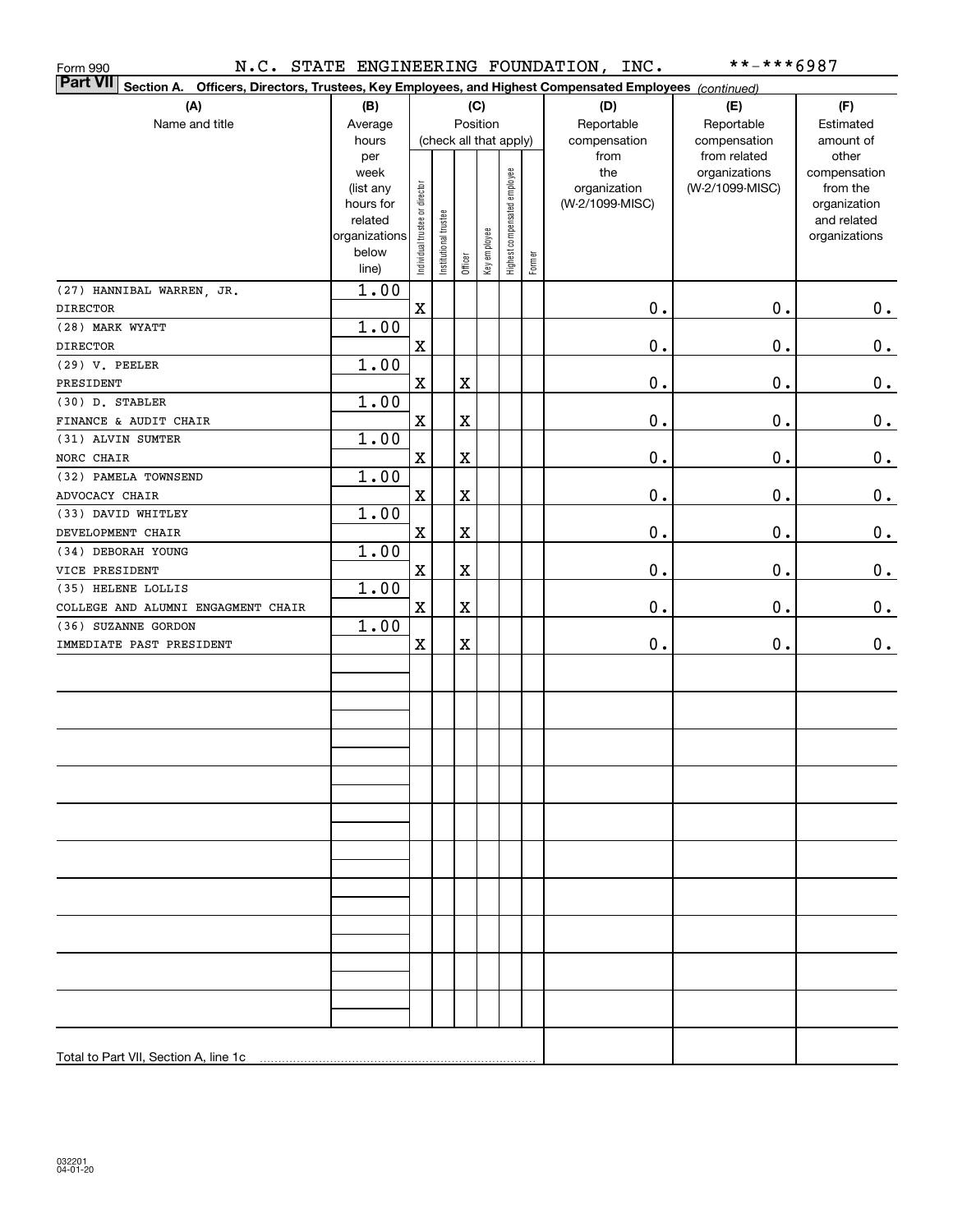|                                                           | Form 990 (2020)<br><b>Part VIII</b> | N.C. STATE ENGINEERING FOUNDATION, INC.<br><b>Statement of Revenue</b> |                      |               |                                       | $***$ ** * * 6987             | Page 9                                                          |
|-----------------------------------------------------------|-------------------------------------|------------------------------------------------------------------------|----------------------|---------------|---------------------------------------|-------------------------------|-----------------------------------------------------------------|
|                                                           |                                     |                                                                        |                      |               |                                       |                               |                                                                 |
|                                                           |                                     |                                                                        |                      | Total revenue | Related or exempt<br>function revenue | Unrelated<br>business revenue | (D)<br>Revenue excluded<br>from tax under<br>sections 512 - 514 |
|                                                           |                                     | 1a<br>1 a Federated campaigns                                          |                      |               |                                       |                               |                                                                 |
| Contributions, Gifts, Grants<br>and Other Similar Amounts |                                     | 1 <sub>b</sub><br><b>b</b> Membership dues                             |                      |               |                                       |                               |                                                                 |
|                                                           |                                     | 1 <sub>c</sub><br>c Fundraising events                                 | 46,555.              |               |                                       |                               |                                                                 |
|                                                           |                                     | 1 <sub>d</sub><br>d Related organizations                              |                      |               |                                       |                               |                                                                 |
|                                                           |                                     | e Government grants (contributions)<br>1e                              |                      |               |                                       |                               |                                                                 |
|                                                           |                                     | f All other contributions, gifts, grants, and                          |                      |               |                                       |                               |                                                                 |
|                                                           |                                     | similar amounts not included above<br>1f                               | 9,696,828.           |               |                                       |                               |                                                                 |
|                                                           |                                     | 1g <br>Noncash contributions included in lines 1a-1f                   | 960,727.             |               |                                       |                               |                                                                 |
|                                                           |                                     |                                                                        |                      | 9,743,383.    |                                       |                               |                                                                 |
|                                                           |                                     |                                                                        | <b>Business Code</b> |               |                                       |                               |                                                                 |
|                                                           |                                     | 2 a PROGRAM REVENUES                                                   | 611710               | 29,441.       | 29,441.                               |                               |                                                                 |
|                                                           | b                                   |                                                                        |                      |               |                                       |                               |                                                                 |
|                                                           | c                                   |                                                                        |                      |               |                                       |                               |                                                                 |
|                                                           | d                                   |                                                                        |                      |               |                                       |                               |                                                                 |
| Program Service<br>Revenue                                | е                                   |                                                                        |                      |               |                                       |                               |                                                                 |
|                                                           | g                                   |                                                                        |                      | 29,441.       |                                       |                               |                                                                 |
|                                                           | 3                                   | Investment income (including dividends, interest, and                  |                      |               |                                       |                               |                                                                 |
|                                                           |                                     |                                                                        | ▶                    | 360, 420.     |                                       |                               | 360, 420.                                                       |
|                                                           | 4                                   | Income from investment of tax-exempt bond proceeds                     |                      |               |                                       |                               |                                                                 |
|                                                           | 5                                   |                                                                        |                      |               |                                       |                               |                                                                 |
|                                                           |                                     | (i) Real                                                               | (ii) Personal        |               |                                       |                               |                                                                 |
|                                                           |                                     | 6a<br><b>6 a</b> Gross rents                                           |                      |               |                                       |                               |                                                                 |
|                                                           | b                                   | 6b<br>Less: rental expenses                                            |                      |               |                                       |                               |                                                                 |
|                                                           | c                                   | 6с<br>Rental income or (loss)                                          |                      |               |                                       |                               |                                                                 |
|                                                           | d                                   | Net rental income or (loss)                                            |                      |               |                                       |                               |                                                                 |
|                                                           |                                     | (i) Securities<br>7 a Gross amount from sales of                       | (ii) Other           |               |                                       |                               |                                                                 |
|                                                           |                                     | 4,973,238.<br>7a<br>assets other than inventory                        |                      |               |                                       |                               |                                                                 |
|                                                           |                                     | <b>b</b> Less: cost or other basis                                     |                      |               |                                       |                               |                                                                 |
| enue                                                      |                                     | 2,600,093.<br>7b<br>and sales expenses<br>7c<br>2, 373, 145.           |                      |               |                                       |                               |                                                                 |
|                                                           |                                     | c Gain or (loss)                                                       |                      | 2, 373, 145.  |                                       |                               | 2, 373, 145.                                                    |
|                                                           |                                     | 8 a Gross income from fundraising events (not                          |                      |               |                                       |                               |                                                                 |
| Other Rev                                                 |                                     | including \$<br>$46,555$ . of                                          |                      |               |                                       |                               |                                                                 |
|                                                           |                                     | contributions reported on line 1c). See                                |                      |               |                                       |                               |                                                                 |
|                                                           |                                     | Part IV, line 18                                                       | 19,605.<br>8a        |               |                                       |                               |                                                                 |
|                                                           | b                                   | Less: direct expenses                                                  | 21,986.<br>8b        |               |                                       |                               |                                                                 |
|                                                           | c                                   | Net income or (loss) from fundraising events                           |                      | $-2,381.$     |                                       |                               | $-2,381.$                                                       |
|                                                           |                                     | 9 a Gross income from gaming activities. See                           |                      |               |                                       |                               |                                                                 |
|                                                           |                                     |                                                                        | 9a                   |               |                                       |                               |                                                                 |
|                                                           |                                     |                                                                        | 9 <sub>b</sub>       |               |                                       |                               |                                                                 |
|                                                           |                                     | c Net income or (loss) from gaming activities                          |                      |               |                                       |                               |                                                                 |
|                                                           |                                     | 10 a Gross sales of inventory, less returns                            |                      |               |                                       |                               |                                                                 |
|                                                           |                                     |                                                                        | 10a                  |               |                                       |                               |                                                                 |
|                                                           |                                     | <b>b</b> Less: cost of goods sold                                      | 10 <sub>b</sub>      |               |                                       |                               |                                                                 |
|                                                           |                                     | c Net income or (loss) from sales of inventory                         | <b>Business Code</b> |               |                                       |                               |                                                                 |
|                                                           | 11 a                                |                                                                        |                      |               |                                       |                               |                                                                 |
|                                                           | b                                   |                                                                        |                      |               |                                       |                               |                                                                 |
|                                                           | с                                   |                                                                        |                      |               |                                       |                               |                                                                 |
| Miscellaneous<br>Revenue                                  |                                     |                                                                        |                      |               |                                       |                               |                                                                 |
|                                                           |                                     |                                                                        |                      |               |                                       |                               |                                                                 |
|                                                           | 12                                  |                                                                        |                      | 12,504,008.   | 29,441.                               | $\mathbf{0}$ .                | 2,731,184.                                                      |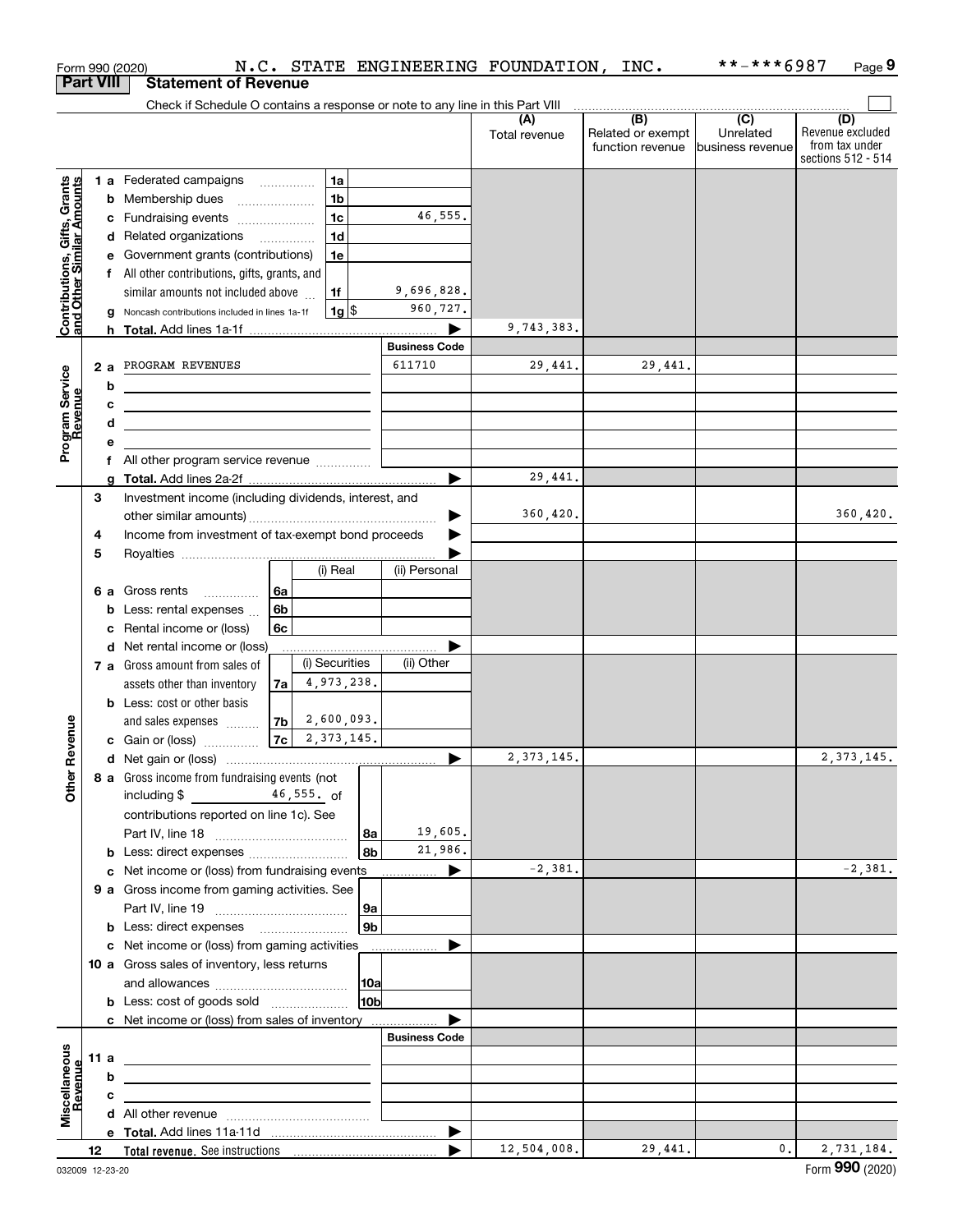#### Form 990 (2020) Page **Part IX Statement of Functional Expenses 10** N.C. STATE ENGINEERING FOUNDATION, INC. \*\*-\*\*\*6987

*Section 501(c)(3) and 501(c)(4) organizations must complete all columns. All other organizations must complete column (A).*

|              | Check if Schedule O contains a response or note to any line in this Part IX                          |                                 |                                    |                                                      |                                |
|--------------|------------------------------------------------------------------------------------------------------|---------------------------------|------------------------------------|------------------------------------------------------|--------------------------------|
|              | Do not include amounts reported on lines 6b,<br>7b, 8b, 9b, and 10b of Part VIII.                    | (A)<br>Total expenses           | (B)<br>Program service<br>expenses | $\overline{C}$<br>Management and<br>general expenses | (D)<br>Fundraising<br>expenses |
| 1.           | Grants and other assistance to domestic organizations                                                |                                 |                                    |                                                      |                                |
|              | and domestic governments. See Part IV, line 21                                                       | 4,545,770.                      | 4,545,770.                         |                                                      |                                |
| $\mathbf{2}$ | Grants and other assistance to domestic                                                              |                                 |                                    |                                                      |                                |
|              | individuals. See Part IV, line 22                                                                    |                                 |                                    |                                                      |                                |
| 3            | Grants and other assistance to foreign                                                               |                                 |                                    |                                                      |                                |
|              | organizations, foreign governments, and foreign                                                      |                                 |                                    |                                                      |                                |
|              | individuals. See Part IV, lines 15 and 16                                                            |                                 |                                    |                                                      |                                |
| 4            | Benefits paid to or for members                                                                      |                                 |                                    |                                                      |                                |
| 5            | Compensation of current officers, directors,                                                         |                                 |                                    |                                                      |                                |
|              | trustees, and key employees                                                                          |                                 |                                    |                                                      |                                |
| 6            | Compensation not included above to disqualified                                                      |                                 |                                    |                                                      |                                |
|              | persons (as defined under section $4958(f)(1)$ ) and                                                 |                                 |                                    |                                                      |                                |
|              | persons described in section $4958(c)(3)(B)$                                                         |                                 |                                    |                                                      |                                |
| 7            | Other salaries and wages                                                                             | 676, 433.                       |                                    |                                                      | 676, 433.                      |
| 8            | Pension plan accruals and contributions (include                                                     |                                 |                                    |                                                      |                                |
|              | section 401(k) and 403(b) employer contributions)                                                    |                                 |                                    |                                                      |                                |
| 9            |                                                                                                      |                                 |                                    |                                                      |                                |
| 10           |                                                                                                      |                                 |                                    |                                                      |                                |
| 11           | Fees for services (nonemployees):                                                                    |                                 |                                    |                                                      |                                |
| a            |                                                                                                      |                                 |                                    |                                                      |                                |
| b            |                                                                                                      | 8,125.                          |                                    |                                                      | 8,125.                         |
| c            |                                                                                                      | 75,500.                         |                                    | 75,500.                                              |                                |
| d            |                                                                                                      |                                 |                                    |                                                      |                                |
| e            | Professional fundraising services. See Part IV, line 17                                              |                                 |                                    |                                                      |                                |
| f            | Investment management fees                                                                           | 500, 901.                       |                                    | 500, 901.                                            |                                |
| g            | Other. (If line 11g amount exceeds 10% of line 25,                                                   |                                 |                                    |                                                      |                                |
|              | column (A) amount, list line 11g expenses on Sch O.)                                                 |                                 |                                    |                                                      |                                |
| 12           |                                                                                                      | 55,468.                         | 52, 202.                           |                                                      | 3,266.<br>68, 564.             |
| 13           |                                                                                                      | 109, 147.                       | 40,583.                            |                                                      |                                |
| 14           |                                                                                                      |                                 |                                    |                                                      |                                |
| 15           |                                                                                                      |                                 |                                    |                                                      |                                |
| 16           |                                                                                                      | 4,039.<br>$\overline{23,962}$ . | 4,039.<br>23,870.                  |                                                      | 92.                            |
| 17           | Travel                                                                                               |                                 |                                    |                                                      |                                |
| 18           | Payments of travel or entertainment expenses                                                         |                                 |                                    |                                                      |                                |
|              | for any federal, state, or local public officials                                                    | 46,800.                         | 40,551.                            |                                                      | 6, 249.                        |
| 19           | Conferences, conventions, and meetings                                                               |                                 |                                    |                                                      |                                |
| 20<br>21     | Interest                                                                                             |                                 |                                    |                                                      |                                |
| 22           | Depreciation, depletion, and amortization                                                            |                                 |                                    |                                                      |                                |
| 23           | Insurance                                                                                            | 8,959.                          | 888.                               |                                                      | 8,071.                         |
| 24           | Other expenses. Itemize expenses not covered                                                         |                                 |                                    |                                                      |                                |
|              | above (List miscellaneous expenses on line 24e. If                                                   |                                 |                                    |                                                      |                                |
|              | line 24e amount exceeds 10% of line 25, column (A)<br>amount, list line 24e expenses on Schedule O.) |                                 |                                    |                                                      |                                |
| a            | CAPITAL TRANSFERS                                                                                    | 15,485,816.                     | 15,485,816.                        |                                                      |                                |
| b            | MISC. SERVICES & FEES                                                                                | 990,072.                        | 978,493.                           |                                                      | 11,579.                        |
| C            | <b>SUPPLIES</b>                                                                                      | 333,883.                        | 325,542.                           |                                                      | 8,341.                         |
| d            | EQUIPMENT RENTAL & MAIN                                                                              | 157,179.                        | 133,418.                           |                                                      | 23,761.                        |
| е            | All other expenses                                                                                   | 322,827.                        | 215, 334.                          |                                                      | 107,493.                       |
| 25           | Total functional expenses. Add lines 1 through 24e                                                   | 23, 344, 881.                   | 21,846,506.                        | 576,401.                                             | 921,974.                       |
| 26           | <b>Joint costs.</b> Complete this line only if the organization                                      |                                 |                                    |                                                      |                                |
|              | reported in column (B) joint costs from a combined                                                   |                                 |                                    |                                                      |                                |
|              | educational campaign and fundraising solicitation.                                                   |                                 |                                    |                                                      |                                |
|              | Check here $\blacktriangleright$<br>if following SOP 98-2 (ASC 958-720)                              |                                 |                                    |                                                      |                                |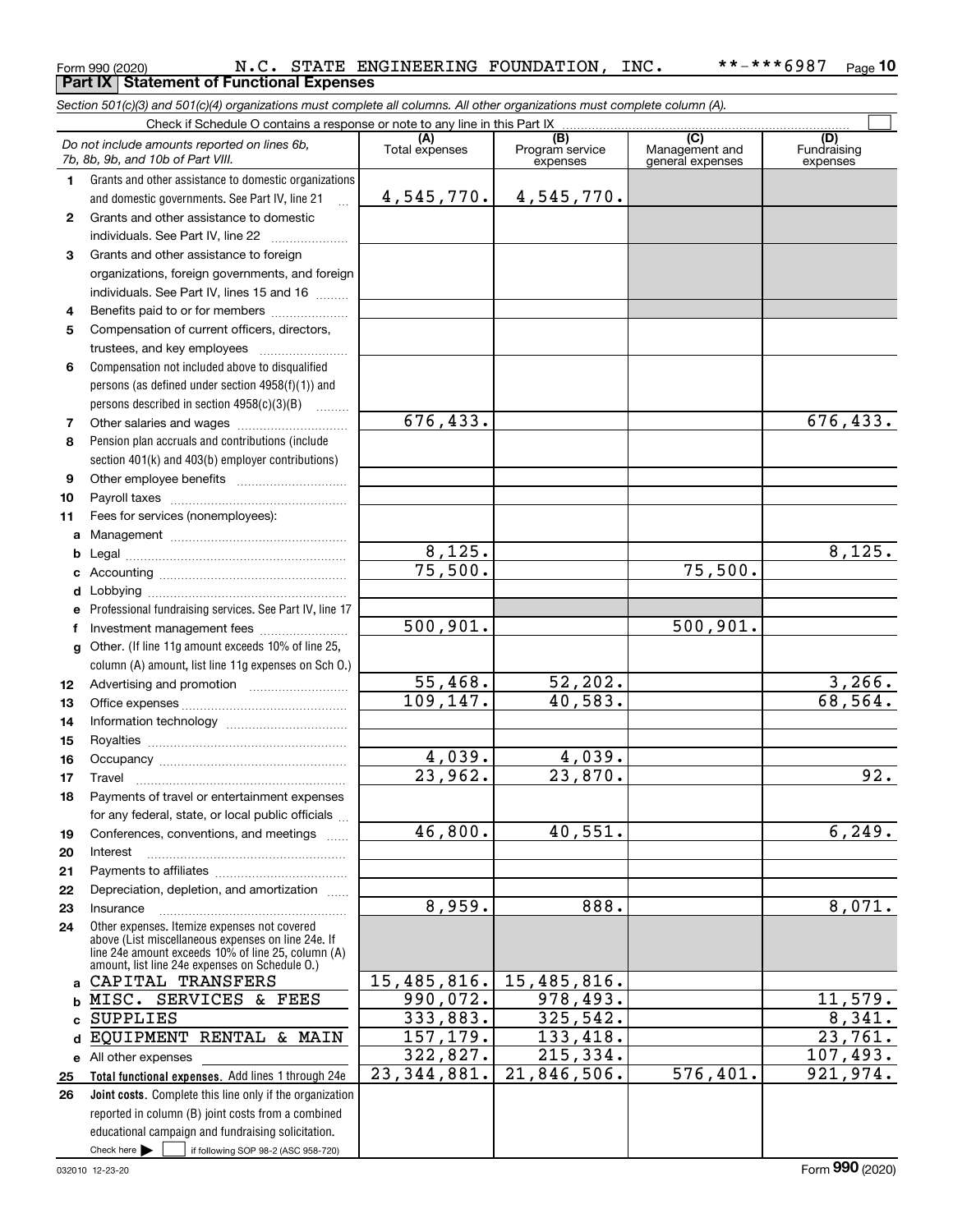| 032011 12-23-20 |
|-----------------|

|                             |    |                                                                                    |                     | (A)<br>Beginning of year       |                 | (B)<br>End of year           |
|-----------------------------|----|------------------------------------------------------------------------------------|---------------------|--------------------------------|-----------------|------------------------------|
|                             | 1  | Cash - non-interest-bearing                                                        |                     |                                | $\mathbf{1}$    |                              |
|                             | 2  |                                                                                    |                     | 32,396,896.                    | $\mathbf{2}$    | 21,991,773.                  |
|                             | з  |                                                                                    |                     | 10, 282, 136.                  | $\mathbf{3}$    | 8,076,805.                   |
|                             | 4  |                                                                                    |                     |                                | $\overline{4}$  |                              |
|                             | 5  | Loans and other receivables from any current or former officer, director,          |                     |                                |                 |                              |
|                             |    | trustee, key employee, creator or founder, substantial contributor, or 35%         |                     |                                |                 |                              |
|                             |    | controlled entity or family member of any of these persons                         |                     |                                | 5               |                              |
|                             | 6  | Loans and other receivables from other disqualified persons (as defined            |                     |                                |                 |                              |
|                             |    | under section 4958(f)(1)), and persons described in section 4958(c)(3)(B)          |                     | 6                              |                 |                              |
|                             | 7  |                                                                                    |                     |                                | $\overline{7}$  |                              |
| Assets                      | 8  |                                                                                    |                     |                                | 8               |                              |
|                             | 9  | Prepaid expenses and deferred charges                                              |                     |                                | 9               |                              |
|                             |    | <b>10a</b> Land, buildings, and equipment: cost or other                           |                     |                                |                 |                              |
|                             |    | basis. Complete Part VI of Schedule D  10a                                         |                     |                                |                 |                              |
|                             |    | <b>b</b> Less: accumulated depreciation<br>$\ldots \ldots \ldots \ldots$           | 10b                 |                                | 10 <sub>c</sub> |                              |
|                             | 11 |                                                                                    |                     |                                | 11              |                              |
|                             | 12 |                                                                                    |                     | 95,286,362.                    | 12              | 132,730,078.                 |
|                             | 13 |                                                                                    |                     |                                | 13              |                              |
|                             | 14 |                                                                                    |                     |                                | 14              |                              |
|                             | 15 |                                                                                    |                     | 117,063.                       | 15              | 60, 283.                     |
|                             | 16 |                                                                                    |                     | 138,082,457.                   | 16              | 162,858,939.                 |
|                             | 17 |                                                                                    |                     | 82,057.                        | 17              | 106, 855.                    |
|                             | 18 |                                                                                    |                     |                                | 18              |                              |
|                             | 19 |                                                                                    |                     |                                | 19              |                              |
|                             | 20 |                                                                                    |                     |                                | 20              |                              |
|                             | 21 | Escrow or custodial account liability. Complete Part IV of Schedule D              | 1.1.1.1.1.1.1.1.1.1 |                                | 21              |                              |
|                             | 22 | Loans and other payables to any current or former officer, director,               |                     |                                |                 |                              |
| Liabilities                 |    | trustee, key employee, creator or founder, substantial contributor, or 35%         |                     |                                |                 |                              |
|                             |    | controlled entity or family member of any of these persons                         |                     |                                | 22              |                              |
|                             | 23 | Secured mortgages and notes payable to unrelated third parties                     |                     |                                | 23              |                              |
|                             | 24 | Unsecured notes and loans payable to unrelated third parties                       |                     |                                | 24              |                              |
|                             | 25 | Other liabilities (including federal income tax, payables to related third         |                     |                                |                 |                              |
|                             |    | parties, and other liabilities not included on lines 17-24). Complete Part X       |                     |                                |                 |                              |
|                             |    | of Schedule D                                                                      |                     | 1,057,648.                     | 25              | 1, 179, 369.                 |
|                             | 26 | Total liabilities. Add lines 17 through 25                                         |                     | 1,139,705.                     | 26              | 1,286,224.                   |
|                             |    | Organizations that follow FASB ASC 958, check here $\blacktriangleright \boxed{X}$ |                     |                                |                 |                              |
|                             |    | and complete lines 27, 28, 32, and 33.                                             |                     |                                |                 |                              |
|                             | 27 |                                                                                    |                     | 6, 242, 616.<br>130, 700, 136. | 27              | 8,276,530.<br>153, 296, 185. |
|                             | 28 |                                                                                    |                     |                                | 28              |                              |
|                             |    | Organizations that do not follow FASB ASC 958, check here $\blacktriangleright$    |                     |                                |                 |                              |
| Net Assets or Fund Balances |    | and complete lines 29 through 33.                                                  |                     |                                |                 |                              |
|                             | 29 |                                                                                    |                     |                                | 29              |                              |
|                             | 30 | Paid-in or capital surplus, or land, building, or equipment fund                   |                     |                                | 30              |                              |
|                             | 31 | Retained earnings, endowment, accumulated income, or other funds                   | .                   | 136, 942, 752.                 | 31              | 161, 572, 715.               |
|                             | 32 |                                                                                    |                     | 138,082,457.                   | 32<br>33        | 162,858,939.                 |
|                             | 33 |                                                                                    |                     |                                |                 |                              |

Form 990 (2020) N.C. STATE ENGINEERING FOUNDATION, INC. \*\*-\*\*\*6987 <sub>Page</sub>

**11**

<u>33| 162 , 858 , 939 。</u><br>Form <sup>990</sup> (2020)

| Form 990 (2020) |                               |  |
|-----------------|-------------------------------|--|
|                 | <b>Part X   Balance Sheet</b> |  |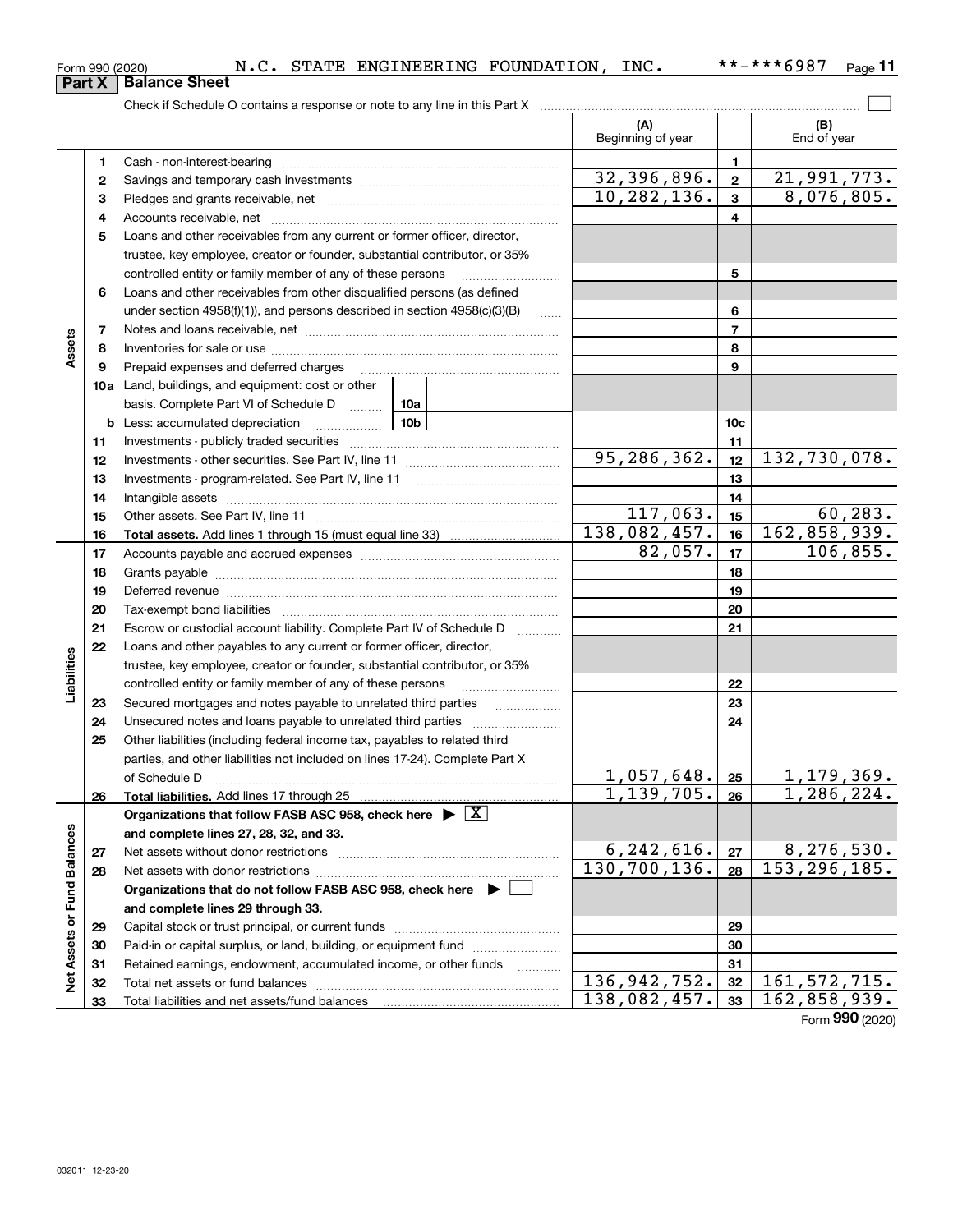|    | N.C. STATE ENGINEERING FOUNDATION, INC.<br>Form 990 (2020)                                                                      |                         | **-***6987     |            | Page $12$               |
|----|---------------------------------------------------------------------------------------------------------------------------------|-------------------------|----------------|------------|-------------------------|
|    | <b>Reconciliation of Net Assets</b><br>Part XI                                                                                  |                         |                |            |                         |
|    |                                                                                                                                 |                         |                |            | $\overline{\mathbf{X}}$ |
|    |                                                                                                                                 |                         |                |            |                         |
| 1  | Total revenue (must equal Part VIII, column (A), line 12)                                                                       | 1.                      | 12,504,008.    |            |                         |
| 2  | Total expenses (must equal Part IX, column (A), line 25)                                                                        | $\mathbf{2}$            | 23, 344, 881.  |            |                         |
| з  | Revenue less expenses. Subtract line 2 from line 1                                                                              | 3                       | $-10,840,873.$ |            |                         |
| 4  |                                                                                                                                 | $\overline{\mathbf{4}}$ | 136,942,752.   |            |                         |
| 5  | Net unrealized gains (losses) on investments                                                                                    | 5                       | 35,673,824.    |            |                         |
| 6  |                                                                                                                                 | 6                       |                |            |                         |
| 7  | Investment expenses www.communication.com/www.communication.com/www.communication.com/www.com                                   | $\overline{7}$          |                |            |                         |
| 8  | Prior period adjustments                                                                                                        | 8                       |                |            |                         |
| 9  | Other changes in net assets or fund balances (explain on Schedule O)                                                            | 9                       | $-202,988.$    |            |                         |
| 10 | Net assets or fund balances at end of year. Combine lines 3 through 9 (must equal Part X, line 32,                              |                         |                |            |                         |
|    |                                                                                                                                 | 10                      | 161, 572, 715. |            |                         |
|    | Part XII Financial Statements and Reporting                                                                                     |                         |                |            |                         |
|    |                                                                                                                                 |                         |                |            |                         |
|    |                                                                                                                                 |                         |                | <b>Yes</b> | No                      |
| 1. | $\boxed{\text{X}}$ Accrual<br>Accounting method used to prepare the Form 990: <u>I</u> Cash<br>Other                            |                         |                |            |                         |
|    | If the organization changed its method of accounting from a prior year or checked "Other," explain in Schedule O.               |                         |                |            |                         |
|    | 2a Were the organization's financial statements compiled or reviewed by an independent accountant?                              |                         | 2a             |            | x                       |
|    | If "Yes," check a box below to indicate whether the financial statements for the year were compiled or reviewed on a            |                         |                |            |                         |
|    | separate basis, consolidated basis, or both:                                                                                    |                         |                |            |                         |
|    | Separate basis<br><b>Consolidated basis</b><br>Both consolidated and separate basis                                             |                         |                |            |                         |
|    | <b>b</b> Were the organization's financial statements audited by an independent accountant?                                     |                         | 2 <sub>b</sub> | x          |                         |
|    | If "Yes," check a box below to indicate whether the financial statements for the year were audited on a separate basis,         |                         |                |            |                         |
|    | consolidated basis, or both:                                                                                                    |                         |                |            |                         |
|    | $X$ Separate basis<br><b>Consolidated basis</b><br>Both consolidated and separate basis                                         |                         |                |            |                         |
| c  | If "Yes" to line 2a or 2b, does the organization have a committee that assumes responsibility for oversight of the audit,       |                         |                |            |                         |
|    | review, or compilation of its financial statements and selection of an independent accountant?                                  |                         | 2c             | Χ          |                         |
|    | If the organization changed either its oversight process or selection process during the tax year, explain on Schedule O.       |                         |                |            |                         |
|    | 3a As a result of a federal award, was the organization required to undergo an audit or audits as set forth in the Single Audit |                         |                |            |                         |
|    |                                                                                                                                 |                         | За             |            | x                       |
|    | b If "Yes," did the organization undergo the required audit or audits? If the organization did not undergo the required audit   |                         |                |            |                         |
|    |                                                                                                                                 |                         | 3b             |            |                         |

Form (2020) **990**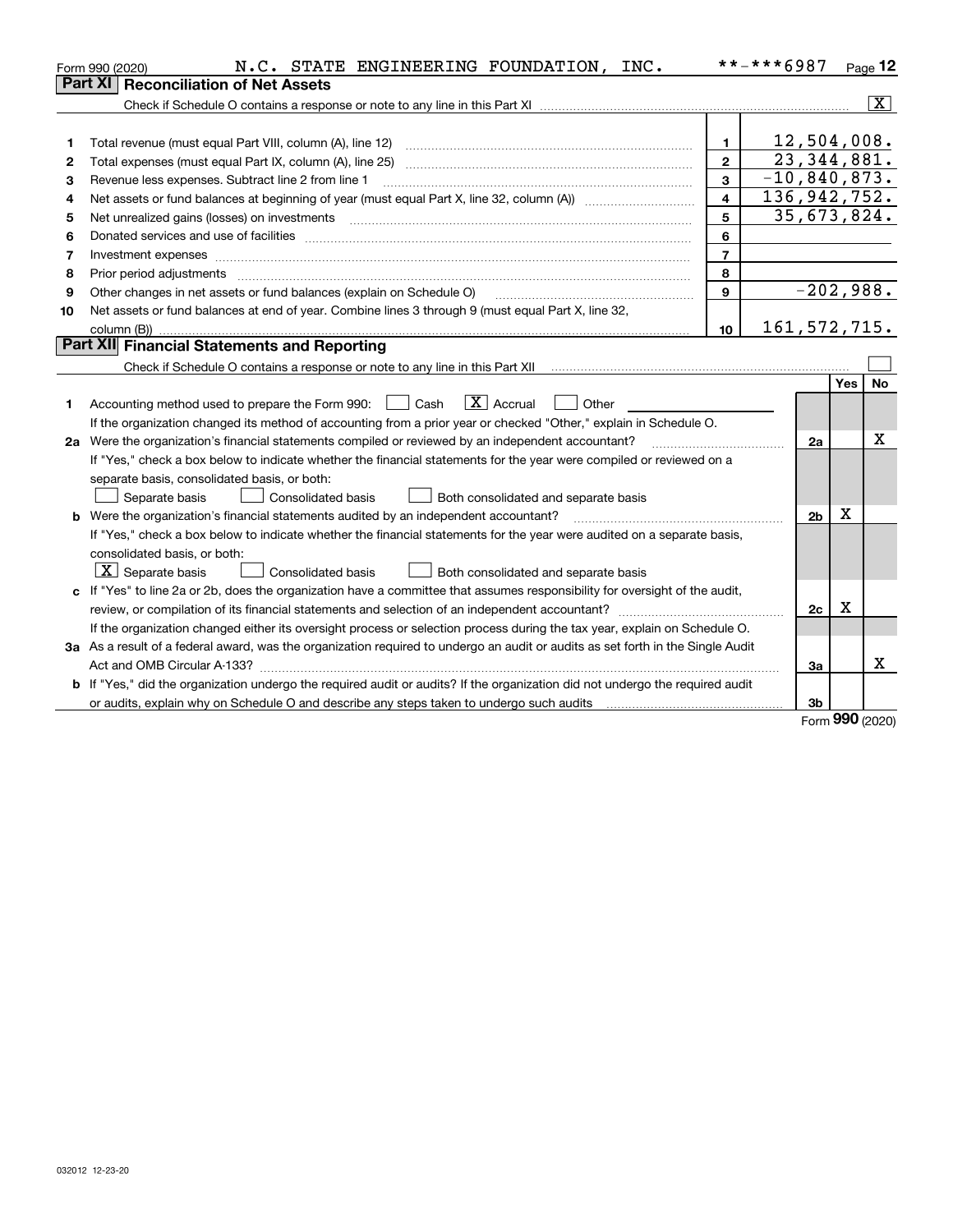Department of the Treasury Internal Revenue Service

# **Public Charity Status and Public Support**

**Complete if the organization is a section 501(c)(3) organization or a section 4947(a)(1) nonexempt charitable trust.**

**| Attach to Form 990 or Form 990-EZ.** 

**| Go to www.irs.gov/Form990 for instructions and the latest information.**

| OMB No. 1545-0047                   |
|-------------------------------------|
| 1120                                |
| <b>Open to Public</b><br>Inspection |

|                          | Name of the organization                                                                                                                                                                                        |          |                                                        |     |                                                                |                            | <b>Employer identification number</b> |
|--------------------------|-----------------------------------------------------------------------------------------------------------------------------------------------------------------------------------------------------------------|----------|--------------------------------------------------------|-----|----------------------------------------------------------------|----------------------------|---------------------------------------|
|                          |                                                                                                                                                                                                                 |          | N.C. STATE ENGINEERING FOUNDATION, INC.                |     |                                                                |                            | **-***6987                            |
| Part I                   | Reason for Public Charity Status. (All organizations must complete this part.) See instructions.                                                                                                                |          |                                                        |     |                                                                |                            |                                       |
| 1                        | The organization is not a private foundation because it is: (For lines 1 through 12, check only one box.)<br>A church, convention of churches, or association of churches described in section 170(b)(1)(A)(i). |          |                                                        |     |                                                                |                            |                                       |
| 2                        | A school described in section 170(b)(1)(A)(ii). (Attach Schedule E (Form 990 or 990-EZ).)                                                                                                                       |          |                                                        |     |                                                                |                            |                                       |
| з                        | A hospital or a cooperative hospital service organization described in section 170(b)(1)(A)(iii).                                                                                                               |          |                                                        |     |                                                                |                            |                                       |
| 4                        | A medical research organization operated in conjunction with a hospital described in section 170(b)(1)(A)(iii). Enter the hospital's name,                                                                      |          |                                                        |     |                                                                |                            |                                       |
| $\lfloor x \rfloor$<br>5 | city, and state:<br>An organization operated for the benefit of a college or university owned or operated by a governmental unit described in                                                                   |          |                                                        |     |                                                                |                            |                                       |
|                          | section 170(b)(1)(A)(iv). (Complete Part II.)                                                                                                                                                                   |          |                                                        |     |                                                                |                            |                                       |
| 6                        | A federal, state, or local government or governmental unit described in section 170(b)(1)(A)(v).                                                                                                                |          |                                                        |     |                                                                |                            |                                       |
| 7                        | An organization that normally receives a substantial part of its support from a governmental unit or from the general public described in                                                                       |          |                                                        |     |                                                                |                            |                                       |
|                          | section 170(b)(1)(A)(vi). (Complete Part II.)                                                                                                                                                                   |          |                                                        |     |                                                                |                            |                                       |
| 8                        | A community trust described in section 170(b)(1)(A)(vi). (Complete Part II.)                                                                                                                                    |          |                                                        |     |                                                                |                            |                                       |
| 9                        | An agricultural research organization described in section 170(b)(1)(A)(ix) operated in conjunction with a land-grant college                                                                                   |          |                                                        |     |                                                                |                            |                                       |
|                          | or university or a non-land-grant college of agriculture (see instructions). Enter the name, city, and state of the college or<br>university:                                                                   |          |                                                        |     |                                                                |                            |                                       |
| 10                       | An organization that normally receives (1) more than 33 1/3% of its support from contributions, membership fees, and gross receipts from                                                                        |          |                                                        |     |                                                                |                            |                                       |
|                          | activities related to its exempt functions, subject to certain exceptions; and (2) no more than 33 1/3% of its support from gross investment                                                                    |          |                                                        |     |                                                                |                            |                                       |
|                          | income and unrelated business taxable income (less section 511 tax) from businesses acquired by the organization after June 30, 1975.                                                                           |          |                                                        |     |                                                                |                            |                                       |
|                          | See section 509(a)(2). (Complete Part III.)                                                                                                                                                                     |          |                                                        |     |                                                                |                            |                                       |
| 11                       | An organization organized and operated exclusively to test for public safety. See section 509(a)(4).                                                                                                            |          |                                                        |     |                                                                |                            |                                       |
| 12                       | An organization organized and operated exclusively for the benefit of, to perform the functions of, or to carry out the purposes of one or                                                                      |          |                                                        |     |                                                                |                            |                                       |
|                          | more publicly supported organizations described in section 509(a)(1) or section 509(a)(2). See section 509(a)(3). Check the box in                                                                              |          |                                                        |     |                                                                |                            |                                       |
|                          | lines 12a through 12d that describes the type of supporting organization and complete lines 12e, 12f, and 12g.                                                                                                  |          |                                                        |     |                                                                |                            |                                       |
| а                        | Type I. A supporting organization operated, supervised, or controlled by its supported organization(s), typically by giving                                                                                     |          |                                                        |     |                                                                |                            |                                       |
|                          | the supported organization(s) the power to regularly appoint or elect a majority of the directors or trustees of the supporting                                                                                 |          |                                                        |     |                                                                |                            |                                       |
|                          | organization. You must complete Part IV, Sections A and B.                                                                                                                                                      |          |                                                        |     |                                                                |                            |                                       |
| b                        | Type II. A supporting organization supervised or controlled in connection with its supported organization(s), by having                                                                                         |          |                                                        |     |                                                                |                            |                                       |
|                          | control or management of the supporting organization vested in the same persons that control or manage the supported                                                                                            |          |                                                        |     |                                                                |                            |                                       |
|                          | organization(s). You must complete Part IV, Sections A and C.                                                                                                                                                   |          |                                                        |     |                                                                |                            |                                       |
| с                        | Type III functionally integrated. A supporting organization operated in connection with, and functionally integrated with,                                                                                      |          |                                                        |     |                                                                |                            |                                       |
|                          | its supported organization(s) (see instructions). You must complete Part IV, Sections A, D, and E.                                                                                                              |          |                                                        |     |                                                                |                            |                                       |
| d                        | Type III non-functionally integrated. A supporting organization operated in connection with its supported organization(s)                                                                                       |          |                                                        |     |                                                                |                            |                                       |
|                          | that is not functionally integrated. The organization generally must satisfy a distribution requirement and an attentiveness                                                                                    |          |                                                        |     |                                                                |                            |                                       |
|                          | requirement (see instructions). You must complete Part IV, Sections A and D, and Part V.                                                                                                                        |          |                                                        |     |                                                                |                            |                                       |
| е                        | Check this box if the organization received a written determination from the IRS that it is a Type I, Type II, Type III                                                                                         |          |                                                        |     |                                                                |                            |                                       |
|                          | functionally integrated, or Type III non-functionally integrated supporting organization.                                                                                                                       |          |                                                        |     |                                                                |                            |                                       |
| f                        | Enter the number of supported organizations                                                                                                                                                                     |          |                                                        |     |                                                                |                            |                                       |
| g                        | Provide the following information about the supported organization(s).                                                                                                                                          |          |                                                        |     |                                                                |                            |                                       |
|                          | (i) Name of supported                                                                                                                                                                                           | (ii) EIN | (iii) Type of organization<br>(described on lines 1-10 |     | (iv) Is the organization listed<br>in your governing document? | (v) Amount of monetary     | (vi) Amount of other                  |
|                          | organization                                                                                                                                                                                                    |          | above (see instructions))                              | Yes | No                                                             | support (see instructions) | support (see instructions)            |
|                          |                                                                                                                                                                                                                 |          |                                                        |     |                                                                |                            |                                       |
|                          |                                                                                                                                                                                                                 |          |                                                        |     |                                                                |                            |                                       |
|                          |                                                                                                                                                                                                                 |          |                                                        |     |                                                                |                            |                                       |
|                          |                                                                                                                                                                                                                 |          |                                                        |     |                                                                |                            |                                       |
|                          |                                                                                                                                                                                                                 |          |                                                        |     |                                                                |                            |                                       |
|                          |                                                                                                                                                                                                                 |          |                                                        |     |                                                                |                            |                                       |
| Total                    |                                                                                                                                                                                                                 |          |                                                        |     |                                                                |                            |                                       |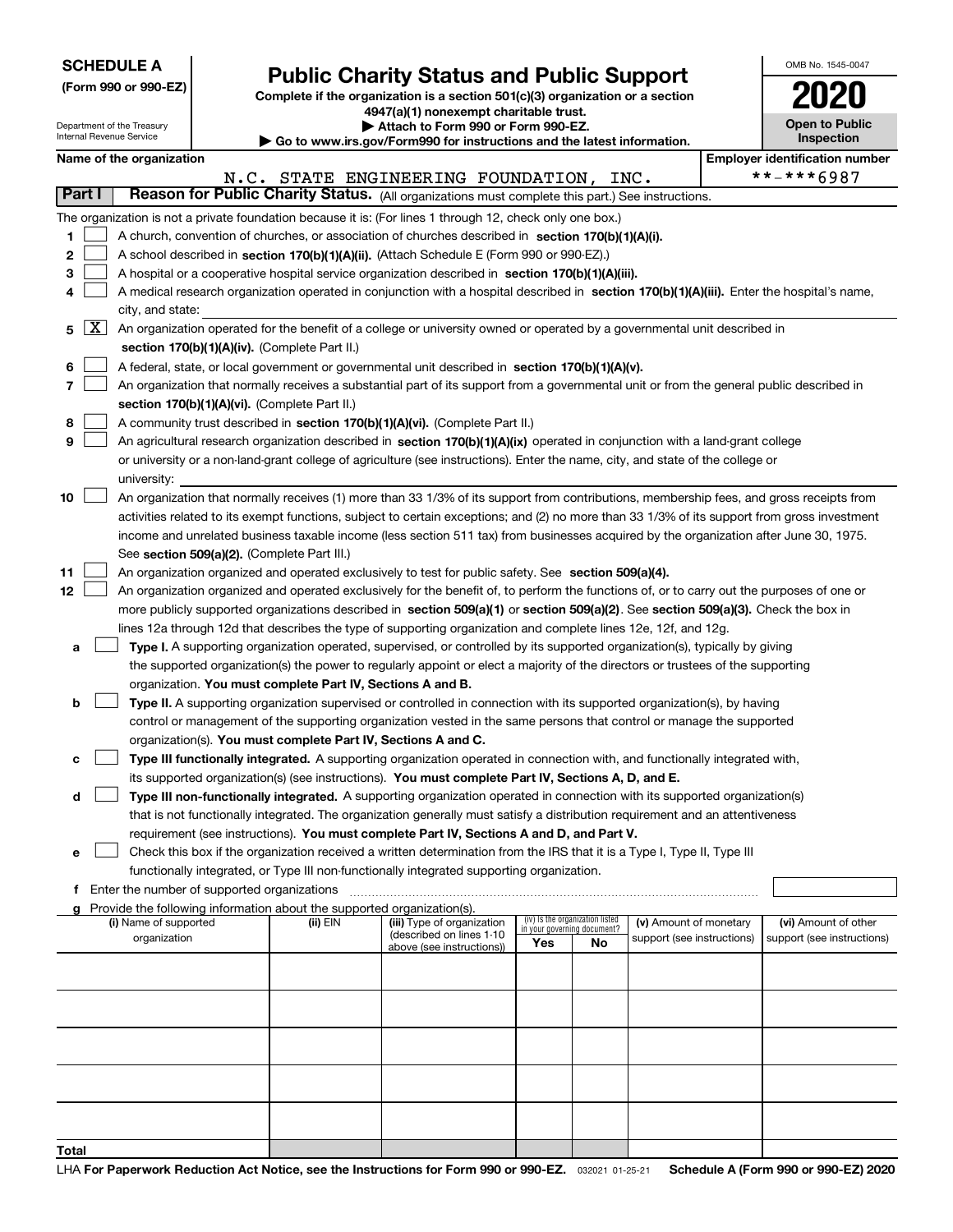#### **2** Schedule A (Form 990 or 990-EZ) 2020  $\, {\bf N}$  ,  ${\bf C}$  ,  $\,$  STATE  $\,$  ENGINEERING <code>FOUNDATION</code> ,  $\,$  <code>INC</code> ,  $\,$  \* \* – \* \* \* 6  $9\,8\,7$   $\,$  Page **Part II Support Schedule for Organizations Described in Sections 170(b)(1)(A)(iv) and 170(b)(1)(A)(vi)**

(Complete only if you checked the box on line 5, 7, or 8 of Part I or if the organization failed to qualify under Part III. If the organization fails to qualify under the tests listed below, please complete Part III.)

| <b>Section A. Public Support</b>                                                                                                                                                                                               |                                      |          |                                      |            |           |                                          |
|--------------------------------------------------------------------------------------------------------------------------------------------------------------------------------------------------------------------------------|--------------------------------------|----------|--------------------------------------|------------|-----------|------------------------------------------|
| Calendar year (or fiscal year beginning in)                                                                                                                                                                                    | (a) 2016                             | (b) 2017 | $(c)$ 2018                           | $(d)$ 2019 | (e) 2020  | (f) Total                                |
| 1 Gifts, grants, contributions, and                                                                                                                                                                                            |                                      |          |                                      |            |           |                                          |
| membership fees received. (Do not                                                                                                                                                                                              |                                      |          |                                      |            |           |                                          |
| include any "unusual grants.")                                                                                                                                                                                                 | 12256078.29149474.10213492.12262065. |          |                                      |            |           | 9743383.73624492.                        |
| 2 Tax revenues levied for the organ-                                                                                                                                                                                           |                                      |          |                                      |            |           |                                          |
| ization's benefit and either paid to                                                                                                                                                                                           |                                      |          |                                      |            |           |                                          |
| or expended on its behalf                                                                                                                                                                                                      |                                      |          |                                      |            |           |                                          |
| 3 The value of services or facilities                                                                                                                                                                                          |                                      |          |                                      |            |           |                                          |
| furnished by a governmental unit to                                                                                                                                                                                            |                                      |          |                                      |            |           |                                          |
| the organization without charge                                                                                                                                                                                                |                                      |          |                                      |            |           |                                          |
| 4 Total. Add lines 1 through 3                                                                                                                                                                                                 | 12256078.29149474.10213492.12262065. |          |                                      |            |           | 9743383.73624492.                        |
| 5 The portion of total contributions                                                                                                                                                                                           |                                      |          |                                      |            |           |                                          |
| by each person (other than a                                                                                                                                                                                                   |                                      |          |                                      |            |           |                                          |
| governmental unit or publicly                                                                                                                                                                                                  |                                      |          |                                      |            |           |                                          |
| supported organization) included                                                                                                                                                                                               |                                      |          |                                      |            |           |                                          |
| on line 1 that exceeds 2% of the                                                                                                                                                                                               |                                      |          |                                      |            |           |                                          |
| amount shown on line 11,                                                                                                                                                                                                       |                                      |          |                                      |            |           |                                          |
| column (f)                                                                                                                                                                                                                     |                                      |          |                                      |            |           | 12177788.                                |
| 6 Public support. Subtract line 5 from line 4.                                                                                                                                                                                 |                                      |          |                                      |            |           | 61446704.                                |
| <b>Section B. Total Support</b>                                                                                                                                                                                                |                                      |          |                                      |            |           |                                          |
| Calendar year (or fiscal year beginning in)                                                                                                                                                                                    | (a) 2016                             | (b) 2017 | $(c)$ 2018                           | $(d)$ 2019 | (e) 2020  | (f) Total                                |
| <b>7</b> Amounts from line 4                                                                                                                                                                                                   |                                      |          | 12256078.29149474.10213492.12262065. |            |           | 9743383.73624492.                        |
| 8 Gross income from interest,                                                                                                                                                                                                  |                                      |          |                                      |            |           |                                          |
| dividends, payments received on                                                                                                                                                                                                |                                      |          |                                      |            |           |                                          |
| securities loans, rents, royalties,                                                                                                                                                                                            |                                      |          |                                      |            |           |                                          |
| and income from similar sources                                                                                                                                                                                                | 434,644.                             |          | $567, 331.$ 835, 893.                | 881,742.   | 360, 420. | 3080030.                                 |
| 9 Net income from unrelated business                                                                                                                                                                                           |                                      |          |                                      |            |           |                                          |
| activities, whether or not the                                                                                                                                                                                                 |                                      |          |                                      |            |           |                                          |
| business is regularly carried on                                                                                                                                                                                               |                                      |          |                                      |            |           |                                          |
| 10 Other income. Do not include gain                                                                                                                                                                                           |                                      |          |                                      |            |           |                                          |
| or loss from the sale of capital                                                                                                                                                                                               |                                      |          |                                      |            |           |                                          |
| assets (Explain in Part VI.) <b>Constant</b>                                                                                                                                                                                   |                                      |          |                                      |            |           |                                          |
| 11 Total support. Add lines 7 through 10                                                                                                                                                                                       |                                      |          |                                      |            |           | 76704522.                                |
| 12 Gross receipts from related activities, etc. (see instructions)                                                                                                                                                             |                                      |          |                                      |            | 12        | $\overline{1,150}$ , 704.                |
| 13 First 5 years. If the Form 990 is for the organization's first, second, third, fourth, or fifth tax year as a section 501(c)(3)                                                                                             |                                      |          |                                      |            |           |                                          |
| organization, check this box and stop here manufactured and according to the state of the state of the state of the state of the state of the state of the state of the state of the state of the state of the state of the st |                                      |          |                                      |            |           |                                          |
| <b>Section C. Computation of Public Support Percentage</b>                                                                                                                                                                     |                                      |          |                                      |            |           |                                          |
| 14 Public support percentage for 2020 (line 6, column (f), divided by line 11, column (f) <i>mummumumum</i>                                                                                                                    |                                      |          |                                      |            | 14        | 80.11<br>$\%$                            |
|                                                                                                                                                                                                                                |                                      |          |                                      |            | 15        | 70.12<br>%                               |
| 16a 33 1/3% support test - 2020. If the organization did not check the box on line 13, and line 14 is 33 1/3% or more, check this box and                                                                                      |                                      |          |                                      |            |           |                                          |
| stop here. The organization qualifies as a publicly supported organization                                                                                                                                                     |                                      |          |                                      |            |           | $\blacktriangleright$ $\boxed{\text{X}}$ |
| b 33 1/3% support test - 2019. If the organization did not check a box on line 13 or 16a, and line 15 is 33 1/3% or more, check this box                                                                                       |                                      |          |                                      |            |           |                                          |
| and stop here. The organization qualifies as a publicly supported organization                                                                                                                                                 |                                      |          |                                      |            |           |                                          |
| 17a 10% -facts-and-circumstances test - 2020. If the organization did not check a box on line 13, 16a, or 16b, and line 14 is 10% or more,                                                                                     |                                      |          |                                      |            |           |                                          |
| and if the organization meets the facts-and-circumstances test, check this box and stop here. Explain in Part VI how the organization                                                                                          |                                      |          |                                      |            |           |                                          |
| meets the facts-and-circumstances test. The organization qualifies as a publicly supported organization                                                                                                                        |                                      |          |                                      |            |           |                                          |
| <b>b 10% -facts-and-circumstances test - 2019.</b> If the organization did not check a box on line 13, 16a, 16b, or 17a, and line 15 is 10% or                                                                                 |                                      |          |                                      |            |           |                                          |
| more, and if the organization meets the facts-and-circumstances test, check this box and stop here. Explain in Part VI how the                                                                                                 |                                      |          |                                      |            |           |                                          |
| organization meets the facts-and-circumstances test. The organization qualifies as a publicly supported organization                                                                                                           |                                      |          |                                      |            |           |                                          |
|                                                                                                                                                                                                                                |                                      |          |                                      |            |           |                                          |
| 18 Private foundation. If the organization did not check a box on line 13, 16a, 16b, 17a, or 17b, check this box and see instructions                                                                                          |                                      |          |                                      |            |           |                                          |

**Schedule A (Form 990 or 990-EZ) 2020**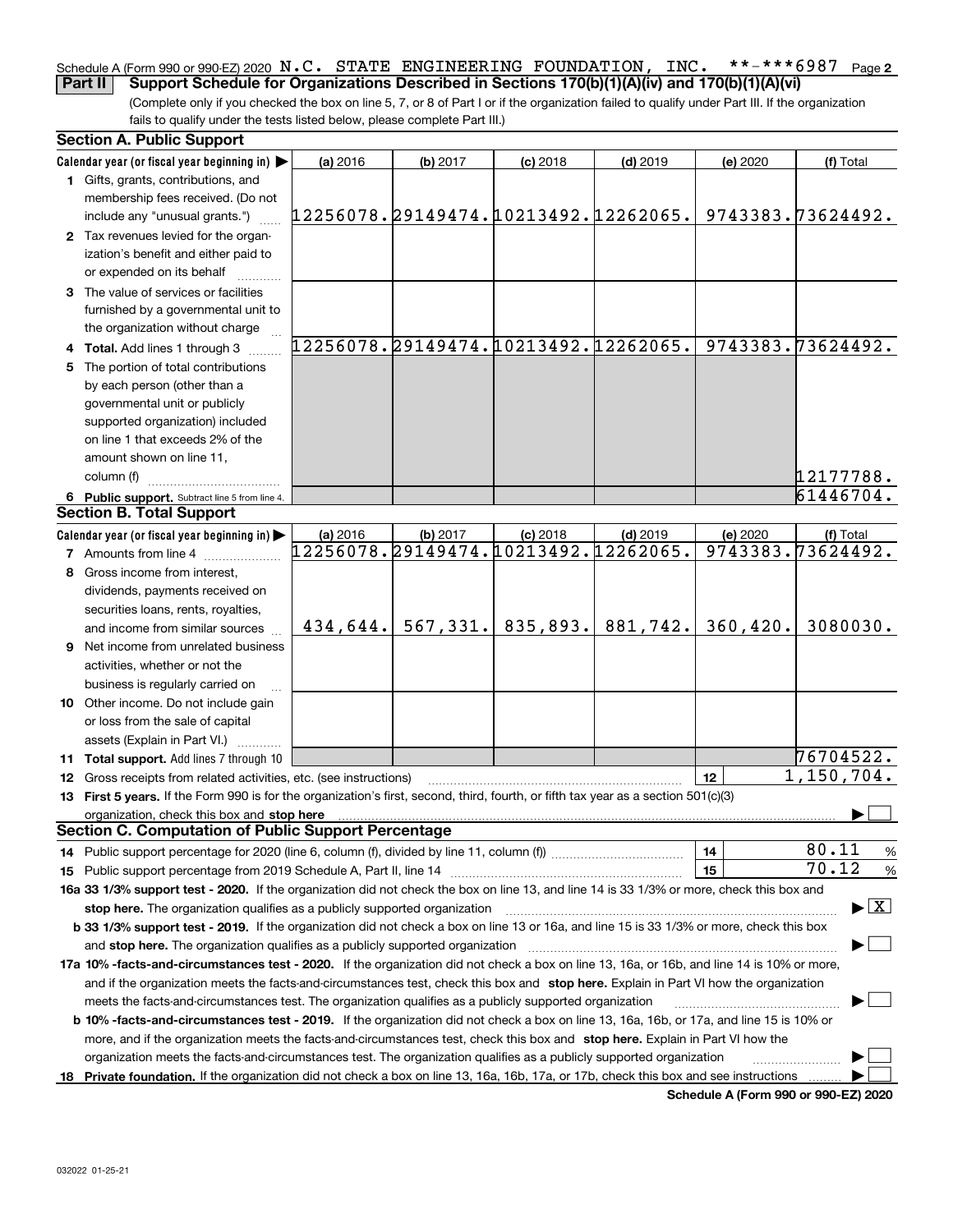#### **3** Schedule A (Form 990 or 990-EZ) 2020  $\, {\bf N}$  ,  ${\bf C}$  ,  $\,$  STATE  $\,$  ENGINEERING <code>FOUNDATION</code> ,  $\,$  <code>INC</code> ,  $\,$  \* \* – \* \* \* 6  $9\,8\,7$   $\,$  Page **Part III** | Support Schedule for Organizations Described in Section 509(a)(2)

(Complete only if you checked the box on line 10 of Part I or if the organization failed to qualify under Part II. If the organization fails to qualify under the tests listed below, please complete Part II.)

|    | <b>Section A. Public Support</b>                                                                                                                 |          |          |                 |                                                      |          |           |
|----|--------------------------------------------------------------------------------------------------------------------------------------------------|----------|----------|-----------------|------------------------------------------------------|----------|-----------|
|    | Calendar year (or fiscal year beginning in) $\blacktriangleright$                                                                                | (a) 2016 | (b) 2017 | <b>(c)</b> 2018 | $(d)$ 2019                                           | (e) 2020 | (f) Total |
|    | 1 Gifts, grants, contributions, and                                                                                                              |          |          |                 |                                                      |          |           |
|    | membership fees received. (Do not                                                                                                                |          |          |                 |                                                      |          |           |
|    | include any "unusual grants.")                                                                                                                   |          |          |                 |                                                      |          |           |
|    | <b>2</b> Gross receipts from admissions,                                                                                                         |          |          |                 |                                                      |          |           |
|    | merchandise sold or services per-                                                                                                                |          |          |                 |                                                      |          |           |
|    | formed, or facilities furnished in                                                                                                               |          |          |                 |                                                      |          |           |
|    | any activity that is related to the<br>organization's tax-exempt purpose                                                                         |          |          |                 |                                                      |          |           |
|    | 3 Gross receipts from activities that                                                                                                            |          |          |                 |                                                      |          |           |
|    | are not an unrelated trade or bus-                                                                                                               |          |          |                 |                                                      |          |           |
|    | iness under section 513                                                                                                                          |          |          |                 |                                                      |          |           |
|    |                                                                                                                                                  |          |          |                 |                                                      |          |           |
|    | 4 Tax revenues levied for the organ-                                                                                                             |          |          |                 |                                                      |          |           |
|    | ization's benefit and either paid to                                                                                                             |          |          |                 |                                                      |          |           |
|    | or expended on its behalf<br>.                                                                                                                   |          |          |                 |                                                      |          |           |
|    | 5 The value of services or facilities                                                                                                            |          |          |                 |                                                      |          |           |
|    | furnished by a governmental unit to                                                                                                              |          |          |                 |                                                      |          |           |
|    | the organization without charge                                                                                                                  |          |          |                 |                                                      |          |           |
|    | <b>6 Total.</b> Add lines 1 through 5                                                                                                            |          |          |                 |                                                      |          |           |
|    | 7a Amounts included on lines 1, 2, and                                                                                                           |          |          |                 |                                                      |          |           |
|    | 3 received from disqualified persons                                                                                                             |          |          |                 |                                                      |          |           |
|    | <b>b</b> Amounts included on lines 2 and 3 received                                                                                              |          |          |                 |                                                      |          |           |
|    | from other than disqualified persons that<br>exceed the greater of \$5,000 or 1% of the                                                          |          |          |                 |                                                      |          |           |
|    | amount on line 13 for the year                                                                                                                   |          |          |                 |                                                      |          |           |
|    | c Add lines 7a and 7b                                                                                                                            |          |          |                 |                                                      |          |           |
|    | 8 Public support. (Subtract line 7c from line 6.)                                                                                                |          |          |                 |                                                      |          |           |
|    | <b>Section B. Total Support</b>                                                                                                                  |          |          |                 |                                                      |          |           |
|    | Calendar year (or fiscal year beginning in) $\blacktriangleright$                                                                                | (a) 2016 | (b) 2017 | $(c)$ 2018      | $(d)$ 2019                                           | (e) 2020 | (f) Total |
|    | 9 Amounts from line 6                                                                                                                            |          |          |                 |                                                      |          |           |
|    | 10a Gross income from interest,                                                                                                                  |          |          |                 |                                                      |          |           |
|    | dividends, payments received on                                                                                                                  |          |          |                 |                                                      |          |           |
|    | securities loans, rents, royalties,<br>and income from similar sources                                                                           |          |          |                 |                                                      |          |           |
|    | <b>b</b> Unrelated business taxable income                                                                                                       |          |          |                 |                                                      |          |           |
|    | (less section 511 taxes) from businesses                                                                                                         |          |          |                 |                                                      |          |           |
|    | acquired after June 30, 1975                                                                                                                     |          |          |                 |                                                      |          |           |
|    |                                                                                                                                                  |          |          |                 |                                                      |          |           |
|    | c Add lines 10a and 10b<br>11 Net income from unrelated business                                                                                 |          |          |                 |                                                      |          |           |
|    | activities not included in line 10b.                                                                                                             |          |          |                 |                                                      |          |           |
|    | whether or not the business is                                                                                                                   |          |          |                 |                                                      |          |           |
|    | regularly carried on                                                                                                                             |          |          |                 |                                                      |          |           |
|    | 12 Other income. Do not include gain<br>or loss from the sale of capital                                                                         |          |          |                 |                                                      |          |           |
|    | assets (Explain in Part VI.)                                                                                                                     |          |          |                 |                                                      |          |           |
|    | <b>13</b> Total support. (Add lines 9, 10c, 11, and 12.)                                                                                         |          |          |                 |                                                      |          |           |
|    | 14 First 5 years. If the Form 990 is for the organization's first, second, third, fourth, or fifth tax year as a section 501(c)(3) organization, |          |          |                 |                                                      |          |           |
|    | check this box and stop here measurements are constructed as the state of the state of the state of the state o                                  |          |          |                 |                                                      |          |           |
|    | <b>Section C. Computation of Public Support Percentage</b>                                                                                       |          |          |                 |                                                      |          |           |
|    | 15 Public support percentage for 2020 (line 8, column (f), divided by line 13, column (f))                                                       |          |          |                 | <u> 1986 - Johann Stoff, Amerikaansk politiker (</u> | 15       | %         |
|    | 16 Public support percentage from 2019 Schedule A, Part III, line 15                                                                             |          |          |                 |                                                      | 16       | %         |
|    | <b>Section D. Computation of Investment Income Percentage</b>                                                                                    |          |          |                 |                                                      |          |           |
|    |                                                                                                                                                  |          |          |                 |                                                      | 17       | %         |
|    | <b>18</b> Investment income percentage from <b>2019</b> Schedule A, Part III, line 17                                                            |          |          |                 |                                                      | 18       | %         |
|    | 19a 33 1/3% support tests - 2020. If the organization did not check the box on line 14, and line 15 is more than 33 1/3%, and line 17 is not     |          |          |                 |                                                      |          |           |
|    | more than 33 1/3%, check this box and stop here. The organization qualifies as a publicly supported organization                                 |          |          |                 |                                                      |          | ▶         |
|    | b 33 1/3% support tests - 2019. If the organization did not check a box on line 14 or line 19a, and line 16 is more than 33 1/3%, and            |          |          |                 |                                                      |          |           |
|    | line 18 is not more than 33 1/3%, check this box and stop here. The organization qualifies as a publicly supported organization                  |          |          |                 |                                                      |          |           |
| 20 |                                                                                                                                                  |          |          |                 |                                                      |          |           |

**Schedule A (Form 990 or 990-EZ) 2020**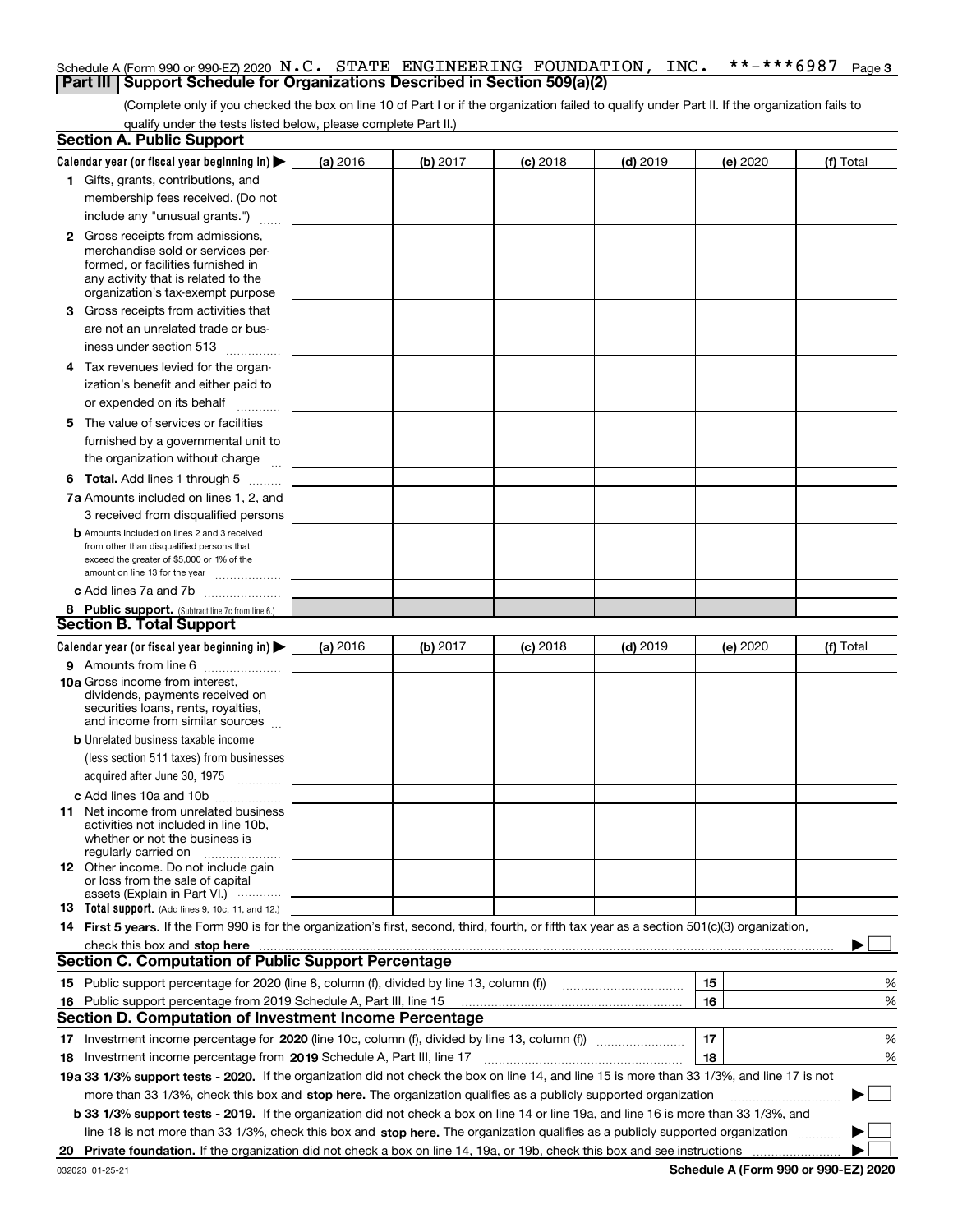#### $***$   $***$  6987 Page 4 Schedule A (Form 990 or 990-EZ) 2020  $\, {\bf N}$  ,  ${\bf C}$  ,  $\,$  STATE  $\,$  ENGINEERING <code>FOUNDATION</code> ,  $\,$  <code>INC</code> ,  $\,$  \* \* – \* \* \* 6  $9\,8\,7$   $\,$  Page

### **Part IV Supporting Organizations**

(Complete only if you checked a box in line 12 on Part I. If you checked box 12a, Part I, complete Sections A and B. If you checked box 12b, Part I, complete Sections A and C. If you checked box 12c, Part I, complete Sections A, D, and E. If you checked box 12d, Part I, complete Sections A and D, and complete Part V.)

### **Section A. All Supporting Organizations**

- **1** Are all of the organization's supported organizations listed by name in the organization's governing documents? If "No," describe in **Part VI** how the supported organizations are designated. If designated by *class or purpose, describe the designation. If historic and continuing relationship, explain.*
- **2** Did the organization have any supported organization that does not have an IRS determination of status under section 509(a)(1) or (2)? If "Yes," explain in Part VI how the organization determined that the supported *organization was described in section 509(a)(1) or (2).*
- **3a** Did the organization have a supported organization described in section 501(c)(4), (5), or (6)? If "Yes," answer *lines 3b and 3c below.*
- **b** Did the organization confirm that each supported organization qualified under section 501(c)(4), (5), or (6) and satisfied the public support tests under section 509(a)(2)? If "Yes," describe in **Part VI** when and how the *organization made the determination.*
- **c**Did the organization ensure that all support to such organizations was used exclusively for section 170(c)(2)(B) purposes? If "Yes," explain in **Part VI** what controls the organization put in place to ensure such use.
- **4a***If* Was any supported organization not organized in the United States ("foreign supported organization")? *"Yes," and if you checked box 12a or 12b in Part I, answer lines 4b and 4c below.*
- **b** Did the organization have ultimate control and discretion in deciding whether to make grants to the foreign supported organization? If "Yes," describe in **Part VI** how the organization had such control and discretion *despite being controlled or supervised by or in connection with its supported organizations.*
- **c** Did the organization support any foreign supported organization that does not have an IRS determination under sections 501(c)(3) and 509(a)(1) or (2)? If "Yes," explain in **Part VI** what controls the organization used *to ensure that all support to the foreign supported organization was used exclusively for section 170(c)(2)(B) purposes.*
- **5a***If "Yes,"* Did the organization add, substitute, or remove any supported organizations during the tax year? answer lines 5b and 5c below (if applicable). Also, provide detail in **Part VI,** including (i) the names and EIN *numbers of the supported organizations added, substituted, or removed; (ii) the reasons for each such action; (iii) the authority under the organization's organizing document authorizing such action; and (iv) how the action was accomplished (such as by amendment to the organizing document).*
- **b** Type I or Type II only. Was any added or substituted supported organization part of a class already designated in the organization's organizing document?
- **cSubstitutions only.**  Was the substitution the result of an event beyond the organization's control?
- **6** Did the organization provide support (whether in the form of grants or the provision of services or facilities) to **Part VI.** *If "Yes," provide detail in* support or benefit one or more of the filing organization's supported organizations? anyone other than (i) its supported organizations, (ii) individuals that are part of the charitable class benefited by one or more of its supported organizations, or (iii) other supporting organizations that also
- **7**Did the organization provide a grant, loan, compensation, or other similar payment to a substantial contributor *If "Yes," complete Part I of Schedule L (Form 990 or 990-EZ).* regard to a substantial contributor? (as defined in section 4958(c)(3)(C)), a family member of a substantial contributor, or a 35% controlled entity with
- **8** Did the organization make a loan to a disqualified person (as defined in section 4958) not described in line 7? *If "Yes," complete Part I of Schedule L (Form 990 or 990-EZ).*
- **9a** Was the organization controlled directly or indirectly at any time during the tax year by one or more in section 509(a)(1) or (2))? If "Yes," *provide detail in* <code>Part VI.</code> disqualified persons, as defined in section 4946 (other than foundation managers and organizations described
- **b** Did one or more disqualified persons (as defined in line 9a) hold a controlling interest in any entity in which the supporting organization had an interest? If "Yes," provide detail in P**art VI**.
- **c**Did a disqualified person (as defined in line 9a) have an ownership interest in, or derive any personal benefit from, assets in which the supporting organization also had an interest? If "Yes," provide detail in P**art VI.**
- **10a** Was the organization subject to the excess business holdings rules of section 4943 because of section supporting organizations)? If "Yes," answer line 10b below. 4943(f) (regarding certain Type II supporting organizations, and all Type III non-functionally integrated
- **b** Did the organization have any excess business holdings in the tax year? (Use Schedule C, Form 4720, to *determine whether the organization had excess business holdings.)*

**YesNo**

**1**

**2**

**10b**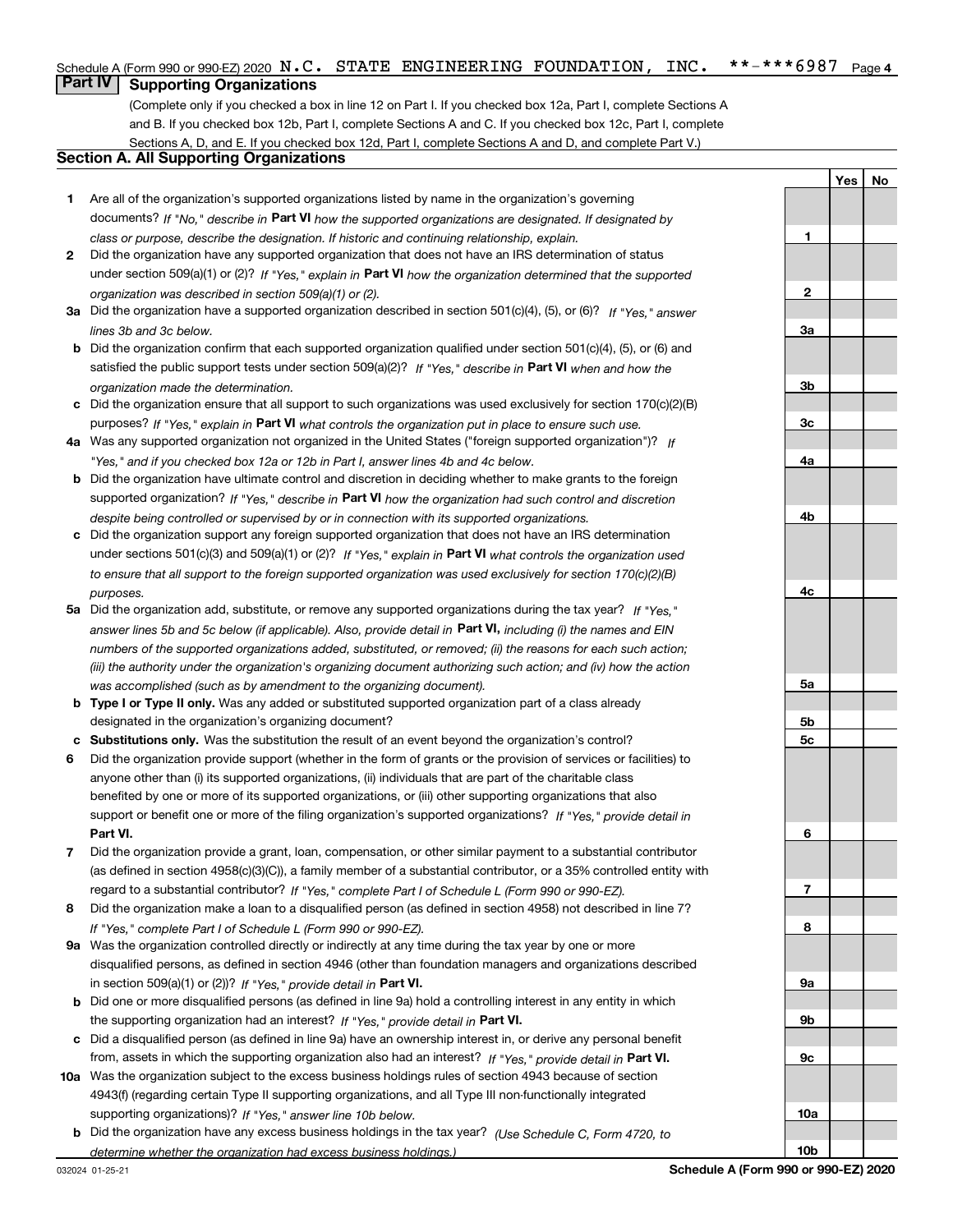#### **5**Schedule A (Form 990 or 990-EZ) 2020  $\, {\bf N}$  ,  ${\bf C}$  ,  $\,$  STATE  $\,$  ENGINEERING <code>FOUNDATION</code> ,  $\,$  <code>INC</code> ,  $\,$  \* \* – \* \* \* 6  $9\,8\,7$   $\,$  Page **Part IV Supporting Organizations** *(continued)*

|    |                                                                                                                                                                                                                                                             |                 | Yes | <b>No</b> |
|----|-------------------------------------------------------------------------------------------------------------------------------------------------------------------------------------------------------------------------------------------------------------|-----------------|-----|-----------|
| 11 | Has the organization accepted a gift or contribution from any of the following persons?                                                                                                                                                                     |                 |     |           |
|    | a A person who directly or indirectly controls, either alone or together with persons described in lines 11b and                                                                                                                                            |                 |     |           |
|    | 11c below, the governing body of a supported organization?                                                                                                                                                                                                  | 11a             |     |           |
|    | <b>b</b> A family member of a person described in line 11a above?                                                                                                                                                                                           | 11 <sub>b</sub> |     |           |
|    | c A 35% controlled entity of a person described in line 11a or 11b above? If "Yes" to line 11a, 11b, or 11c, provide                                                                                                                                        |                 |     |           |
|    | detail in Part VI.                                                                                                                                                                                                                                          | 11c             |     |           |
|    | <b>Section B. Type I Supporting Organizations</b>                                                                                                                                                                                                           |                 |     |           |
|    |                                                                                                                                                                                                                                                             |                 | Yes | No        |
|    | Did the governing body, members of the governing body, officers acting in their official capacity, or membership of one or<br>more supported organizations have the power to regularly appoint or elect at least a majority of the organization's officers, |                 |     |           |

|   | directors, or trustees at all times during the tax year? If "No," describe in Part VI how the supported organization(s)        |
|---|--------------------------------------------------------------------------------------------------------------------------------|
|   | effectively operated, supervised, or controlled the organization's activities. If the organization had more than one supported |
|   | organization, describe how the powers to appoint and/or remove officers, directors, or trustees were allocated among the       |
|   | supported organizations and what conditions or restrictions, if any, applied to such powers during the tax year.               |
| 2 | Did the organization operate for the benefit of any supported organization other than the supported                            |
|   | organization(s) that operated, supervised, or controlled the supporting organization? If "Yes," explain in                     |
|   |                                                                                                                                |

**Part VI**  *how providing such benefit carried out the purposes of the supported organization(s) that operated,*

| supervised, or controlled the supporting organization. |  |
|--------------------------------------------------------|--|
| <b>Section C. Type II Supporting Organizations</b>     |  |

**Yes No 1**or trustees of each of the organization's supported organization(s)? If "No," describe in **Part VI** how control **1***or management of the supporting organization was vested in the same persons that controlled or managed the supported organization(s).* Were a majority of the organization's directors or trustees during the tax year also a majority of the directors

|  | Section D. All Type III Supporting Organizations |  |
|--|--------------------------------------------------|--|
|  |                                                  |  |

|                |                                                                                                                        |   | Yes   No |  |
|----------------|------------------------------------------------------------------------------------------------------------------------|---|----------|--|
|                | Did the organization provide to each of its supported organizations, by the last day of the fifth month of the         |   |          |  |
|                | organization's tax year, (i) a written notice describing the type and amount of support provided during the prior tax  |   |          |  |
|                | year, (ii) a copy of the Form 990 that was most recently filed as of the date of notification, and (iii) copies of the |   |          |  |
|                | organization's governing documents in effect on the date of notification, to the extent not previously provided?       |   |          |  |
| $\overline{2}$ | Were any of the organization's officers, directors, or trustees either (i) appointed or elected by the supported       |   |          |  |
|                | organization(s) or (ii) serving on the governing body of a supported organization? If "No," explain in Part VI how     |   |          |  |
|                | the organization maintained a close and continuous working relationship with the supported organization(s).            | 2 |          |  |
| 3              | By reason of the relationship described in line 2, above, did the organization's supported organizations have a        |   |          |  |
|                | significant voice in the organization's investment policies and in directing the use of the organization's             |   |          |  |
|                | income or assets at all times during the tax year? If "Yes," describe in Part VI the role the organization's           |   |          |  |
|                | supported organizations played in this regard.                                                                         | з |          |  |

# *supported organizations played in this regard.* **Section E. Type III Functionally Integrated Supporting Organizations**

- **1**Check the box next to the method that the organization used to satisfy the Integral Part Test during the year (see instructions).
- **alinupy** The organization satisfied the Activities Test. Complete line 2 below.
- **b**The organization is the parent of each of its supported organizations. *Complete* line 3 *below.*  $\mathcal{L}^{\text{max}}$

|  |  |  | $\mathbf{c}$ The organization supported a governmental entity. Describe in Part VI how you supported a governmental entity (see instructions). |  |
|--|--|--|------------------------------------------------------------------------------------------------------------------------------------------------|--|
|--|--|--|------------------------------------------------------------------------------------------------------------------------------------------------|--|

- **2Answer lines 2a and 2b below. Yes No** Activities Test.
- **a** Did substantially all of the organization's activities during the tax year directly further the exempt purposes of the supported organization(s) to which the organization was responsive? If "Yes," then in **Part VI identify those supported organizations and explain**  *how these activities directly furthered their exempt purposes, how the organization was responsive to those supported organizations, and how the organization determined that these activities constituted substantially all of its activities.*
- **b** Did the activities described in line 2a, above, constitute activities that, but for the organization's involvement, **Part VI**  *the reasons for the organization's position that its supported organization(s) would have engaged in* one or more of the organization's supported organization(s) would have been engaged in? If "Yes," e*xplain in these activities but for the organization's involvement.*
- **3** Parent of Supported Organizations. Answer lines 3a and 3b below.
- **a** Did the organization have the power to regularly appoint or elect a majority of the officers, directors, or trustees of each of the supported organizations? If "Yes" or "No" provide details in **Part VI.**
- **b** Did the organization exercise a substantial degree of direction over the policies, programs, and activities of each of its supported organizations? If "Yes," describe in Part VI the role played by the organization in this regard.

**2a**

**2b**

**3a**

**3b**

**1**

**2**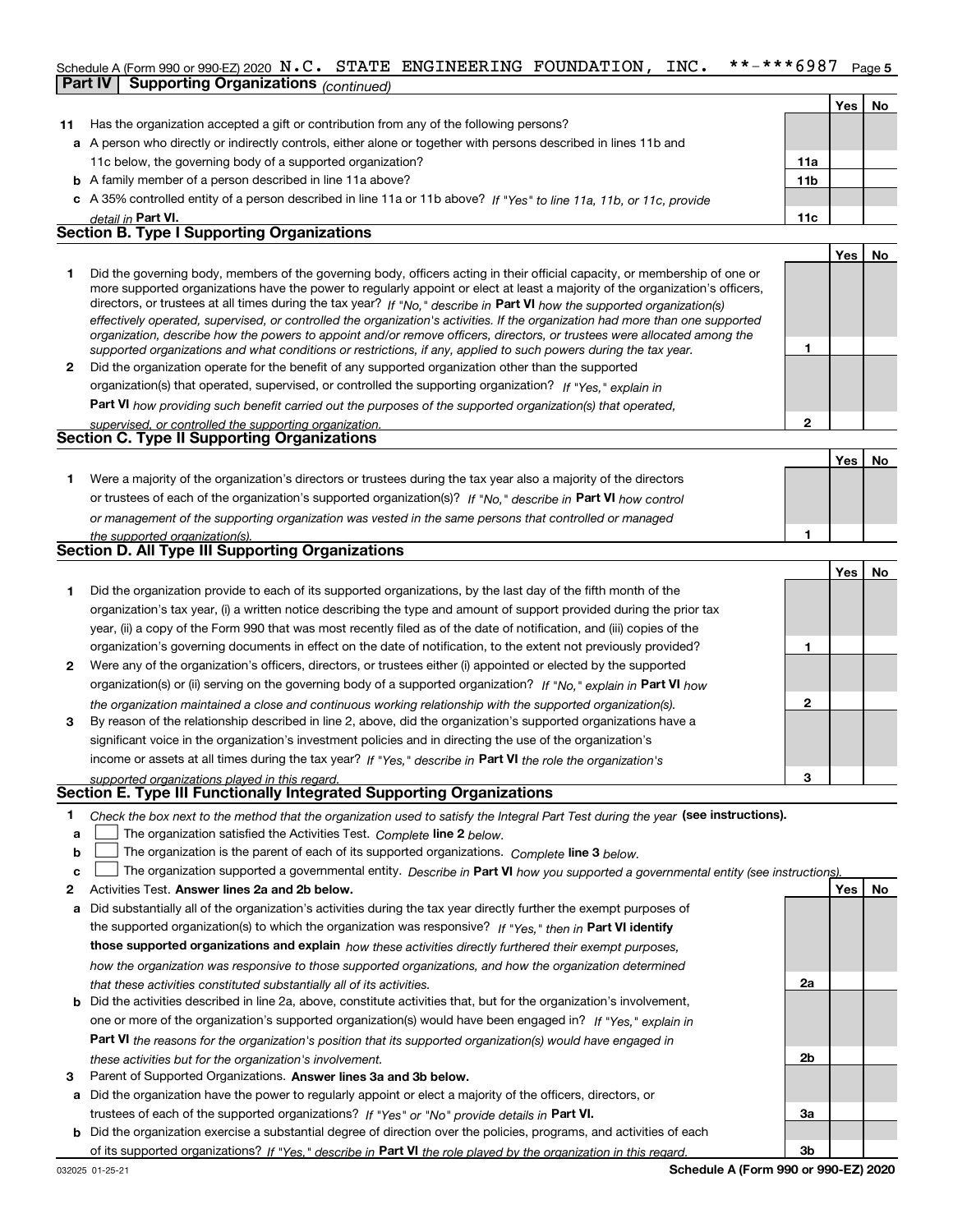| <b>Part V</b> | Schedule A (Form 990 or 990-EZ) 2020 N.C. STATE ENGINEERING FOUNDATION, INC.<br>Type III Non-Functionally Integrated 509(a)(3) Supporting Organizations |                          |                | **-***6987<br>Page 6           |
|---------------|---------------------------------------------------------------------------------------------------------------------------------------------------------|--------------------------|----------------|--------------------------------|
|               |                                                                                                                                                         |                          |                |                                |
| 1.            | Check here if the organization satisfied the Integral Part Test as a qualifying trust on Nov. 20, 1970 (explain in Part VI). See instructions.          |                          |                |                                |
|               | All other Type III non-functionally integrated supporting organizations must complete Sections A through E.<br>Section A - Adjusted Net Income          |                          | (A) Prior Year | (B) Current Year<br>(optional) |
| 1.            | Net short-term capital gain                                                                                                                             | 1                        |                |                                |
| 2             | Recoveries of prior-year distributions                                                                                                                  | $\mathbf{2}$             |                |                                |
| З             | Other gross income (see instructions)                                                                                                                   | 3                        |                |                                |
| 4             | Add lines 1 through 3.                                                                                                                                  | 4                        |                |                                |
| 5             | Depreciation and depletion                                                                                                                              | 5                        |                |                                |
| 6             | Portion of operating expenses paid or incurred for production or                                                                                        |                          |                |                                |
|               | collection of gross income or for management, conservation, or                                                                                          |                          |                |                                |
|               | maintenance of property held for production of income (see instructions)                                                                                | 6                        |                |                                |
| 7             | Other expenses (see instructions)                                                                                                                       | $\overline{7}$           |                |                                |
| 8             | <b>Adjusted Net Income</b> (subtract lines 5, 6, and 7 from line 4)                                                                                     | 8                        |                |                                |
|               | <b>Section B - Minimum Asset Amount</b>                                                                                                                 |                          | (A) Prior Year | (B) Current Year<br>(optional) |
| 1.            | Aggregate fair market value of all non-exempt-use assets (see                                                                                           |                          |                |                                |
|               | instructions for short tax year or assets held for part of year):                                                                                       |                          |                |                                |
|               | a Average monthly value of securities                                                                                                                   | 1a                       |                |                                |
|               | <b>b</b> Average monthly cash balances                                                                                                                  | 1b                       |                |                                |
|               | c Fair market value of other non-exempt-use assets                                                                                                      | 1c                       |                |                                |
|               | d Total (add lines 1a, 1b, and 1c)                                                                                                                      | 1d                       |                |                                |
|               | e Discount claimed for blockage or other factors                                                                                                        |                          |                |                                |
|               | (explain in detail in Part VI):                                                                                                                         |                          |                |                                |
| 2             | Acquisition indebtedness applicable to non-exempt-use assets                                                                                            | $\mathbf{2}$             |                |                                |
| 3             | Subtract line 2 from line 1d.                                                                                                                           | 3                        |                |                                |
| 4             | Cash deemed held for exempt use. Enter 0.015 of line 3 (for greater amount,                                                                             |                          |                |                                |
|               | see instructions).                                                                                                                                      | 4                        |                |                                |
| 5             | Net value of non-exempt-use assets (subtract line 4 from line 3)                                                                                        | 5                        |                |                                |
| 6             | Multiply line 5 by 0.035.                                                                                                                               | 6                        |                |                                |
| 7             | Recoveries of prior-year distributions                                                                                                                  | $\overline{\phantom{a}}$ |                |                                |
| 8             | Minimum Asset Amount (add line 7 to line 6)                                                                                                             | 8                        |                |                                |
|               | <b>Section C - Distributable Amount</b>                                                                                                                 |                          |                | <b>Current Year</b>            |
| 1             | Adjusted net income for prior year (from Section A, line 8, column A)                                                                                   | 1                        |                |                                |
| 2             | Enter 0.85 of line 1.                                                                                                                                   | $\mathbf{2}$             |                |                                |
| 3             | Minimum asset amount for prior year (from Section B, line 8, column A)                                                                                  | 3                        |                |                                |
| 4             | Enter greater of line 2 or line 3.                                                                                                                      | 4                        |                |                                |
| 5             | Income tax imposed in prior year                                                                                                                        | 5                        |                |                                |
| 6             | <b>Distributable Amount.</b> Subtract line 5 from line 4, unless subject to                                                                             |                          |                |                                |
|               | emergency temporary reduction (see instructions).                                                                                                       | 6                        |                |                                |

**7** Check here if the current year is the organization's first as a non-functionally integrated Type III supporting organization (see instructions).

**Schedule A (Form 990 or 990-EZ) 2020**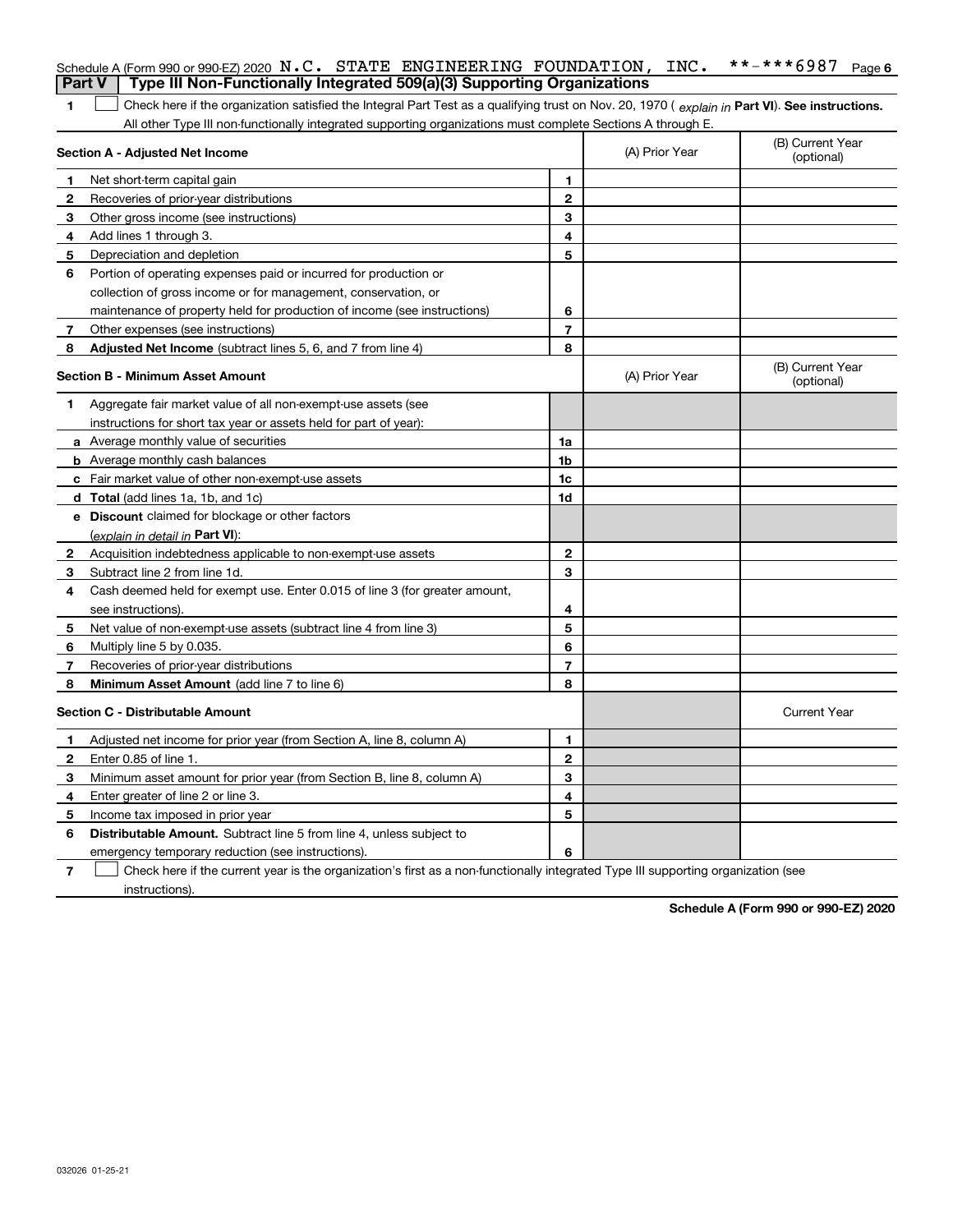|    | Schedule A (Form 990 or 990-EZ) 2020 $N.C.$ STATE ENGINEERING FOUNDATION,                  |                                    | INC.                                          |    | **-***6987<br>Page 7                             |
|----|--------------------------------------------------------------------------------------------|------------------------------------|-----------------------------------------------|----|--------------------------------------------------|
|    | Type III Non-Functionally Integrated 509(a)(3) Supporting Organizations<br><b>Part V</b>   |                                    | (continued)                                   |    |                                                  |
|    | <b>Section D - Distributions</b>                                                           |                                    |                                               |    | <b>Current Year</b>                              |
| 1  | Amounts paid to supported organizations to accomplish exempt purposes                      |                                    |                                               | 1. |                                                  |
| 2  | Amounts paid to perform activity that directly furthers exempt purposes of supported       |                                    |                                               |    |                                                  |
|    | organizations, in excess of income from activity                                           |                                    |                                               | 2  |                                                  |
| 3  | Administrative expenses paid to accomplish exempt purposes of supported organizations      |                                    |                                               | 3  |                                                  |
| 4  | Amounts paid to acquire exempt-use assets                                                  |                                    |                                               | 4  |                                                  |
| 5  | Qualified set-aside amounts (prior IRS approval required - provide details in Part VI)     |                                    |                                               | 5  |                                                  |
| 6  | Other distributions (describe in Part VI). See instructions.                               |                                    |                                               | 6  |                                                  |
| 7  | Total annual distributions. Add lines 1 through 6.                                         |                                    |                                               | 7  |                                                  |
| 8  | Distributions to attentive supported organizations to which the organization is responsive |                                    |                                               |    |                                                  |
|    | (provide details in Part VI). See instructions.                                            |                                    |                                               | 8  |                                                  |
| 9  | Distributable amount for 2020 from Section C, line 6                                       |                                    |                                               | 9  |                                                  |
| 10 | Line 8 amount divided by line 9 amount                                                     |                                    |                                               | 10 |                                                  |
|    | <b>Section E - Distribution Allocations</b> (see instructions)                             | (i)<br><b>Excess Distributions</b> | (ii)<br><b>Underdistributions</b><br>Pre-2020 |    | (iii)<br><b>Distributable</b><br>Amount for 2020 |
|    | Distributable amount for 2020 from Section C. line 6                                       |                                    |                                               |    |                                                  |
| 2  | Underdistributions, if any, for years prior to 2020 (reason-                               |                                    |                                               |    |                                                  |
|    | able cause required - explain in Part VI). See instructions.                               |                                    |                                               |    |                                                  |
| 3  | Excess distributions carryover, if any, to 2020                                            |                                    |                                               |    |                                                  |
|    | <b>a</b> From 2015                                                                         |                                    |                                               |    |                                                  |
|    | $b$ From 2016                                                                              |                                    |                                               |    |                                                  |
|    | c From 2017                                                                                |                                    |                                               |    |                                                  |
|    | d From 2018                                                                                |                                    |                                               |    |                                                  |
|    | From 2019 م                                                                                |                                    |                                               |    |                                                  |

|   | c From 2017                                                   |  |  |
|---|---------------------------------------------------------------|--|--|
|   | d From 2018                                                   |  |  |
|   | e From 2019                                                   |  |  |
|   | Total of lines 3a through 3e                                  |  |  |
|   | g Applied to underdistributions of prior years                |  |  |
|   | h Applied to 2020 distributable amount                        |  |  |
|   | Carryover from 2015 not applied (see instructions)            |  |  |
|   | Remainder. Subtract lines 3g, 3h, and 3i from line 3f.        |  |  |
| 4 | Distributions for 2020 from Section D,                        |  |  |
|   | \$<br>line $7:$                                               |  |  |
|   | a Applied to underdistributions of prior years                |  |  |
|   | <b>b</b> Applied to 2020 distributable amount                 |  |  |
|   | c Remainder. Subtract lines 4a and 4b from line 4.            |  |  |
| 5 | Remaining underdistributions for years prior to 2020, if      |  |  |
|   | any. Subtract lines 3g and 4a from line 2. For result greater |  |  |
|   | than zero, explain in Part VI. See instructions.              |  |  |
| 6 | Remaining underdistributions for 2020. Subtract lines 3h      |  |  |
|   | and 4b from line 1. For result greater than zero, explain in  |  |  |
|   | <b>Part VI.</b> See instructions.                             |  |  |
|   | Excess distributions carryover to 2021. Add lines 3j          |  |  |
|   | and 4c.                                                       |  |  |
| 8 | Breakdown of line 7:                                          |  |  |
| a | Excess from 2016                                              |  |  |
|   | <b>b</b> Excess from 2017                                     |  |  |
|   | c Excess from 2018                                            |  |  |
|   | d Excess from 2019                                            |  |  |
|   | e Excess from 2020                                            |  |  |

**Schedule A (Form 990 or 990-EZ) 2020**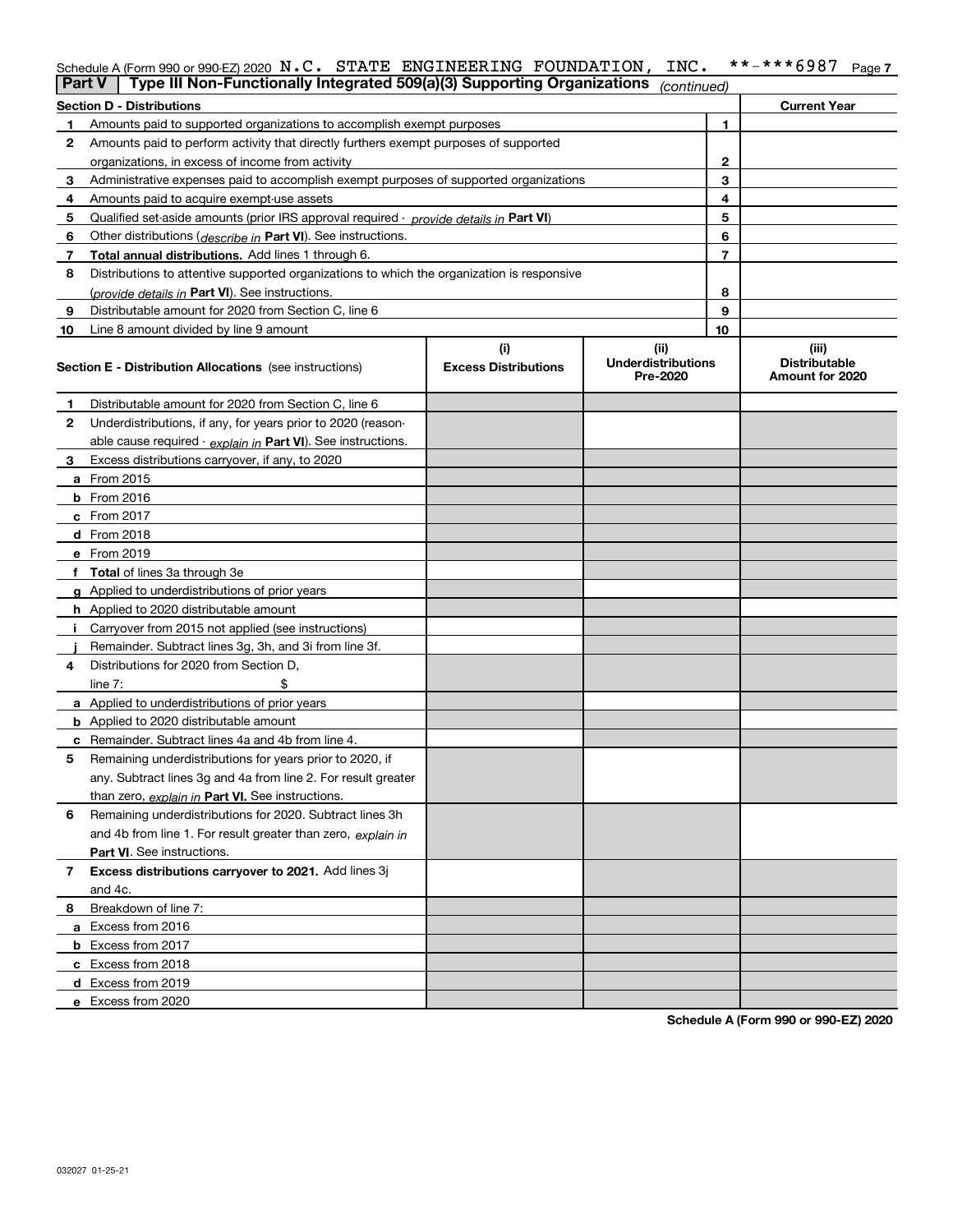|                | Schedule A (Form 990 or 990-EZ) 2020 N.C. STATE ENGINEERING FOUNDATION, INC.                                                                                                                                                                                                                     |  |  | **-***6987 Page 8 |  |
|----------------|--------------------------------------------------------------------------------------------------------------------------------------------------------------------------------------------------------------------------------------------------------------------------------------------------|--|--|-------------------|--|
| <b>Part VI</b> | Supplemental Information. Provide the explanations required by Part II, line 10; Part II, line 17a or 17b; Part III, line 12;                                                                                                                                                                    |  |  |                   |  |
|                | Part IV, Section A, lines 1, 2, 3b, 3c, 4b, 4c, 5a, 6, 9a, 9b, 9c, 11a, 11b, and 11c; Part IV, Section B, lines 1 and 2; Part IV, Section C,<br>line 1; Part IV, Section D, lines 2 and 3; Part IV, Section E, lines 1c, 2a, 2b, 3a, and 3b; Part V, line 1; Part V, Section B, line 1e; Part V, |  |  |                   |  |
|                | Section D, lines 5, 6, and 8; and Part V, Section E, lines 2, 5, and 6. Also complete this part for any additional information.                                                                                                                                                                  |  |  |                   |  |
|                | (See instructions.)                                                                                                                                                                                                                                                                              |  |  |                   |  |
|                |                                                                                                                                                                                                                                                                                                  |  |  |                   |  |
|                |                                                                                                                                                                                                                                                                                                  |  |  |                   |  |
|                |                                                                                                                                                                                                                                                                                                  |  |  |                   |  |
|                |                                                                                                                                                                                                                                                                                                  |  |  |                   |  |
|                |                                                                                                                                                                                                                                                                                                  |  |  |                   |  |
|                |                                                                                                                                                                                                                                                                                                  |  |  |                   |  |
|                |                                                                                                                                                                                                                                                                                                  |  |  |                   |  |
|                |                                                                                                                                                                                                                                                                                                  |  |  |                   |  |
|                |                                                                                                                                                                                                                                                                                                  |  |  |                   |  |
|                |                                                                                                                                                                                                                                                                                                  |  |  |                   |  |
|                |                                                                                                                                                                                                                                                                                                  |  |  |                   |  |
|                |                                                                                                                                                                                                                                                                                                  |  |  |                   |  |
|                |                                                                                                                                                                                                                                                                                                  |  |  |                   |  |
|                |                                                                                                                                                                                                                                                                                                  |  |  |                   |  |
|                |                                                                                                                                                                                                                                                                                                  |  |  |                   |  |
|                |                                                                                                                                                                                                                                                                                                  |  |  |                   |  |
|                |                                                                                                                                                                                                                                                                                                  |  |  |                   |  |
|                |                                                                                                                                                                                                                                                                                                  |  |  |                   |  |
|                |                                                                                                                                                                                                                                                                                                  |  |  |                   |  |
|                |                                                                                                                                                                                                                                                                                                  |  |  |                   |  |
|                |                                                                                                                                                                                                                                                                                                  |  |  |                   |  |
|                |                                                                                                                                                                                                                                                                                                  |  |  |                   |  |
|                |                                                                                                                                                                                                                                                                                                  |  |  |                   |  |
|                |                                                                                                                                                                                                                                                                                                  |  |  |                   |  |
|                |                                                                                                                                                                                                                                                                                                  |  |  |                   |  |
|                |                                                                                                                                                                                                                                                                                                  |  |  |                   |  |
|                |                                                                                                                                                                                                                                                                                                  |  |  |                   |  |
|                |                                                                                                                                                                                                                                                                                                  |  |  |                   |  |
|                |                                                                                                                                                                                                                                                                                                  |  |  |                   |  |
|                |                                                                                                                                                                                                                                                                                                  |  |  |                   |  |
|                |                                                                                                                                                                                                                                                                                                  |  |  |                   |  |
|                |                                                                                                                                                                                                                                                                                                  |  |  |                   |  |
|                |                                                                                                                                                                                                                                                                                                  |  |  |                   |  |
|                |                                                                                                                                                                                                                                                                                                  |  |  |                   |  |
|                |                                                                                                                                                                                                                                                                                                  |  |  |                   |  |
|                |                                                                                                                                                                                                                                                                                                  |  |  |                   |  |
|                |                                                                                                                                                                                                                                                                                                  |  |  |                   |  |
|                |                                                                                                                                                                                                                                                                                                  |  |  |                   |  |
|                |                                                                                                                                                                                                                                                                                                  |  |  |                   |  |
|                |                                                                                                                                                                                                                                                                                                  |  |  |                   |  |
|                |                                                                                                                                                                                                                                                                                                  |  |  |                   |  |
|                |                                                                                                                                                                                                                                                                                                  |  |  |                   |  |
|                |                                                                                                                                                                                                                                                                                                  |  |  |                   |  |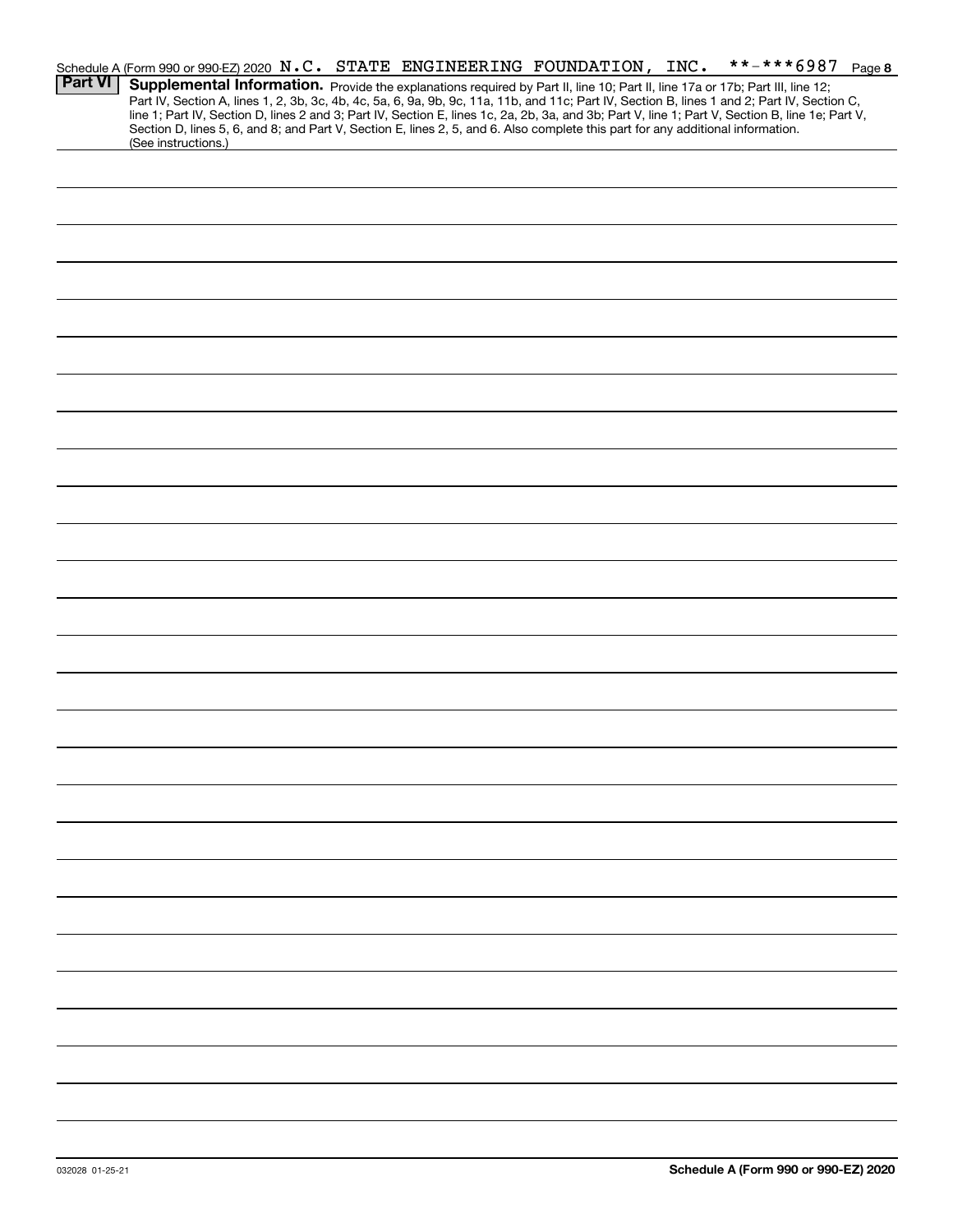Department of the Treasury Internal Revenue Service **(Form 990, 990-EZ, or 990-PF)**

Name of the organization

### \*\* PUBLIC DISCLOSURE COPY \*\*

# **Schedule B Schedule of Contributors**

**| Attach to Form 990, Form 990-EZ, or Form 990-PF. | Go to www.irs.gov/Form990 for the latest information.** OMB No. 1545-0047

**2020**

**Employer identification number**

|                                | $***$ $***$ 6987<br>N.C. STATE ENGINEERING FOUNDATION, INC.                 |  |  |  |  |  |  |  |  |
|--------------------------------|-----------------------------------------------------------------------------|--|--|--|--|--|--|--|--|
| Organization type (check one): |                                                                             |  |  |  |  |  |  |  |  |
| Filers of:                     | Section:                                                                    |  |  |  |  |  |  |  |  |
| Form 990 or 990-EZ             | $\lfloor x \rfloor$ 501(c)( 3) (enter number) organization                  |  |  |  |  |  |  |  |  |
|                                | $4947(a)(1)$ nonexempt charitable trust not treated as a private foundation |  |  |  |  |  |  |  |  |
|                                | 527 political organization                                                  |  |  |  |  |  |  |  |  |
| Form 990-PF                    | 501(c)(3) exempt private foundation                                         |  |  |  |  |  |  |  |  |
|                                | 4947(a)(1) nonexempt charitable trust treated as a private foundation       |  |  |  |  |  |  |  |  |
|                                | 501(c)(3) taxable private foundation                                        |  |  |  |  |  |  |  |  |

Check if your organization is covered by the **General Rule** or a **Special Rule. Note:**  Only a section 501(c)(7), (8), or (10) organization can check boxes for both the General Rule and a Special Rule. See instructions.

### **General Rule**

 $\mathcal{L}^{\text{max}}$ 

For an organization filing Form 990, 990-EZ, or 990-PF that received, during the year, contributions totaling \$5,000 or more (in money or property) from any one contributor. Complete Parts I and II. See instructions for determining a contributor's total contributions.

### **Special Rules**

any one contributor, during the year, total contributions of the greater of  $\,$  (1) \$5,000; or **(2)** 2% of the amount on (i) Form 990, Part VIII, line 1h;  $\boxed{\textbf{X}}$  For an organization described in section 501(c)(3) filing Form 990 or 990-EZ that met the 33 1/3% support test of the regulations under sections 509(a)(1) and 170(b)(1)(A)(vi), that checked Schedule A (Form 990 or 990-EZ), Part II, line 13, 16a, or 16b, and that received from or (ii) Form 990-EZ, line 1. Complete Parts I and II.

For an organization described in section 501(c)(7), (8), or (10) filing Form 990 or 990-EZ that received from any one contributor, during the year, total contributions of more than \$1,000 exclusively for religious, charitable, scientific, literary, or educational purposes, or for the prevention of cruelty to children or animals. Complete Parts I (entering "N/A" in column (b) instead of the contributor name and address), II, and III.  $\mathcal{L}^{\text{max}}$ 

purpose. Don't complete any of the parts unless the **General Rule** applies to this organization because it received *nonexclusively* year, contributions <sub>exclusively</sub> for religious, charitable, etc., purposes, but no such contributions totaled more than \$1,000. If this box is checked, enter here the total contributions that were received during the year for an  $\;$ exclusively religious, charitable, etc., For an organization described in section 501(c)(7), (8), or (10) filing Form 990 or 990-EZ that received from any one contributor, during the religious, charitable, etc., contributions totaling \$5,000 or more during the year  $\Box$ — $\Box$   $\Box$  $\mathcal{L}^{\text{max}}$ 

**Caution:**  An organization that isn't covered by the General Rule and/or the Special Rules doesn't file Schedule B (Form 990, 990-EZ, or 990-PF),  **must** but it answer "No" on Part IV, line 2, of its Form 990; or check the box on line H of its Form 990-EZ or on its Form 990-PF, Part I, line 2, to certify that it doesn't meet the filing requirements of Schedule B (Form 990, 990-EZ, or 990-PF).

**For Paperwork Reduction Act Notice, see the instructions for Form 990, 990-EZ, or 990-PF. Schedule B (Form 990, 990-EZ, or 990-PF) (2020)** LHA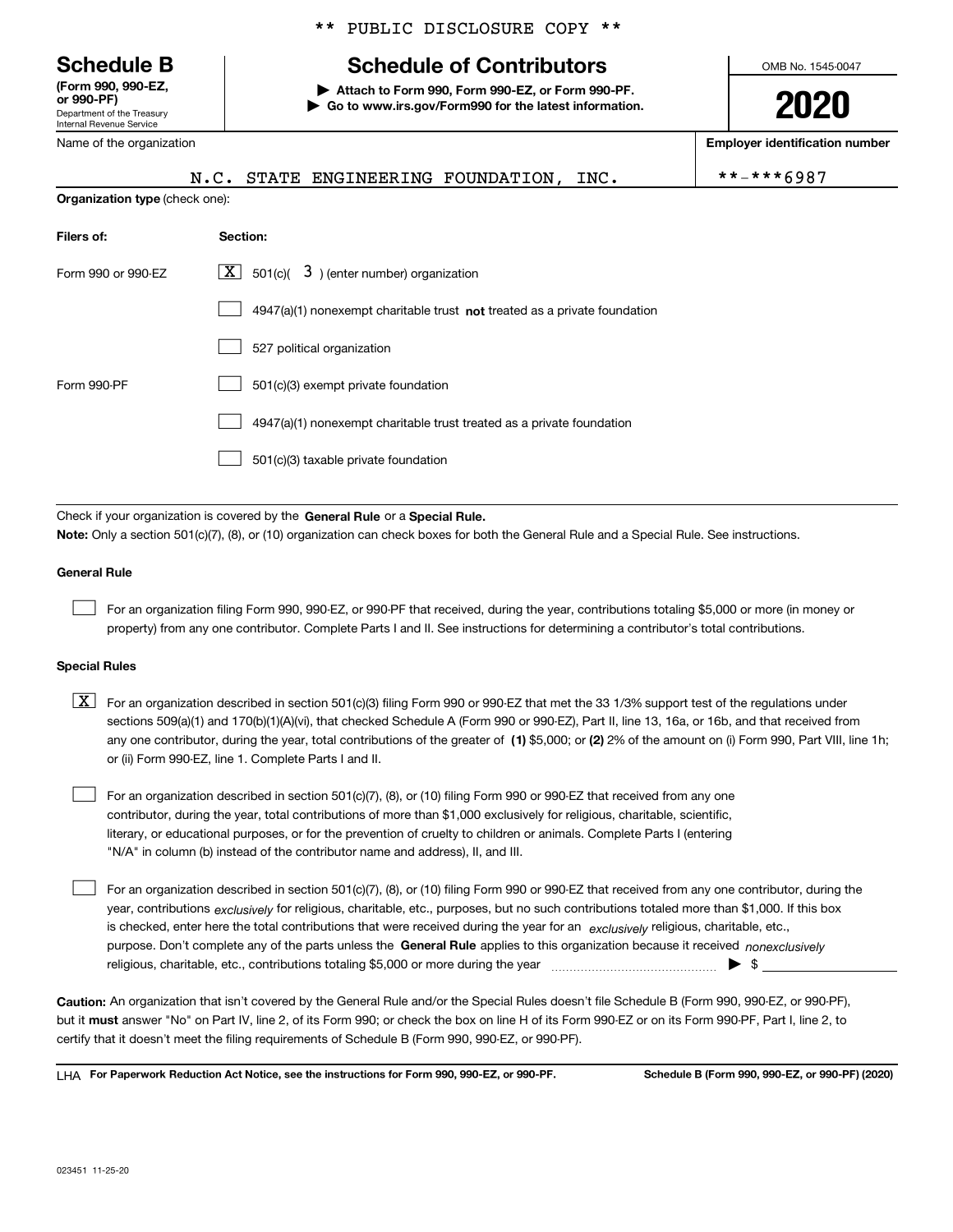Name of organization

**Employer identification number**

### N.C. STATE ENGINEERING FOUNDATION, INC.  $\vert$  \*\*-\*\*\*6987

**(a)No.(b)Name, address, and ZIP + 4 (c)Total contributions (d)Type of contribution PersonPayrollNoncash (a)No.(b)Name, address, and ZIP + 4 (c)Total contributions (d)Type of contribution PersonPayrollNoncash (a)No.(b)Name, address, and ZIP + 4 (c)Total contributions (d)Type of contribution PersonPayrollNoncash (a) No.(b) Name, address, and ZIP + 4 (c) Total contributions (d) Type of contribution Person Payroll Noncash(a) No.(b) Name, address, and ZIP + 4 (c) Total contributions (d) Type of contribution PersonPayrollNoncash (a) No.(b)Name, address, and ZIP + 4 (c) Total contributions (d)Type of contribution PersonPayrollNoncash** Contributors (see instructions). Use duplicate copies of Part I if additional space is needed. \$(Complete Part II for noncash contributions.) \$(Complete Part II for noncash contributions.) \$(Complete Part II for noncash contributions.) \$(Complete Part II for noncash contributions.) \$(Complete Part II for noncash contributions.) \$(Complete Part II for noncash contributions.) Chedule B (Form 990, 990-EZ, or 990-PF) (2020)<br>Iame of organization<br>**1. C. STATE ENGINEERING FOUNDATION, INC.**<br>**Part I** Contributors (see instructions). Use duplicate copies of Part I if additional space is needed.  $|X|$  $\mathcal{L}^{\text{max}}$  $\mathcal{L}^{\text{max}}$  $\boxed{\text{X}}$  $\mathcal{L}^{\text{max}}$  $\mathcal{L}^{\text{max}}$  $|X|$  $\mathcal{L}^{\text{max}}$  $\boxed{\text{X}}$  $\boxed{\text{X}}$  $\mathcal{L}^{\text{max}}$  $\mathcal{L}^{\text{max}}$  $|X|$  $\mathcal{L}^{\text{max}}$  $\mathcal{L}^{\text{max}}$  $\boxed{\text{X}}$  $\mathcal{L}^{\text{max}}$  $\mathcal{L}^{\text{max}}$  $\begin{array}{c|c|c|c|c|c} 1 & \hspace{1.5cm} & \hspace{1.5cm} & \hspace{1.5cm} & \hspace{1.5cm} & \hspace{1.5cm} & \hspace{1.5cm} & \hspace{1.5cm} & \hspace{1.5cm} & \hspace{1.5cm} & \hspace{1.5cm} & \hspace{1.5cm} & \hspace{1.5cm} & \hspace{1.5cm} & \hspace{1.5cm} & \hspace{1.5cm} & \hspace{1.5cm} & \hspace{1.5cm} & \hspace{1.5cm} & \hspace{1.5cm} & \hspace{1.5cm} &$ 310,190.  $2$  | Person  $\overline{\text{X}}$ 1,262,452.  $\overline{3}$  | Person  $\overline{X}$ 471,898. X  $4$  | Person  $\overline{\text{X}}$ 230,000.  $\sim$  5 | Person X 212,600.  $\sim$  6 | Person X 256,371.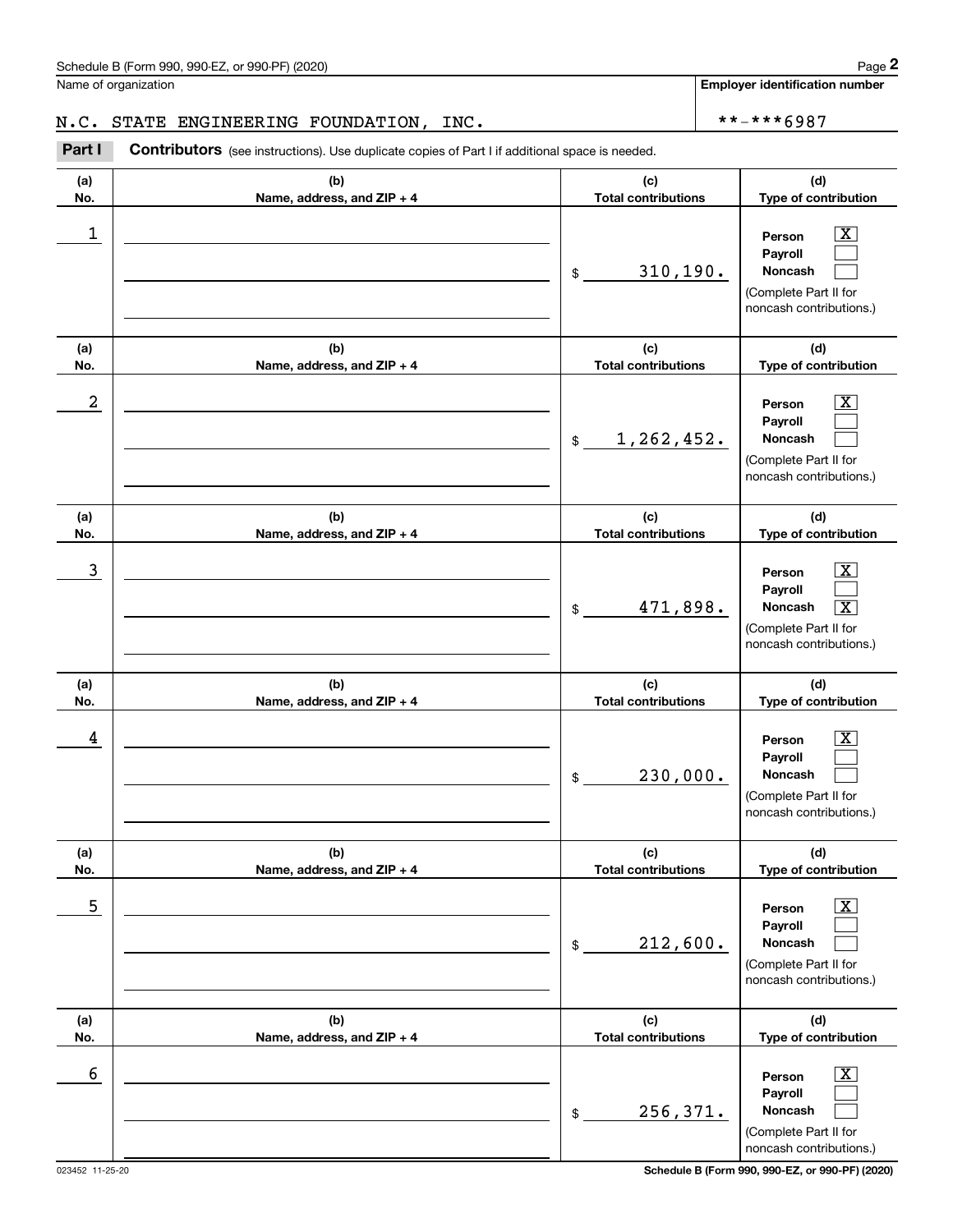Name of organization

**Employer identification number**

### N.C. STATE ENGINEERING FOUNDATION, INC.  $\vert$  \*\*-\*\*\*6987

**(a)No.(b)Name, address, and ZIP + 4 (c)Total contributions (d)Type of contribution PersonPayrollNoncash (a)No.(b)Name, address, and ZIP + 4 (c)Total contributions (d)Type of contribution PersonPayrollNoncash (a)No.(b)Name, address, and ZIP + 4 (c)Total contributions (d)Type of contribution PersonPayrollNoncash (a) No.(b) Name, address, and ZIP + 4 (c) Total contributions (d) Type of contribution PersonPayrollNoncash(a) No.(b) Name, address, and ZIP + 4 (c) Total contributions (d) Type of contribution PersonPayrollNoncash (a) No.(b)Name, address, and ZIP + 4 (c) Total contributions (d)Type of contribution PersonPayrollNoncash** Contributors (see instructions). Use duplicate copies of Part I if additional space is needed. \$(Complete Part II for noncash contributions.) \$(Complete Part II for noncash contributions.) \$(Complete Part II for noncash contributions.) \$(Complete Part II for noncash contributions.) \$(Complete Part II for noncash contributions.) \$Chedule B (Form 990, 990-EZ, or 990-PF) (2020)<br>Iame of organization<br>**1. C. STATE ENGINEERING FOUNDATION, INC.**<br>**Part I** Contributors (see instructions). Use duplicate copies of Part I if additional space is needed.  $\lceil \text{X} \rceil$  $\mathcal{L}^{\text{max}}$  $\mathcal{L}^{\text{max}}$  $\boxed{\text{X}}$  $\mathcal{L}^{\text{max}}$  $\mathcal{L}^{\text{max}}$  $|X|$  $\mathcal{L}^{\text{max}}$  $\mathcal{L}^{\text{max}}$  $\mathcal{L}^{\text{max}}$  $\mathcal{L}^{\text{max}}$  $\mathcal{L}^{\text{max}}$  $\mathcal{L}^{\text{max}}$  $\mathcal{L}^{\text{max}}$  $\mathcal{L}^{\text{max}}$  $\mathcal{L}^{\text{max}}$  $\mathcal{L}^{\text{max}}$  $\mathcal{L}^{\text{max}}$ 7 X 227,500. 8 X 347,362. example and the set of the set of the set of the set of the set of the set of the set of the set of the set of 251,000.

(Complete Part II for noncash contributions.)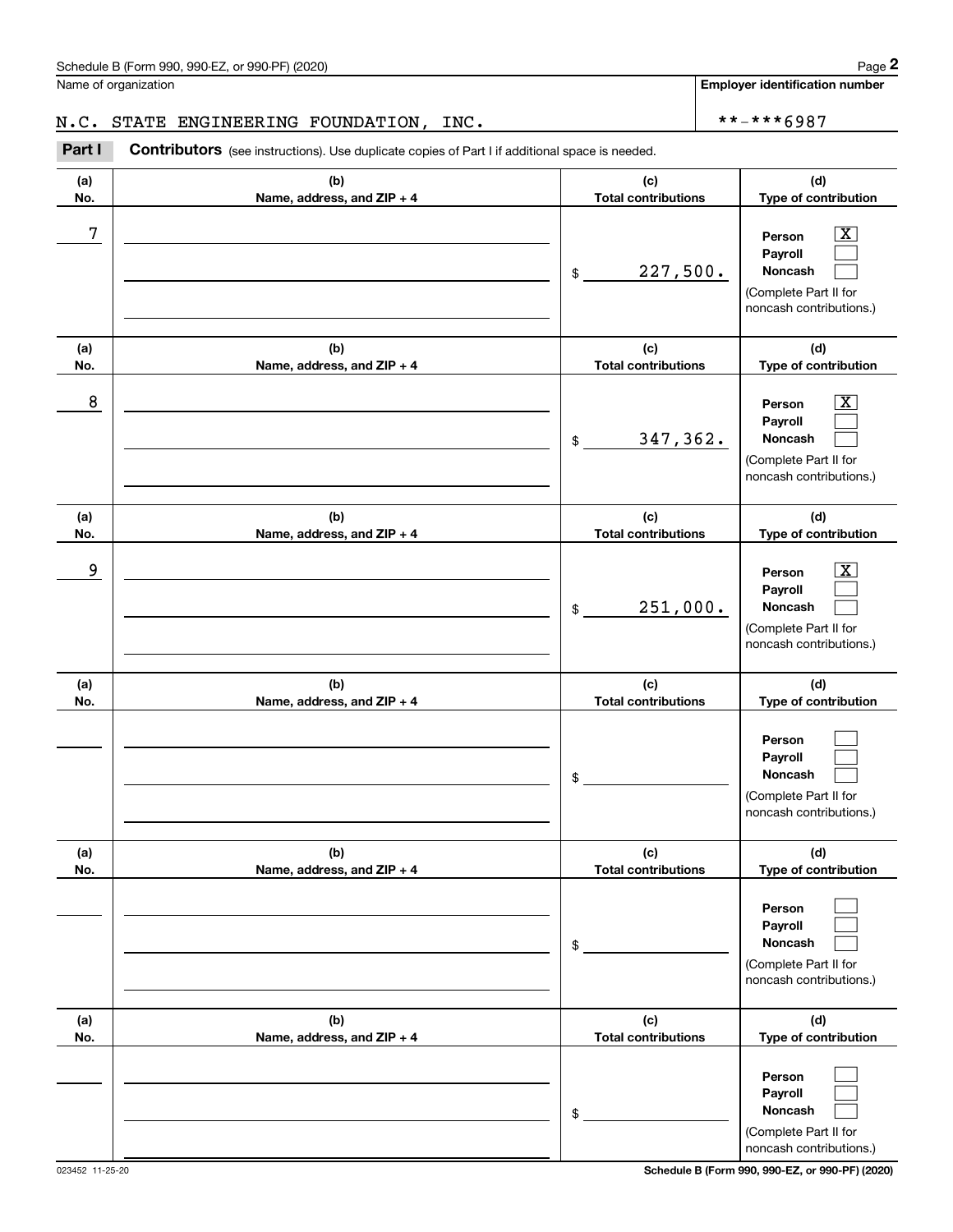**Employer identification number**

## N.C. STATE ENGINEERING FOUNDATION, INC.  $\vert$  \*\*-\*\*\*6987

(see instructions). Use duplicate copies of Part II if additional space is needed.<br> **3Part II Noncash Property** (see instructions). Use duplicate copies of Part II if additional space is needed.<br> **3Part II Noncash Prop** 

| (a)<br>No.<br>from<br>Part I | (b)<br>Description of noncash property given | (c)<br>FMV (or estimate)<br>(See instructions.) | (d)<br>Date received |
|------------------------------|----------------------------------------------|-------------------------------------------------|----------------------|
|                              | SECURITIES                                   |                                                 |                      |
| 3                            |                                              |                                                 |                      |
|                              |                                              | 471,898.<br>$\frac{1}{2}$                       | 12/09/20             |
| (a)<br>No.<br>from<br>Part I | (b)<br>Description of noncash property given | (c)<br>FMV (or estimate)<br>(See instructions.) | (d)<br>Date received |
|                              |                                              |                                                 |                      |
|                              |                                              | \$                                              |                      |
| (a)                          |                                              |                                                 |                      |
| No.<br>from<br>Part I        | (b)<br>Description of noncash property given | (c)<br>FMV (or estimate)<br>(See instructions.) | (d)<br>Date received |
|                              |                                              |                                                 |                      |
|                              |                                              |                                                 |                      |
|                              |                                              | \$                                              |                      |
| (a)<br>No.<br>from<br>Part I | (b)<br>Description of noncash property given | (c)<br>FMV (or estimate)<br>(See instructions.) | (d)<br>Date received |
|                              |                                              |                                                 |                      |
|                              |                                              |                                                 |                      |
|                              |                                              | \$                                              |                      |
| (a)<br>No.<br>from<br>Part I | (b)<br>Description of noncash property given | (c)<br>FMV (or estimate)<br>(See instructions.) | (d)<br>Date received |
|                              |                                              |                                                 |                      |
|                              |                                              |                                                 |                      |
|                              |                                              | \$                                              |                      |
| (a)<br>No.<br>from<br>Part I | (b)<br>Description of noncash property given | (c)<br>FMV (or estimate)<br>(See instructions.) | (d)<br>Date received |
|                              |                                              |                                                 |                      |
|                              |                                              |                                                 |                      |
|                              |                                              | \$                                              |                      |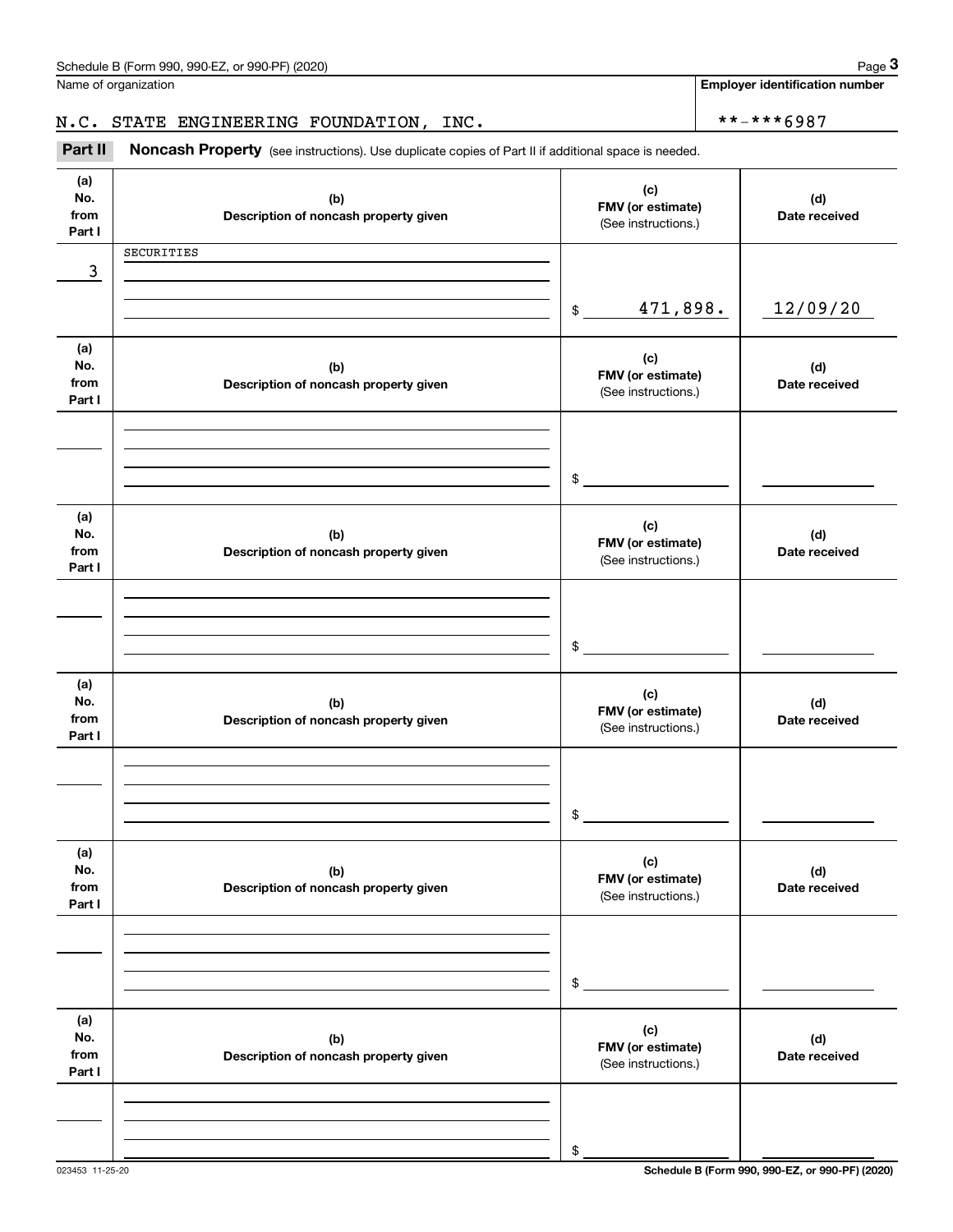|                           | Schedule B (Form 990, 990-EZ, or 990-PF) (2020)                                                                                                                                                                                                      |                      | Page 4                                                                                                                                                         |  |  |  |
|---------------------------|------------------------------------------------------------------------------------------------------------------------------------------------------------------------------------------------------------------------------------------------------|----------------------|----------------------------------------------------------------------------------------------------------------------------------------------------------------|--|--|--|
|                           | Name of organization                                                                                                                                                                                                                                 |                      | <b>Employer identification number</b>                                                                                                                          |  |  |  |
|                           | N.C. STATE ENGINEERING FOUNDATION, INC.                                                                                                                                                                                                              |                      | **-***6987                                                                                                                                                     |  |  |  |
| Part III                  | from any one contributor. Complete columns (a) through (e) and the following line entry. For organizations                                                                                                                                           |                      | Exclusively religious, charitable, etc., contributions to organizations described in section 501(c)(7), (8), or (10) that total more than \$1,000 for the year |  |  |  |
|                           | completing Part III, enter the total of exclusively religious, charitable, etc., contributions of \$1,000 or less for the year. (Enter this info. once.) $\blacktriangleright$ \$<br>Use duplicate copies of Part III if additional space is needed. |                      |                                                                                                                                                                |  |  |  |
| (a) No.<br>from<br>Part I | (b) Purpose of gift                                                                                                                                                                                                                                  | (c) Use of gift      | (d) Description of how gift is held                                                                                                                            |  |  |  |
|                           |                                                                                                                                                                                                                                                      |                      |                                                                                                                                                                |  |  |  |
|                           |                                                                                                                                                                                                                                                      | (e) Transfer of gift |                                                                                                                                                                |  |  |  |
|                           | Transferee's name, address, and ZIP + 4                                                                                                                                                                                                              |                      | Relationship of transferor to transferee                                                                                                                       |  |  |  |
| (a) No.                   |                                                                                                                                                                                                                                                      |                      |                                                                                                                                                                |  |  |  |
| from<br>Part I            | (b) Purpose of gift                                                                                                                                                                                                                                  | (c) Use of gift      | (d) Description of how gift is held                                                                                                                            |  |  |  |
|                           |                                                                                                                                                                                                                                                      |                      |                                                                                                                                                                |  |  |  |
|                           |                                                                                                                                                                                                                                                      | (e) Transfer of gift |                                                                                                                                                                |  |  |  |
|                           | Transferee's name, address, and ZIP + 4                                                                                                                                                                                                              |                      | Relationship of transferor to transferee                                                                                                                       |  |  |  |
| (a) No.                   |                                                                                                                                                                                                                                                      |                      |                                                                                                                                                                |  |  |  |
| from<br>Part I            | (b) Purpose of gift                                                                                                                                                                                                                                  | (c) Use of gift      | (d) Description of how gift is held                                                                                                                            |  |  |  |
|                           |                                                                                                                                                                                                                                                      |                      |                                                                                                                                                                |  |  |  |
|                           |                                                                                                                                                                                                                                                      | (e) Transfer of gift |                                                                                                                                                                |  |  |  |
|                           | Transferee's name, address, and $ZIP + 4$                                                                                                                                                                                                            |                      | Relationship of transferor to transferee                                                                                                                       |  |  |  |
|                           |                                                                                                                                                                                                                                                      |                      |                                                                                                                                                                |  |  |  |
| (a) No.<br>from<br>Part I | (b) Purpose of gift                                                                                                                                                                                                                                  | (c) Use of gift      | (d) Description of how gift is held                                                                                                                            |  |  |  |
|                           |                                                                                                                                                                                                                                                      |                      |                                                                                                                                                                |  |  |  |
|                           |                                                                                                                                                                                                                                                      | (e) Transfer of gift |                                                                                                                                                                |  |  |  |
|                           | Transferee's name, address, and $ZIP + 4$                                                                                                                                                                                                            |                      | Relationship of transferor to transferee                                                                                                                       |  |  |  |
|                           |                                                                                                                                                                                                                                                      |                      |                                                                                                                                                                |  |  |  |
|                           |                                                                                                                                                                                                                                                      |                      |                                                                                                                                                                |  |  |  |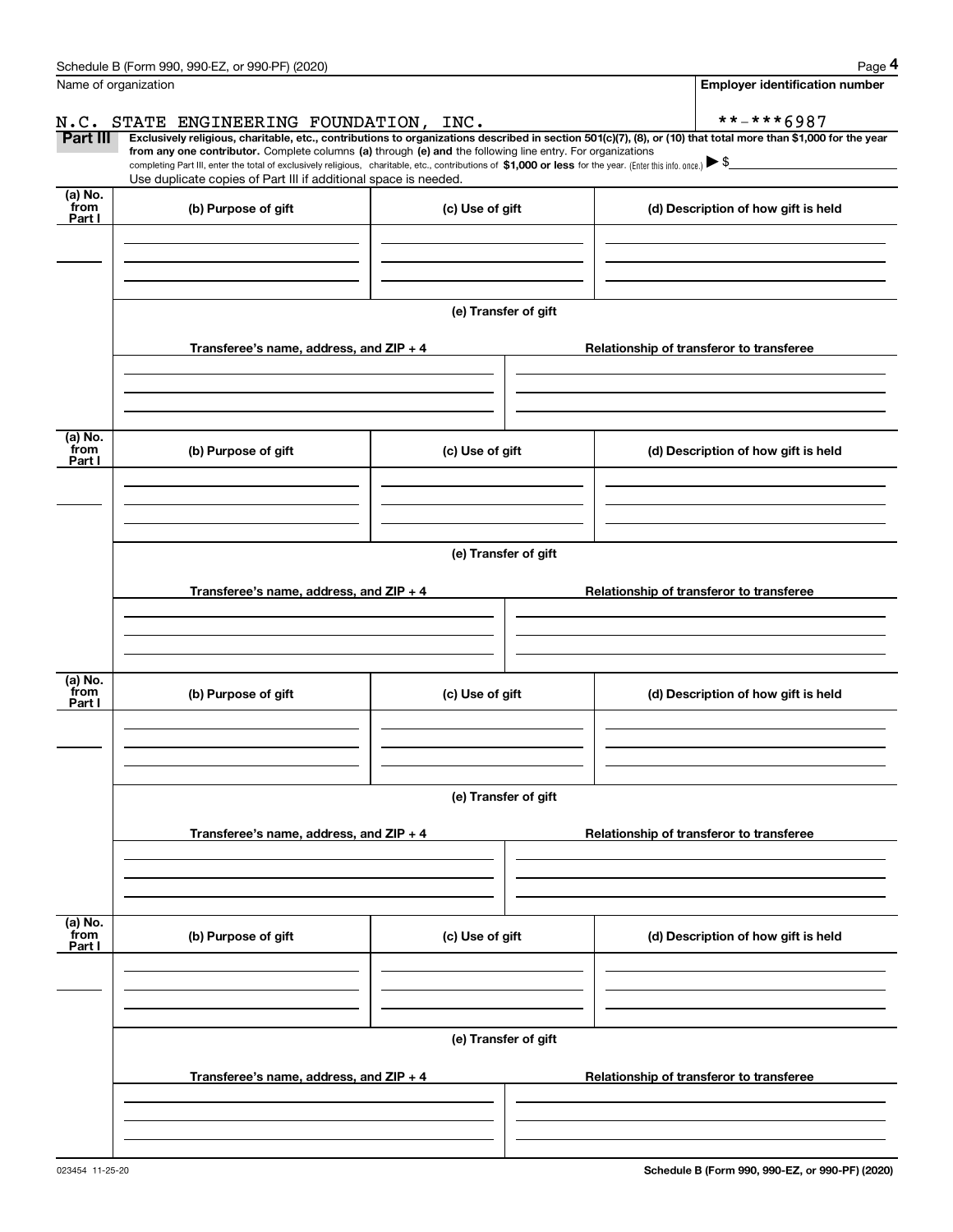| <b>SCHEDULE D</b> |  |
|-------------------|--|
|-------------------|--|

# **SCHEDULE D Supplemental Financial Statements**

(Form 990)<br>
Pepartment of the Treasury<br>
Department of the Treasury<br>
Department of the Treasury<br>
Department of the Treasury<br> **Co to www.irs.gov/Form990 for instructions and the latest information.**<br> **Co to www.irs.gov/Form9** 



Department of the Treasury Internal Revenue Service **Name of the organization Employer identification number**

|         | N.C. STATE ENGINEERING FOUNDATION, INC.                                                                                                                                                                                       |                         | **-***6987                                         |
|---------|-------------------------------------------------------------------------------------------------------------------------------------------------------------------------------------------------------------------------------|-------------------------|----------------------------------------------------|
| Part I  | Organizations Maintaining Donor Advised Funds or Other Similar Funds or Accounts. Complete if the                                                                                                                             |                         |                                                    |
|         | organization answered "Yes" on Form 990, Part IV, line 6.                                                                                                                                                                     |                         |                                                    |
|         |                                                                                                                                                                                                                               | (a) Donor advised funds | (b) Funds and other accounts                       |
| 1       |                                                                                                                                                                                                                               |                         |                                                    |
| 2       | Aggregate value of contributions to (during year)                                                                                                                                                                             |                         |                                                    |
| з       | Aggregate value of grants from (during year)                                                                                                                                                                                  |                         |                                                    |
| 4       |                                                                                                                                                                                                                               |                         |                                                    |
| 5       | Did the organization inform all donors and donor advisors in writing that the assets held in donor advised funds                                                                                                              |                         |                                                    |
|         |                                                                                                                                                                                                                               |                         | Yes<br>No                                          |
| 6       | Did the organization inform all grantees, donors, and donor advisors in writing that grant funds can be used only                                                                                                             |                         |                                                    |
|         | for charitable purposes and not for the benefit of the donor or donor advisor, or for any other purpose conferring                                                                                                            |                         |                                                    |
|         |                                                                                                                                                                                                                               |                         | <b>Yes</b><br>No                                   |
| Part II | Conservation Easements. Complete if the organization answered "Yes" on Form 990, Part IV, line 7.                                                                                                                             |                         |                                                    |
| 1       | Purpose(s) of conservation easements held by the organization (check all that apply).                                                                                                                                         |                         |                                                    |
|         | Preservation of land for public use (for example, recreation or education)                                                                                                                                                    |                         |                                                    |
|         |                                                                                                                                                                                                                               |                         | Preservation of a historically important land area |
|         | Protection of natural habitat                                                                                                                                                                                                 |                         | Preservation of a certified historic structure     |
|         | Preservation of open space                                                                                                                                                                                                    |                         |                                                    |
| 2       | Complete lines 2a through 2d if the organization held a qualified conservation contribution in the form of a conservation easement on the last                                                                                |                         |                                                    |
|         | day of the tax year.                                                                                                                                                                                                          |                         | Held at the End of the Tax Year                    |
| а       |                                                                                                                                                                                                                               |                         | 2a                                                 |
| b       | Total acreage restricted by conservation easements                                                                                                                                                                            |                         | 2 <sub>b</sub>                                     |
| с       | Number of conservation easements on a certified historic structure included in (a) manufacture included in (a)                                                                                                                |                         | 2c                                                 |
| d       | Number of conservation easements included in (c) acquired after 7/25/06, and not on a historic structure                                                                                                                      |                         |                                                    |
|         | listed in the National Register [11, 1200] [12] The National Register [11, 1200] [12] The National Register [11, 1200] [12] The National Register [11, 1200] [12] The National Register [11, 1200] [12] The National Register |                         | 2d                                                 |
| З.      | Number of conservation easements modified, transferred, released, extinguished, or terminated by the organization during the tax                                                                                              |                         |                                                    |
|         | $year \blacktriangleright$                                                                                                                                                                                                    |                         |                                                    |
| 4       | Number of states where property subject to conservation easement is located >                                                                                                                                                 |                         |                                                    |
| 5       | Does the organization have a written policy regarding the periodic monitoring, inspection, handling of                                                                                                                        |                         |                                                    |
|         | violations, and enforcement of the conservation easements it holds?                                                                                                                                                           |                         | Yes<br><b>No</b>                                   |
| 6       | Staff and volunteer hours devoted to monitoring, inspecting, handling of violations, and enforcing conservation easements during the year                                                                                     |                         |                                                    |
|         |                                                                                                                                                                                                                               |                         |                                                    |
| 7       | Amount of expenses incurred in monitoring, inspecting, handling of violations, and enforcing conservation easements during the year                                                                                           |                         |                                                    |
|         | $\blacktriangleright$ \$                                                                                                                                                                                                      |                         |                                                    |
| 8       | Does each conservation easement reported on line 2(d) above satisfy the requirements of section 170(h)(4)(B)(i)                                                                                                               |                         |                                                    |
|         |                                                                                                                                                                                                                               |                         | Yes<br>No                                          |
| 9       | In Part XIII, describe how the organization reports conservation easements in its revenue and expense statement and                                                                                                           |                         |                                                    |
|         | balance sheet, and include, if applicable, the text of the footnote to the organization's financial statements that describes the                                                                                             |                         |                                                    |
|         | organization's accounting for conservation easements.                                                                                                                                                                         |                         |                                                    |
|         | Organizations Maintaining Collections of Art, Historical Treasures, or Other Similar Assets.<br>Part III                                                                                                                      |                         |                                                    |
|         | Complete if the organization answered "Yes" on Form 990, Part IV, line 8.                                                                                                                                                     |                         |                                                    |
|         | 1a If the organization elected, as permitted under FASB ASC 958, not to report in its revenue statement and balance sheet works                                                                                               |                         |                                                    |
|         | of art, historical treasures, or other similar assets held for public exhibition, education, or research in furtherance of public                                                                                             |                         |                                                    |
|         | service, provide in Part XIII the text of the footnote to its financial statements that describes these items.                                                                                                                |                         |                                                    |
| b       | If the organization elected, as permitted under FASB ASC 958, to report in its revenue statement and balance sheet works of                                                                                                   |                         |                                                    |
|         | art, historical treasures, or other similar assets held for public exhibition, education, or research in furtherance of public service,                                                                                       |                         |                                                    |
|         |                                                                                                                                                                                                                               |                         |                                                    |
|         | provide the following amounts relating to these items:                                                                                                                                                                        |                         |                                                    |
|         |                                                                                                                                                                                                                               |                         | \$                                                 |
|         | (ii) Assets included in Form 990, Part X                                                                                                                                                                                      |                         | $\blacktriangleright$ \$                           |
| 2       | If the organization received or held works of art, historical treasures, or other similar assets for financial gain, provide                                                                                                  |                         |                                                    |
|         | the following amounts required to be reported under FASB ASC 958 relating to these items:                                                                                                                                     |                         |                                                    |
| а       |                                                                                                                                                                                                                               |                         | $\blacktriangleright$ \$                           |
|         |                                                                                                                                                                                                                               |                         | $\blacktriangleright$ \$                           |

**For Paperwork Reduction Act Notice, see the Instructions for Form 990. Schedule D (Form 990) 2020** LHA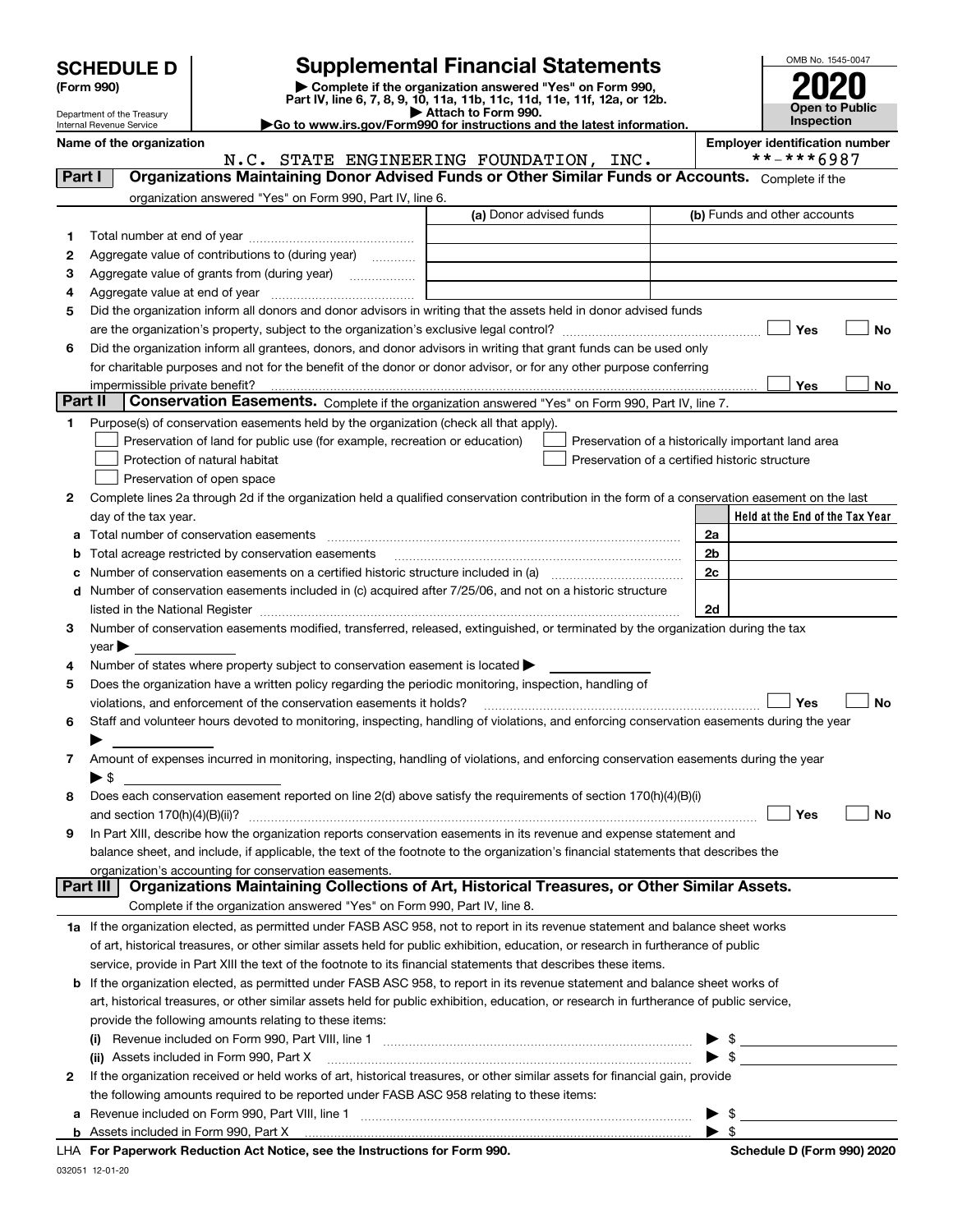|               | Schedule D (Form 990) 2020                                                                                                                                                                                                                                | N.C. STATE ENGINEERING FOUNDATION, INC. |                |                                    |                                 | **-***6987                                 |                |     | Page 2        |
|---------------|-----------------------------------------------------------------------------------------------------------------------------------------------------------------------------------------------------------------------------------------------------------|-----------------------------------------|----------------|------------------------------------|---------------------------------|--------------------------------------------|----------------|-----|---------------|
| Part III      | Organizations Maintaining Collections of Art, Historical Treasures, or Other Similar Assets (continued)                                                                                                                                                   |                                         |                |                                    |                                 |                                            |                |     |               |
| 3             | Using the organization's acquisition, accession, and other records, check any of the following that make significant use of its                                                                                                                           |                                         |                |                                    |                                 |                                            |                |     |               |
|               | collection items (check all that apply):                                                                                                                                                                                                                  |                                         |                |                                    |                                 |                                            |                |     |               |
| a             | Public exhibition<br>Loan or exchange program<br>d                                                                                                                                                                                                        |                                         |                |                                    |                                 |                                            |                |     |               |
| b             | Other and the control of the control of the control of the control of the control of the control of the control of the control of the control of the control of the control of the control of the control of the control of th<br>Scholarly research<br>e |                                         |                |                                    |                                 |                                            |                |     |               |
| c             | Preservation for future generations                                                                                                                                                                                                                       |                                         |                |                                    |                                 |                                            |                |     |               |
| 4             | Provide a description of the organization's collections and explain how they further the organization's exempt purpose in Part XIII.                                                                                                                      |                                         |                |                                    |                                 |                                            |                |     |               |
| 5             | During the year, did the organization solicit or receive donations of art, historical treasures, or other similar assets                                                                                                                                  |                                         |                |                                    |                                 |                                            |                |     |               |
|               |                                                                                                                                                                                                                                                           |                                         |                |                                    |                                 |                                            | Yes            |     | No            |
|               | Part IV<br>Escrow and Custodial Arrangements. Complete if the organization answered "Yes" on Form 990, Part IV, line 9, or<br>reported an amount on Form 990, Part X, line 21.                                                                            |                                         |                |                                    |                                 |                                            |                |     |               |
|               | 1a Is the organization an agent, trustee, custodian or other intermediary for contributions or other assets not included                                                                                                                                  |                                         |                |                                    |                                 |                                            |                |     |               |
|               | on Form 990, Part X? [11] matter and matter and matter and matter and matter and matter and matter and matter                                                                                                                                             |                                         |                |                                    |                                 |                                            | Yes            |     | No            |
|               | b If "Yes," explain the arrangement in Part XIII and complete the following table:                                                                                                                                                                        |                                         |                |                                    |                                 |                                            |                |     |               |
|               |                                                                                                                                                                                                                                                           |                                         |                |                                    |                                 |                                            | Amount         |     |               |
|               | c Beginning balance measurements and the contract of the contract of the contract of the contract of the contract of the contract of the contract of the contract of the contract of the contract of the contract of the contr                            |                                         |                |                                    |                                 | 1c                                         |                |     |               |
|               |                                                                                                                                                                                                                                                           |                                         |                |                                    |                                 | 1d                                         |                |     |               |
|               | e Distributions during the year manufactured and an account of the year manufactured and account of the year manufactured and account of the state of the state of the state of the state of the state of the state of the sta                            |                                         |                |                                    |                                 | 1e                                         |                |     |               |
| f             |                                                                                                                                                                                                                                                           |                                         |                |                                    |                                 | 1f                                         | Yes            |     |               |
|               | 2a Did the organization include an amount on Form 990, Part X, line 21, for escrow or custodial account liability?                                                                                                                                        |                                         |                |                                    |                                 |                                            |                |     | No            |
| <b>Part V</b> | <b>b</b> If "Yes," explain the arrangement in Part XIII. Check here if the explanation has been provided on Part XIII<br>Endowment Funds. Complete if the organization answered "Yes" on Form 990, Part IV, line 10.                                      |                                         |                |                                    |                                 |                                            |                |     |               |
|               |                                                                                                                                                                                                                                                           | (a) Current year                        | (b) Prior year | (c) Two years back                 |                                 | (d) Three years back   (e) Four years back |                |     |               |
|               |                                                                                                                                                                                                                                                           | 94,660,070.                             | 90,007,030.    | 85, 273, 793.                      |                                 | 77,109,266.                                |                |     | 68,442,361.   |
|               | <b>1a</b> Beginning of year balance <i>manumum</i><br>3,622,886.<br>6,242,586.<br>1,596,996.<br>2,662,853.<br>2,978,732.                                                                                                                                  |                                         |                |                                    |                                 |                                            |                |     |               |
|               | 37, 234, 615.<br>1,740,727.<br>6, 514, 624.<br>8,708,921.<br>c Net investment earnings, gains, and losses                                                                                                                                                 |                                         |                |                                    |                                 |                                            |                |     | 7,881,543.    |
|               |                                                                                                                                                                                                                                                           |                                         |                |                                    |                                 |                                            |                |     |               |
|               | e Other expenditures for facilities                                                                                                                                                                                                                       |                                         |                |                                    |                                 |                                            |                |     |               |
|               | and programs                                                                                                                                                                                                                                              | 3,736,473.                              | 3,330,273.     | 3,378,383.                         |                                 | 3,207,247.                                 |                |     | 2,193,370.    |
|               |                                                                                                                                                                                                                                                           |                                         |                |                                    |                                 |                                            |                |     |               |
| g             | End of year balance                                                                                                                                                                                                                                       | 131,781,098.                            | 94,660,070.    | 90,007,030.                        |                                 | 85, 273, 793.                              |                |     | 77, 109, 266. |
| 2             | Provide the estimated percentage of the current year end balance (line 1g, column (a)) held as:                                                                                                                                                           |                                         |                |                                    |                                 |                                            |                |     |               |
|               | a Board designated or quasi-endowment >                                                                                                                                                                                                                   | 4.0932                                  | %              |                                    |                                 |                                            |                |     |               |
|               | <b>b</b> Permanent endowment $\blacktriangleright$ 49.1257                                                                                                                                                                                                | %                                       |                |                                    |                                 |                                            |                |     |               |
|               | c Term endowment $\triangleright$ 46.7809 %                                                                                                                                                                                                               |                                         |                |                                    |                                 |                                            |                |     |               |
|               | The percentages on lines 2a, 2b, and 2c should equal 100%.                                                                                                                                                                                                |                                         |                |                                    |                                 |                                            |                |     |               |
|               | 3a Are there endowment funds not in the possession of the organization that are held and administered for the organization                                                                                                                                |                                         |                |                                    |                                 |                                            |                |     |               |
|               | by:                                                                                                                                                                                                                                                       |                                         |                |                                    |                                 |                                            |                | Yes | No            |
|               | (i)                                                                                                                                                                                                                                                       |                                         |                |                                    |                                 |                                            | 3a(i)          |     | X             |
|               |                                                                                                                                                                                                                                                           |                                         |                |                                    |                                 |                                            | 3a(ii)         |     | X             |
|               |                                                                                                                                                                                                                                                           |                                         |                |                                    |                                 |                                            | 3b             |     |               |
| 4             | Describe in Part XIII the intended uses of the organization's endowment funds.                                                                                                                                                                            |                                         |                |                                    |                                 |                                            |                |     |               |
|               | Land, Buildings, and Equipment.<br><b>Part VI</b>                                                                                                                                                                                                         |                                         |                |                                    |                                 |                                            |                |     |               |
|               | Complete if the organization answered "Yes" on Form 990, Part IV, line 11a. See Form 990, Part X, line 10.                                                                                                                                                |                                         |                |                                    |                                 |                                            |                |     |               |
|               | Description of property                                                                                                                                                                                                                                   | (a) Cost or other<br>basis (investment) |                | (b) Cost or other<br>basis (other) | (c) Accumulated<br>depreciation |                                            | (d) Book value |     |               |
|               |                                                                                                                                                                                                                                                           |                                         |                |                                    |                                 |                                            |                |     |               |
|               |                                                                                                                                                                                                                                                           |                                         |                |                                    |                                 |                                            |                |     |               |
|               |                                                                                                                                                                                                                                                           |                                         |                |                                    |                                 |                                            |                |     |               |
|               |                                                                                                                                                                                                                                                           |                                         |                |                                    |                                 |                                            |                |     |               |
|               |                                                                                                                                                                                                                                                           |                                         |                |                                    |                                 |                                            |                |     |               |
|               |                                                                                                                                                                                                                                                           |                                         |                |                                    |                                 |                                            |                |     | 0.            |
|               |                                                                                                                                                                                                                                                           |                                         |                |                                    |                                 | Schodule D (Form 000) 2020                 |                |     |               |

**Schedule D (Form 990) 2020**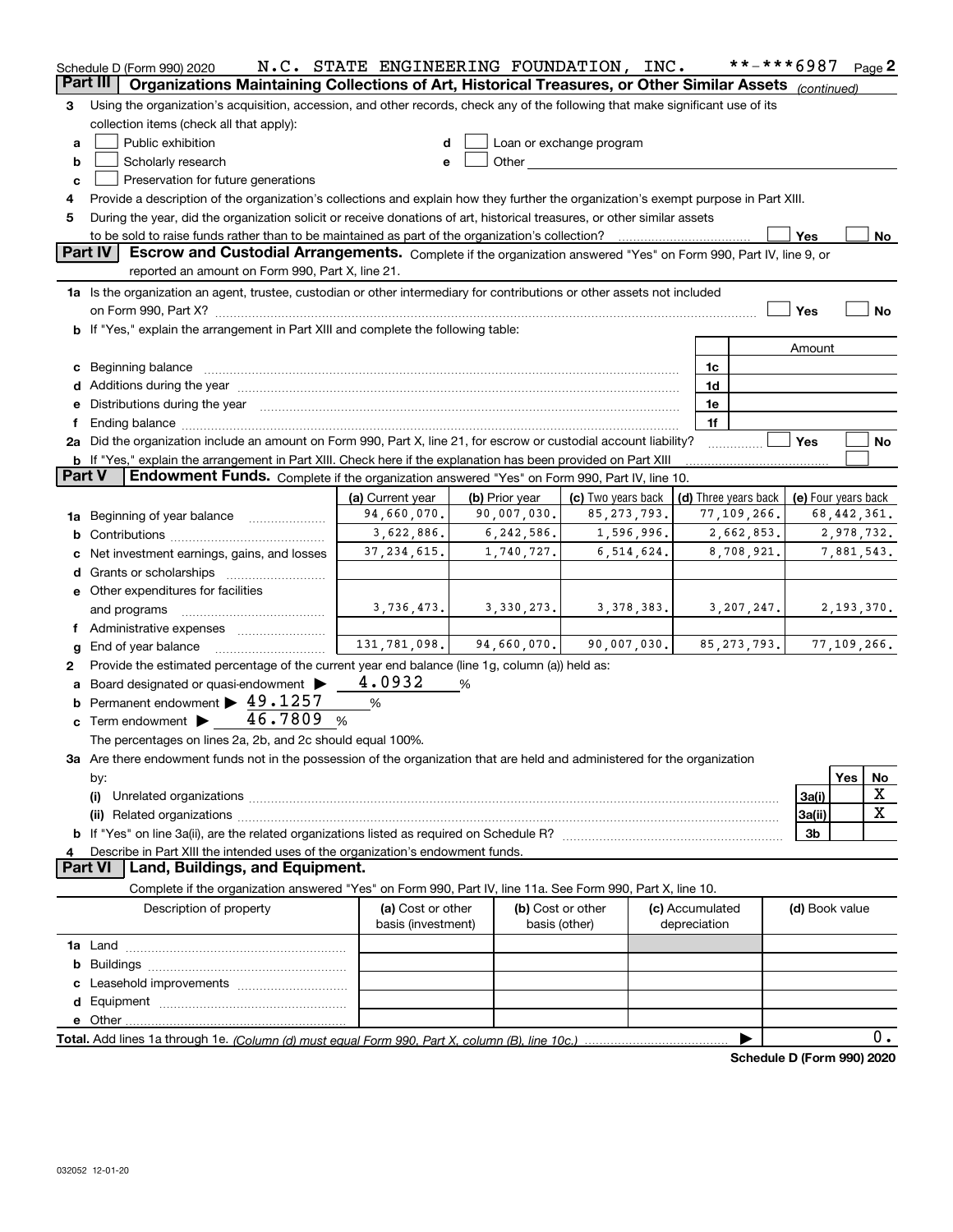| Schedule D (Form 990) 2020                                                                                                                  |                 | N.C. STATE ENGINEERING FOUNDATION, INC.                   | **-***6987<br>Page $3$ |
|---------------------------------------------------------------------------------------------------------------------------------------------|-----------------|-----------------------------------------------------------|------------------------|
| Part VII Investments - Other Securities.                                                                                                    |                 |                                                           |                        |
| Complete if the organization answered "Yes" on Form 990, Part IV, line 11b. See Form 990, Part X, line 12.                                  |                 |                                                           |                        |
| (a) Description of security or category (including name of security)                                                                        | (b) Book value  | (c) Method of valuation: Cost or end-of-year market value |                        |
| (1) Financial derivatives                                                                                                                   |                 |                                                           |                        |
| Closely held equity interests                                                                                                               |                 |                                                           |                        |
| (3) Other                                                                                                                                   |                 |                                                           |                        |
| (A) NC STATE INVESTMENT FUND                                                                                                                | 130, 725, 170.  | END-OF-YEAR MARKET VALUE                                  |                        |
| KASPICK-LIFE INCOME FUNDS<br>(B)                                                                                                            | 1,923,852.      | END-OF-YEAR MARKET                                        | VALUE                  |
| STIF<br>(C)                                                                                                                                 | 81,056.         | END-OF-YEAR MARKET                                        | VALUE                  |
| (D)                                                                                                                                         |                 |                                                           |                        |
| (E)                                                                                                                                         |                 |                                                           |                        |
| (F)                                                                                                                                         |                 |                                                           |                        |
| (G)                                                                                                                                         |                 |                                                           |                        |
| (H)                                                                                                                                         | 132,730,078.    |                                                           |                        |
| Total. (Col. (b) must equal Form 990, Part X, col. (B) line 12.) $\blacktriangleright$<br>Part VIII Investments - Program Related.          |                 |                                                           |                        |
|                                                                                                                                             |                 |                                                           |                        |
| Complete if the organization answered "Yes" on Form 990, Part IV, line 11c. See Form 990, Part X, line 13.<br>(a) Description of investment | (b) Book value  | (c) Method of valuation: Cost or end-of-year market value |                        |
|                                                                                                                                             |                 |                                                           |                        |
| (1)                                                                                                                                         |                 |                                                           |                        |
| (2)                                                                                                                                         |                 |                                                           |                        |
| (3)                                                                                                                                         |                 |                                                           |                        |
| (4)                                                                                                                                         |                 |                                                           |                        |
| (5)                                                                                                                                         |                 |                                                           |                        |
| (6)                                                                                                                                         |                 |                                                           |                        |
| (7)                                                                                                                                         |                 |                                                           |                        |
| (8)<br>(9)                                                                                                                                  |                 |                                                           |                        |
| <b>Total.</b> (Col. (b) must equal Form 990, Part X, col. (B) line 13.)                                                                     |                 |                                                           |                        |
| Part IX<br><b>Other Assets.</b>                                                                                                             |                 |                                                           |                        |
| Complete if the organization answered "Yes" on Form 990, Part IV, line 11d. See Form 990, Part X, line 15.                                  |                 |                                                           |                        |
|                                                                                                                                             | (a) Description |                                                           | (b) Book value         |
| (1)                                                                                                                                         |                 |                                                           |                        |
| (2)                                                                                                                                         |                 |                                                           |                        |
| (3)                                                                                                                                         |                 |                                                           |                        |
| (4)                                                                                                                                         |                 |                                                           |                        |
| (5)                                                                                                                                         |                 |                                                           |                        |
| (6)                                                                                                                                         |                 |                                                           |                        |
| (7)                                                                                                                                         |                 |                                                           |                        |
| (8)                                                                                                                                         |                 |                                                           |                        |
| (9)                                                                                                                                         |                 |                                                           |                        |
|                                                                                                                                             |                 |                                                           |                        |
| Part X<br><b>Other Liabilities.</b>                                                                                                         |                 |                                                           |                        |
| Complete if the organization answered "Yes" on Form 990, Part IV, line 11e or 11f. See Form 990, Part X, line 25.                           |                 |                                                           |                        |
| (a) Description of liability<br>1.                                                                                                          |                 |                                                           | (b) Book value         |
| Federal income taxes<br>(1)                                                                                                                 |                 |                                                           |                        |
| LIFE INCOME FUNDS PAYABLE<br>(2)                                                                                                            |                 |                                                           | 1, 179, 369.           |
| (3)                                                                                                                                         |                 |                                                           |                        |
| (4)                                                                                                                                         |                 |                                                           |                        |
| (5)                                                                                                                                         |                 |                                                           |                        |
| (6)                                                                                                                                         |                 |                                                           |                        |

**Total.**  *(Column (b) must equal Form 990, Part X, col. (B) line 25.)*

 $\blacktriangleright$ 1,179,369.

**2.** Liability for uncertain tax positions. In Part XIII, provide the text of the footnote to the organization's financial statements that reports the organization's liability for uncertain tax positions under FASB ASC 740. Check here if the text of the footnote has been provided in Part XIII  $\vert$  X  $\vert$ 

(7) (8)(9)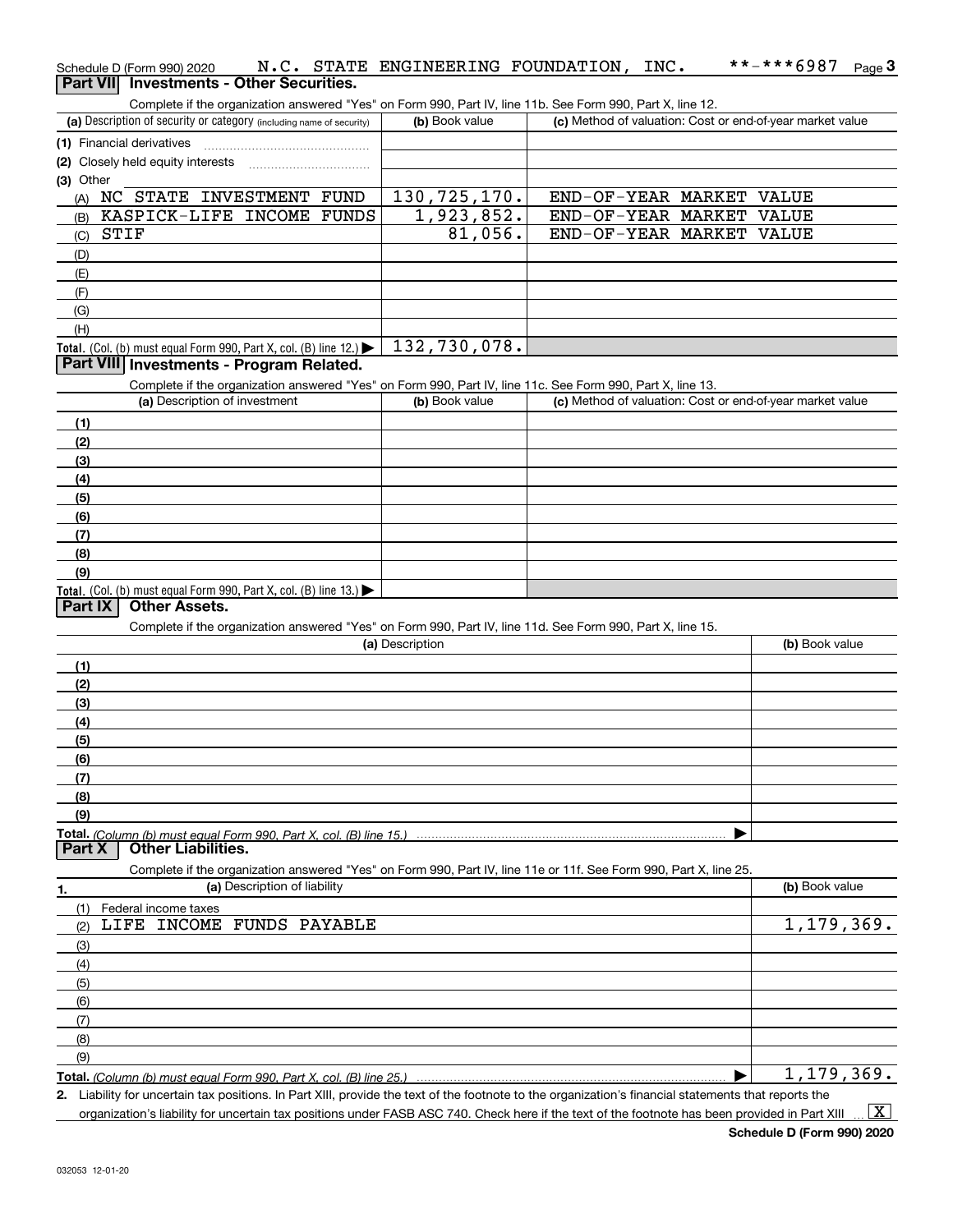|                                                                                                  | N.C. STATE ENGINEERING FOUNDATION, INC.<br>Schedule D (Form 990) 2020                                                                                                                                                               |                |             |             |                | **-***6987<br>Page $4$      |  |  |  |
|--------------------------------------------------------------------------------------------------|-------------------------------------------------------------------------------------------------------------------------------------------------------------------------------------------------------------------------------------|----------------|-------------|-------------|----------------|-----------------------------|--|--|--|
|                                                                                                  | <b>Part XI</b><br>Reconciliation of Revenue per Audited Financial Statements With Revenue per Return.                                                                                                                               |                |             |             |                |                             |  |  |  |
|                                                                                                  | Complete if the organization answered "Yes" on Form 990, Part IV, line 12a.                                                                                                                                                         |                |             |             |                |                             |  |  |  |
| 1                                                                                                | Total revenue, gains, and other support per audited financial statements                                                                                                                                                            |                |             |             | $\blacksquare$ | $\overline{48,}317,033.$    |  |  |  |
| 2                                                                                                | Amounts included on line 1 but not on Form 990, Part VIII, line 12:                                                                                                                                                                 |                |             |             |                |                             |  |  |  |
| a                                                                                                | Net unrealized gains (losses) on investments [11] matter contracts and the unrealized gains (losses) on investments                                                                                                                 | 2a             | 35,673,824. |             |                |                             |  |  |  |
| b                                                                                                |                                                                                                                                                                                                                                     | 2 <sub>b</sub> |             | 829,000.    |                |                             |  |  |  |
|                                                                                                  |                                                                                                                                                                                                                                     | 2c             |             |             |                |                             |  |  |  |
| d                                                                                                |                                                                                                                                                                                                                                     | 2d             |             | $-188,898.$ |                |                             |  |  |  |
| e                                                                                                | Add lines 2a through 2d                                                                                                                                                                                                             |                |             |             | 2e             | 36, 313, 926.               |  |  |  |
| 3                                                                                                |                                                                                                                                                                                                                                     |                |             |             | $\overline{3}$ | $\overline{12}$ , 003, 107. |  |  |  |
| 4                                                                                                | Amounts included on Form 990, Part VIII, line 12, but not on line 1:                                                                                                                                                                |                |             |             |                |                             |  |  |  |
| a                                                                                                |                                                                                                                                                                                                                                     | 4a             |             | 500, 901.   |                |                             |  |  |  |
|                                                                                                  | Other (Describe in Part XIII.) <b>2006</b> 2007 2010 2010 2010 2010 2011 2012 2013 2014 2014 2015 2016 2017 2018 2019 2016 2017 2018 2019 2016 2017 2018 2019 2016 2017 2018 2019 2018 2019 2019 2016 2017 2018 2019 2018 2019 2019 | 4b             |             |             |                |                             |  |  |  |
|                                                                                                  | c Add lines 4a and 4b                                                                                                                                                                                                               |                |             |             | 4c             | 500, 901.                   |  |  |  |
|                                                                                                  |                                                                                                                                                                                                                                     |                |             |             |                | 12,504,008.                 |  |  |  |
| Part XII   Reconciliation of Expenses per Audited Financial Statements With Expenses per Return. |                                                                                                                                                                                                                                     |                |             |             |                |                             |  |  |  |
|                                                                                                  |                                                                                                                                                                                                                                     |                |             |             |                |                             |  |  |  |
|                                                                                                  | Complete if the organization answered "Yes" on Form 990, Part IV, line 12a.                                                                                                                                                         |                |             |             |                |                             |  |  |  |
| 1                                                                                                | Total expenses and losses per audited financial statements                                                                                                                                                                          |                |             |             | $\mathbf{1}$   | 23,694,966.                 |  |  |  |
| 2                                                                                                | Amounts included on line 1 but not on Form 990, Part IX, line 25:                                                                                                                                                                   |                |             |             |                |                             |  |  |  |
| a                                                                                                |                                                                                                                                                                                                                                     | 2a             |             | 829,000.    |                |                             |  |  |  |
|                                                                                                  |                                                                                                                                                                                                                                     | 2 <sub>b</sub> |             |             |                |                             |  |  |  |
|                                                                                                  | Other losses                                                                                                                                                                                                                        | 2c             |             |             |                |                             |  |  |  |
| d                                                                                                |                                                                                                                                                                                                                                     | 2d             |             | 21,986.     |                |                             |  |  |  |
| e                                                                                                |                                                                                                                                                                                                                                     |                |             |             | 2e             | 850,986.                    |  |  |  |
| 3                                                                                                | Add lines 2a through 2d <b>must be a constructed as the constant of the construction</b> and the state of the state of the state of the state of the state of the state of the state of the state of the state of the state of the  |                |             |             | 3              | 22,843,980.                 |  |  |  |
| 4                                                                                                | Subtract line 2e from line 1 <b>manufacture contract and contract line 2e</b> from line 1<br>Amounts included on Form 990, Part IX, line 25, but not on line 1:                                                                     |                |             |             |                |                             |  |  |  |
| a                                                                                                | Investment expenses not included on Form 990, Part VIII, line 7b [1000000000000000000000000000000000                                                                                                                                | 4a             |             | 500, 901.   |                |                             |  |  |  |
|                                                                                                  | Other (Describe in Part XIII.)                                                                                                                                                                                                      | 4 <sub>b</sub> |             |             |                |                             |  |  |  |
|                                                                                                  | Add lines 4a and 4b                                                                                                                                                                                                                 |                |             |             | 4c             | 500, 901.                   |  |  |  |
| 5                                                                                                |                                                                                                                                                                                                                                     |                |             |             | 5              | $\overline{23,344}$ , 881.  |  |  |  |
|                                                                                                  | Part XIII Supplemental Information.                                                                                                                                                                                                 |                |             |             |                |                             |  |  |  |

Provide the descriptions required for Part II, lines 3, 5, and 9; Part III, lines 1a and 4; Part IV, lines 1b and 2b; Part V, line 4; Part X, line 2; Part XI, lines 2d and 4b; and Part XII, lines 2d and 4b. Also complete this part to provide any additional information.

### PART V, LINE 4:

THE FOUNDATION'S ENDOWMENT CONSISTS OF APPROXIMATELY 480 INDIVIDUAL FUNDS

ESTABLISHED FOR A VARIETY OF PURPOSES RELATED TO THE MISSION OF THE

UNIVERSITY.

PART X, LINE 2:

MANAGEMENT HAS ANALYZED THE TAX POSITIONS TAKEN BY THE FOUNDATION, AND HAS

CONCLUDED THAT AS OF JUNE 30, 2021, THERE ARE NO UNCERTAIN POSITIONS TAKEN

OR EXPECTED TO BE TAKEN THAT WOULD REQUIRE RECOGNITION OF A LIABILITY (OR

ASSET) OR DISCLOSURE IN THE ACCOMPANYING FINANCIAL STATEMENTS. THE

FOUNDATION IS SUBJECT TO ROUTINE AUDITS BY TAXING JURISDICTIONS; HOWEVER,

THERE ARE CURRENTLY NO AUDITS FOR ANY TAX PERIODS IN PROGRESS. MANAGEMENT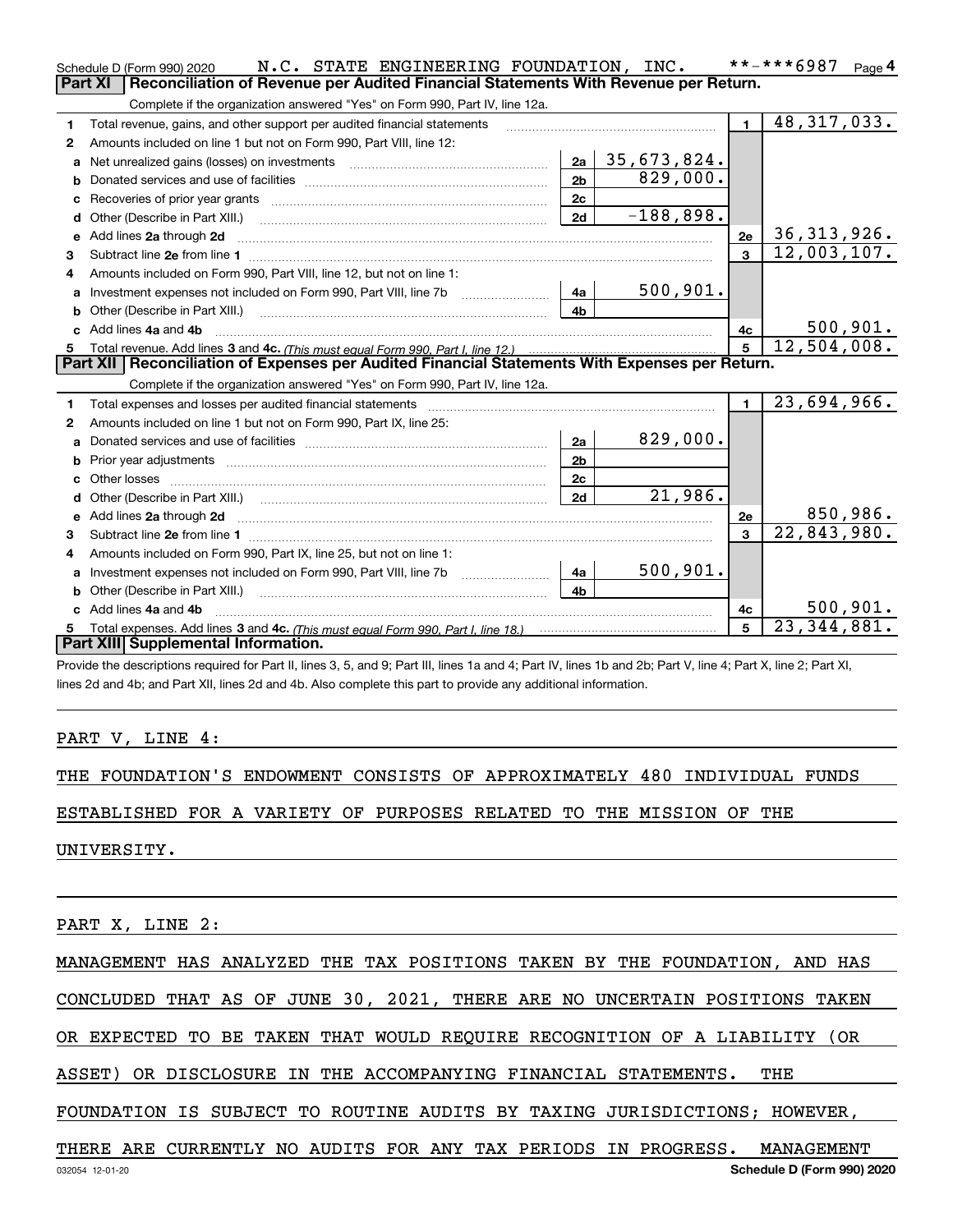| N.C. STATE ENGINEERING FOUNDATION, INC.<br>Schedule D (Form 990) 2020 N.C. STATE<br>Part XIII Supplemental Information (continued) | **-***6987<br>Page 5 |
|------------------------------------------------------------------------------------------------------------------------------------|----------------------|
| BELIEVES IT IS NO LONGER SUBJECT TO INCOME TAX EXAMINATIONS FOR YEARS                                                              |                      |
| PRIOR TO TAX YEAR 2017.                                                                                                            |                      |
|                                                                                                                                    |                      |
| PART XI, LINE 2D - OTHER ADJUSTMENTS:                                                                                              |                      |
| CHANGE IN VALUE OF SPLIT INTEREST AGREEMENT                                                                                        | $-210,884.$          |
| FUNDRAISING EXPENSES NETTED WITH REVENUE                                                                                           | 21,986.              |
| TOTAL TO SCHEDULE D, PART XI, LINE 2D                                                                                              | $-188,898.$          |
|                                                                                                                                    |                      |
| PART XII, LINE 2D - OTHER ADJUSTMENTS:                                                                                             |                      |
| FUNDRAISING EXPENSES NETTED WITH REVENUE                                                                                           | 21,986.              |
|                                                                                                                                    |                      |
|                                                                                                                                    |                      |
|                                                                                                                                    |                      |
|                                                                                                                                    |                      |
|                                                                                                                                    |                      |
|                                                                                                                                    |                      |
|                                                                                                                                    |                      |
|                                                                                                                                    |                      |
|                                                                                                                                    |                      |
|                                                                                                                                    |                      |
|                                                                                                                                    |                      |
|                                                                                                                                    |                      |
|                                                                                                                                    |                      |
|                                                                                                                                    |                      |
|                                                                                                                                    |                      |
|                                                                                                                                    |                      |
|                                                                                                                                    |                      |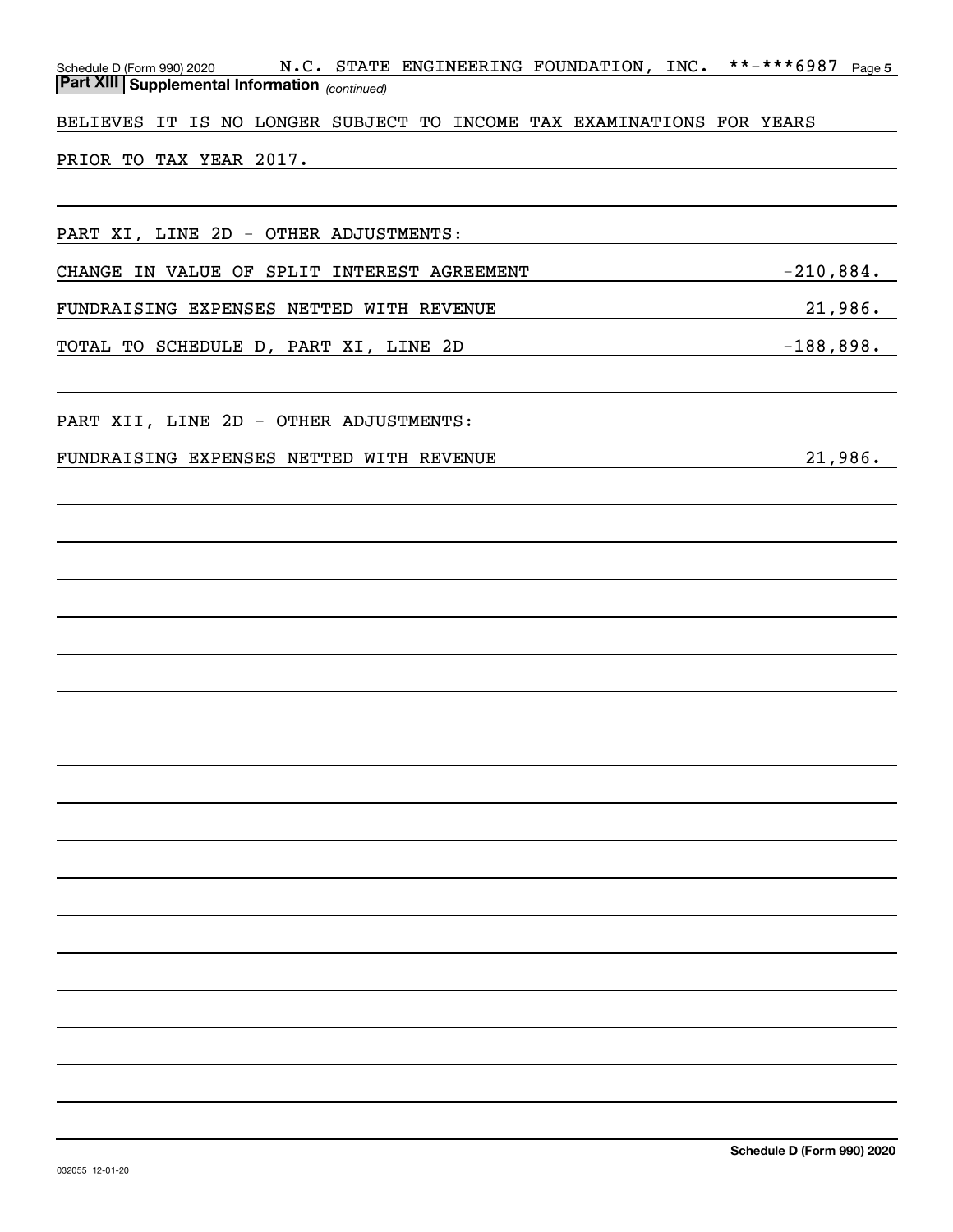| <b>SCHEDULE G</b>                                                                                                                                                          |                                                                                                                                                                     | Supplemental Information Regarding Fundraising or Gaming Activities                                                                                 |     |                                                                            |                                       |  |                                                                            | OMB No. 1545-0047                                       |  |
|----------------------------------------------------------------------------------------------------------------------------------------------------------------------------|---------------------------------------------------------------------------------------------------------------------------------------------------------------------|-----------------------------------------------------------------------------------------------------------------------------------------------------|-----|----------------------------------------------------------------------------|---------------------------------------|--|----------------------------------------------------------------------------|---------------------------------------------------------|--|
| (Form 990 or 990-EZ)                                                                                                                                                       | Complete if the organization answered "Yes" on Form 990, Part IV, line 17, 18, or 19, or if the<br>organization entered more than \$15,000 on Form 990-EZ, line 6a. |                                                                                                                                                     |     |                                                                            |                                       |  |                                                                            |                                                         |  |
| Department of the Treasury                                                                                                                                                 |                                                                                                                                                                     | Attach to Form 990 or Form 990-EZ.                                                                                                                  |     |                                                                            |                                       |  |                                                                            | <b>Open to Public</b>                                   |  |
| Internal Revenue Service                                                                                                                                                   |                                                                                                                                                                     | Go to www.irs.gov/Form990 for instructions and the latest information.                                                                              |     |                                                                            |                                       |  |                                                                            | Inspection                                              |  |
| Name of the organization                                                                                                                                                   |                                                                                                                                                                     |                                                                                                                                                     |     |                                                                            |                                       |  |                                                                            | <b>Employer identification number</b>                   |  |
|                                                                                                                                                                            |                                                                                                                                                                     | N.C. STATE ENGINEERING FOUNDATION, INC.                                                                                                             |     |                                                                            |                                       |  | **-***6987                                                                 |                                                         |  |
| Part I<br>Fundraising Activities. Complete if the organization answered "Yes" on Form 990, Part IV, line 17. Form 990-EZ filers are not<br>required to complete this part. |                                                                                                                                                                     |                                                                                                                                                     |     |                                                                            |                                       |  |                                                                            |                                                         |  |
|                                                                                                                                                                            |                                                                                                                                                                     | 1 Indicate whether the organization raised funds through any of the following activities. Check all that apply.                                     |     |                                                                            |                                       |  |                                                                            |                                                         |  |
| Mail solicitations<br>a                                                                                                                                                    |                                                                                                                                                                     | e                                                                                                                                                   |     |                                                                            | Solicitation of non-government grants |  |                                                                            |                                                         |  |
| b                                                                                                                                                                          | Internet and email solicitations                                                                                                                                    | f                                                                                                                                                   |     |                                                                            | Solicitation of government grants     |  |                                                                            |                                                         |  |
| Phone solicitations<br>c                                                                                                                                                   |                                                                                                                                                                     | Special fundraising events<br>g                                                                                                                     |     |                                                                            |                                       |  |                                                                            |                                                         |  |
| In-person solicitations<br>d                                                                                                                                               |                                                                                                                                                                     |                                                                                                                                                     |     |                                                                            |                                       |  |                                                                            |                                                         |  |
|                                                                                                                                                                            |                                                                                                                                                                     | 2 a Did the organization have a written or oral agreement with any individual (including officers, directors, trustees, or                          |     |                                                                            |                                       |  |                                                                            |                                                         |  |
|                                                                                                                                                                            |                                                                                                                                                                     | key employees listed in Form 990, Part VII) or entity in connection with professional fundraising services?                                         |     |                                                                            |                                       |  |                                                                            | $\boxed{\text{X}}$ No<br>Yes                            |  |
|                                                                                                                                                                            |                                                                                                                                                                     | <b>b</b> If "Yes," list the 10 highest paid individuals or entities (fundraisers) pursuant to agreements under which the fundraiser is to be        |     |                                                                            |                                       |  |                                                                            |                                                         |  |
| compensated at least \$5,000 by the organization.                                                                                                                          |                                                                                                                                                                     |                                                                                                                                                     |     |                                                                            |                                       |  |                                                                            |                                                         |  |
| (i) Name and address of individual<br>or entity (fundraiser)                                                                                                               |                                                                                                                                                                     | (ii) Activity                                                                                                                                       |     | (iii) Did<br>fundraiser<br>have custody<br>or control of<br>contributions? | (iv) Gross receipts<br>from activity  |  | (v) Amount paid<br>to (or retained by)<br>fundraiser<br>listed in col. (i) | (vi) Amount paid<br>to (or retained by)<br>organization |  |
|                                                                                                                                                                            |                                                                                                                                                                     |                                                                                                                                                     | Yes |                                                                            |                                       |  |                                                                            |                                                         |  |
|                                                                                                                                                                            |                                                                                                                                                                     |                                                                                                                                                     |     | No                                                                         |                                       |  |                                                                            |                                                         |  |
|                                                                                                                                                                            |                                                                                                                                                                     |                                                                                                                                                     |     |                                                                            |                                       |  |                                                                            |                                                         |  |
|                                                                                                                                                                            |                                                                                                                                                                     |                                                                                                                                                     |     |                                                                            |                                       |  |                                                                            |                                                         |  |
|                                                                                                                                                                            |                                                                                                                                                                     |                                                                                                                                                     |     |                                                                            |                                       |  |                                                                            |                                                         |  |
|                                                                                                                                                                            |                                                                                                                                                                     |                                                                                                                                                     |     |                                                                            |                                       |  |                                                                            |                                                         |  |
|                                                                                                                                                                            |                                                                                                                                                                     |                                                                                                                                                     |     |                                                                            |                                       |  |                                                                            |                                                         |  |
|                                                                                                                                                                            |                                                                                                                                                                     |                                                                                                                                                     |     |                                                                            |                                       |  |                                                                            |                                                         |  |
|                                                                                                                                                                            |                                                                                                                                                                     |                                                                                                                                                     |     |                                                                            |                                       |  |                                                                            |                                                         |  |
|                                                                                                                                                                            |                                                                                                                                                                     |                                                                                                                                                     |     |                                                                            |                                       |  |                                                                            |                                                         |  |
|                                                                                                                                                                            |                                                                                                                                                                     |                                                                                                                                                     |     |                                                                            |                                       |  |                                                                            |                                                         |  |
|                                                                                                                                                                            |                                                                                                                                                                     |                                                                                                                                                     |     |                                                                            |                                       |  |                                                                            |                                                         |  |
|                                                                                                                                                                            |                                                                                                                                                                     |                                                                                                                                                     |     |                                                                            |                                       |  |                                                                            |                                                         |  |
|                                                                                                                                                                            |                                                                                                                                                                     |                                                                                                                                                     |     |                                                                            |                                       |  |                                                                            |                                                         |  |
| Total                                                                                                                                                                      |                                                                                                                                                                     | 3. List all states in which the organization is registered or licensed to solicit contributions or has been notified it is exempt from registration |     |                                                                            |                                       |  |                                                                            |                                                         |  |

**3**List all states in which the organization is registered or licensed to solicit contributions or has been notified it is exempt from registration or licensing.

AL,AK,AR,CA,CO,CT,DC,FL,GA,HI,IL,KS,KY,ME,MD,MA,MI,MN,MS,NV,NH,NJ,NM,NY,NC ND,OH,OK,OR,PA,RI,SC,TN,UT,VA,WA,WV,WI

LHA For Paperwork Reduction Act Notice, see the Instructions for Form 990 or 990-EZ. Schedule G (Form 990 or 990-EZ) 2020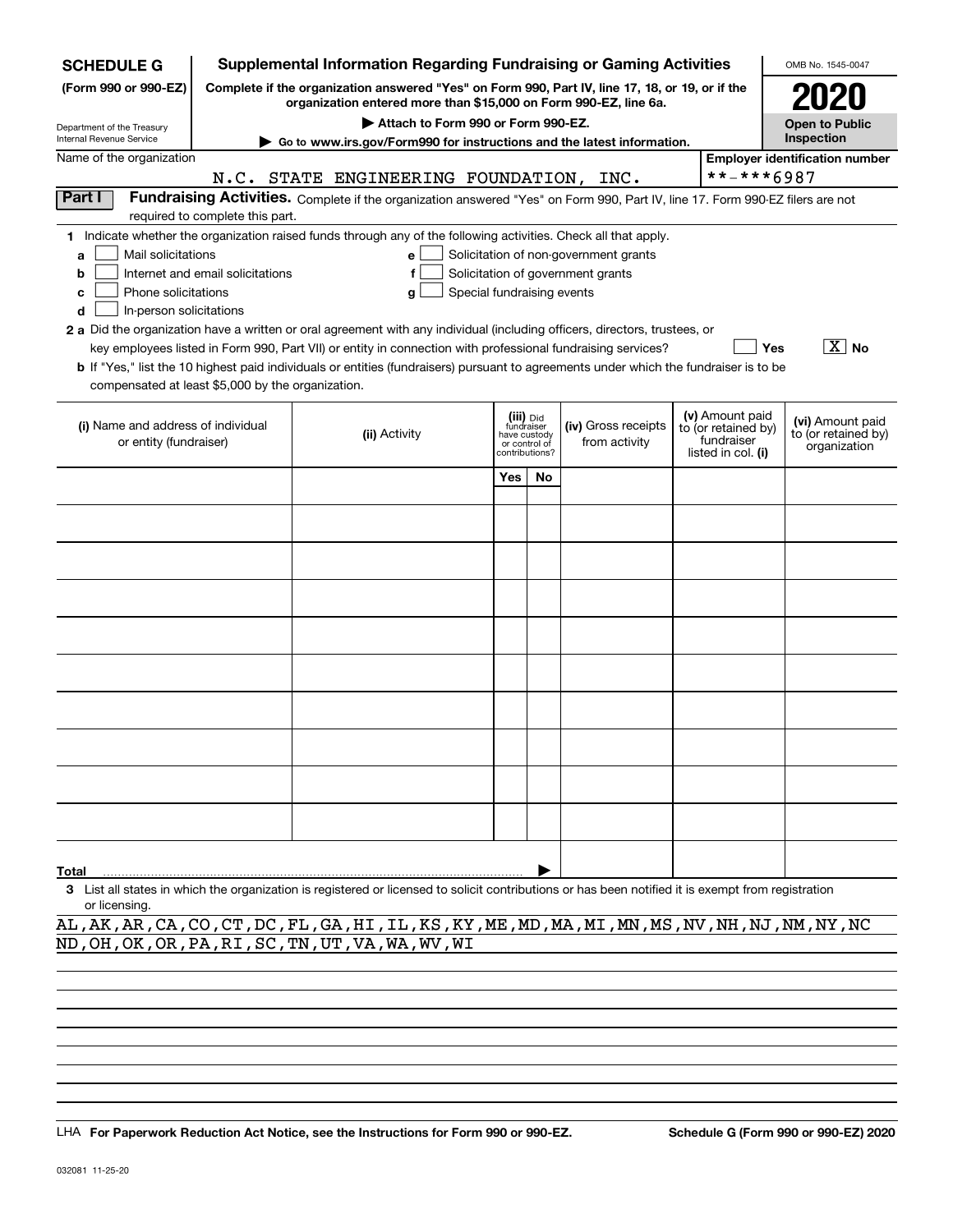**2** Schedule G (Form 990 or 990-EZ) 2020  $\, {\bf N}$  ,  $\, {\bf C}$  ,  $\,$  STATE  $\,$  ENGINEERING  $\,$  FOUNDATION ,  $\,$  INC  $_{\bullet}$   $\,$   $\,$  \* \* – \* \* \* 6987  $\,$  Page **Part II** | Fundraising Events. Complete if the organization answered "Yes" on Form 990, Part IV, line 18, or reported more than \$15,000

|                 | of fundraising event contributions and gross income on Form 990-EZ, lines 1 and 6b. List events with gross receipts greater than \$5,000. |                                                                                                                                                                                                                                |                |                |                  |                         |  |  |  |
|-----------------|-------------------------------------------------------------------------------------------------------------------------------------------|--------------------------------------------------------------------------------------------------------------------------------------------------------------------------------------------------------------------------------|----------------|----------------|------------------|-------------------------|--|--|--|
|                 |                                                                                                                                           |                                                                                                                                                                                                                                | $(a)$ Event #1 | $(b)$ Event #2 | (c) Other events | (d) Total events        |  |  |  |
|                 |                                                                                                                                           |                                                                                                                                                                                                                                |                | CCEE GOLF      | <b>NONE</b>      | (add col. (a) through   |  |  |  |
|                 |                                                                                                                                           |                                                                                                                                                                                                                                | ZIA LECTURE    | TOURNAMENT     |                  | col. (c)                |  |  |  |
|                 |                                                                                                                                           |                                                                                                                                                                                                                                | (event type)   | (event type)   | (total number)   |                         |  |  |  |
|                 |                                                                                                                                           |                                                                                                                                                                                                                                |                |                |                  |                         |  |  |  |
| Revenue         |                                                                                                                                           |                                                                                                                                                                                                                                | 41,200.        | 24,960.        |                  | 66, 160.                |  |  |  |
|                 |                                                                                                                                           |                                                                                                                                                                                                                                |                |                |                  |                         |  |  |  |
|                 | $\mathbf{2}$                                                                                                                              |                                                                                                                                                                                                                                | 41,200.        | 5,355.         |                  | 46,555.                 |  |  |  |
|                 |                                                                                                                                           |                                                                                                                                                                                                                                |                |                |                  |                         |  |  |  |
|                 | 3                                                                                                                                         | Gross income (line 1 minus line 2)                                                                                                                                                                                             |                | 19,605.        |                  | 19,605.                 |  |  |  |
|                 |                                                                                                                                           |                                                                                                                                                                                                                                |                |                |                  |                         |  |  |  |
|                 | 4                                                                                                                                         |                                                                                                                                                                                                                                |                |                |                  |                         |  |  |  |
|                 |                                                                                                                                           |                                                                                                                                                                                                                                |                |                |                  |                         |  |  |  |
|                 | 5                                                                                                                                         |                                                                                                                                                                                                                                |                | 2,177.         |                  | 2,177.                  |  |  |  |
| Direct Expenses |                                                                                                                                           |                                                                                                                                                                                                                                |                | 4,985.         |                  |                         |  |  |  |
|                 | 6                                                                                                                                         |                                                                                                                                                                                                                                |                |                |                  | 4,985.                  |  |  |  |
|                 | $\overline{7}$                                                                                                                            | Food and beverages                                                                                                                                                                                                             |                | 1,803.         |                  | 1,803.                  |  |  |  |
|                 |                                                                                                                                           |                                                                                                                                                                                                                                |                |                |                  |                         |  |  |  |
|                 | 8                                                                                                                                         |                                                                                                                                                                                                                                |                | 3,047.         |                  |                         |  |  |  |
|                 | 9                                                                                                                                         | Other direct expenses of the state of the state of the state of the state of the state of the state of the state of the state of the state of the state of the state of the state of the state of the state of the state of th | 9,974.         |                |                  | $\frac{3,047.}{9,974.}$ |  |  |  |
|                 | 10                                                                                                                                        | Direct expense summary. Add lines 4 through 9 in column (d)                                                                                                                                                                    |                |                |                  | 21,986.                 |  |  |  |
|                 |                                                                                                                                           | 11 Net income summary. Subtract line 10 from line 3, column (d)                                                                                                                                                                |                |                |                  | $-2,381.$               |  |  |  |
| <b>Part III</b> |                                                                                                                                           | Gaming. Complete if the organization answered "Yes" on Form 990, Part IV, line 19, or reported more than                                                                                                                       |                |                |                  |                         |  |  |  |
|                 |                                                                                                                                           | \$15,000 on Form 990-EZ, line 6a.                                                                                                                                                                                              |                |                |                  |                         |  |  |  |
|                 |                                                                                                                                           |                                                                                                                                                                                                                                |                |                |                  |                         |  |  |  |

| Revenue         |   |                                                                                             | (a) Bingo                 | (b) Pull tabs/instant<br>bingo/progressive bingo | (c) Other gaming                      | (d) Total gaming (add<br>$ $ col. (a) through col. (c)) |
|-----------------|---|---------------------------------------------------------------------------------------------|---------------------------|--------------------------------------------------|---------------------------------------|---------------------------------------------------------|
|                 |   |                                                                                             |                           |                                                  |                                       |                                                         |
|                 | 2 |                                                                                             |                           |                                                  |                                       |                                                         |
|                 | з |                                                                                             |                           |                                                  |                                       |                                                         |
| Direct Expenses | 4 |                                                                                             |                           |                                                  |                                       |                                                         |
|                 | 5 |                                                                                             |                           |                                                  |                                       |                                                         |
|                 | 6 |                                                                                             | <b>Yes</b> %<br><b>No</b> | Yes<br>%<br>No                                   | Yes $\qquad \qquad \qquad$<br>%<br>No |                                                         |
|                 |   |                                                                                             |                           |                                                  | ▶                                     |                                                         |
|                 | 8 |                                                                                             |                           |                                                  |                                       |                                                         |
| 9               |   | <b>a</b> Is the organization licensed to conduct gaming activities in each of these states? |                           |                                                  |                                       | Yes<br><b>No</b>                                        |
|                 |   |                                                                                             |                           |                                                  |                                       |                                                         |
|                 |   |                                                                                             |                           |                                                  |                                       | Yes<br><b>No</b>                                        |
|                 |   |                                                                                             |                           |                                                  |                                       |                                                         |

032082 11-25-20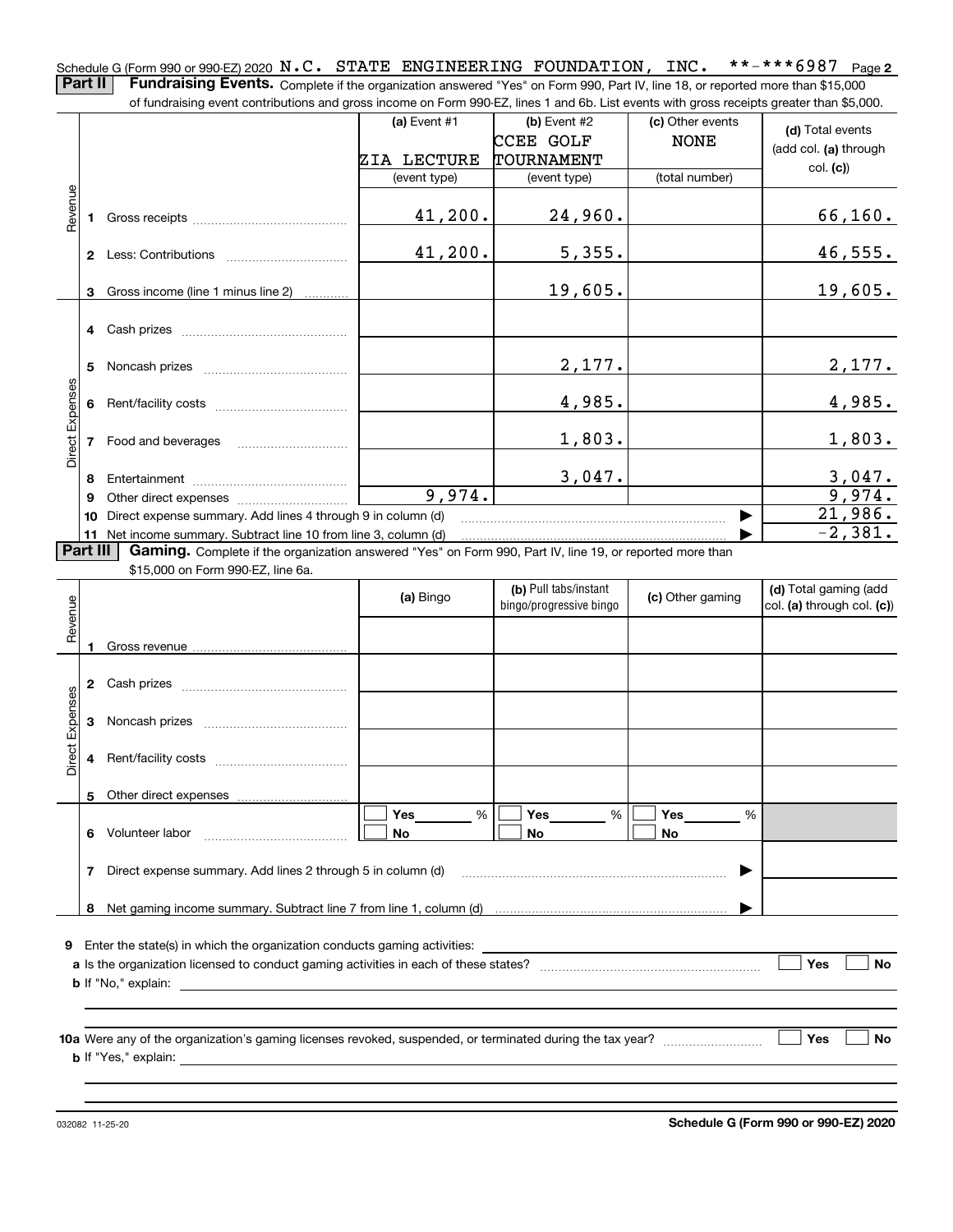|    | Schedule G (Form 990 or 990-EZ) 2020 $N.C.$ STATE ENGINEERING FOUNDATION, INC.                                                                                                                                                                                        | **-***6987      | Page 3 |
|----|-----------------------------------------------------------------------------------------------------------------------------------------------------------------------------------------------------------------------------------------------------------------------|-----------------|--------|
|    |                                                                                                                                                                                                                                                                       | Yes             | No     |
|    | 12 Is the organization a grantor, beneficiary or trustee of a trust, or a member of a partnership or other entity formed                                                                                                                                              |                 |        |
|    |                                                                                                                                                                                                                                                                       | Yes             | No     |
|    | 13 Indicate the percentage of gaming activity conducted in:                                                                                                                                                                                                           |                 |        |
|    |                                                                                                                                                                                                                                                                       | 13а             | %      |
|    | <b>b</b> An outside facility <i>www.communicality communicality communicality communicality communicality communicality communicality communicality communicality communicality communicality communicality communicality communicali</i>                             | 13 <sub>b</sub> | %      |
|    | 14 Enter the name and address of the person who prepares the organization's gaming/special events books and records:                                                                                                                                                  |                 |        |
|    |                                                                                                                                                                                                                                                                       |                 |        |
|    | Name $\blacktriangleright$                                                                                                                                                                                                                                            |                 |        |
|    | <u> 1989 - Johann Harry Harry Harry Harry Harry Harry Harry Harry Harry Harry Harry Harry Harry Harry Harry Harry</u><br>Address $\blacktriangleright$                                                                                                                |                 |        |
|    | 15a Does the organization have a contract with a third party from whom the organization receives gaming revenue?                                                                                                                                                      | Yes             | No     |
|    | <b>b</b> If "Yes," enter the amount of gaming revenue received by the organization $\triangleright$ \$ ___________________ and the amount                                                                                                                             |                 |        |
|    |                                                                                                                                                                                                                                                                       |                 |        |
|    | c If "Yes," enter name and address of the third party:                                                                                                                                                                                                                |                 |        |
|    |                                                                                                                                                                                                                                                                       |                 |        |
|    | Name $\blacktriangleright$                                                                                                                                                                                                                                            |                 |        |
|    | Address $\blacktriangleright$<br><u>state and the state of the state of the state of the state of the state of the state of the state of the state of the state of the state of the state of the state of the state of the state of the state of the state of the</u> |                 |        |
| 16 | Gaming manager information:                                                                                                                                                                                                                                           |                 |        |
|    | Name $\blacktriangleright$                                                                                                                                                                                                                                            |                 |        |
|    |                                                                                                                                                                                                                                                                       |                 |        |
|    | Gaming manager compensation > \$                                                                                                                                                                                                                                      |                 |        |
|    |                                                                                                                                                                                                                                                                       |                 |        |
|    | Description of services provided $\blacktriangleright$ $\bot$                                                                                                                                                                                                         |                 |        |
|    |                                                                                                                                                                                                                                                                       |                 |        |
|    |                                                                                                                                                                                                                                                                       |                 |        |
|    | Director/officer<br>Employee<br>Independent contractor                                                                                                                                                                                                                |                 |        |
|    | <b>17</b> Mandatory distributions:                                                                                                                                                                                                                                    |                 |        |
|    | a Is the organization required under state law to make charitable distributions from the gaming proceeds to                                                                                                                                                           |                 |        |
|    | retain the state gaming license?                                                                                                                                                                                                                                      | Yes             | No     |
|    | <b>b</b> Enter the amount of distributions required under state law to be distributed to other exempt organizations or spent in the                                                                                                                                   |                 |        |
|    | organization's own exempt activities during the tax year $\triangleright$ \$                                                                                                                                                                                          |                 |        |
|    | <b>Part IV</b><br>Supplemental Information. Provide the explanations required by Part I, line 2b, columns (iii) and (v); and Part III, lines 9, 9b, 10b,                                                                                                              |                 |        |
|    | 15b, 15c, 16, and 17b, as applicable. Also provide any additional information. See instructions.                                                                                                                                                                      |                 |        |
|    |                                                                                                                                                                                                                                                                       |                 |        |
|    |                                                                                                                                                                                                                                                                       |                 |        |
|    |                                                                                                                                                                                                                                                                       |                 |        |
|    |                                                                                                                                                                                                                                                                       |                 |        |
|    |                                                                                                                                                                                                                                                                       |                 |        |
|    |                                                                                                                                                                                                                                                                       |                 |        |
|    |                                                                                                                                                                                                                                                                       |                 |        |
|    |                                                                                                                                                                                                                                                                       |                 |        |
|    |                                                                                                                                                                                                                                                                       |                 |        |
|    |                                                                                                                                                                                                                                                                       |                 |        |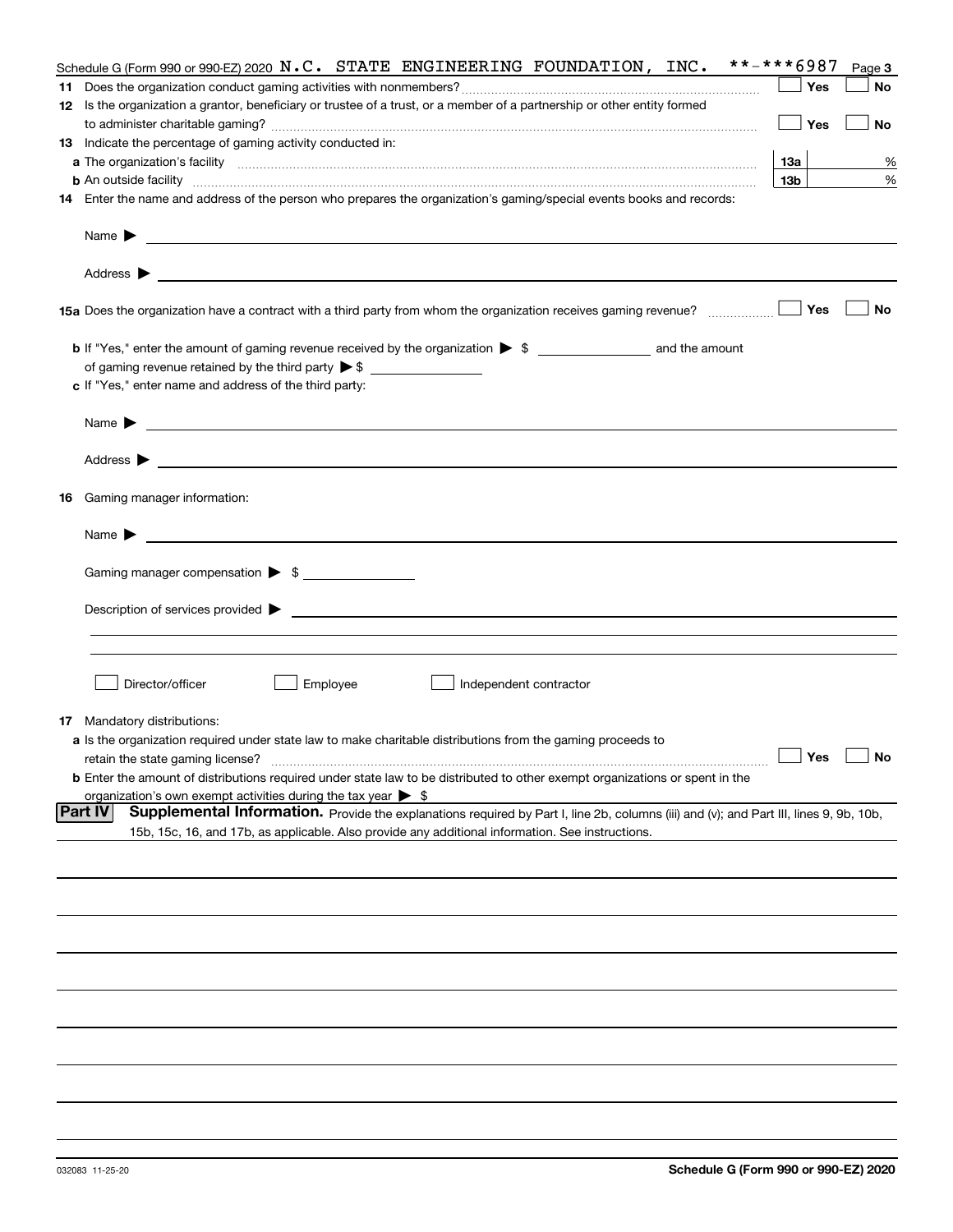|                                                                                            |  | N.C. STATE ENGINEERING FOUNDATION, INC. |  | **-***6987 Page 4 |  |
|--------------------------------------------------------------------------------------------|--|-----------------------------------------|--|-------------------|--|
| Schedule G (Form 990 or 990-EZ) N.C. STATE<br>Part IV Supplemental Information (continued) |  |                                         |  |                   |  |
|                                                                                            |  |                                         |  |                   |  |
|                                                                                            |  |                                         |  |                   |  |
|                                                                                            |  |                                         |  |                   |  |
|                                                                                            |  |                                         |  |                   |  |
|                                                                                            |  |                                         |  |                   |  |
|                                                                                            |  |                                         |  |                   |  |
|                                                                                            |  |                                         |  |                   |  |
|                                                                                            |  |                                         |  |                   |  |
|                                                                                            |  |                                         |  |                   |  |
|                                                                                            |  |                                         |  |                   |  |
|                                                                                            |  |                                         |  |                   |  |
|                                                                                            |  |                                         |  |                   |  |
|                                                                                            |  |                                         |  |                   |  |
|                                                                                            |  |                                         |  |                   |  |
|                                                                                            |  |                                         |  |                   |  |
|                                                                                            |  |                                         |  |                   |  |
|                                                                                            |  |                                         |  |                   |  |
|                                                                                            |  |                                         |  |                   |  |
|                                                                                            |  |                                         |  |                   |  |
|                                                                                            |  |                                         |  |                   |  |
|                                                                                            |  |                                         |  |                   |  |
|                                                                                            |  |                                         |  |                   |  |
|                                                                                            |  |                                         |  |                   |  |
|                                                                                            |  |                                         |  |                   |  |
|                                                                                            |  |                                         |  |                   |  |
|                                                                                            |  |                                         |  |                   |  |
|                                                                                            |  |                                         |  |                   |  |
|                                                                                            |  |                                         |  |                   |  |
|                                                                                            |  |                                         |  |                   |  |
|                                                                                            |  |                                         |  |                   |  |
|                                                                                            |  |                                         |  |                   |  |
|                                                                                            |  |                                         |  |                   |  |
|                                                                                            |  |                                         |  |                   |  |
|                                                                                            |  |                                         |  |                   |  |
|                                                                                            |  |                                         |  |                   |  |
|                                                                                            |  |                                         |  |                   |  |
|                                                                                            |  |                                         |  |                   |  |
|                                                                                            |  |                                         |  |                   |  |
|                                                                                            |  |                                         |  |                   |  |
|                                                                                            |  |                                         |  |                   |  |
|                                                                                            |  |                                         |  |                   |  |
|                                                                                            |  |                                         |  |                   |  |
|                                                                                            |  |                                         |  |                   |  |
|                                                                                            |  |                                         |  |                   |  |
|                                                                                            |  |                                         |  |                   |  |
|                                                                                            |  |                                         |  |                   |  |
|                                                                                            |  |                                         |  |                   |  |
|                                                                                            |  |                                         |  |                   |  |
|                                                                                            |  |                                         |  |                   |  |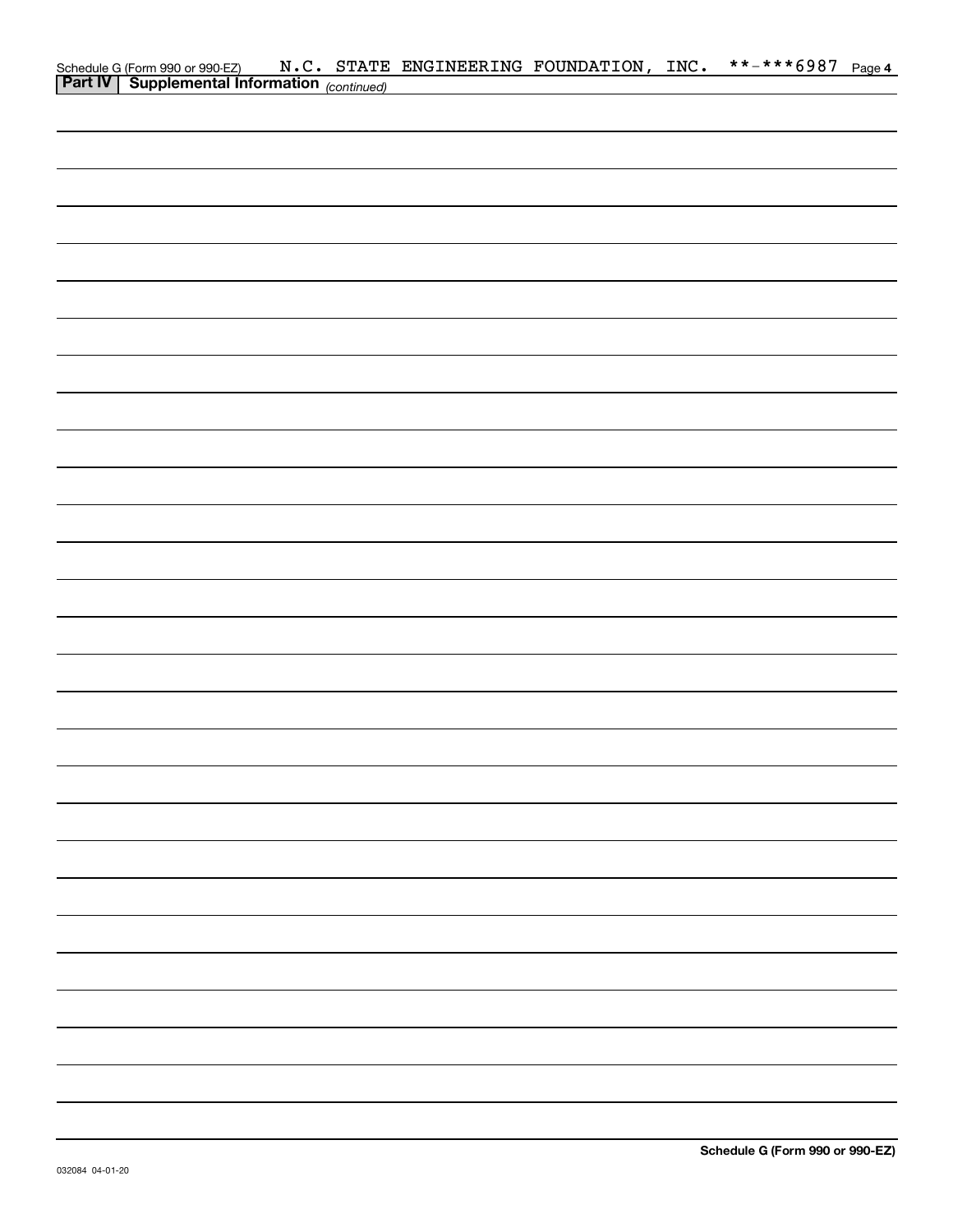| <b>SCHEDULE I</b>                                                                                                                                                                                                                                                         |                                                                              | <b>Grants and Other Assistance to Organizations,</b>                                                                                  |                             |                                         |                                                                |                                          | OMB No. 1545-0047                                                                  |  |  |  |  |  |  |
|---------------------------------------------------------------------------------------------------------------------------------------------------------------------------------------------------------------------------------------------------------------------------|------------------------------------------------------------------------------|---------------------------------------------------------------------------------------------------------------------------------------|-----------------------------|-----------------------------------------|----------------------------------------------------------------|------------------------------------------|------------------------------------------------------------------------------------|--|--|--|--|--|--|
| (Form 990)                                                                                                                                                                                                                                                                |                                                                              | Governments, and Individuals in the United States<br>Complete if the organization answered "Yes" on Form 990, Part IV, line 21 or 22. |                             |                                         |                                                                |                                          | 2020                                                                               |  |  |  |  |  |  |
| Department of the Treasury<br>Internal Revenue Service                                                                                                                                                                                                                    | Attach to Form 990.<br>Go to www.irs.gov/Form990 for the latest information. |                                                                                                                                       |                             |                                         |                                                                |                                          |                                                                                    |  |  |  |  |  |  |
| <b>Employer identification number</b><br>Name of the organization<br>N.C. STATE ENGINEERING FOUNDATION, INC.                                                                                                                                                              |                                                                              |                                                                                                                                       |                             |                                         |                                                                |                                          |                                                                                    |  |  |  |  |  |  |
| Part I<br><b>General Information on Grants and Assistance</b>                                                                                                                                                                                                             |                                                                              |                                                                                                                                       |                             |                                         |                                                                |                                          | **-***6987                                                                         |  |  |  |  |  |  |
| Does the organization maintain records to substantiate the amount of the grants or assistance, the grantees' eligibility for the grants or assistance, and the selection<br>$\mathbf 1$                                                                                   |                                                                              |                                                                                                                                       |                             |                                         |                                                                |                                          | $\boxed{\text{X}}$ Yes<br>$ $ No                                                   |  |  |  |  |  |  |
| Describe in Part IV the organization's procedures for monitoring the use of grant funds in the United States.<br>$\mathbf{2}$<br>Part II                                                                                                                                  |                                                                              |                                                                                                                                       |                             |                                         |                                                                |                                          |                                                                                    |  |  |  |  |  |  |
| Grants and Other Assistance to Domestic Organizations and Domestic Governments. Complete if the organization answered "Yes" on Form 990, Part IV, line 21, for any<br>recipient that received more than \$5,000. Part II can be duplicated if additional space is needed. |                                                                              |                                                                                                                                       |                             |                                         |                                                                |                                          |                                                                                    |  |  |  |  |  |  |
| <b>1 (a)</b> Name and address of organization<br>or government                                                                                                                                                                                                            | $(b)$ EIN                                                                    | (c) IRC section<br>(if applicable)                                                                                                    | (d) Amount of<br>cash grant | (e) Amount of<br>non-cash<br>assistance | (f) Method of<br>valuation (book,<br>FMV, appraisal,<br>other) | (g) Description of<br>noncash assistance | (h) Purpose of grant<br>or assistance                                              |  |  |  |  |  |  |
| NORTH CAROLINA STATE UNIVERSITY<br>NCSU BOX 7205<br>RALEIGH, NC 27695                                                                                                                                                                                                     | **_*******                                                                   | 170(C)(1)                                                                                                                             | 4,545,770.                  |                                         | 0. BOOK                                                        | N/A                                      | SCHOLARSHIPS, FACULTY<br>SUPPORT, DEPARTMENTAL<br>SUPPORT, AND FACILITY<br>SUPPORT |  |  |  |  |  |  |
|                                                                                                                                                                                                                                                                           |                                                                              |                                                                                                                                       |                             |                                         |                                                                |                                          |                                                                                    |  |  |  |  |  |  |
|                                                                                                                                                                                                                                                                           |                                                                              |                                                                                                                                       |                             |                                         |                                                                |                                          |                                                                                    |  |  |  |  |  |  |
| $\mathbf{2}$                                                                                                                                                                                                                                                              |                                                                              |                                                                                                                                       |                             |                                         |                                                                |                                          | 1.                                                                                 |  |  |  |  |  |  |
| Enter total number of other organizations listed in the line 1 table<br>3<br>LHA For Paperwork Reduction Act Notice, see the Instructions for Form 990.                                                                                                                   |                                                                              |                                                                                                                                       |                             |                                         |                                                                |                                          | Schedule I (Form 990) 2020                                                         |  |  |  |  |  |  |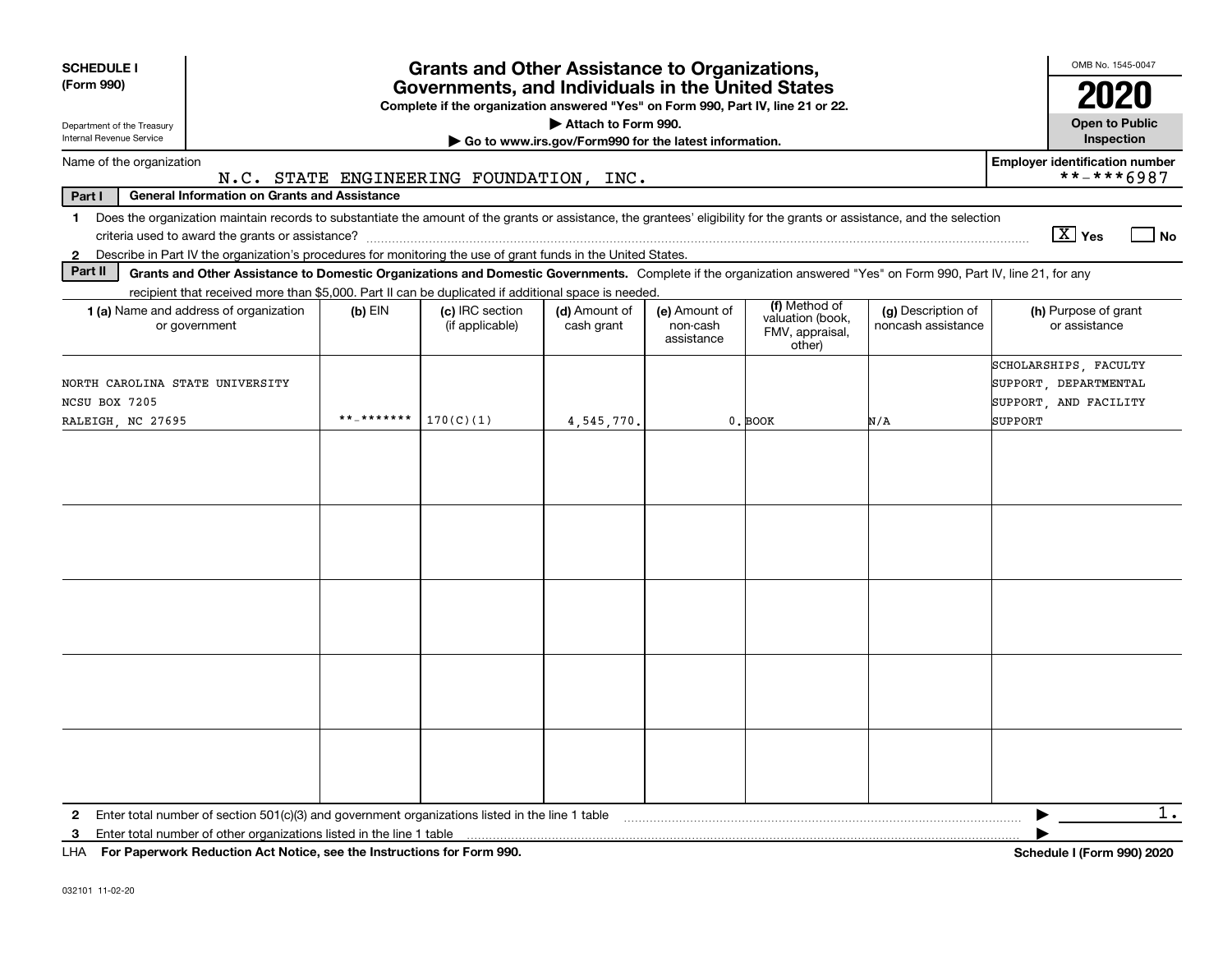**Part III | Grants and Other Assistance to Domestic Individuals. Complete if the organization answered "Yes" on Form 990, Part IV, line 22.** Part III can be duplicated if additional space is needed.

| (a) Type of grant or assistance | (b) Number of<br>recipients | (c) Amount of<br>cash grant | (d) Amount of non-<br>cash assistance | (e) Method of valuation<br>(book, FMV, appraisal, other) | (f) Description of noncash assistance |
|---------------------------------|-----------------------------|-----------------------------|---------------------------------------|----------------------------------------------------------|---------------------------------------|
|                                 |                             |                             |                                       |                                                          |                                       |
|                                 |                             |                             |                                       |                                                          |                                       |
|                                 |                             |                             |                                       |                                                          |                                       |
|                                 |                             |                             |                                       |                                                          |                                       |
|                                 |                             |                             |                                       |                                                          |                                       |
|                                 |                             |                             |                                       |                                                          |                                       |
|                                 |                             |                             |                                       |                                                          |                                       |
|                                 |                             |                             |                                       |                                                          |                                       |
|                                 |                             |                             |                                       |                                                          |                                       |
|                                 |                             |                             |                                       |                                                          |                                       |

Part IV | Supplemental Information. Provide the information required in Part I, line 2; Part III, column (b); and any other additional information.

PART I, LINE 2:

GRANTS REPRESENT REIMBURSEMENT OF EXPENSES PROCESSED THROUGH THE

UNIVERSITY'S ACCOUNTING SYSTEMS, AND ARE SUBJECT TO UNIVERSITY AND STATE OF

NORTH CAROLINA GUIDELINES, IN ADDITION TO ANY RESTRICTIONS PLACED DIRECTLY

BY DONORS.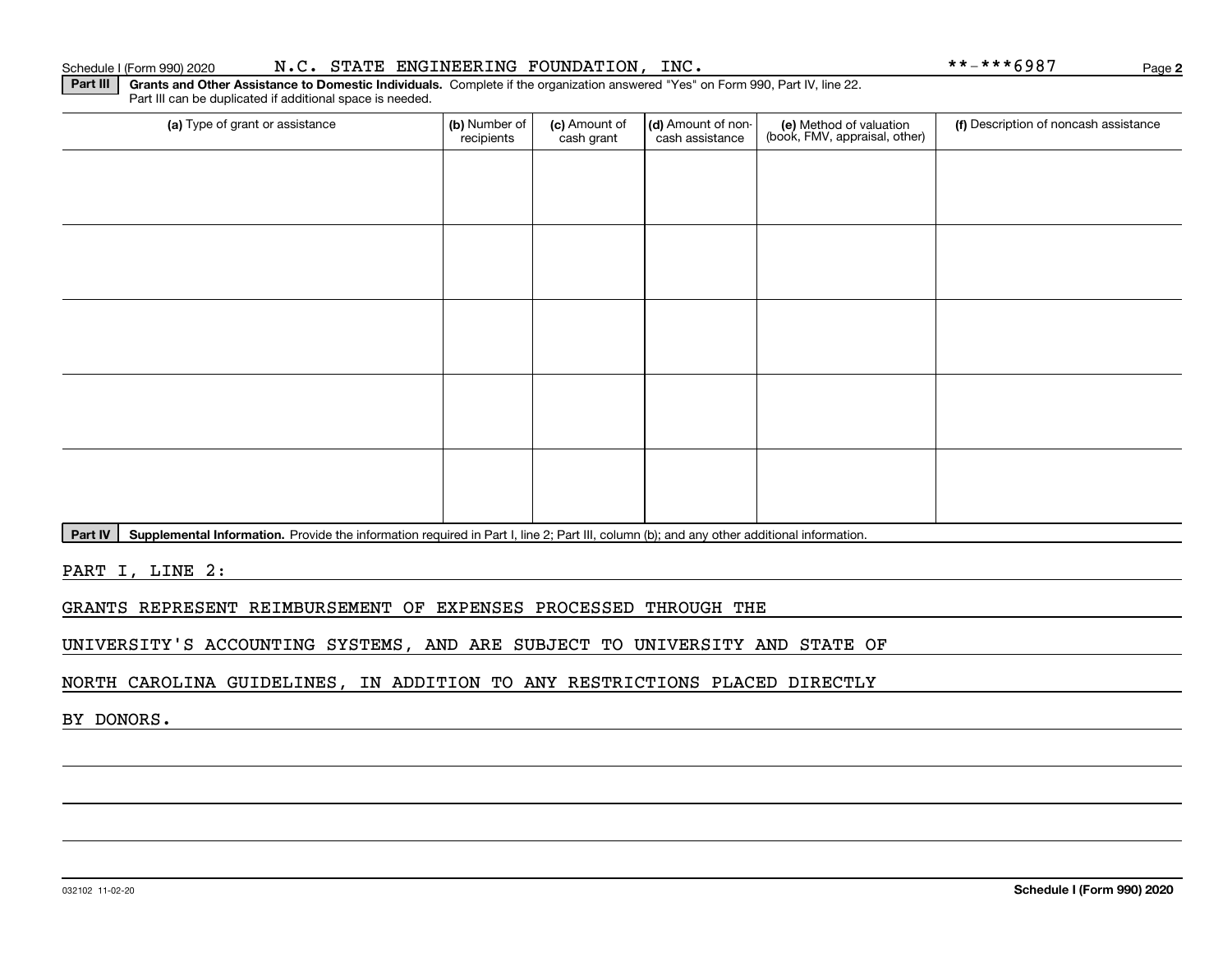|        | <b>Compensation Information</b><br><b>SCHEDULE J</b>                                                                            | OMB No. 1545-0047     |     |             |  |  |
|--------|---------------------------------------------------------------------------------------------------------------------------------|-----------------------|-----|-------------|--|--|
|        | (Form 990)<br>For certain Officers, Directors, Trustees, Key Employees, and Highest                                             | 2020                  |     |             |  |  |
|        | <b>Compensated Employees</b>                                                                                                    |                       |     |             |  |  |
|        | Complete if the organization answered "Yes" on Form 990, Part IV, line 23.<br>Attach to Form 990.<br>Department of the Treasury | <b>Open to Public</b> |     |             |  |  |
|        | ► Go to www.irs.gov/Form990 for instructions and the latest information.<br>Internal Revenue Service                            | Inspection            |     |             |  |  |
|        | <b>Employer identification number</b><br>Name of the organization                                                               |                       |     |             |  |  |
|        | N.C. STATE ENGINEERING FOUNDATION, INC.                                                                                         | **-***6987            |     |             |  |  |
| Part I | <b>Questions Regarding Compensation</b>                                                                                         |                       |     |             |  |  |
|        |                                                                                                                                 |                       | Yes | No          |  |  |
|        | Check the appropriate box(es) if the organization provided any of the following to or for a person listed on Form 990,          |                       |     |             |  |  |
|        | Part VII, Section A, line 1a. Complete Part III to provide any relevant information regarding these items.                      |                       |     |             |  |  |
|        | First-class or charter travel<br>Housing allowance or residence for personal use                                                |                       |     |             |  |  |
|        | Travel for companions<br>Payments for business use of personal residence                                                        |                       |     |             |  |  |
|        | Health or social club dues or initiation fees<br>Tax indemnification and gross-up payments                                      |                       |     |             |  |  |
|        | Discretionary spending account<br>Personal services (such as maid, chauffeur, chef)                                             |                       |     |             |  |  |
| b      | If any of the boxes on line 1a are checked, did the organization follow a written policy regarding payment or                   |                       |     |             |  |  |
|        | reimbursement or provision of all of the expenses described above? If "No," complete Part III to explain                        | 1b                    |     |             |  |  |
| 2      | Did the organization require substantiation prior to reimbursing or allowing expenses incurred by all directors,                |                       |     |             |  |  |
|        |                                                                                                                                 | $\mathbf{2}$          |     |             |  |  |
|        |                                                                                                                                 |                       |     |             |  |  |
| з      | Indicate which, if any, of the following the organization used to establish the compensation of the organization's              |                       |     |             |  |  |
|        | CEO/Executive Director. Check all that apply. Do not check any boxes for methods used by a related organization to              |                       |     |             |  |  |
|        | establish compensation of the CEO/Executive Director, but explain in Part III.                                                  |                       |     |             |  |  |
|        | Compensation committee<br>Written employment contract                                                                           |                       |     |             |  |  |
|        | Compensation survey or study<br>Independent compensation consultant                                                             |                       |     |             |  |  |
|        | $\boxed{\textbf{X}}$ Approval by the board or compensation committee<br>Form 990 of other organizations                         |                       |     |             |  |  |
|        |                                                                                                                                 |                       |     |             |  |  |
| 4      | During the year, did any person listed on Form 990, Part VII, Section A, line 1a, with respect to the filing                    |                       |     |             |  |  |
|        | organization or a related organization:                                                                                         |                       |     |             |  |  |
| а      | Receive a severance payment or change-of-control payment?                                                                       | 4a                    |     | х           |  |  |
| b      | Participate in or receive payment from a supplemental nonqualified retirement plan?                                             | 4b                    |     | X           |  |  |
| с      | Participate in or receive payment from an equity-based compensation arrangement?                                                | 4с                    |     | х           |  |  |
|        | If "Yes" to any of lines 4a-c, list the persons and provide the applicable amounts for each item in Part III.                   |                       |     |             |  |  |
|        | Only section 501(c)(3), 501(c)(4), and 501(c)(29) organizations must complete lines 5-9.                                        |                       |     |             |  |  |
| 5      | For persons listed on Form 990, Part VII, Section A, line 1a, did the organization pay or accrue any compensation               |                       |     |             |  |  |
|        | contingent on the revenues of:                                                                                                  |                       |     |             |  |  |
| a      |                                                                                                                                 | 5a                    |     | х           |  |  |
|        |                                                                                                                                 | 5b                    |     | х           |  |  |
|        | If "Yes" on line 5a or 5b, describe in Part III.                                                                                |                       |     |             |  |  |
|        | 6 For persons listed on Form 990, Part VII, Section A, line 1a, did the organization pay or accrue any compensation             |                       |     |             |  |  |
|        | contingent on the net earnings of:                                                                                              |                       |     |             |  |  |
| a      |                                                                                                                                 | 6a                    |     | X           |  |  |
|        |                                                                                                                                 | 6b                    |     | $\mathbf X$ |  |  |
|        | If "Yes" on line 6a or 6b, describe in Part III.                                                                                |                       |     |             |  |  |
| 7.     | For persons listed on Form 990, Part VII, Section A, line 1a, did the organization provide any nonfixed payments                |                       |     |             |  |  |
|        |                                                                                                                                 | 7                     |     | x           |  |  |
| 8      | Were any amounts reported on Form 990, Part VII, paid or accrued pursuant to a contract that was subject to the                 |                       |     |             |  |  |
|        | initial contract exception described in Regulations section 53.4958-4(a)(3)? If "Yes," describe in Part III                     | 8                     |     | x           |  |  |
| 9      | If "Yes" on line 8, did the organization also follow the rebuttable presumption procedure described in                          |                       |     |             |  |  |
|        |                                                                                                                                 | 9<br>$\overline{1}$   |     |             |  |  |

LHA For Paperwork Reduction Act Notice, see the Instructions for Form 990. Schedule J (Form 990) 2020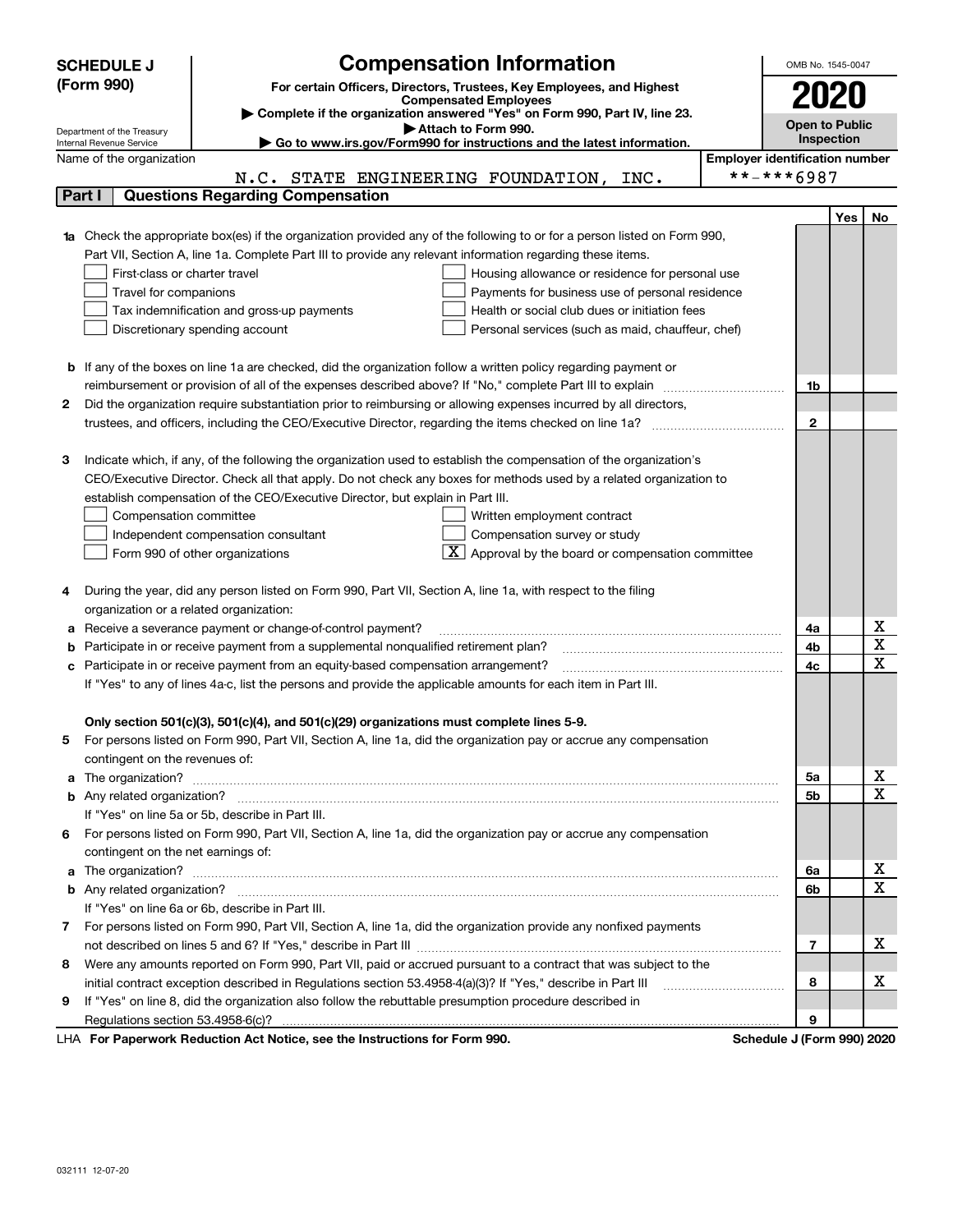#### N.C. STATE ENGINEERING FOUNDATION, INC. \*\*-\*\*\*6987

# Schedule J (Form 990) 2020 N • C • S'L'A'L'E ENGLNEERLNG F'OUNDA'L'LON , LNC • <sup>★ ★</sup> ~ \* \* \* 6 9 8 /<br>Part II Officers, Directors, Trustees, Key Employees, and Highest Compensated Emp

For each individual whose compensation must be reported on Schedule J, report compensation from the organization on row (i) and from related organizations, described in the instructions, on row (ii). Do not list any individuals that aren't listed on Form 990, Part VII.

**Note:**  The sum of columns (B)(i)-(iii) for each listed individual must equal the total amount of Form 990, Part VII, Section A, line 1a, applicable column (D) and (E) amounts for that individual.

|                        |      | (B) Breakdown of W-2 and/or 1099-MISC compensation |                                           | (C) Retirement and                        | (D) Nontaxable                 | (E) Total of columns | (F) Compensation |                                                            |
|------------------------|------|----------------------------------------------------|-------------------------------------------|-------------------------------------------|--------------------------------|----------------------|------------------|------------------------------------------------------------|
| (A) Name and Title     |      | (i) Base<br>compensation                           | (ii) Bonus &<br>incentive<br>compensation | (iii) Other<br>reportable<br>compensation | other deferred<br>compensation | benefits             | $(B)(i)-(D)$     | in column (B)<br>reported as deferred<br>on prior Form 990 |
| (1) MARY PELOQUIN-DODD | (i)  | 0.                                                 | 0.                                        | 0.                                        | 0.                             | 0.                   | 0.               | 0.                                                         |
| <b>TREASURER</b>       | (ii) | 310,000.                                           | $\overline{0}$ .                          | $\overline{0}$ .                          | 38,479.                        | 6,378.               | 354,857.         | $\overline{0}$ .                                           |
| GRIFFIN LAMB<br>(2)    | (i)  | 0.                                                 | $\overline{0}$ .                          | 0.                                        | $\overline{0}$ .               | 0.                   | 0.               | $\overline{0}$ .                                           |
| SECRETARY              | (ii) | 195,000.                                           | $\overline{0}$ .                          | 7,500.                                    | 26, 345.                       | 6,378.               | 235, 223.        | $\overline{0}$ .                                           |
| ERIN DELEHANTY<br>(3)  | (i)  | $\overline{0}$ .                                   | $\overline{0}$ .                          | $\overline{0}$ .                          | $\overline{0}$ .               | $\overline{0}$ .     | $\overline{0}$ . | $\overline{0}$ .                                           |
| ASSISTANT TREASURER    | (ii) | 142, 142.                                          | $\overline{0}$ .                          | $\overline{0}$ .                          | 29,409.                        | 6,378.               | 177,929.         | $\overline{0}$ .                                           |
|                        | (i)  |                                                    |                                           |                                           |                                |                      |                  |                                                            |
|                        | (ii) |                                                    |                                           |                                           |                                |                      |                  |                                                            |
|                        | (i)  |                                                    |                                           |                                           |                                |                      |                  |                                                            |
|                        | (ii) |                                                    |                                           |                                           |                                |                      |                  |                                                            |
|                        | (i)  |                                                    |                                           |                                           |                                |                      |                  |                                                            |
|                        | (ii) |                                                    |                                           |                                           |                                |                      |                  |                                                            |
|                        | (i)  |                                                    |                                           |                                           |                                |                      |                  |                                                            |
|                        | (ii) |                                                    |                                           |                                           |                                |                      |                  |                                                            |
|                        | (i)  |                                                    |                                           |                                           |                                |                      |                  |                                                            |
|                        | (ii) |                                                    |                                           |                                           |                                |                      |                  |                                                            |
|                        | (i)  |                                                    |                                           |                                           |                                |                      |                  |                                                            |
|                        | (ii) |                                                    |                                           |                                           |                                |                      |                  |                                                            |
|                        | (i)  |                                                    |                                           |                                           |                                |                      |                  |                                                            |
|                        | (ii) |                                                    |                                           |                                           |                                |                      |                  |                                                            |
|                        | (i)  |                                                    |                                           |                                           |                                |                      |                  |                                                            |
|                        | (ii) |                                                    |                                           |                                           |                                |                      |                  |                                                            |
|                        | (i)  |                                                    |                                           |                                           |                                |                      |                  |                                                            |
|                        | (ii) |                                                    |                                           |                                           |                                |                      |                  |                                                            |
|                        | (i)  |                                                    |                                           |                                           |                                |                      |                  |                                                            |
|                        | (ii) |                                                    |                                           |                                           |                                |                      |                  |                                                            |
|                        | (i)  |                                                    |                                           |                                           |                                |                      |                  |                                                            |
|                        | (ii) |                                                    |                                           |                                           |                                |                      |                  |                                                            |
|                        | (i)  |                                                    |                                           |                                           |                                |                      |                  |                                                            |
|                        | (ii) |                                                    |                                           |                                           |                                |                      |                  |                                                            |
|                        | (i)  |                                                    |                                           |                                           |                                |                      |                  |                                                            |
|                        | (ii) |                                                    |                                           |                                           |                                |                      |                  |                                                            |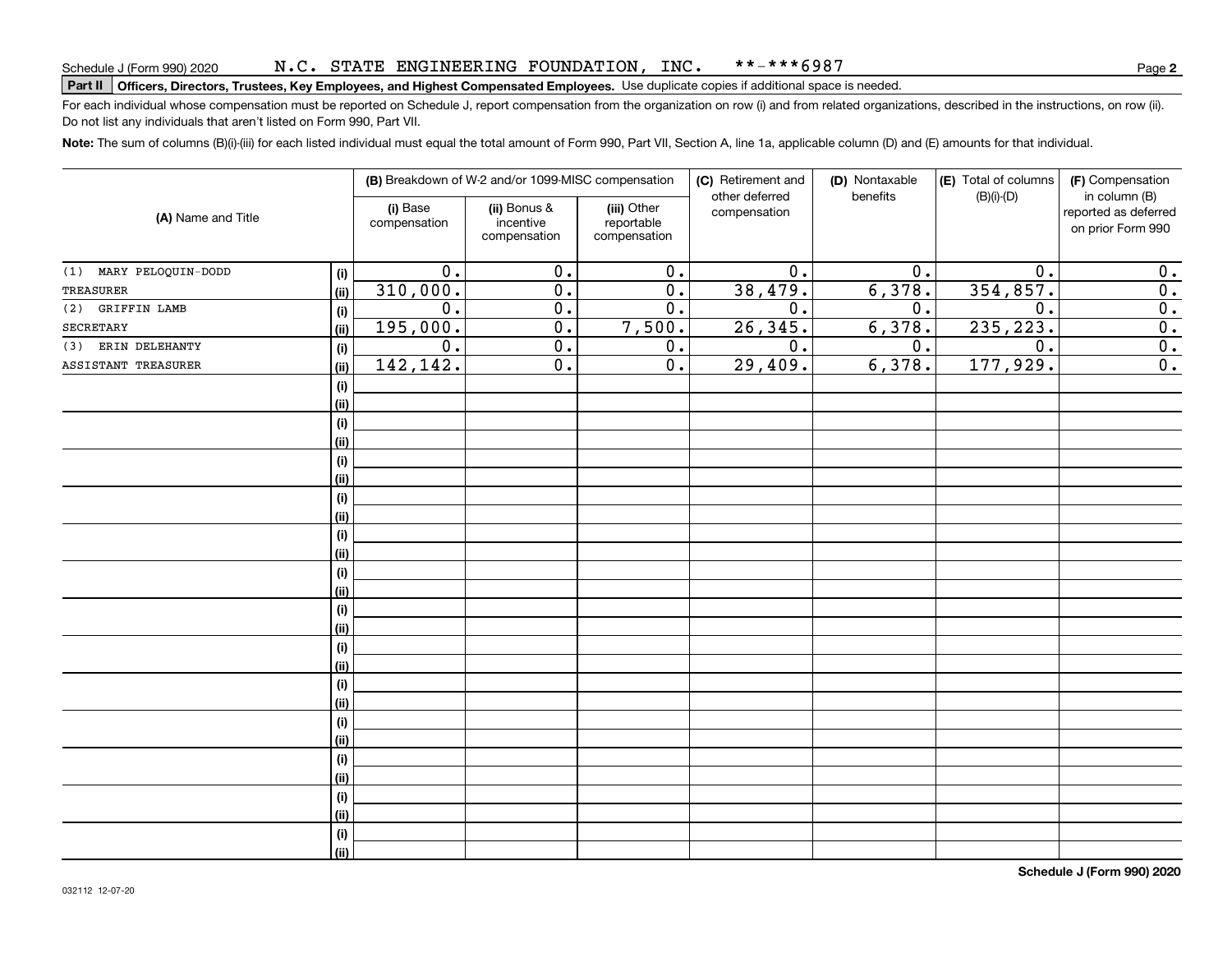**Part III Supplemental Information**

Schedule J (Form 990) 2020  $N.C. STATE ENGINEERING FOUNDATION, INC.$ <br> **Part III** Supplemental Information<br>
Provide the information, explanation, or descriptions required for Part I, lines 1a, 1b, 3, 4a, 4b, 4c, 5a, 5b, 6a, 6b, 7, and 8, and for

### SCHEDULE J, PART II - COMPENSATION FROM RELATED ORGANIZATIONS

### THE BOARD MEMBERS THAT ARE COMPENSATED RECEIVE COMPENSATION FROM NC

STATE UNIVERSITY, A  $170(C)(1)$  ORGANIZATION RELATED TO THE N.C. STATE

### ENGINEERING FOUNDATION.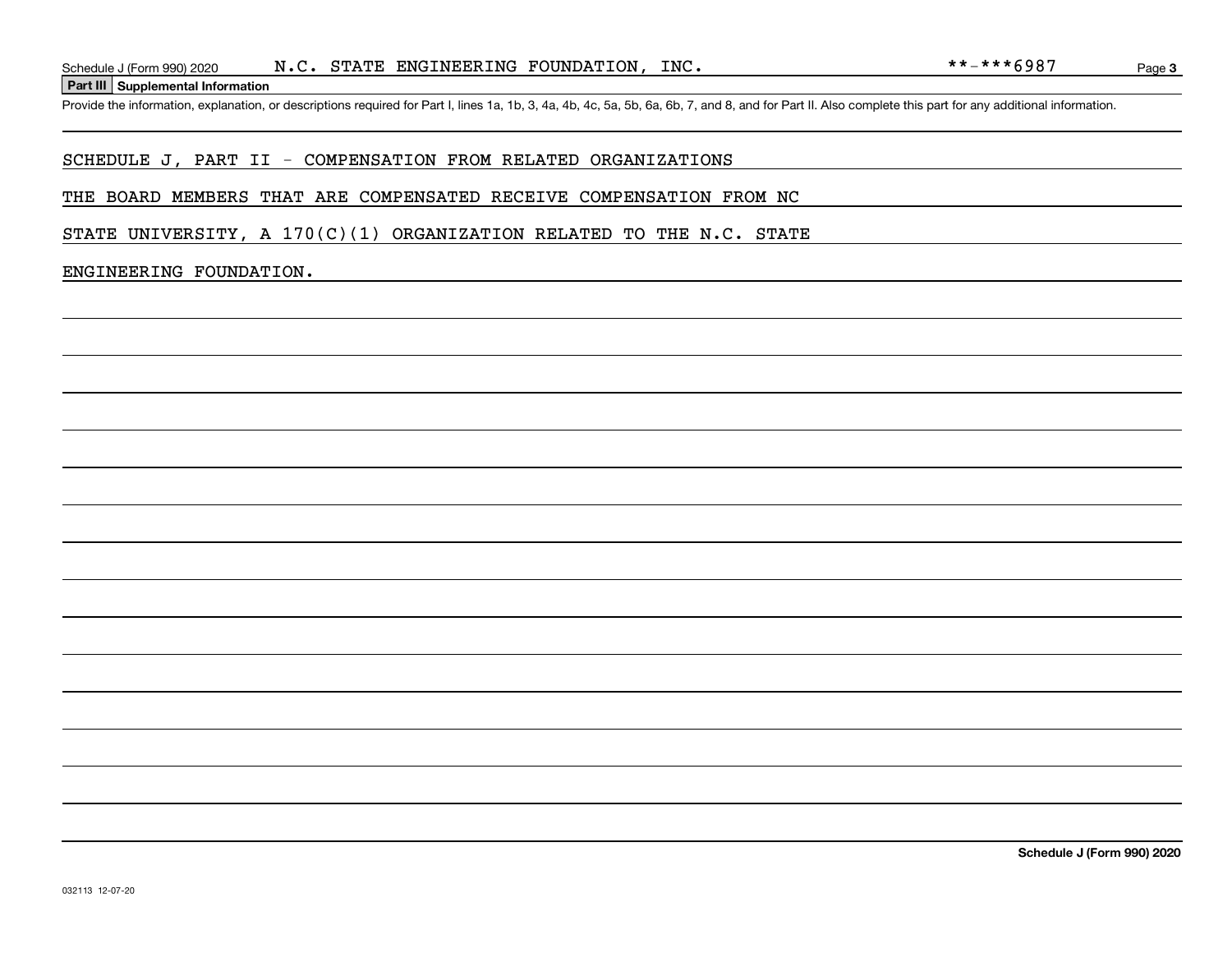### **SCHEDULE M (Form 990)**

# **Noncash Contributions**

OMB No. 1545-0047

| Department of the Treasury      |  |
|---------------------------------|--|
| <b>Internal Revenue Service</b> |  |

**Complete if the organizations answered "Yes" on Form 990, Part IV, lines 29 or 30.** <sup>J</sup>**2020 Attach to Form 990.** J

**Open to Public Inspection**

| Name of the organization |  |
|--------------------------|--|
|--------------------------|--|

N.C. STATE ENGINEERING FOUNDATION, INC.

 **Go to www.irs.gov/Form990 for instructions and the latest information.** J

| <b>Employer identification number</b> |
|---------------------------------------|
| **-***6987                            |

| Part I |                             |                       | <b>Types of Property</b>                                                                                                       |                               |                                      |                                                                                                       |                              |                              |     |    |
|--------|-----------------------------|-----------------------|--------------------------------------------------------------------------------------------------------------------------------|-------------------------------|--------------------------------------|-------------------------------------------------------------------------------------------------------|------------------------------|------------------------------|-----|----|
|        |                             |                       |                                                                                                                                | (a)<br>Check if<br>applicable | (b)<br>Number of<br>contributions or | (c)<br>Noncash contribution<br>amounts reported on<br>litems contributed Form 990, Part VIII, line 1g | noncash contribution amounts | (d)<br>Method of determining |     |    |
| 1.     |                             |                       |                                                                                                                                |                               |                                      |                                                                                                       |                              |                              |     |    |
| 2      |                             |                       |                                                                                                                                |                               |                                      |                                                                                                       |                              |                              |     |    |
| з      |                             |                       |                                                                                                                                |                               |                                      |                                                                                                       |                              |                              |     |    |
| 4      |                             |                       | Books and publications                                                                                                         |                               |                                      |                                                                                                       |                              |                              |     |    |
| 5      |                             |                       | Clothing and household goods                                                                                                   |                               |                                      |                                                                                                       |                              |                              |     |    |
| 6      |                             |                       |                                                                                                                                |                               |                                      |                                                                                                       |                              |                              |     |    |
| 7      |                             |                       |                                                                                                                                |                               |                                      |                                                                                                       |                              |                              |     |    |
| 8      |                             | Intellectual property |                                                                                                                                |                               |                                      |                                                                                                       |                              |                              |     |    |
| 9      |                             |                       |                                                                                                                                | $\mathbf x$                   | 30                                   |                                                                                                       | 960, 727. FAIR MARKET VALUE  |                              |     |    |
| 10     |                             |                       | Securities - Closely held stock                                                                                                |                               |                                      |                                                                                                       |                              |                              |     |    |
| 11     |                             |                       | Securities - Partnership, LLC, or                                                                                              |                               |                                      |                                                                                                       |                              |                              |     |    |
|        |                             | trust interests       |                                                                                                                                |                               |                                      |                                                                                                       |                              |                              |     |    |
| 12     |                             |                       |                                                                                                                                |                               |                                      |                                                                                                       |                              |                              |     |    |
| 13     |                             |                       | Qualified conservation contribution -                                                                                          |                               |                                      |                                                                                                       |                              |                              |     |    |
|        |                             |                       |                                                                                                                                |                               |                                      |                                                                                                       |                              |                              |     |    |
| 14     |                             |                       | Qualified conservation contribution - Other                                                                                    |                               |                                      |                                                                                                       |                              |                              |     |    |
| 15     |                             |                       | Real estate - Residential                                                                                                      |                               |                                      |                                                                                                       |                              |                              |     |    |
| 16     |                             |                       | Real estate - Commercial                                                                                                       |                               |                                      |                                                                                                       |                              |                              |     |    |
| 17     |                             |                       |                                                                                                                                |                               |                                      |                                                                                                       |                              |                              |     |    |
| 18     |                             |                       |                                                                                                                                |                               |                                      |                                                                                                       |                              |                              |     |    |
| 19     |                             |                       |                                                                                                                                |                               |                                      |                                                                                                       |                              |                              |     |    |
| 20     |                             |                       | Drugs and medical supplies                                                                                                     |                               |                                      |                                                                                                       |                              |                              |     |    |
| 21     |                             | Taxidermy             |                                                                                                                                |                               |                                      |                                                                                                       |                              |                              |     |    |
| 22     |                             |                       |                                                                                                                                |                               |                                      |                                                                                                       |                              |                              |     |    |
| 23     |                             |                       |                                                                                                                                |                               |                                      |                                                                                                       |                              |                              |     |    |
| 24     |                             |                       |                                                                                                                                |                               |                                      |                                                                                                       |                              |                              |     |    |
| 25     | Other $\blacktriangleright$ |                       |                                                                                                                                |                               |                                      |                                                                                                       |                              |                              |     |    |
| 26     | Other                       |                       |                                                                                                                                |                               |                                      |                                                                                                       |                              |                              |     |    |
| 27     | Other                       |                       |                                                                                                                                |                               |                                      |                                                                                                       |                              |                              |     |    |
| 28     | Other                       |                       |                                                                                                                                |                               |                                      |                                                                                                       |                              |                              |     |    |
| 29     |                             |                       | Number of Forms 8283 received by the organization during the tax year for contributions                                        |                               |                                      |                                                                                                       |                              |                              |     |    |
|        |                             |                       | for which the organization completed Form 8283, Part V, Donee Acknowledgement                                                  |                               |                                      | 29                                                                                                    |                              |                              |     |    |
|        |                             |                       |                                                                                                                                |                               |                                      |                                                                                                       |                              |                              | Yes | No |
|        |                             |                       | 30a During the year, did the organization receive by contribution any property reported in Part I, lines 1 through 28, that it |                               |                                      |                                                                                                       |                              |                              |     |    |
|        |                             |                       | must hold for at least three years from the date of the initial contribution, and which isn't required to be used for          |                               |                                      |                                                                                                       |                              |                              |     |    |
|        |                             |                       | exempt purposes for the entire holding period?                                                                                 |                               |                                      |                                                                                                       |                              | 30a                          |     | х  |
|        |                             |                       | <b>b</b> If "Yes," describe the arrangement in Part II.                                                                        |                               |                                      |                                                                                                       |                              |                              |     |    |
| 31     |                             |                       | Does the organization have a gift acceptance policy that requires the review of any nonstandard contributions?                 |                               |                                      |                                                                                                       |                              | 31                           | x   |    |
|        |                             |                       | 32a Does the organization hire or use third parties or related organizations to solicit, process, or sell noncash              |                               |                                      |                                                                                                       |                              |                              |     |    |
|        |                             | contributions?        |                                                                                                                                |                               |                                      |                                                                                                       |                              | 32a                          |     | x  |
|        |                             |                       | <b>b</b> If "Yes," describe in Part II.                                                                                        |                               |                                      |                                                                                                       |                              |                              |     |    |
| 33     |                             |                       | If the organization didn't report an amount in column (c) for a type of property for which column (a) is checked,              |                               |                                      |                                                                                                       |                              |                              |     |    |
|        |                             | describe in Part II.  |                                                                                                                                |                               |                                      |                                                                                                       |                              |                              |     |    |

For Paperwork Reduction Act Notice, see the Instructions for Form 990. **Schedule M (Form 990) 2020** LHA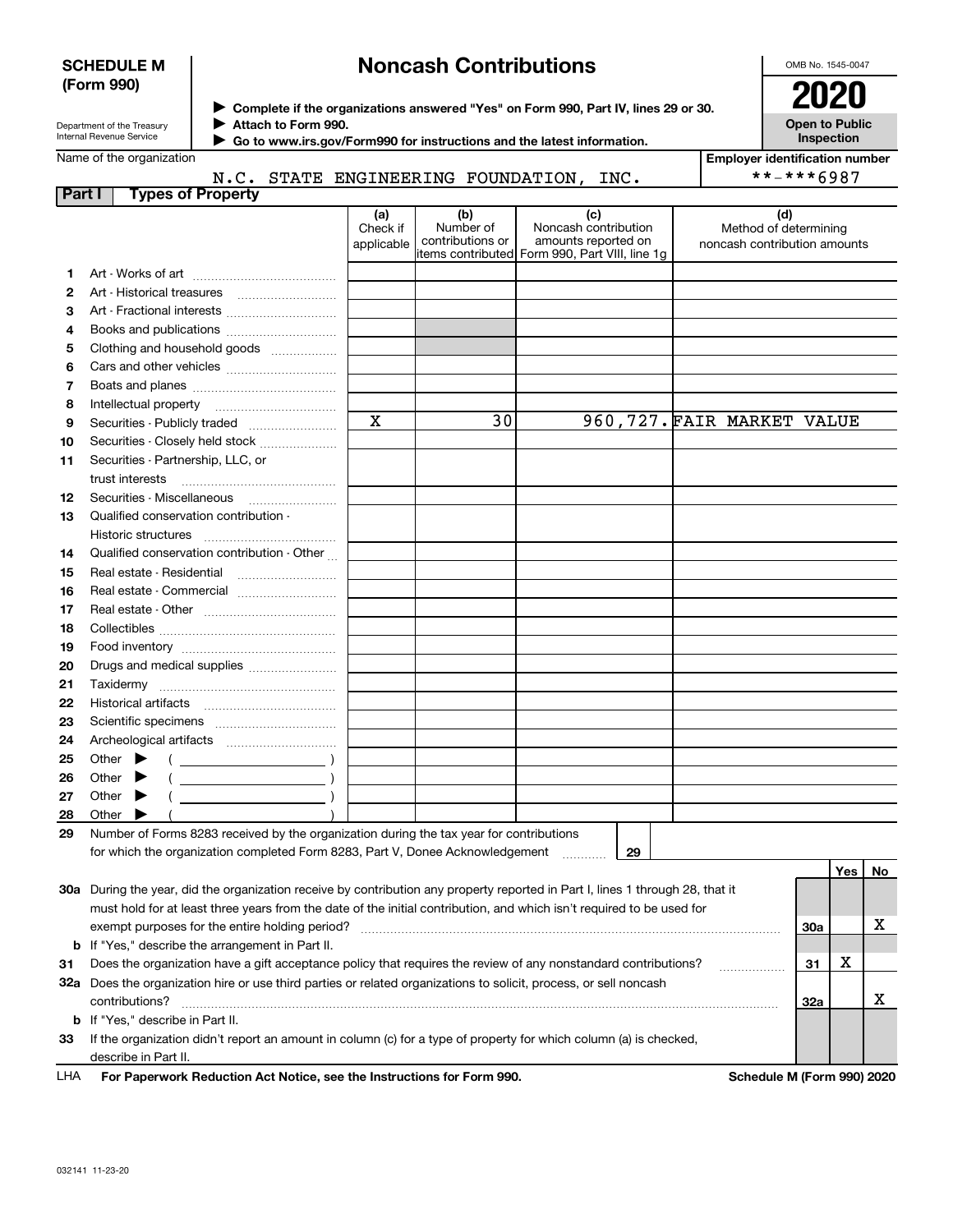|         | Schedule M (Form 990) 2020 N.C. STATE ENGINEERING FOUNDATION, INC. |  |  |  | **-***6987                                                                                                                                                                                                                          | Page 2 |
|---------|--------------------------------------------------------------------|--|--|--|-------------------------------------------------------------------------------------------------------------------------------------------------------------------------------------------------------------------------------------|--------|
| Part II | this part for any additional information.                          |  |  |  | <b>Supplemental Information.</b> Provide the information required by Part I, lines 30b, 32b, and 33, and whether the organization is reporting in Part I, column (b), the number of contributions, the number of items received, or |        |
|         |                                                                    |  |  |  |                                                                                                                                                                                                                                     |        |
|         |                                                                    |  |  |  |                                                                                                                                                                                                                                     |        |
|         |                                                                    |  |  |  |                                                                                                                                                                                                                                     |        |
|         |                                                                    |  |  |  |                                                                                                                                                                                                                                     |        |
|         |                                                                    |  |  |  |                                                                                                                                                                                                                                     |        |
|         |                                                                    |  |  |  |                                                                                                                                                                                                                                     |        |
|         |                                                                    |  |  |  |                                                                                                                                                                                                                                     |        |
|         |                                                                    |  |  |  |                                                                                                                                                                                                                                     |        |
|         |                                                                    |  |  |  |                                                                                                                                                                                                                                     |        |
|         |                                                                    |  |  |  |                                                                                                                                                                                                                                     |        |
|         |                                                                    |  |  |  |                                                                                                                                                                                                                                     |        |
|         |                                                                    |  |  |  |                                                                                                                                                                                                                                     |        |
|         |                                                                    |  |  |  |                                                                                                                                                                                                                                     |        |
|         |                                                                    |  |  |  |                                                                                                                                                                                                                                     |        |
|         |                                                                    |  |  |  |                                                                                                                                                                                                                                     |        |
|         |                                                                    |  |  |  |                                                                                                                                                                                                                                     |        |
|         |                                                                    |  |  |  |                                                                                                                                                                                                                                     |        |
|         |                                                                    |  |  |  |                                                                                                                                                                                                                                     |        |
|         |                                                                    |  |  |  |                                                                                                                                                                                                                                     |        |
|         |                                                                    |  |  |  |                                                                                                                                                                                                                                     |        |
|         |                                                                    |  |  |  |                                                                                                                                                                                                                                     |        |
|         |                                                                    |  |  |  |                                                                                                                                                                                                                                     |        |
|         |                                                                    |  |  |  |                                                                                                                                                                                                                                     |        |
|         |                                                                    |  |  |  |                                                                                                                                                                                                                                     |        |
|         |                                                                    |  |  |  |                                                                                                                                                                                                                                     |        |
|         |                                                                    |  |  |  |                                                                                                                                                                                                                                     |        |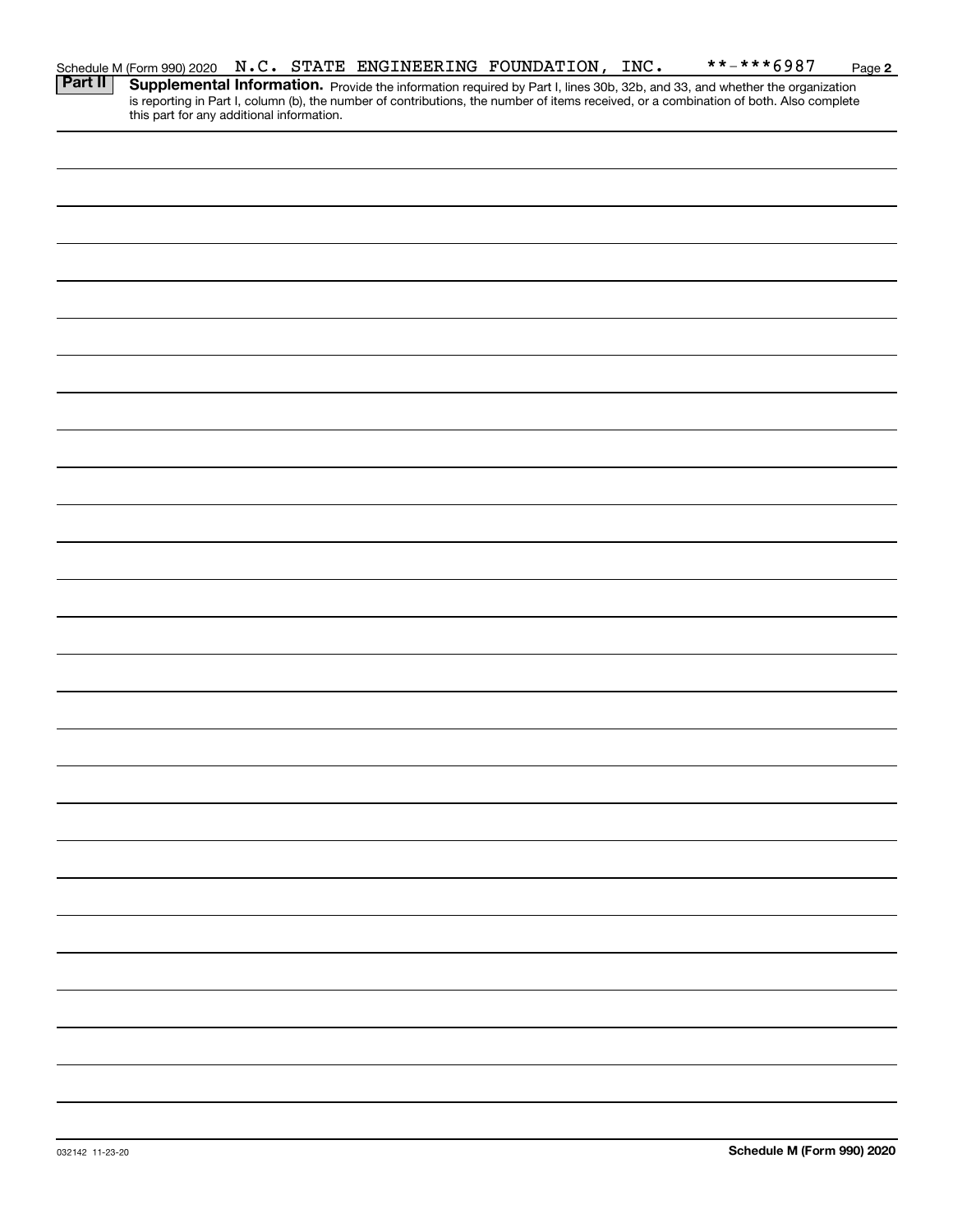**(Form 990 or 990-EZ)**

Department of the Treasury Internal Revenue Service Name of the organization

**Complete to provide information for responses to specific questions on Form 990 or 990-EZ or to provide any additional information. | Attach to Form 990 or 990-EZ. | Go to www.irs.gov/Form990 for the latest information. SCHEDULE O Supplemental Information to Form 990 or 990-EZ**



**Employer identification number**<br>\*\*-\*\*\*6987

### FORM 990, PART I, LINE 1, DESCRIPTION OF ORGANIZATION MISSION:

AIDS AND PROMOTES, BY FINANCIAL ASSISTANCE AND OTHERWISE, EDUCATIONAL,

N.C. STATE ENGINEERING FOUNDATION, INC.

RESEARCH, AND EXTENSION IN THE COLLEGE OF ENGINEERING AT NORTH CAROLINA

STATE UNIVERSITY

FORM 990, PART VI, SECTION A, LINE 1:

THE EXECUTIVE COMMITTEE CONSISTS OF THE OFFICERS, THE IMMEDIATE PAST PRESIDENT, AND THE CHAIRMAN OF EACH STANDING COMMITTEE OF THE BOARD PROVIDED THE IMMEDIATE PAST PRESIDENT, SECRETARY, AND TREASURER OF THE FOUNDATION SHALL BE NON-VOTING MEMBERS OF THE EXECUTIVE COMMITTEE AND SERVE IN AN ADVISORY CAPACITY ONLY, UNLESS THE IMMEDIATE PAST PRESIDENT IS ALSO A MEMBER OF THE BOARD IN WHICH CASE THAT INDIVIDUAL WILL BE A VOTING MEMBER OF THE EXECUTIVE COMMITTEE. THE EXECUTIVE COMMITTEE SHALL EXERCISE ALL OF THE POWERS OF THE FOUNDATION IN THE INTERIM BETWEEN MEETINGS OF THE BOARD, INCLUDING ALL OF THE POWERS THAT HAVE BEEN CONFERRED UPON IT OR UPON THE BOARD, EXCEPT THAT THE EXECUTIVE COMMITTEE SHALL HAVE NO POWER OR AUTHORITY TO (A) AUTHORIZE DISTRIBUTIONS; (B) APPROVE DISSOLUTION, MERGER OR SALE, PLEDGE OR TRANSFER OF ALL OR SUBSTANTIALLY ALL OF THE FOUNDATION'S ASSETS; (C) ELECT, APPOINT OR REMOVE DIRECTORS, FILL VACANCIES ON THE BOARD OR ANY OF ITS COMMITTEES; OR (D) ADOPT, AMEND OR REPEAL THE ARTICLES OR CERTIFICATE OF INCORPORATION OR THESE BYLAWS. THE PRESENCE OF FOUR (4) VOTING MEMBERS OF THE EXECUTIVE COMMITTEE AT ANY REGULAR OR SPECIAL MEETING OF SAID COMMITTEE SHALL CONSTITUTE A QUORUM FOR THE TRANSACTION OF BUSINESS.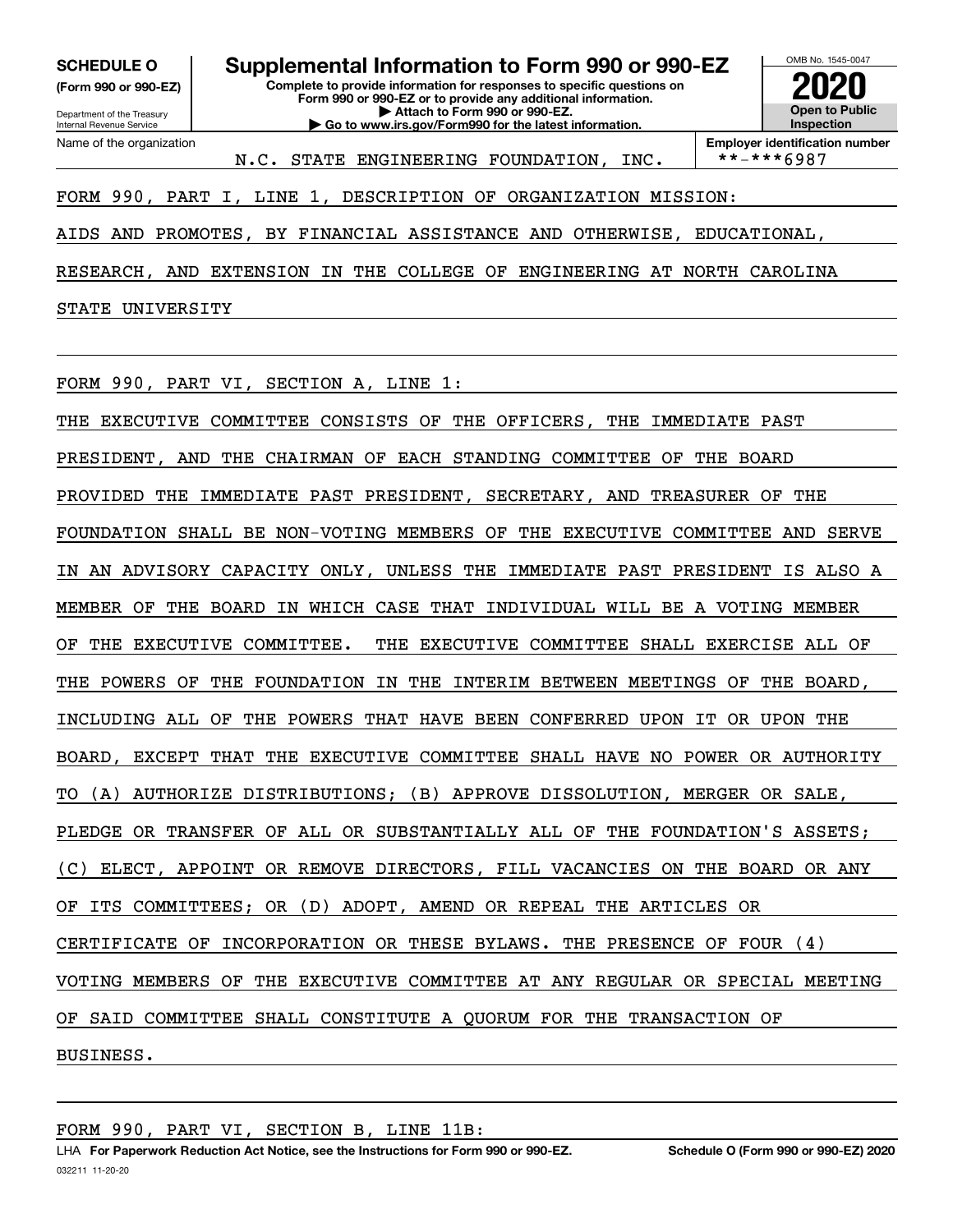Echedule O (Form 990 or 990-EZ) 2020<br>Name of the organization **number** Name of the organization **number** 

A DRAFT FORM 990 IS DISTRIBUTED TO BOARD MEMBERS FOR THEIR REVIEW PRIOR TO FILING.

FORM 990, PART VI, SECTION B, LINE 12C:

IF ANY MATTER SHOULD COME BEFORE THE BOARD, OR ANY OF ITS COMMITTEES, IN SUCH A WAY AS TO GIVE RISE TO A CONFLICT OF INTEREST UNDER N.C. GEN. STAT. 55A-8-31 (AS AMENDED FROM TIME TO TIME OR THE CORRESPONDING PROVISION OF ANY FUTURE LAW), ANY INTERESTED DIRECTOR SHALL MAKE FULL DISCLOSURE OF THE MATERIAL FACTS OF THE MATTER AND THE DIRECTOR'S INTEREST INVOLVING THE CONFLICT AND, IF REQUESTED, THE INTERESTED DIRECTOR WITHDRAW FROM THE MEETING FOR SO LONG AS THE MATTER SHALL CONTINUE UNDER DISCUSSION, EXCEPT TO ANSWER ANY QUESTIONS THAT MIGHT BE ASKED REGARDING THE SITUATION. IF THE MATTER INVOLVES AN ITEM OF BUSINESS FOR WHICH A SPECIAL MEETING WAS CALLED, THE INTERESTED DIRECTOR SHALL NOT BE COUNTED TO ESTABLISH A QUORUM, NOR SHALL THE INTERESTED DIRECTOR PARTICIPATE IN THE DELIBERATION OR VOTE ON IT. FURTHERMORE, ANY CORPORATE TRANSACTION IN WHICH A DIRECTOR HAS A DIRECT OR INDIRECT INTEREST MUST BE AUTHORIZED, RATIFIED OR APPROVED IN GOOD FAITH BY A MAJORITY, NOT LESS THAN TWO OF THE DIRECTORS WHO HAVE NO DIRECT OR INDIRECT INTEREST IN THE TRANSACTION EVEN THOUGH LESS THAN A QUORUM; PROVIDED, HOWEVER, NO SUCH TRANSACTION SHALL BE AUTHORIZED, APPROVED, OR RATIFIED BY A SINGLE DIRECTOR. FOR PURPOSES OF THIS POLICY, A DIRECTOR HAS AN INDIRECT INTEREST IN A TRANSACTION IF: (A) ANOTHER ENTITY IN WHICH HE/SHE IS A GENERAL PARTNER IS A PARTY TO THE TRANSACTION; OR (B) ANOTHER ENTITY OF WHICH HE/SHE IS A DIRECTOR,OFFICER, OR TRUSTEE IS A PARTY TO THE TRANSACTION AND THE TRANSACTION IS OR SHOULD BE CONSIDERED BY THE BOARD OF THE FOUNDATION. ALL CONFLICTS OF INTEREST SHALL BE DETERMINED, ADDRESSED AND RESOLVED IN ACCORDANCE WITH N.C. GEN. STAT. 55A-8-31, AS AMENDED FROM TIME TO TIME AND THE CORRESPONDING PROVISION OF ANY FUTURE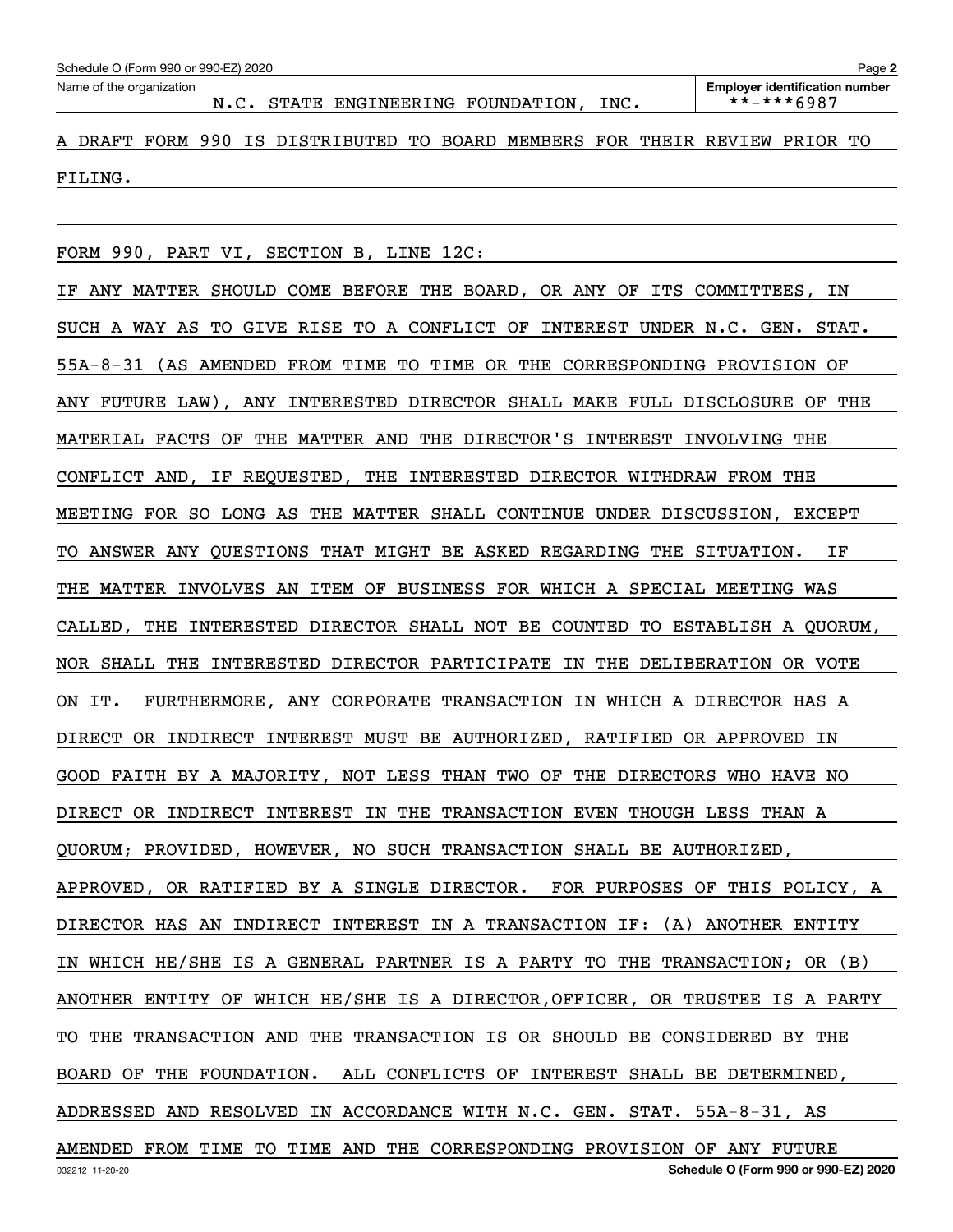| Schedule O (Form 990 or 990-EZ) 2020<br>Page 2 |  |  |                                    |  |      |                                                     |  |  |  |
|------------------------------------------------|--|--|------------------------------------|--|------|-----------------------------------------------------|--|--|--|
| Name of the organization                       |  |  | N.C. STATE ENGINEERING FOUNDATION, |  | INC. | <b>Employer identification number</b><br>**-***6987 |  |  |  |
| LAW.                                           |  |  |                                    |  |      |                                                     |  |  |  |

FORM 990, PART VI, SECTION B, LINE 15:

THE BOARD OF DIRECTORS AND OFFICERS OF N.C. STATE ENGINEERING FOUNDATION

THAT DO RECEIVE COMPENSATION ARE COMPENSATED BY NC STATE UNIVERSITY, A

170(C)(1) ORGANIZATION RELATED TO N.C. STATE ENGINEERING FOUNDATION. NC

STATE UNIVERSITY SETS THE COMPENSATION OF THESE EMPLOYEES BY ACQUIRING

COMPARABILITY DATA WHICH IS REVIEWED AND APPROVED BY INDEPENDENT PERSONS

WITH CONTEMPORANEOUS SUBSTANTIATION OF THE DECISION.

FORM 990, PART VI, SECTION C, LINE 18:

THE 990 IS LISTED ON THE WEBSITE. FORM 1023 (WHICH WAS FILED PRIOR TO JULY 15, 1987) IS NOT PUBLICLY AVAILABLE.

FORM 990, PART VI, SECTION C, LINE 19:

THE AUDITED FINANCIAL STATEMENTS ARE AVAILABLE ON THE WEBSITE:

HTTP://FOUNDATIONSACCOUNTING.OFA.NCSU.EDU/FOUNDATIONS/NC-STATE-ENGINEERING-

FOUNDATION-INC. OTHER GOVERNING DOCUMENTS ARE MADE AVAILABLE UPON REQUEST.

| FORM 990, PART XI, LINE 9, CHANGES IN NET ASSETS: |             |
|---------------------------------------------------|-------------|
| CHANGE IN VALUE OF SPLIT INTEREST AGREEMENT       | $-210,884.$ |
| TRANSFERS OF FUNDS FROM ASSOCIATED ENTITIES       | 7,896.      |
| TOTAL TO FORM 990, PART XI, LINE 9                | $-202,988.$ |

PAGE 1, ITEM J - WEBSITE

HTTP://FOUNDATIONSACCOUNTING.OFA.NCSU.EDU/FOUNDATIONS/NC-

STATE-ENGINEERING-FOUNDATION-INC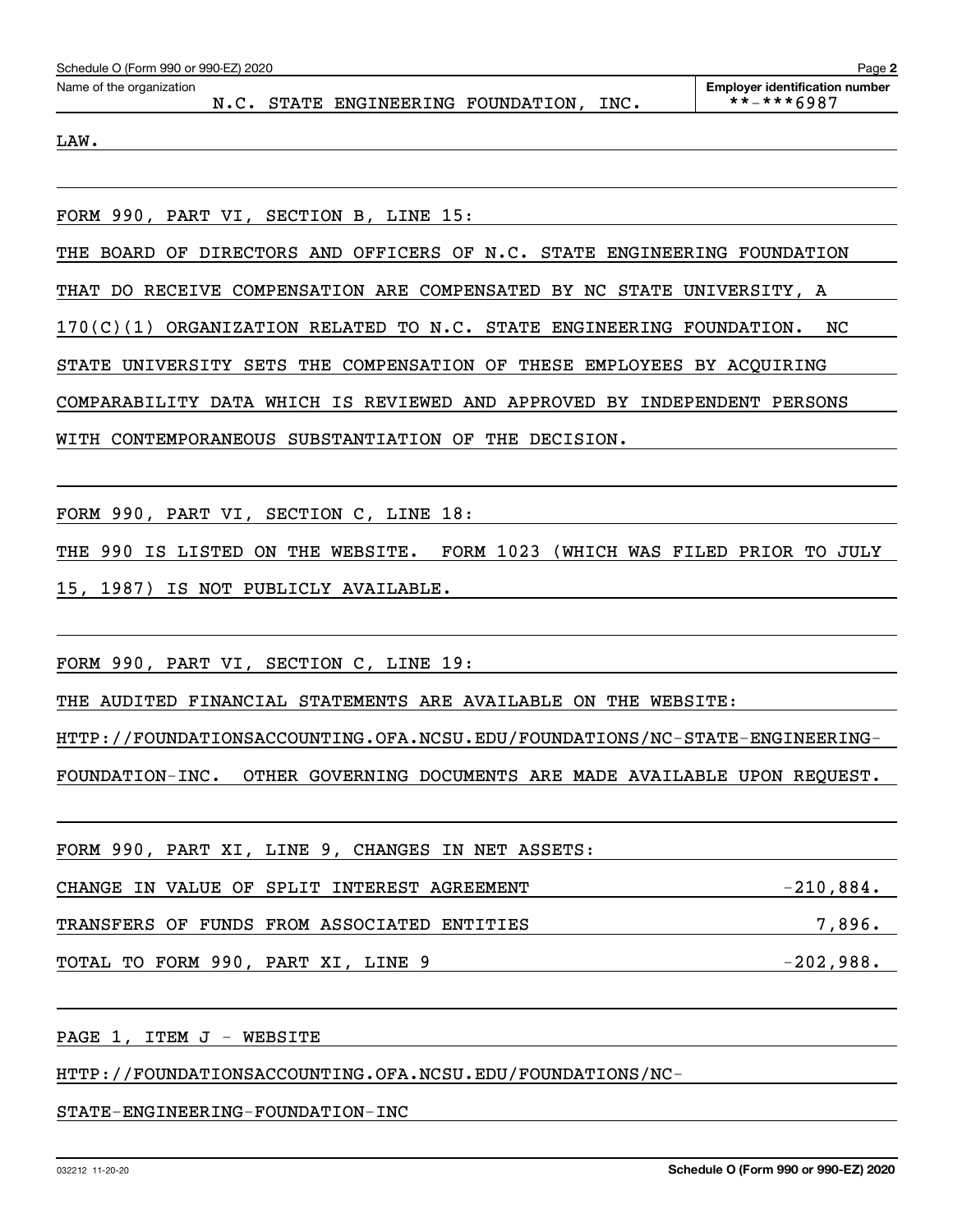| <b>SCHEDULE R</b>         |  |
|---------------------------|--|
| $\sim$ 0.00<br>$\sqrt{2}$ |  |

**(Form 990)**

### **Related Organizations and Unrelated Partnerships**

**Complete if the organization answered "Yes" on Form 990, Part IV, line 33, 34, 35b, 36, or 37.** |

**Attach to Form 990.**  |

OMB No. 1545-0047

**Open to Public 2020**

**Employer identification number**

 $***$  \*\* \*\* 6987

Department of the Treasury Internal Revenue Service

### **| Go to www.irs.gov/Form990 for instructions and the latest information. Inspection**

Name of the organization

### N.C. STATE ENGINEERING FOUNDATION, INC.

**Part I Identification of Disregarded Entities.**  Complete if the organization answered "Yes" on Form 990, Part IV, line 33.

| (a)<br>Name, address, and EIN (if applicable)<br>of disregarded entity | (b)<br>Primary activity | (c)<br>Legal domicile (state or<br>foreign country) | (d)<br>Total income | (e)<br>End-of-year assets | (f)<br>Direct controlling<br>entity |
|------------------------------------------------------------------------|-------------------------|-----------------------------------------------------|---------------------|---------------------------|-------------------------------------|
|                                                                        |                         |                                                     |                     |                           |                                     |
|                                                                        |                         |                                                     |                     |                           |                                     |
|                                                                        |                         |                                                     |                     |                           |                                     |
|                                                                        |                         |                                                     |                     |                           |                                     |

#### **Identification of Related Tax-Exempt Organizations.** Complete if the organization answered "Yes" on Form 990, Part IV, line 34, because it had one or more related tax-exempt **Part II** organizations during the tax year.

| (a)<br>Name, address, and EIN<br>of related organization | (b)<br>Primary activity   | (c)<br>Legal domicile (state or<br>foreign country) | (d)<br>Exempt Code<br>section | (e)<br>Public charity<br>status (if section | (f)<br>Direct controlling<br>entity | $(g)$<br>Section 512(b)(13) | controlled<br>entity? |
|----------------------------------------------------------|---------------------------|-----------------------------------------------------|-------------------------------|---------------------------------------------|-------------------------------------|-----------------------------|-----------------------|
|                                                          |                           |                                                     |                               | 501(c)(3))                                  |                                     | Yes                         | No                    |
| NORTH CAROLINA STATE UNIVERSITY FOUNDATION.              | SUPPORTS THE VARIOUS      |                                                     |                               |                                             |                                     |                             |                       |
| INC - 56-6049503, NCSU BOX 7207, RALEIGH, NC             | COLLEGES WITHIN THE       |                                                     |                               | 170(B)(1)(A)                                |                                     |                             |                       |
| 27695                                                    | UNIVERSITY                | NORTH CAROLINA                                      | 501(C)(3)                     | (IV)                                        | N/A                                 |                             | A                     |
| NC STATE INVESTMENT FUND, INC. - 31-1607634              | INVESTS FUNDS OF NC STATE |                                                     |                               |                                             |                                     |                             |                       |
| NCSU BOX 7207                                            | UNIVERSITY ENDOWMENT AND  |                                                     |                               |                                             |                                     |                             |                       |
| RALEIGH, NC 27695                                        | RELATED ENTITIES          | NORTH CAROLINA                                      | 501(C)(3)                     | 509(A)(3)                                   | N/A                                 |                             | x                     |
| NORTH CAROLINA STATE UNIVERSITY - 56-6000756             |                           |                                                     |                               |                                             |                                     |                             |                       |
| NCSU BOX 7205                                            |                           |                                                     |                               |                                             |                                     |                             |                       |
| RALEIGH, NC 27695                                        | EDUCATION                 | NORTH CAROLINA                                      | 170(C)(1)                     |                                             | N/A                                 |                             | х                     |
| NORTH CAROLINA STATE UNIVERSITY ALUMNI                   | PROMOTES ALUMNI AFFAIRS & |                                                     |                               |                                             |                                     |                             |                       |
| ASSOCIATION INC - 56-6035544 NCSU BOX                    | AWARENESS OF NCSU IN THE  |                                                     |                               | 170(B)(1)(A)                                |                                     |                             |                       |
| 7207, RALEIGH, NC 27695                                  | COMMUNITY                 | NORTH CAROLINA                                      | 501(C)(3)                     | (IV)                                        | N/A                                 |                             | A                     |

**For Paperwork Reduction Act Notice, see the Instructions for Form 990. Schedule R (Form 990) 2020**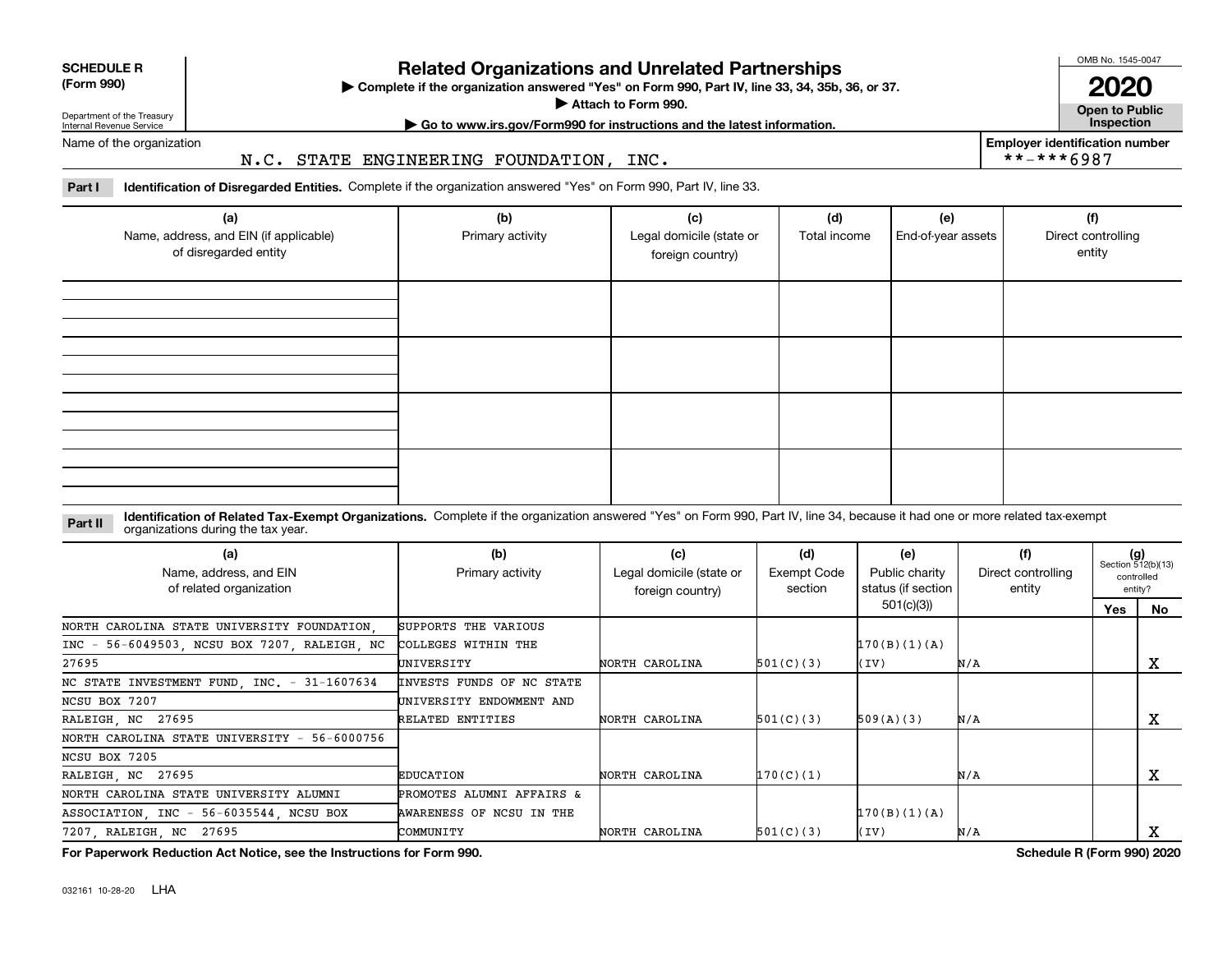### **Part II Continuation of Identification of Related Tax-Exempt Organizations**

| (a)                                          | (b)                        | (c)                      | (d)                | (e)                | (f)                | $(g)$<br>Section 512(b)(13) |    |
|----------------------------------------------|----------------------------|--------------------------|--------------------|--------------------|--------------------|-----------------------------|----|
| Name, address, and EIN                       | Primary activity           | Legal domicile (state or | <b>Exempt Code</b> | Public charity     | Direct controlling | controlled                  |    |
| of related organization                      |                            | foreign country)         | section            | status (if section | entity             | organization?               |    |
|                                              |                            |                          |                    | 501(c)(3)          |                    | Yes                         | No |
| THE NORTH CAROLINA AGRICULTURAL FOUNDATION   | SUPPORTS THE COLLEGE OF    |                          |                    |                    |                    |                             |    |
| INC - 56-6049304, NCSU BOX 7207, RALEIGH, NC | AGRICULTURE & LIFE         |                          |                    | 170(B)(1)(A)       |                    |                             |    |
| 27695                                        | SCIENCES AT NCSU           | NORTH CAROLINA           | 501(C)(3)          | (IV)               | N/A                |                             | X  |
| NC STATE UNIVERSITY COLLEGE OF SCIENCES      |                            |                          |                    |                    |                    |                             |    |
| FOUNDATION, INC - 58-1524289, NCSU BOX 7207, | SUPPORTS THE COLLEGE OF    |                          |                    | 170(B)(1)(A)       |                    |                             |    |
| RALEIGH NC 27695                             | SCIENCES AT NCSU           | NORTH CAROLINA           | 501(C)(3)          | (IV)               | N/A                |                             | x  |
| NORTH CAROLINA TOBACCO FOUNDATION -          |                            |                          |                    |                    |                    |                             |    |
| 59-1715828, NCSU BOX 7207, RALEIGH, NC       | SUPPORTS THE TOBACCO       |                          |                    | 170(B)(1)(A)       |                    |                             |    |
| 27695                                        | CURRICULUM AT NCSU         | NORTH CAROLINA           | 501(C)(3)          | (IV)               | N/A                |                             | X  |
| NORTH CAROLINA VETERINARY MEDICAL            |                            |                          |                    |                    |                    |                             |    |
| FOUNDATION, INC - 58-1344473, NCSU BOX 7207, | SUPPORT ORGANIZATION OF NC |                          |                    | 170(B)(1)(A)       |                    |                             |    |
| RALEIGH, NC 27695                            | STATE UNIVERSITY           | NORTH CAROLINA           | 501(C)(3)          | (IV)               | N/A                |                             | X  |
| NC STATE NATURAL RESOURCES FOUNDATION, INC - |                            |                          |                    |                    |                    |                             |    |
| 56-0653350, NCSU BOX 7207, RALEIGH, NC       | SUPPORT ORGANIZATION OF NC |                          |                    | 170(B)(1)(A)       |                    |                             |    |
| 27695                                        | STATE UNIVERSITY           | NORTH CAROLINA           | 501(C)(3)          | (IV)               | N/A                |                             | X  |
| NC STATE UNIVERSITY PARTNERSHIP CORPORATION  |                            |                          |                    |                    |                    |                             |    |
| - 56-1444287, NCSU BOX 7207, RALEIGH, NC     | SUPPORT ORGANIZATION OF NC |                          |                    |                    |                    |                             |    |
| 27695                                        | STATE UNIVERSITY           | NORTH CAROLINA           | 501(C)(3)          | 509(A)(3)          | N/A                |                             | X  |
| NC STATE UNIVERSITY STUDENT AID ASSOCIATION. |                            |                          |                    |                    |                    |                             |    |
| INC - 56-0650623, PO BOX 37100, RALEIGH, NC  | SUPPORTS ATHLETIC PROGRAM  |                          |                    | 170(B)(1)(A)       |                    |                             |    |
| 27627                                        | AT NCSU                    | NORTH CAROLINA           | 501(C)(3)          | (IV)               | N/A                |                             | X  |
| NORTH CAROLINA TEXTILE FOUNDATION, INC -     | AIDS EDUCATION AND         |                          |                    |                    |                    |                             |    |
| 56-6045324, NCSU BOX 8301, RALEIGH, NC       | RESEARCH IN THE COLLEGE OF |                          |                    | 170(B)(1)(A)       |                    |                             |    |
| 27695                                        | TEXTILES OF NCSU           | NORTH CAROLINA           | 501(C)(3)          | (IV)               | N/A                |                             | X  |
|                                              |                            |                          |                    |                    |                    |                             |    |
|                                              |                            |                          |                    |                    |                    |                             |    |
|                                              |                            |                          |                    |                    |                    |                             |    |
|                                              |                            |                          |                    |                    |                    |                             |    |
|                                              |                            |                          |                    |                    |                    |                             |    |
|                                              |                            |                          |                    |                    |                    |                             |    |
|                                              |                            |                          |                    |                    |                    |                             |    |
|                                              |                            |                          |                    |                    |                    |                             |    |
|                                              |                            |                          |                    |                    |                    |                             |    |
|                                              |                            |                          |                    |                    |                    |                             |    |
|                                              |                            |                          |                    |                    |                    |                             |    |
|                                              |                            |                          |                    |                    |                    |                             |    |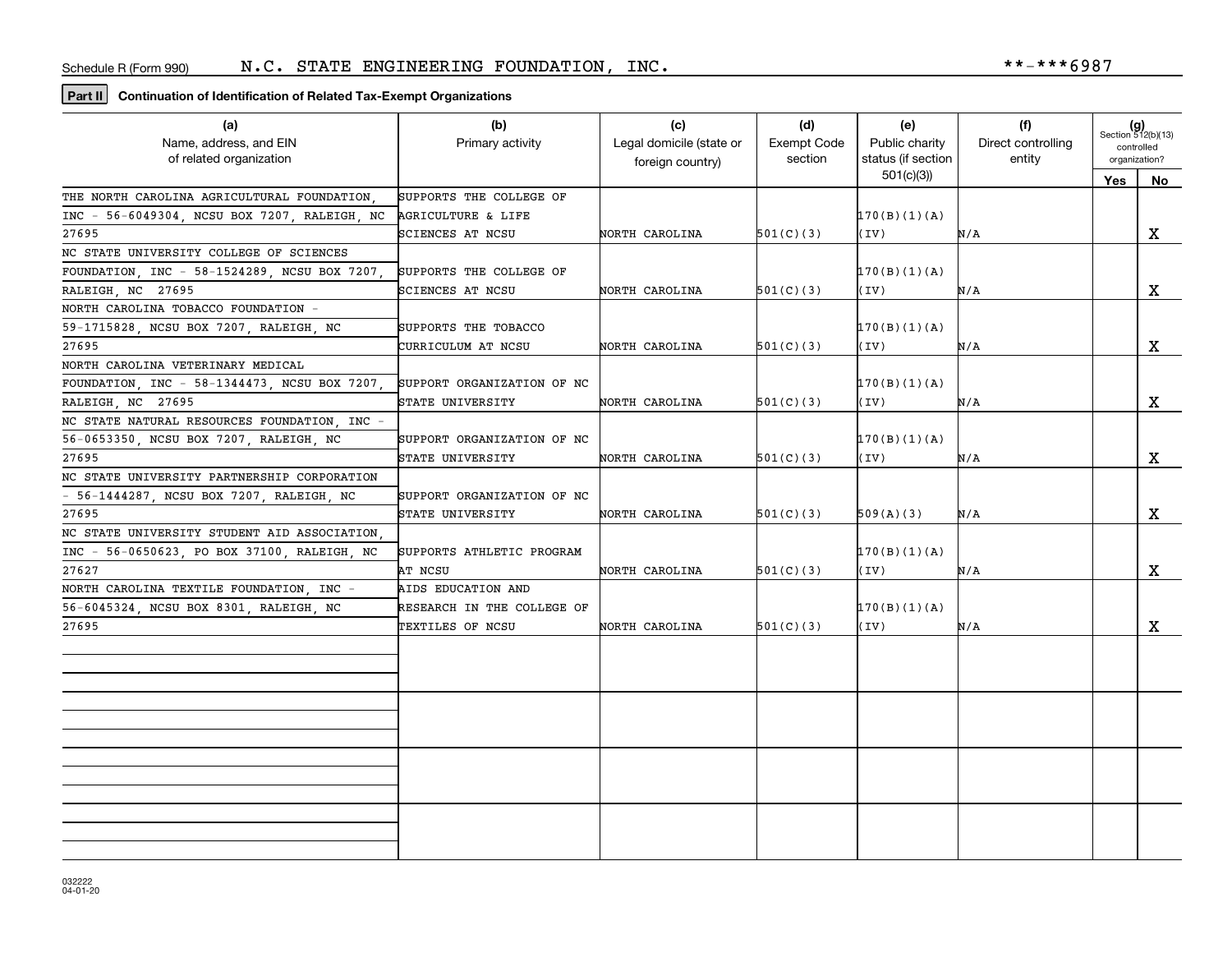### Schedule R (Form 990) 2020 Page N.C. STATE ENGINEERING FOUNDATION, INC. \*\*-\*\*\*6987

**2**

**Identification of Related Organizations Taxable as a Partnership.** Complete if the organization answered "Yes" on Form 990, Part IV, line 34, because it had one or more related **Part III** organizations treated as a partnership during the tax year.

| (a)                     | (b)              | (c)                                                                                                                                                                 | (d)    | (e)              | (f)    | (g)         |               | (h)                                                       | (i)                                                              | (j) | (k) |
|-------------------------|------------------|---------------------------------------------------------------------------------------------------------------------------------------------------------------------|--------|------------------|--------|-------------|---------------|-----------------------------------------------------------|------------------------------------------------------------------|-----|-----|
| Name, address, and EIN  | Primary activity | Legal<br>domicile<br>Predominant income<br>(related, unrelated,<br>excluded from tax under<br>sections 512-514)<br>Direct controlling<br>Share of total<br>Share of |        | Disproportionate |        | Code V-UBI  |               | General or Percentage<br>managing<br>partner?<br>partner? |                                                                  |     |     |
| of related organization |                  | (state or                                                                                                                                                           | entity |                  | income | end-of-year |               | allocations?                                              | amount in box<br>20 of Schedule<br>K-1 (Form 1065) <b>Yes No</b> |     |     |
|                         |                  | foreign<br>country)                                                                                                                                                 |        |                  |        | assets      | Yes $ $<br>No |                                                           |                                                                  |     |     |
|                         |                  |                                                                                                                                                                     |        |                  |        |             |               |                                                           |                                                                  |     |     |
|                         |                  |                                                                                                                                                                     |        |                  |        |             |               |                                                           |                                                                  |     |     |
|                         |                  |                                                                                                                                                                     |        |                  |        |             |               |                                                           |                                                                  |     |     |
|                         |                  |                                                                                                                                                                     |        |                  |        |             |               |                                                           |                                                                  |     |     |
|                         |                  |                                                                                                                                                                     |        |                  |        |             |               |                                                           |                                                                  |     |     |
|                         |                  |                                                                                                                                                                     |        |                  |        |             |               |                                                           |                                                                  |     |     |
|                         |                  |                                                                                                                                                                     |        |                  |        |             |               |                                                           |                                                                  |     |     |
|                         |                  |                                                                                                                                                                     |        |                  |        |             |               |                                                           |                                                                  |     |     |
|                         |                  |                                                                                                                                                                     |        |                  |        |             |               |                                                           |                                                                  |     |     |
|                         |                  |                                                                                                                                                                     |        |                  |        |             |               |                                                           |                                                                  |     |     |
|                         |                  |                                                                                                                                                                     |        |                  |        |             |               |                                                           |                                                                  |     |     |
|                         |                  |                                                                                                                                                                     |        |                  |        |             |               |                                                           |                                                                  |     |     |
|                         |                  |                                                                                                                                                                     |        |                  |        |             |               |                                                           |                                                                  |     |     |
|                         |                  |                                                                                                                                                                     |        |                  |        |             |               |                                                           |                                                                  |     |     |
|                         |                  |                                                                                                                                                                     |        |                  |        |             |               |                                                           |                                                                  |     |     |
|                         |                  |                                                                                                                                                                     |        |                  |        |             |               |                                                           |                                                                  |     |     |
|                         |                  |                                                                                                                                                                     |        |                  |        |             |               |                                                           |                                                                  |     |     |
|                         |                  |                                                                                                                                                                     |        |                  |        |             |               |                                                           |                                                                  |     |     |
|                         |                  |                                                                                                                                                                     |        |                  |        |             |               |                                                           |                                                                  |     |     |
|                         |                  |                                                                                                                                                                     |        |                  |        |             |               |                                                           |                                                                  |     |     |

**Identification of Related Organizations Taxable as a Corporation or Trust.** Complete if the organization answered "Yes" on Form 990, Part IV, line 34, because it had one or more related **Part IV** organizations treated as a corporation or trust during the tax year.

| (a)<br>Name, address, and EIN<br>of related organization | (b)<br>Primary activity | (c)<br>Legal domicile<br>(state or<br>foreign | (d)<br>Direct controlling<br>entity | (f)<br>(e)<br>Share of total<br>Type of entity<br>(C corp, S corp,<br>income<br>or trust) |  | (g)<br>Share of<br>end-of-year<br>assets | (h)<br>Percentage<br>ownership | (i)<br>Section<br>512(b)(13)<br>controlled<br>entity? |
|----------------------------------------------------------|-------------------------|-----------------------------------------------|-------------------------------------|-------------------------------------------------------------------------------------------|--|------------------------------------------|--------------------------------|-------------------------------------------------------|
|                                                          |                         | country)                                      |                                     |                                                                                           |  |                                          |                                | Yes No                                                |
|                                                          |                         |                                               |                                     |                                                                                           |  |                                          |                                |                                                       |
| CHARITABLE REMAINDER TRUSTS (7)                          | ASSET INVESTMENT        | NC                                            | N/A                                 | TRUST                                                                                     |  |                                          |                                | X                                                     |
|                                                          |                         |                                               |                                     |                                                                                           |  |                                          |                                |                                                       |
|                                                          |                         |                                               |                                     |                                                                                           |  |                                          |                                |                                                       |
|                                                          |                         |                                               |                                     |                                                                                           |  |                                          |                                |                                                       |
|                                                          |                         |                                               |                                     |                                                                                           |  |                                          |                                |                                                       |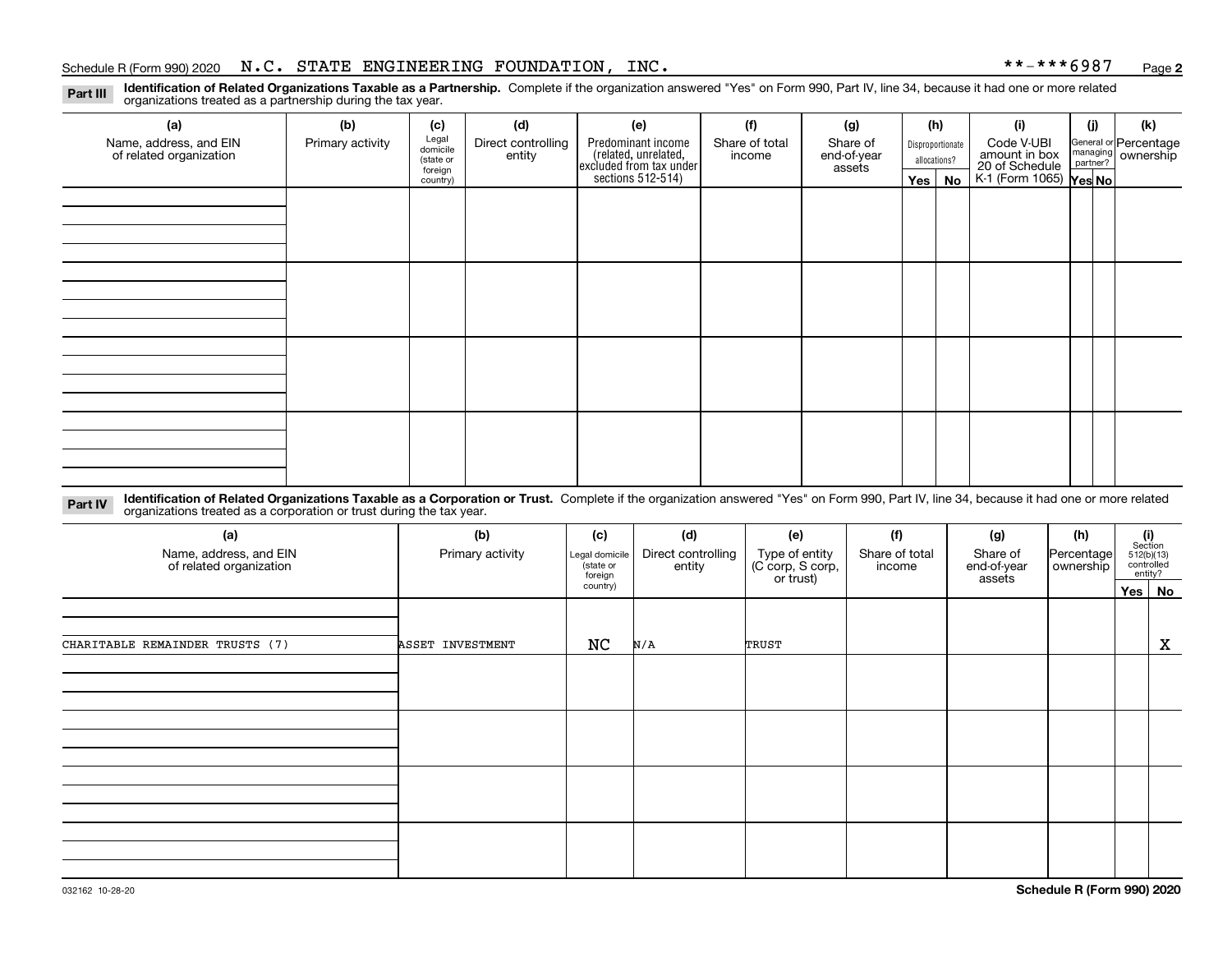### Schedule R (Form 990) 2020 Page N.C. STATE ENGINEERING FOUNDATION, INC. \*\*-\*\*\*6987

**Part V** T**ransactions With Related Organizations.** Complete if the organization answered "Yes" on Form 990, Part IV, line 34, 35b, or 36.

| Note: Complete line 1 if any entity is listed in Parts II, III, or IV of this schedule. |                                                                                                                                                                                                                                |                |   |             |  |  |  |
|-----------------------------------------------------------------------------------------|--------------------------------------------------------------------------------------------------------------------------------------------------------------------------------------------------------------------------------|----------------|---|-------------|--|--|--|
|                                                                                         | During the tax year, did the organization engage in any of the following transactions with one or more related organizations listed in Parts II-IV?                                                                            |                |   |             |  |  |  |
|                                                                                         |                                                                                                                                                                                                                                | 1a             |   | X           |  |  |  |
|                                                                                         | b Gift, grant, or capital contribution to related organization(s) manufaction contracts and contribution to related organization(s)                                                                                            | 1 <sub>b</sub> | X |             |  |  |  |
|                                                                                         | c Gift, grant, or capital contribution from related organization(s) mature material contract contribution from related organization(s) matured contents of mature material contribution from related organization(s) material  | 1 <sub>c</sub> |   | $\mathbf X$ |  |  |  |
|                                                                                         |                                                                                                                                                                                                                                | 1 <sub>d</sub> |   | X           |  |  |  |
|                                                                                         |                                                                                                                                                                                                                                | 1e             |   | $\mathbf X$ |  |  |  |
|                                                                                         |                                                                                                                                                                                                                                |                |   |             |  |  |  |
|                                                                                         | Dividends from related organization(s) Entertainment and the contract of the contract of the contract of the contract of the contract of the contract of the contract of the contract of the contract of the contract of the c | 1f             |   | х           |  |  |  |
| a                                                                                       |                                                                                                                                                                                                                                | 1a             |   | $\mathbf X$ |  |  |  |
|                                                                                         | h Purchase of assets from related organization(s) manufactured and content to the content of the content of the content of the content of the content of the content of the content of the content of the content of the conte | 1 <sub>h</sub> |   | $\mathbf X$ |  |  |  |
|                                                                                         |                                                                                                                                                                                                                                | 1i             |   | X           |  |  |  |
|                                                                                         | Lease of facilities, equipment, or other assets to related organization(s) manufactured content to the set of facilities, equipment, or other assets to related organization(s) manufactured content to the set of the set of  | 11             |   | X           |  |  |  |
|                                                                                         |                                                                                                                                                                                                                                |                |   |             |  |  |  |
|                                                                                         | k Lease of facilities, equipment, or other assets from related organization(s) manufaction content and content to content and an analyzing content and an analyzing content and an analyzing content and content and content a | 1k             |   | X           |  |  |  |
|                                                                                         |                                                                                                                                                                                                                                | 11             |   | X           |  |  |  |
|                                                                                         | m Performance of services or membership or fundraising solicitations by related organization(s)                                                                                                                                | 1 <sub>m</sub> | X |             |  |  |  |
|                                                                                         |                                                                                                                                                                                                                                | 1n             | X |             |  |  |  |
|                                                                                         | <b>o</b> Sharing of paid employees with related organization(s)                                                                                                                                                                | 1o             | Χ |             |  |  |  |
|                                                                                         |                                                                                                                                                                                                                                |                |   |             |  |  |  |
|                                                                                         |                                                                                                                                                                                                                                | 1p             | X |             |  |  |  |
|                                                                                         |                                                                                                                                                                                                                                | 1 <sub>q</sub> | x |             |  |  |  |
|                                                                                         |                                                                                                                                                                                                                                |                |   |             |  |  |  |
|                                                                                         | r Other transfer of cash or property to related organization(s)                                                                                                                                                                | 1r             |   | X           |  |  |  |
|                                                                                         |                                                                                                                                                                                                                                | 1s             | X |             |  |  |  |
|                                                                                         | 2 If the answer to any of the above is "Yes," see the instructions for information on who must complete this line, including covered relationships and transaction thresholds.                                                 |                |   |             |  |  |  |

|     | (a)<br>Name of related organization | (b)<br>Transaction<br>type (a-s) | (c)<br>Amount involved | (d)<br>Method of determining amount involved |
|-----|-------------------------------------|----------------------------------|------------------------|----------------------------------------------|
| (1) |                                     |                                  |                        |                                              |
| (2) |                                     |                                  |                        |                                              |
| (3) |                                     |                                  |                        |                                              |
| (4) |                                     |                                  |                        |                                              |
| (5) |                                     |                                  |                        |                                              |
| (6) |                                     |                                  |                        |                                              |

 $\overline{\phantom{a}}$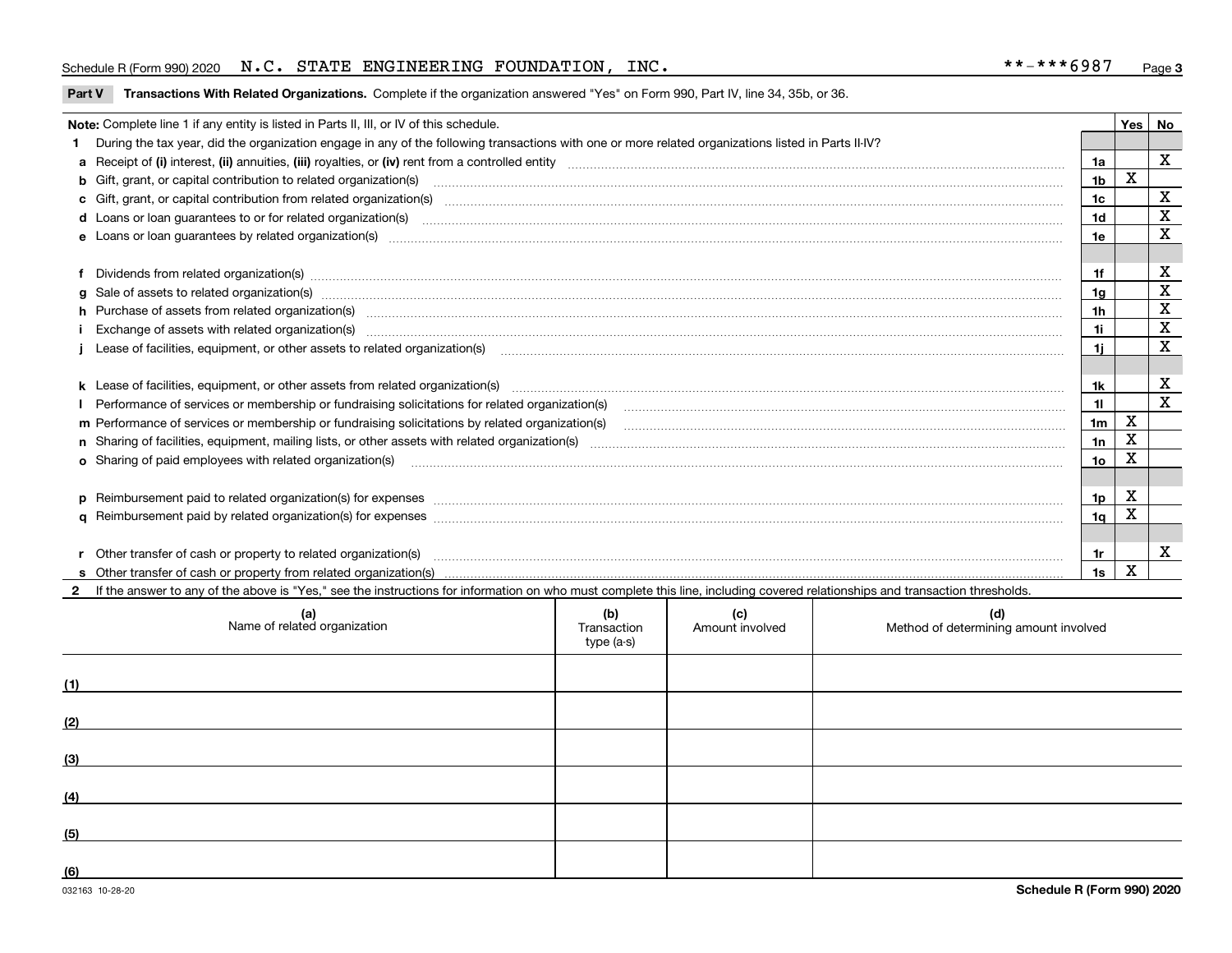### Schedule R (Form 990) 2020 Page N.C. STATE ENGINEERING FOUNDATION, INC. \*\*-\*\*\*6987

#### **4**

#### **Part VI Unrelated Organizations Taxable as a Partnership. Complete if the organization answered "Yes" on Form 990, Part IV, line 37.**

Provide the following information for each entity taxed as a partnership through which the organization conducted more than five percent of its activities (measured by total assets or gross revenue) that was not a related organization. See instructions regarding exclusion for certain investment partnerships.

| (a)<br>Name, address, and EIN<br>of entity | ັ<br>(b)<br>Primary activity | (c)<br>Legal domicile<br>(state or foreign<br>country) | (d)<br>Predominant income<br>(related, unrelated,<br>excluded from tax under<br>sections 512-514) | $(e)$<br>Are all<br>$\begin{array}{c}\n\text{partners} \sec.\n\\ \n501(c)(3)\n\\ \n0rgs.?\n\end{array}$<br>Yes No | (f)<br>Share of<br>total<br>income | (g)<br>Share of<br>end-of-year<br>assets | (h)<br>Dispropor-<br>tionate<br>allocations?<br>Yes No | (i)<br>Code V-UBI<br>amount in box 20 managing<br>of Schedule K-1<br>(Form 1065)<br>$\overline{Yes}$ No | (i)<br>Yes No | $(\mathsf{k})$ |
|--------------------------------------------|------------------------------|--------------------------------------------------------|---------------------------------------------------------------------------------------------------|-------------------------------------------------------------------------------------------------------------------|------------------------------------|------------------------------------------|--------------------------------------------------------|---------------------------------------------------------------------------------------------------------|---------------|----------------|
|                                            |                              |                                                        |                                                                                                   |                                                                                                                   |                                    |                                          |                                                        |                                                                                                         |               |                |
|                                            |                              |                                                        |                                                                                                   |                                                                                                                   |                                    |                                          |                                                        |                                                                                                         |               |                |
|                                            |                              |                                                        |                                                                                                   |                                                                                                                   |                                    |                                          |                                                        |                                                                                                         |               |                |
|                                            |                              |                                                        |                                                                                                   |                                                                                                                   |                                    |                                          |                                                        |                                                                                                         |               |                |
|                                            |                              |                                                        |                                                                                                   |                                                                                                                   |                                    |                                          |                                                        |                                                                                                         |               |                |
|                                            |                              |                                                        |                                                                                                   |                                                                                                                   |                                    |                                          |                                                        |                                                                                                         |               |                |
|                                            |                              |                                                        |                                                                                                   |                                                                                                                   |                                    |                                          |                                                        |                                                                                                         |               |                |
|                                            |                              |                                                        |                                                                                                   |                                                                                                                   |                                    |                                          |                                                        |                                                                                                         |               |                |

**Schedule R (Form 990) 2020**